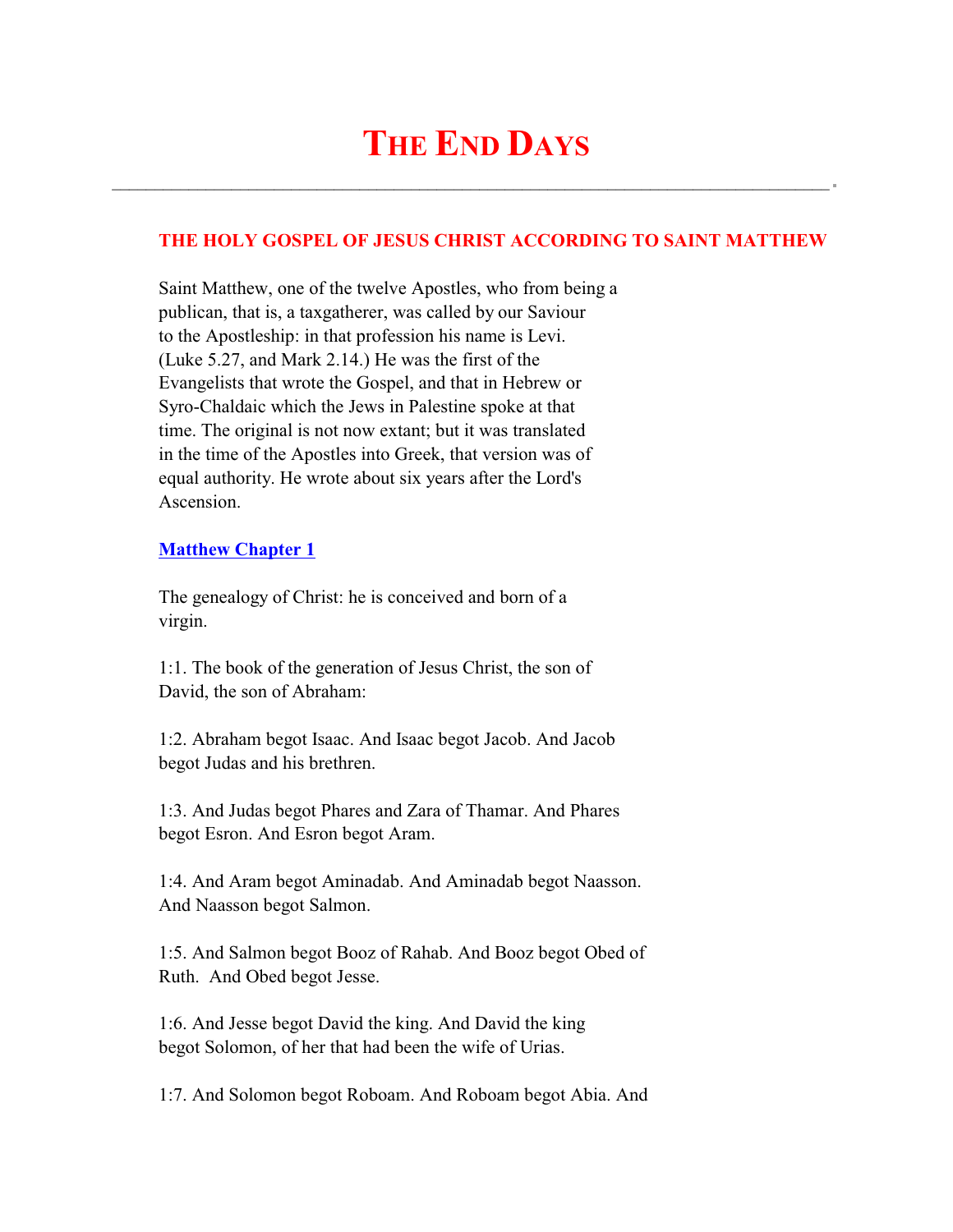Abia begot Asa.

 1:8. And Asa begot Josaphat. And Josaphat begot Joram. And Joram begot Ozias.

 1:9. And Ozias begot Joatham. And Joatham begot Achaz. And Achaz begot Ezechias.

 1:10. And Ezechias begot Manasses. And Manasses begot Amon. And Amon begot Josias.

 1:11. And Josias begot Jechonias and his brethren in the transmigration of Babylon.

 1:12. And after the transmigration of Babylon, Jechonias begot Salathiel. And Salathiel begot Zorobabel.

 1:13. And Zorobabel begot Abiud. And Abiud begot Eliacim. And Eliacim begot Azor.

 1:14. And Azor begot Sadoc. And Sadoc begot Achim. And Achim begot Eliud.

 1:15. And Eliud begot Eleazar. And Eleazar begot Mathan. And Mathan begot Jacob.

 1:16. And Jacob begot Joseph the husband of Mary, of whom was born Jesus, who is called Christ.

 *The husband of Mary... The Evangelist gives us rather the pedigree of St. Joseph, than that of the blessed Virgin, to conform to the custom of the Hebrews, who in their genealogies took no notice of women; but as they were near akin, the pedigree of the one sheweth that of the other.*

 1:17. So all the generations from Abraham to David, are fourteen generations. And from David to the transmigration of Babylon, are fourteen generations: and from the transmigration of Babylon to Christ are fourteen generations.

1:18. Now the generation of Christ was in this wise. When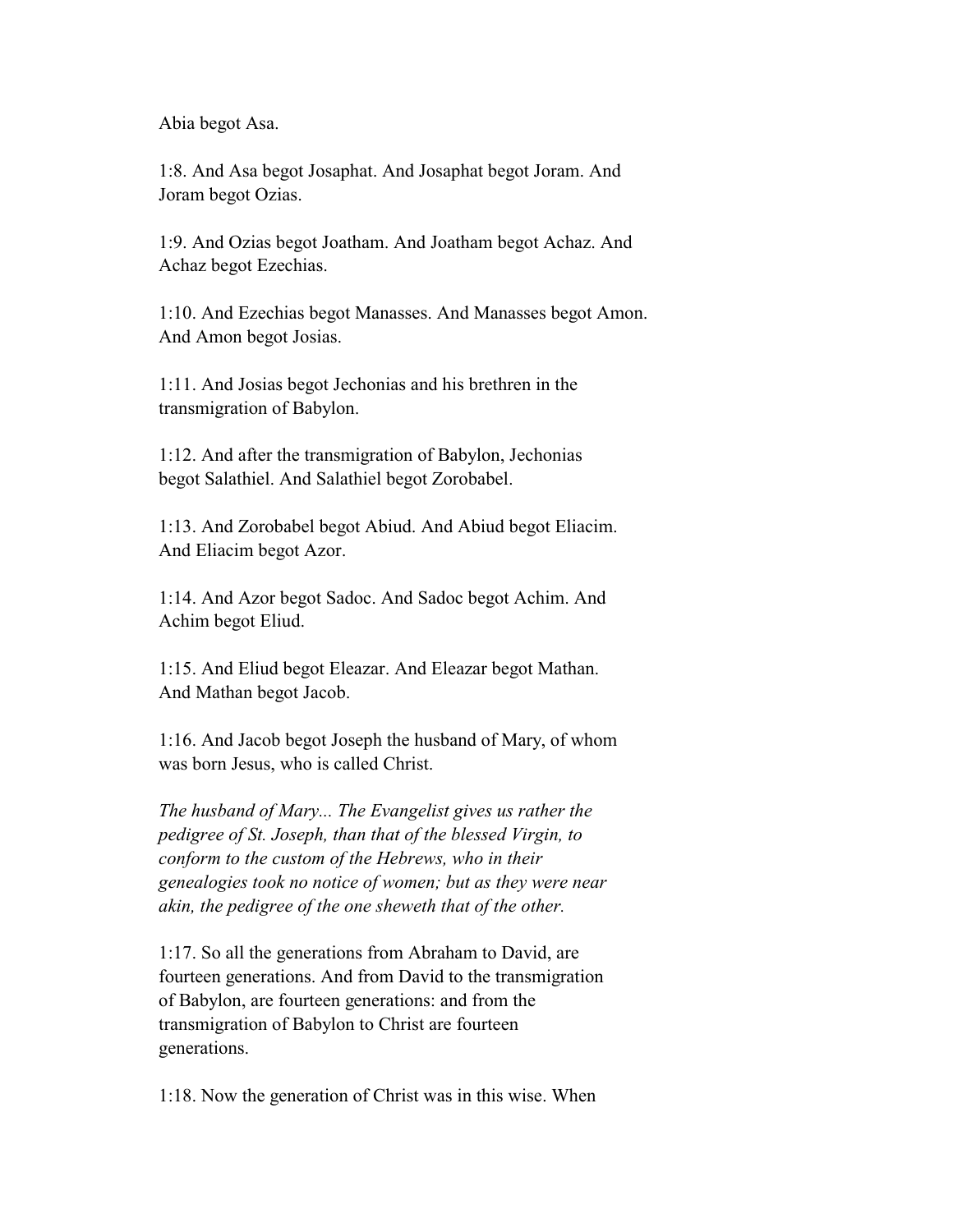as his mother Mary was espoused to Joseph, before they came together, she was found with child, of the Holy Ghost.

 1:19. Whereupon Joseph her husband, being a just man, and not willing publicly to expose her, was minded to put her away privately.

 1:20. But while he thought on these things, behold the Angel of the Lord appeared to him in his sleep, saying: Joseph, son of David, fear not to take unto thee Mary thy wife, for that which is conceived in her, is of the Holy Ghost.

 1:21. And she shall bring forth a son: and thou shalt call his name Jesus. For he shall save his people from their sins.

 1:22. Now all this was done that it might be fulfilled which the Lord spoke by the prophet, saying:

 1:23. Behold a virgin shall be with child, and bring forth a son, and they shall call his name Emmanuel, which being interpreted is, God with us.

 1:24. And Joseph rising up from sleep, did as the angel of the Lord had commanded him, and took unto him his wife.

 1:25. And he knew her not till she brought forth her first born son: and he called his name Jesus.

 *Till she brought forth her firstborn son... From these words Helvidius and other heretics most impiously inferred that the blessed Virgin Mary had other children besides Christ; but St. Jerome shews, by divers examples, that this expression of the Evangelist was a manner of speaking usual among the Hebrews, to denote by the word until, only what is done, without any regard to the future. Thus it is said, Genesis 8. 6 and 7, that Noe sent forth a raven, which went forth, and did not return till the waters were dried up on the earth. That is, did not return any more. Also Isaias 46. 4, God says: I am till you grow old. Who dare infer that God should then cease to be: Also in the*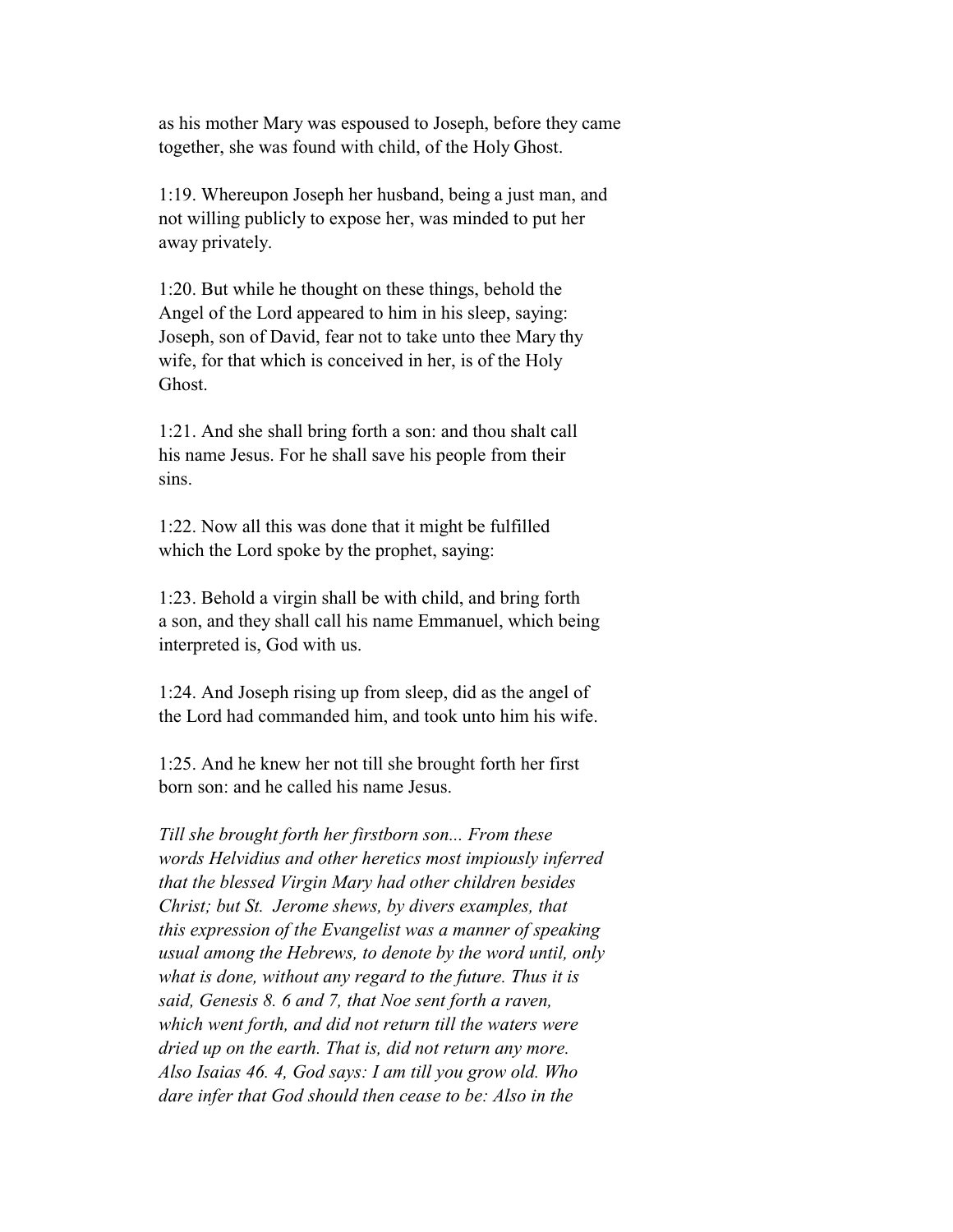*first book of Machabees 5. 54, And they went up to mount Sion with joy and gladness, and offered holocausts, because not one of them was slain till they had returned in peace. That is, not one was slain before or after they had returned. God saith to his divine Son: Sit on my right hand till I make thy enemies thy footstool. Shall he sit no longer after his enemies are subdued? Yea and for all eternity. St. Jerome also proves by Scripture examples, that an only begotten son, was also called firstborn, or first begotten: because according to the law, the firstborn males were to be consecrated to God; Sanctify unto me, saith the Lord, every firstborn that openeth the womb among the children of Israel, etc. Ex. 13. 2.*

### **Matthew Chapter 2**

 The offerings of the wise men: the flight into Egypt: the massacre of the Innocents.

 2:1. When Jesus therefore was born in Bethlehem of Juda, in the days of king Herod, behold, there came wise men from the East to Jerusalem,

 2:2. Saying: Where is he that is born king of the Jews? For we have seen his star in the East, and are come to adore him.

 2:3. And king Herod hearing this, was troubled, and all Jerusalem with him.

 2:4. And assembling together all the chief priests and the scribes of the people, he inquired of them where Christ should be born.

 2:5. But they said to him: In Bethlehem of Juda. For so it is written by the prophet:

 2:6. And thou Bethlehem the land of Juda art not the least among the princes of Juda: for out of thee shall come forth the captain that shall rule my people Israel.

2:7. Then Herod, privately calling the wise men learned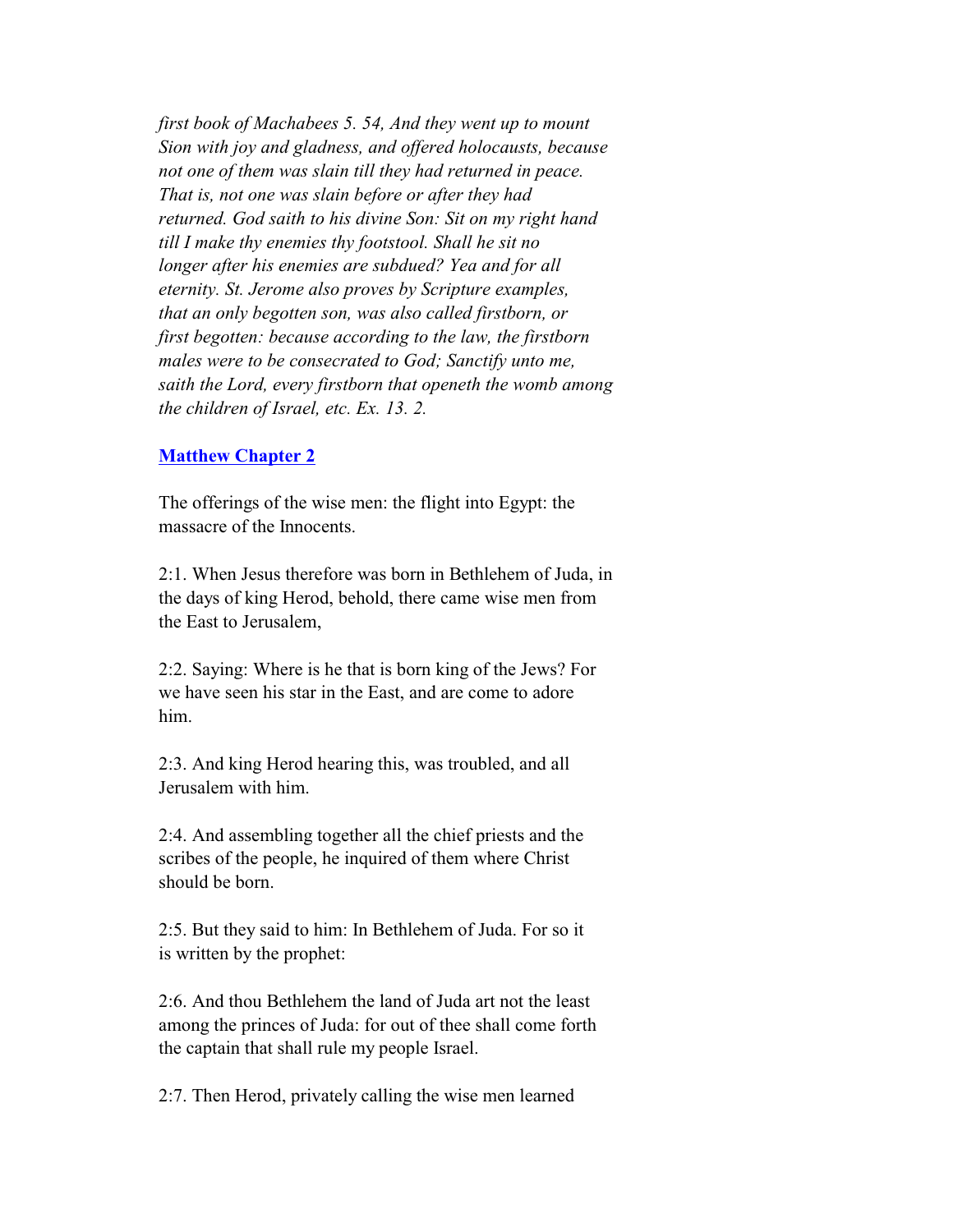diligently of them the time of the star which appeared to them;

 2:8. And sending them into Bethlehem, said: Go and diligently inquire after the child, and when you have found him, bring me word again, that I also may come and adore him.

 2:9. Who having heard the king, went their way; and behold the star which they had seen in the East, went before them, until it came and stood over where the child was.

 2:10. And seeing the star they rejoiced with exceeding great joy.

 2:11. And entering into the house, they found the child with Mary his mother, and falling down they adored him: and opening their treasures, they offered him gifts; gold, frankincense, and myrrh.

 2:12. And having received an answer in sleep that they should not return to Herod, they went back another way into their country.

 2:13. And after they were departed, behold an angel of the Lord appeared in sleep to Joseph, saying: Arise, and take the child and his mother, and fly into Egypt: and be there until I shall tell thee. For it will come to pass that Herod will seek the child to destroy him.

 2:14. Who arose, and took the child and his mother by night, and retired into Egypt: and he was there until the death of Herod:

 2:15. That it might be fulfilled which the Lord spoke by the prophet, saying: Out of Egypt have I called my son.

 2:16. Then Herod perceiving that he was deluded by the wise men, was exceeding angry: and sending killed all the menchildren that were in Bethlehem, and in all the borders thereof, from two years old and under, according to the time which he had diligently inquired of the wise men.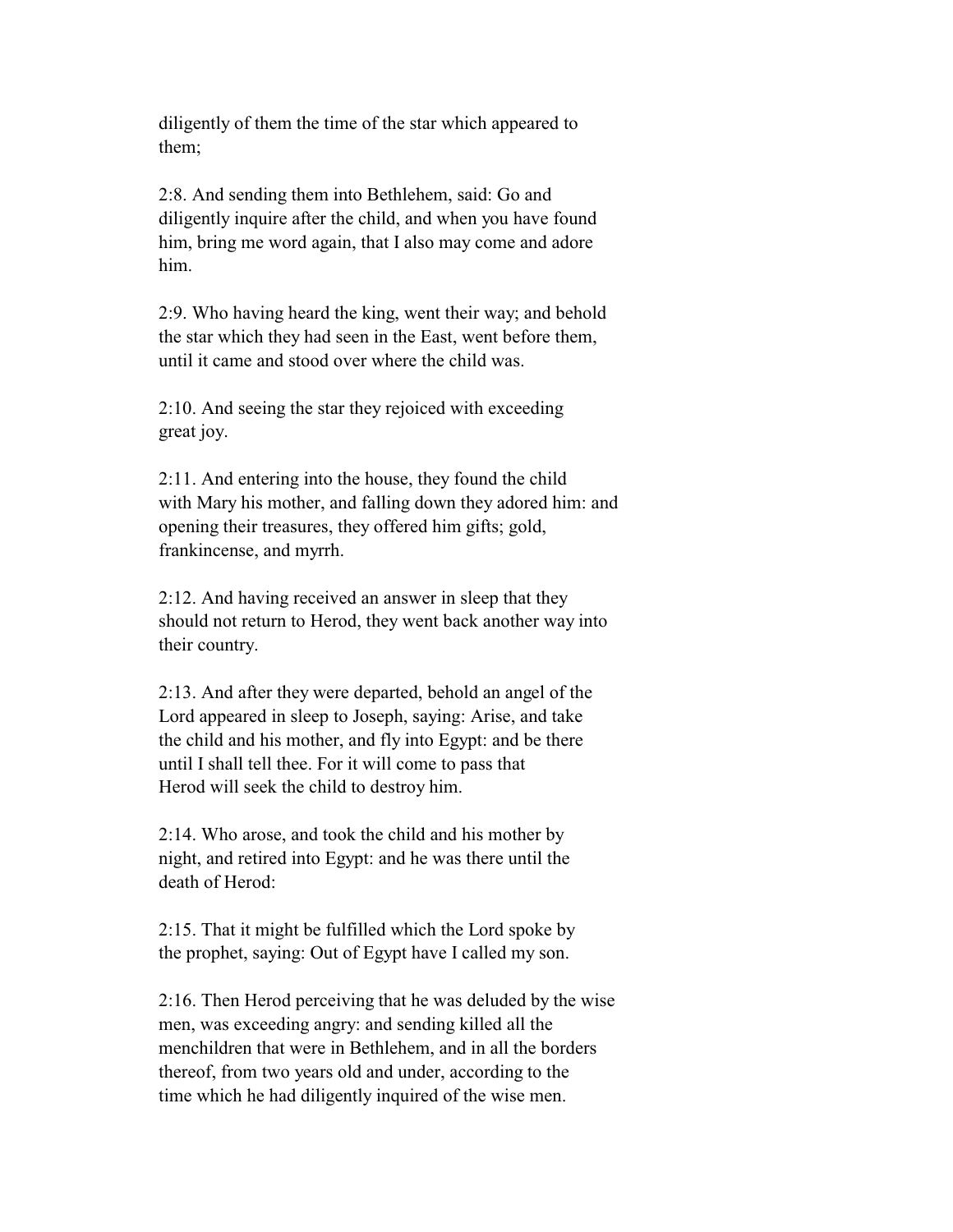2:17. Then was fulfilled that which was spoken by Jeremias the prophet, saying:

 2:18. A voice in Rama was heard, lamentation and great mourning; Rachel bewailing her children, and would not be comforted, because they are not.

 2:19. But when Herod was dead, behold an angel of the Lord appeared in sleep to Joseph in Egypt,

 2:20. Saying: Arise, and take the child and his mother, and go into the land of Israel. For they are dead that sought the life of the child.

 2:21. Who arose, and took the child and his mother, and came into the land of Israel.

 2:22. But hearing that Archclaus reigned in Judea in the room of Herod his father, he was afraid to go thither: and being warned in sleep retired into the quarters of Galilee.

 2:23. And coming he dwelt in a city called Nazareth: that it might be fulfilled which was said by the prophets: That he shall be called a Nazarene.

## **Matthew Chapter 3**

The preaching of John: Christ is baptized.

 3:1. And in those days cometh John the Baptist preaching in the desert of Judea.

 3:2. And saying: Do penance: for the kingdom of heaven is at hand.

 *Do penance... Paenitentiam agite. Which word, according to the use of the scriptures and the holy fathers, does not only signify repentance and amendment of life, but also punishing past sins by fasting, and such like penitential exercises.*

3:3. For this is he that was spoken of by Isaias the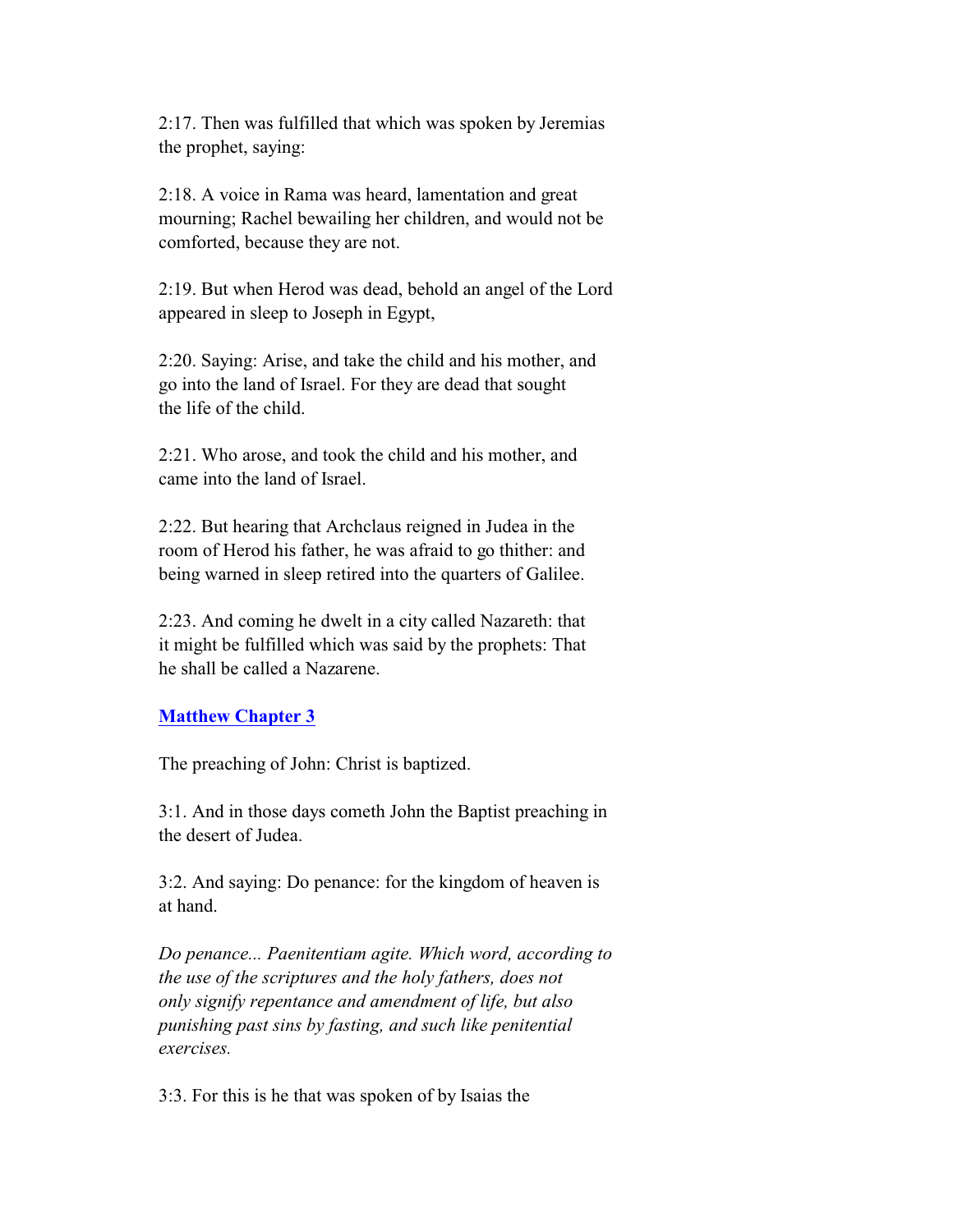prophet, saying: A voice of one crying in the desert, Prepare ye the way of the Lord, make straight his paths.

 3:4. And the same John had his garment of camel's hair, and a leathern girdle about his loins: and his meat was locusts and wild honey.

 3:5. Then went out to him Jerusalem and all Judea, and all the country about Jordan:

 3:6. And were baptized by him in the Jordan, confessing their sins.

 3:7. And seeing many of the Pharisees and Sadducees coming to his baptism, he said to them: Ye brood of vipers, who hath shewed you to flee from the wrath to come?

 *Pharisees and Sadducees... These were two sects among the Jews: of which the former were for the most part notorious hypocrites; the latter, a kind of freethinkers in matters of religion.*

3:8. Bring forth therefore fruit worthy of penance.

 3:9. And think not to say within yourselves, We have Abraham for our father. For I tell you that God is able of these stones to raise up children to Abraham.

 3:10. For now the axe is laid to the root of the trees. Every tree therefore that doth not yield good fruit, shall be cut down, and cast into the fire.

 3:11. I indeed baptize you in water unto penance, but he that shall come after me, is mightier than I, whose shoes I am not worthy to bear: he shall baptize you in the Holy Ghost and fire.

 3:12. Whose fan is in his hand, and he will thoroughly cleanse his floor and gather his wheat into the barn; but the chaff he will burn with unquenchable fire.

3:13. Then cometh Jesus from Galilee to the Jordan, unto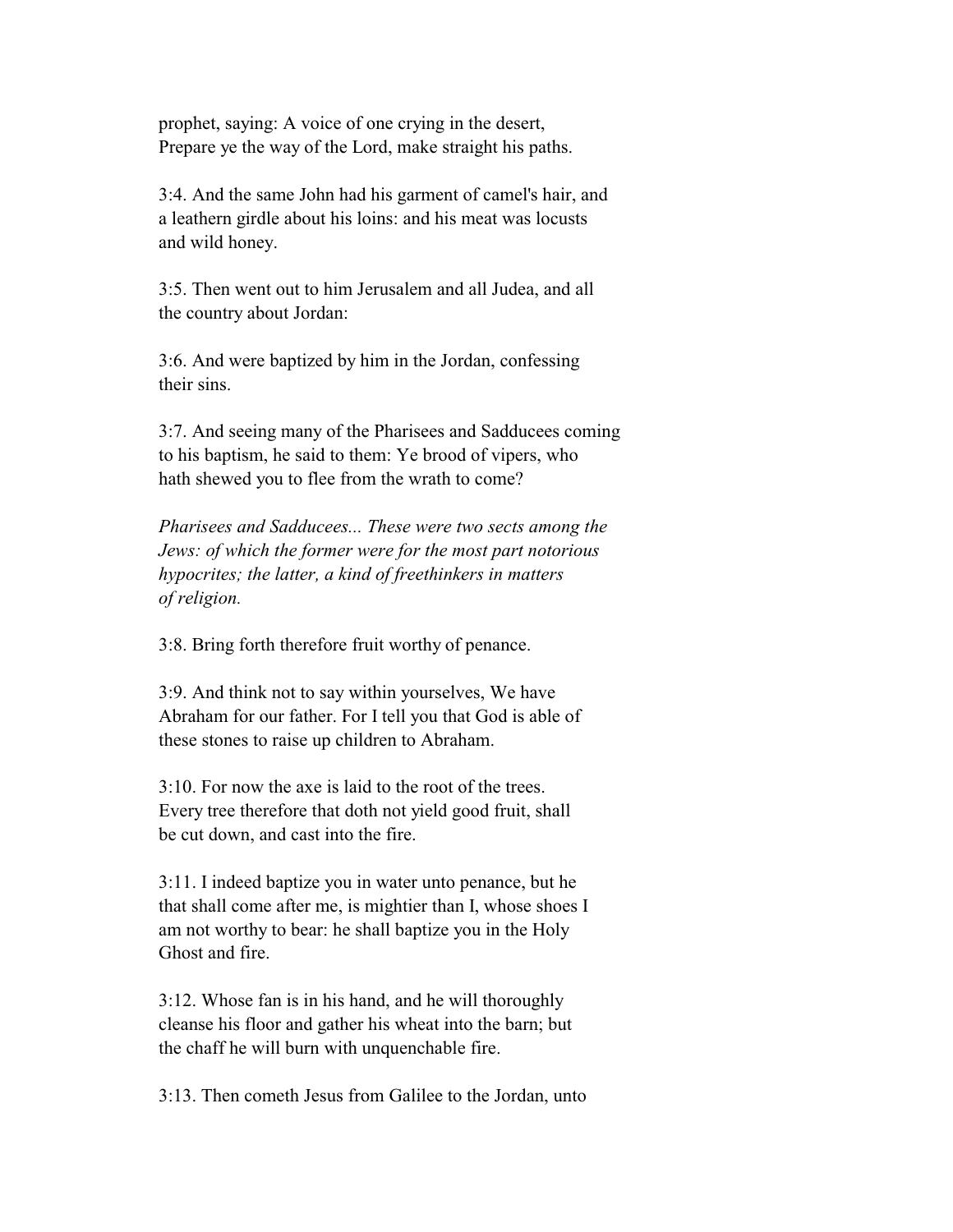John, to be baptized by him.

 3:14. But John stayed him, saying: I ought to be baptized by thee, and comest thou to me?

 3:15. And Jesus answering, said to him: Suffer it to be so now. For so it becometh us to fulfil all justice. Then he suffered him.

 3:16. And Jesus being baptized, forthwith came out of the water: and lo, the heavens were opened to him: and he saw the Spirit of God descending as a dove, and coming upon him.

 3:17. And behold a voice from heaven saying: This is my beloved Son, in whom I am well pleased.

## **Matthew Chapter 4**

 Christ's fast of forty days: He is tempted. He begins to preach, to call disciples to him, and to work miracles.

 4:1. Then Jesus was led by the spirit into the desert, to be tempted by the devil.

 4:2. And when he had fasted forty days and forty nights, afterwards he was hungry.

 4:3. And the tempter coming said to him: If thou be the Son of God, command that these stones be made bread.

 4:4. Who answered and said: It is written, Not in bread alone doth man live, but in every word that proceedeth from the mouth of God.

 4:5. Then the devil took him up into the holy city, and set him upon the pinnacle of the temple,

 4:6. And said to him: If thou be the Son of God, cast thyself down, for it is written: That he hath given his angels charge over thee, and in their hands shall they bear thee up, lest perhaps thou dash thy foot against a stone.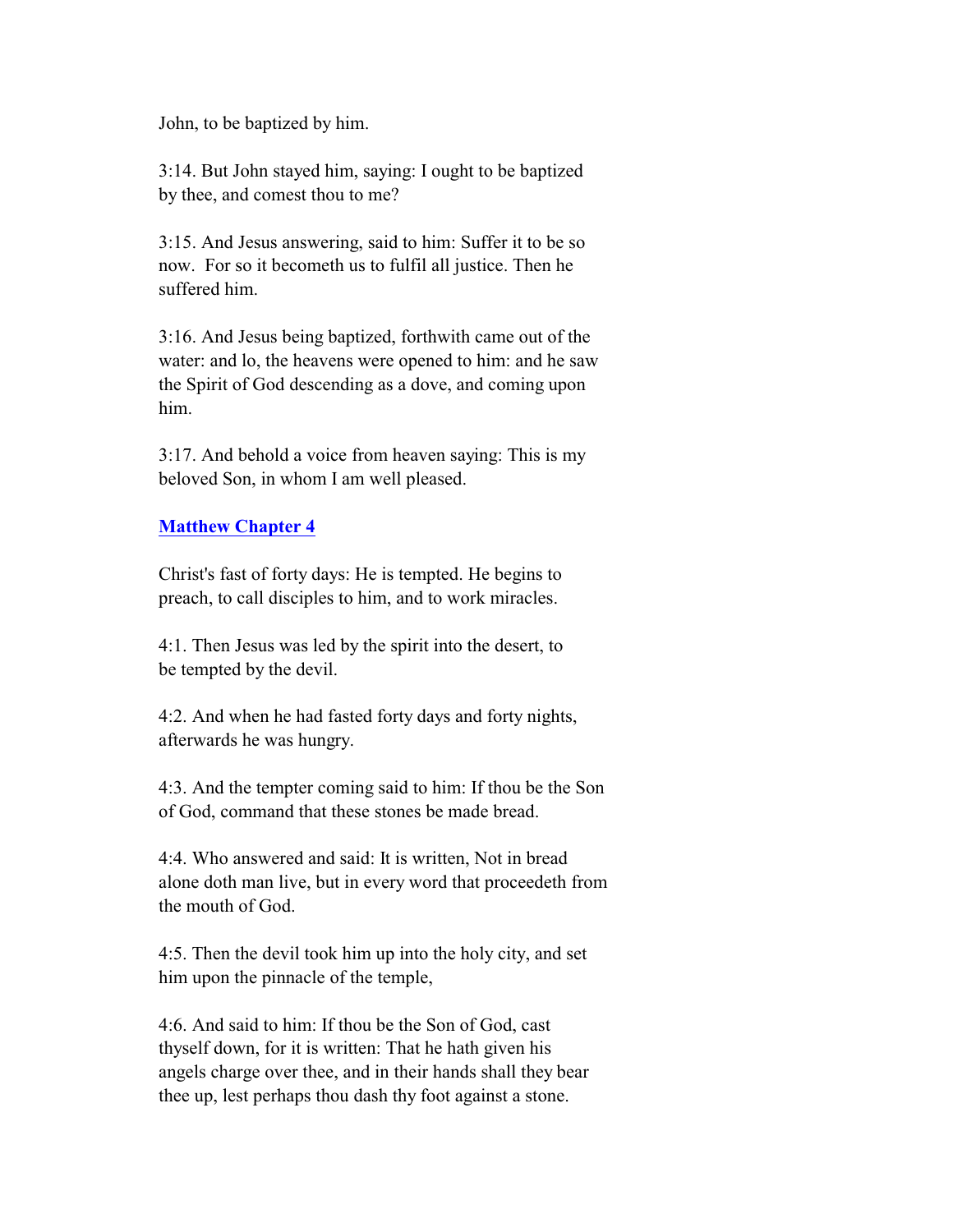4:7. Jesus said to him: It is written again: Thou shalt not tempt the Lord thy God.

 4:8. Again the devil took him up into a very high mountain, and shewed him all the kingdoms of the world, and the glory of them,

 *Shewed him, etc... That is, pointed out to him where each kingdom lay; and set forth in words what was most glorious and admirable in each of them. Or also set before his eyes, as it were in a large map, a lively representation of all those kingdoms.*

 4:9. And said to him: All these will I give thee, if falling down thou wilt adore me.

 4:10. Then Jesus saith to him: Begone, Satan: for it is written: The Lord thy God shalt thou adore, and him only shalt thou serve.

 4:11. Then the devil left him; and behold angels came and ministered to him.

 4:12. And when Jesus had heard that John was delivered up, he retired into Galilee:

 4:13. And leaving the city Nazareth, he came and dwelt in Capharnaum on the sea coast, in the borders of Zabulon and of Nephthalim;

 4:14. That it might be fulfilled which was said by Isaias the prophet:

 4:15. Land of Zabulon and land of Nephthalim, the way of the sea beyond the Jordan, Galilee of the Gentiles:

 4:16. The people that sat in darkness, hath seen great light: and to them that sat in the region of the shadow of death, light is sprung up.

 4:17. From that time Jesus began to preach, and to say: Do penance, for the kingdom of heaven is at hand.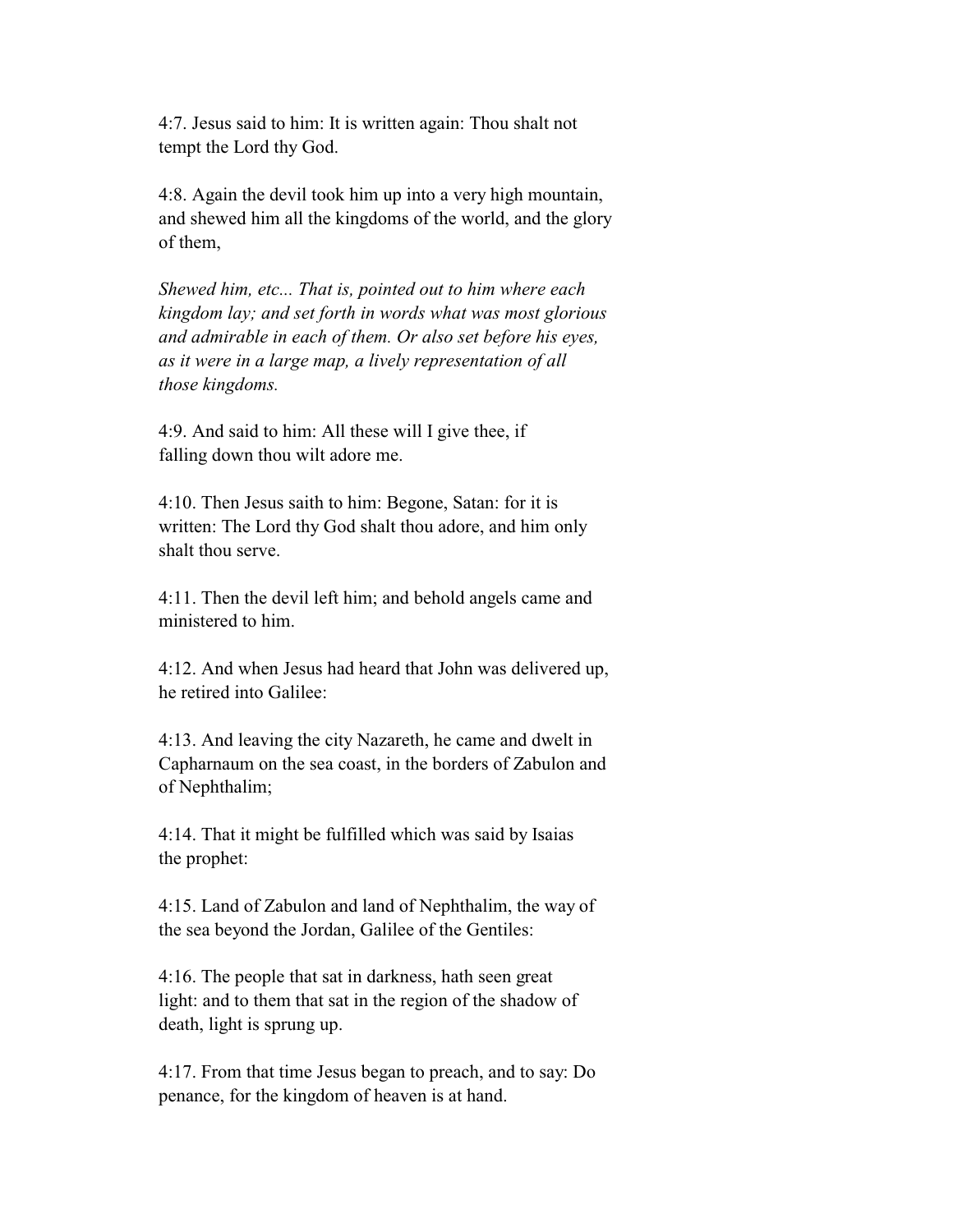4:18. And Jesus walking by the sea of Galilee, saw two brethren, Simon who is called Peter, and Andrew his brother, casting a net into the sea (for they were fishers).

 4:19. And he saith to them: Come ye after me, and I will make you to be fishers of men.

 4:20. And they immediately leaving their nets, followed him.

 4:21. And going on from thence, he saw other two brethren, James the son of Zebedee, and John his brother, in a ship with Zebedee their father, mending their nets: and he called them.

 4:22. And they forthwith left their nets and father, and followed him.

 4:23. And Jesus went about all Galilee, teaching in their synagogues, and preaching the gospel of the kingdom: and healing all manner of sickness and every infirmity, among the people.

 4:24. And his fame went throughout all Syria, and they presented to him all sick people that were taken with divers diseases and torments, and such as were possessed by devils, and lunatics, and those that had the palsy, and he cured them:

 4:25. And much people followed him from Galilee, and from Decapolis, and from Jerusalem, and from Judea, and from beyond the Jordan.

### **Matthew Chapter 5**

Christ's sermon upon the mount. The eight beatitudes.

 5:1. And seeing the multitudes, he went up into a mountain, and when he was set down, his disciples came unto him.

5:2. And opening his mouth he taught them, saying: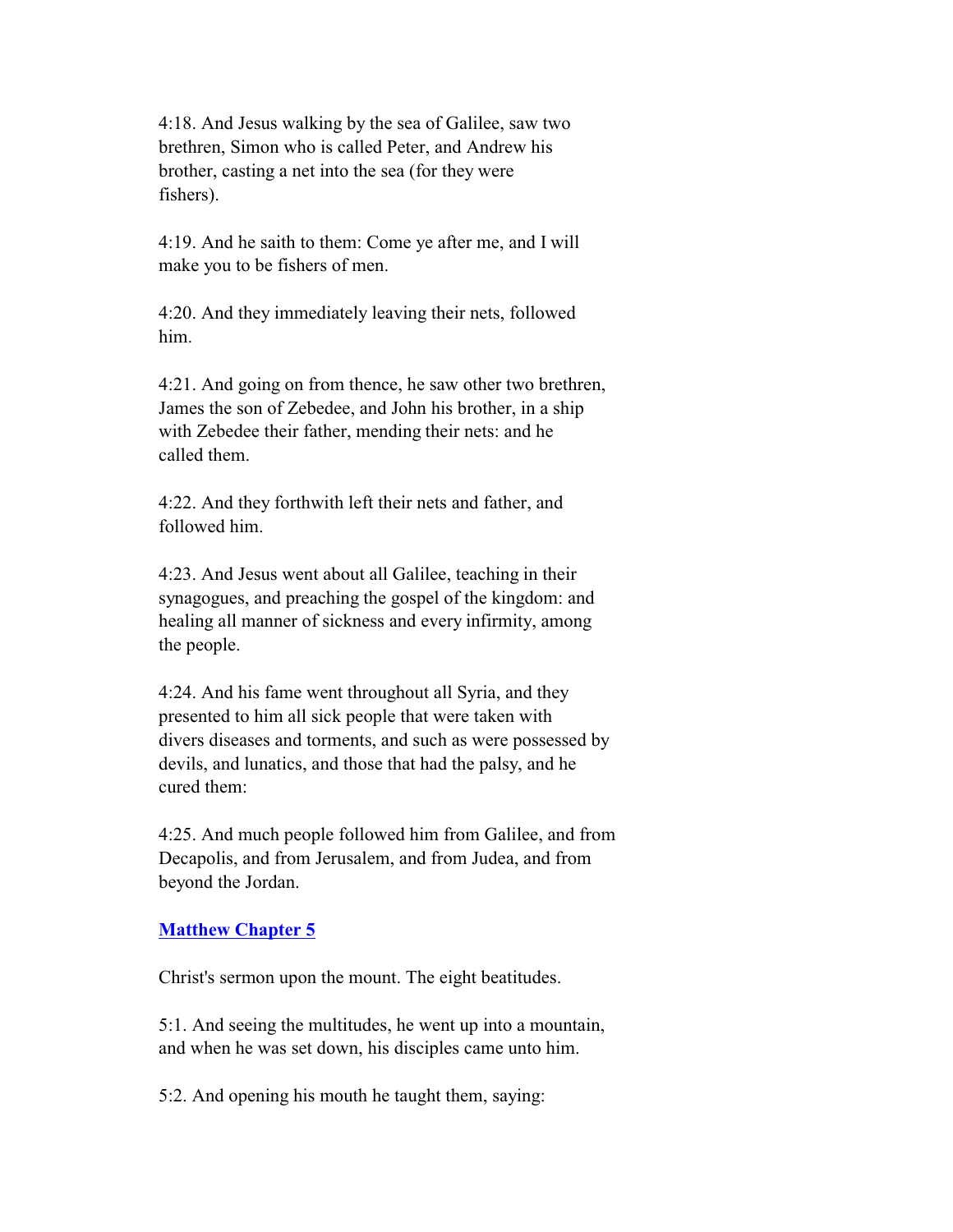5:3. Blessed are the poor in spirit: for theirs is the kingdom of heaven.

 The poor in spirit... That is, the humble; and they whose spirit is not set upon riches.

5:4. Blessed are the meek: for they shall possess the land.

 5:5. Blessed are they that mourn: for they shall be comforted.

 5:6. Blessed are they that hunger and thirst after justice: for they shall have their fill.

5:7. Blessed are the merciful: for they shall obtain mercy.

5:8. Blessed are the clean of heart: they shall see God.

 5:9. Blessed are the peacemakers: for they shall be called the children of God.

 5:10. Blessed are they that suffer persecution for justice' sake: for theirs is the kingdom of heaven.

 5:11. Blessed are ye when they shall revile you, and persecute you, and speak all that is evil against you, untruly, for my sake:

 5:12. Be glad and rejoice for your reward is very great in heaven. For so they persecuted the prophets that were before you.

 5:13. You are the salt of the earth. But if the salt lose its savour, wherewith shall it be salted? It is good for nothing anymore but to be cast out, and to be trodden on by men.

 5:14. You are the light of the world. A city seated on a mountain cannot be hid.

 5:15. Neither do men light a candle and put it under a bushel, but upon a candlestick, that it may shine to all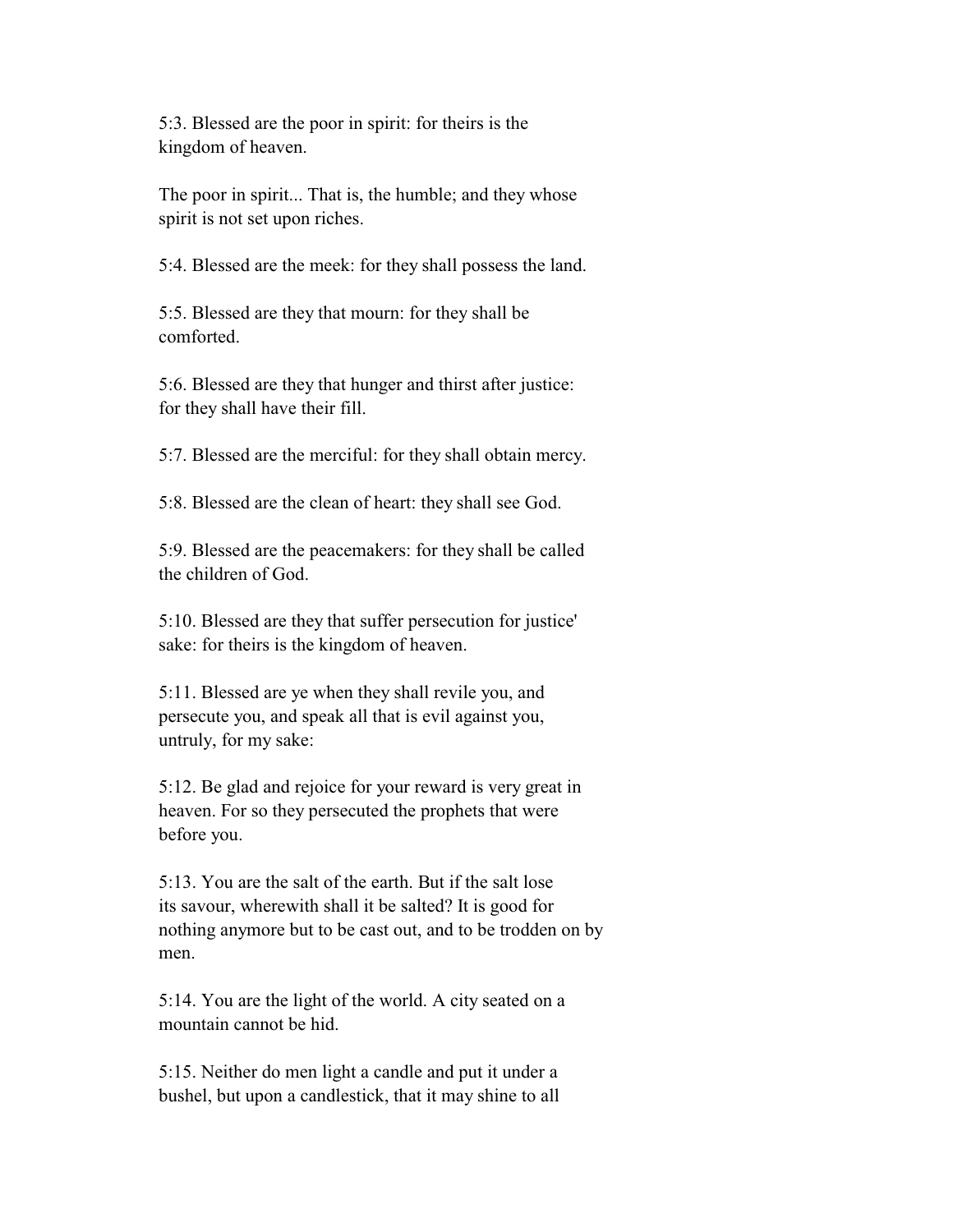that are in the house.

 5:16. So let your light shine before men, that they may see your good works, and glorify your Father who is in heaven.

 5:17. Do not think that I am come to destroy the law, or the prophets. I am not come to destroy, but to fulfil.

 To fulfil... By accomplishing all the figures and prophecies; and perfecting all that was imperfect.

 5:18. For amen I say unto you, till heaven and earth pass, one jot, or one tittle shall not pass of the law, till all be fulfilled.

 *Amen... That is, assuredly of a truth... This Hebrew word, amen, is here retained by the example and authority of all the four Evangelists. It is used by our Lord as a strong asseveration, and affirmation of the truth.*

 5:19. He therefore that shall break one of these least commandments, and shall so teach men shall be called the least in the kingdom of heaven. But he that shall do and teach, he shall be called great in the kingdom of heaven.

 5:20. For I tell you, that unless your justice abound more than that of the scribes and Pharisees, you shall not enter into the kingdom of heaven.

 *The scribes and Pharisees... The scribes were the doctors of the law of Moses: the Pharisees were a precise set of men, making profession of a more exact observance of the law: and upon that account greatly esteemed among the people.*

 5:21. You have heard that it was said to them of old: Thou shalt not kill. And whosoever shall kill, shall be in danger of the judgment.

 *Shall be in danger of the judgment... That is, shall deserve to be punished by that lesser tribunal among the Jews, called the Judgment, which took cognizance of such*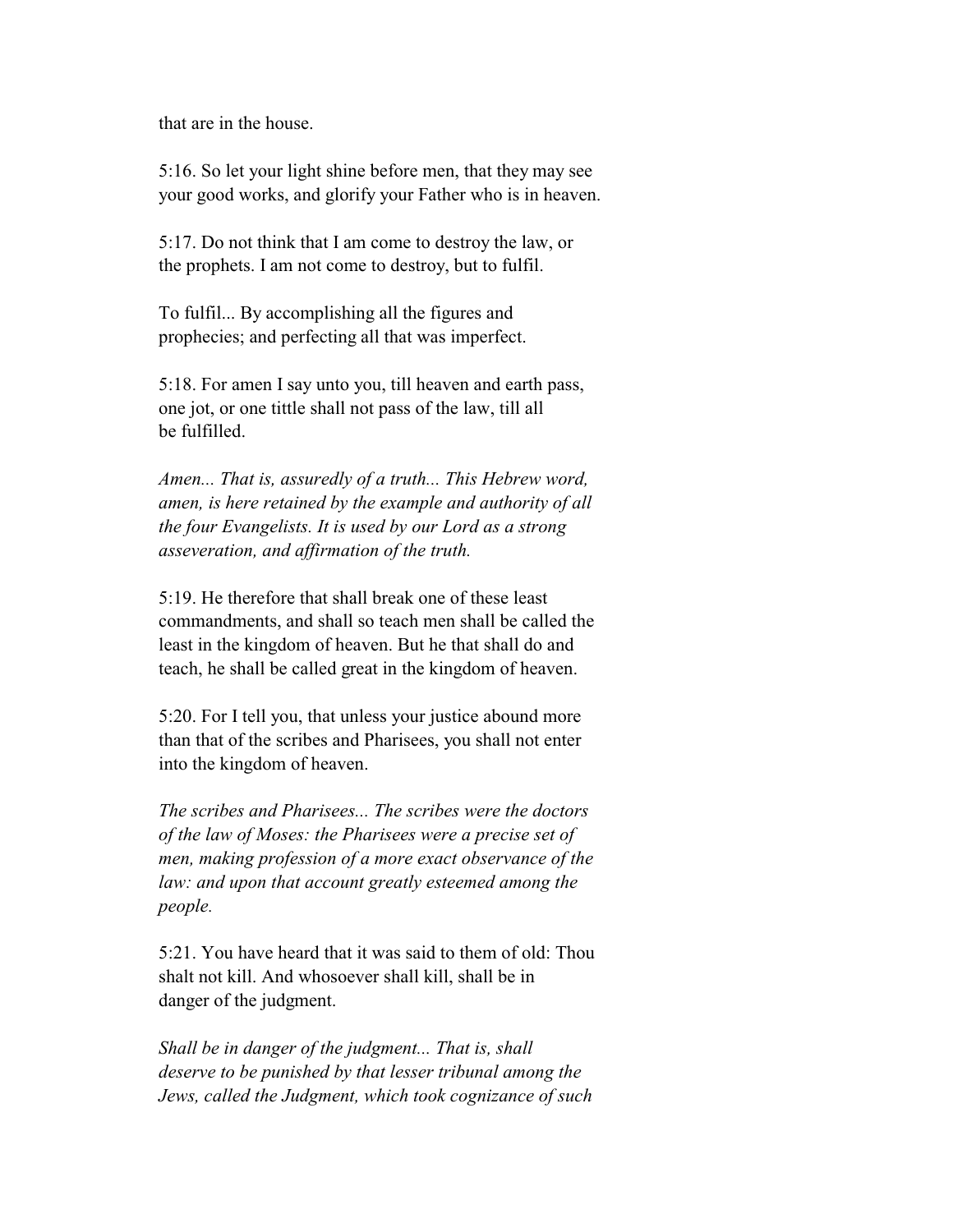#### *crimes.*

 5:22. But I say to you, that whosoever is angry with his brother, shall be in danger of the judgment. And whosoever shall say to his brother, Raca, shall be in danger of the council. And whosoever shall say, Thou fool, shall be in danger of hell fire.

 *Raca... A word expressing great indignation or contempt. Shall be in danger of the council... That is, shall deserve to be punished by the highest court of judicature, called the Council, or Sanhedrin, consisting of seventy-two persons, where the highest causes were tried and judged, which was at Jerusalem. Thou fool... This was then looked upon as a heinous injury, when uttered with contempt, spite, or malice: and therefore is here so severely condemned. Shall be in danger of hell fire... literally, according to the Greek, shall deserve to be cast into the Gehenna of fire. Which words our Saviour made use of to express the fire and punishments of hell.*

 5:23. If therefore thou offer thy gift at the altar, and there thou remember that thy brother hath anything against thee;

 5:24. Leave there thy offering before the altar, and go first to be reconciled to thy brother, and then coming thou shalt offer thy gift.

 5:25. Be at agreement with thy adversary betimes, whilst thou art in the way with him: lest perhaps the adversary deliver thee to the judge, and the judge deliver thee to the officer, and thou be cast into prison.

 5:26. Amen I say to thee, thou shalt not go out from thence till thou repay the last farthing.

 5:27. You have heard that it was said to them of old: Thou shalt not commit adultery.

 5:28. But I say to you, that whosoever shall look on a woman to lust after her, hath already committed adultery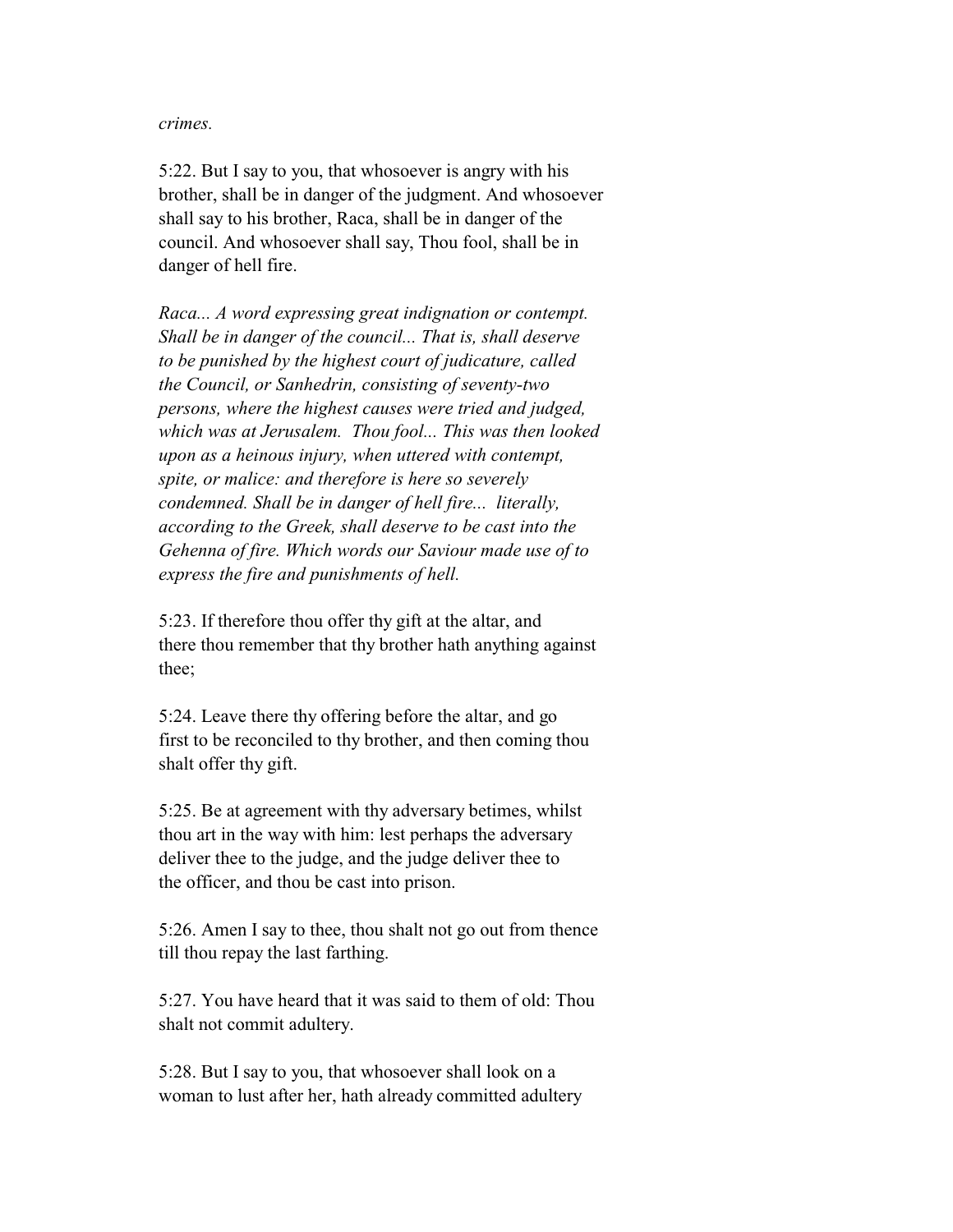with her in his heart.

 5:29. And if thy right eye scandalize thee, pluck it out and cast it from thee. For it is expedient for thee that one of thy members should perish, rather than thy whole body be cast into hell.

 *Scandalize thee... That is, if it be a stumblingblock, or occasion of sin to thee. By which we are taught to fly the immediate occasions of sin, though they be as dear to us, or as necessary as a hand or an eye.*

 5:30. And if thy right hand scandalize thee, cut it off, and cast it from thee: for it is expedient for thee that one of thy members should perish, rather than that thy whole body go into hell.

 5:31. And it hath been said, Whosoever shall put away his wife, let him give her a bill of divorce.

 5:32. But I say to you, that whosoever shall put away his wife, excepting the cause of fornication, maketh her to commit adultery: and he that shall marry her that is put away, committeth adultery.

 5:33. Again you have heard that it was said to them of old, thou shalt not forswear thyself: but thou shalt perform thy oaths to the Lord.

 5:34. But I say to you not to swear at all, neither by heaven for it is the throne of God:

 *Not to swear at all... It is not forbid to swear in truth, justice and judgment; to the honour of God, or our own or neighbour's just defence: but only to swear rashly, or profanely, in common discourse, and without necessity.*

 5:35. Nor by the earth, for it is his footstool: nor by Jerusalem, for it is the city of the great king:

 5:36. Neither shalt thou swear by thy head, because thou canst not make one hair white or black.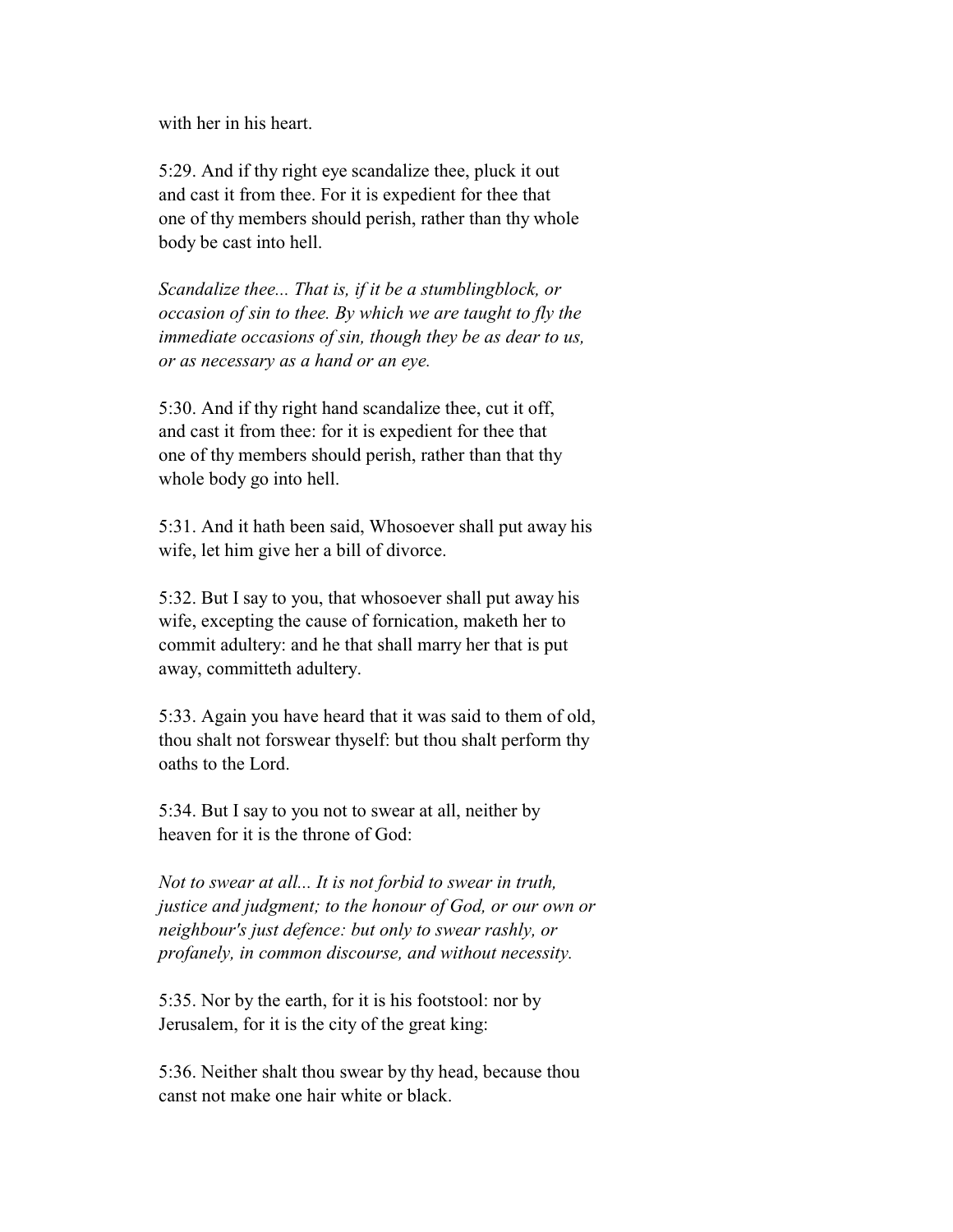5:37. But let your speech be yea, yea: no, no: and that which is over and above these, is of evil.

 5:38. You have heard that it hath been said: An eye for an eye, and a tooth for a tooth.

 5:39. But I say to you not to resist evil: but if one strike thee on thy right cheek, turn to him also the other:

 *Not to resist evil, etc... What is here commanded, is a Christian patience under injuries and affronts, and to be willing even to suffer still more, rather than to indulge the desire of revenge: but what is further added does not strictly oblige according to the letter, for neither did Christ nor St. Paul turn the other cheek. St. John 18., and Acts 23.*

 5:40. And if a man will contend with thee in judgment, and take away thy coat, let go thy cloak also unto him.

 5:41. And whosoever will force thee one mile, go with him other two.

 5:42. Give to him that asketh of thee, and from him that would borrow of thee turn not away.

 5:43. You have heard that it hath been said, Thou shalt love thy neighbour, and hate thy enemy.

 5:44. But I say to you, Love your enemies: do good to them that hate you: and pray for them that persecute and calumniate you:

 5:45. That you may be the children of your Father who is in heaven, who maketh his sun to rise upon the good, and bad, and raineth upon the just and the unjust.

 5:46. For if you love them that love you, what reward shall you have? do not even the publicans this?

 *The publicans... These were the gatherers of the public taxes: a set of men, odious and infamous among the Jews,*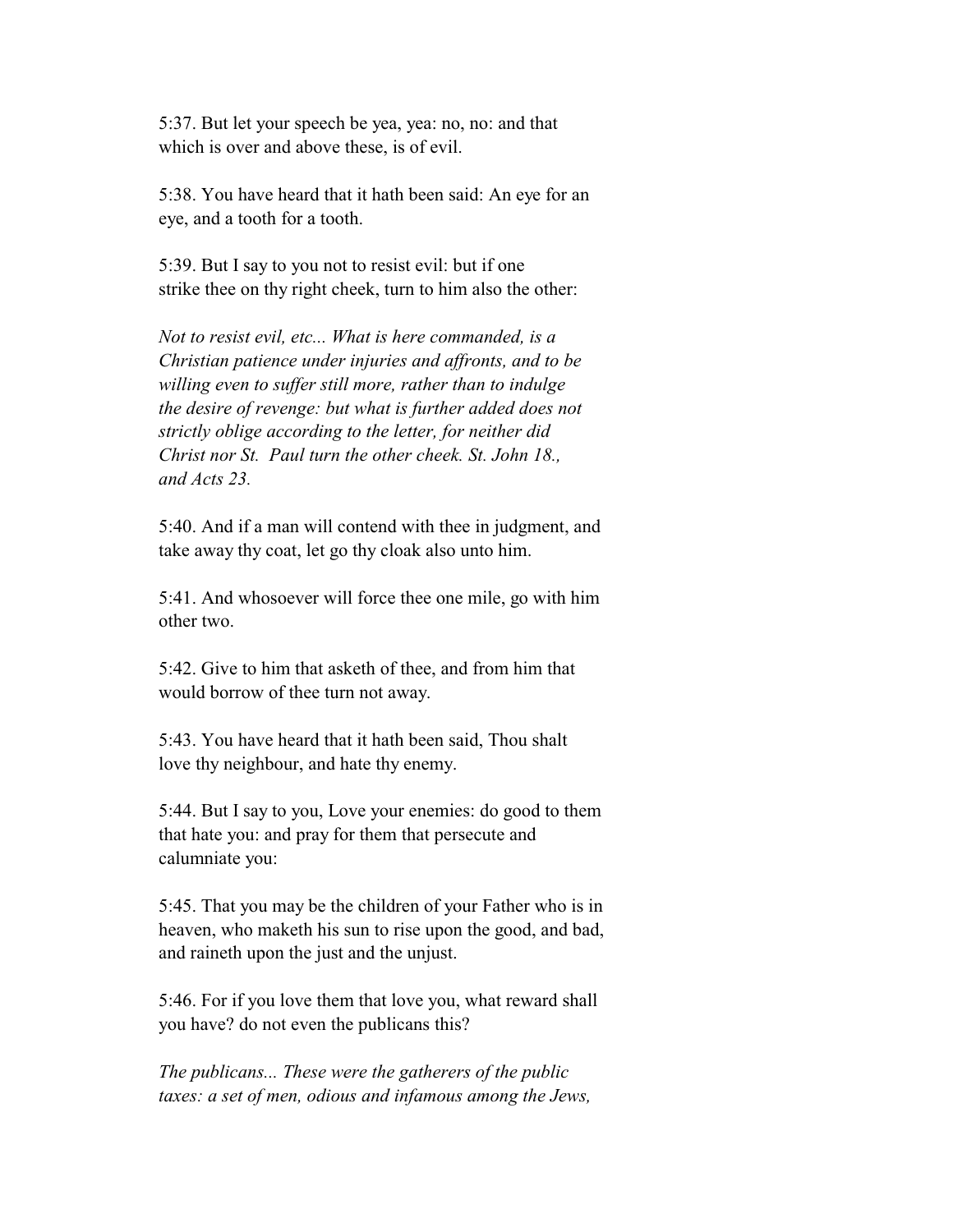#### *for their extortions and injustice.*

 5:47. And if you salute your brethren only, what do you more? do not also the heathens this?

 5:48. Be you therefore perfect, as also your heavenly Father is perfect.

### **Matthew Chapter 6**

A continuation of the sermon on the mount.

 6:1. Take heed that you do not your justice before men, to be seen by them: otherwise you shall not have a reward of your Father who is in heaven.

 *Your justice... that is, works of justice; viz., fasting, prayer, and almsdeeds; which ought to be performed not out of ostentation, or a view to please men, but solely to please God.*

 6:2. Therefore when thou dost an alms-deed, sound not a trumpet before thee, as the hypocrites do in the synagogues and in the streets, that they may be honoured by men. Amen I say to you, they have received their reward.

 6:3. But when thou dost alms, let not thy left hand know what thy right hand doth.

 6:4. That thy alms may be in secret, and thy Father who seeth in secret will repay thee.

 6:5. And when ye pray, you shall not be as the hypocrites, that love to stand and pray in the synagogues and corners of the streets, that they may be seen by men: Amen I say to you, they have received their reward.

 6:6. But thou when thou shalt pray, enter into thy chamber, and having shut the door, pray to thy Father in secret, and thy father who seeth in secret will repay thee.

6:7. And when you are praying, speak not much, as the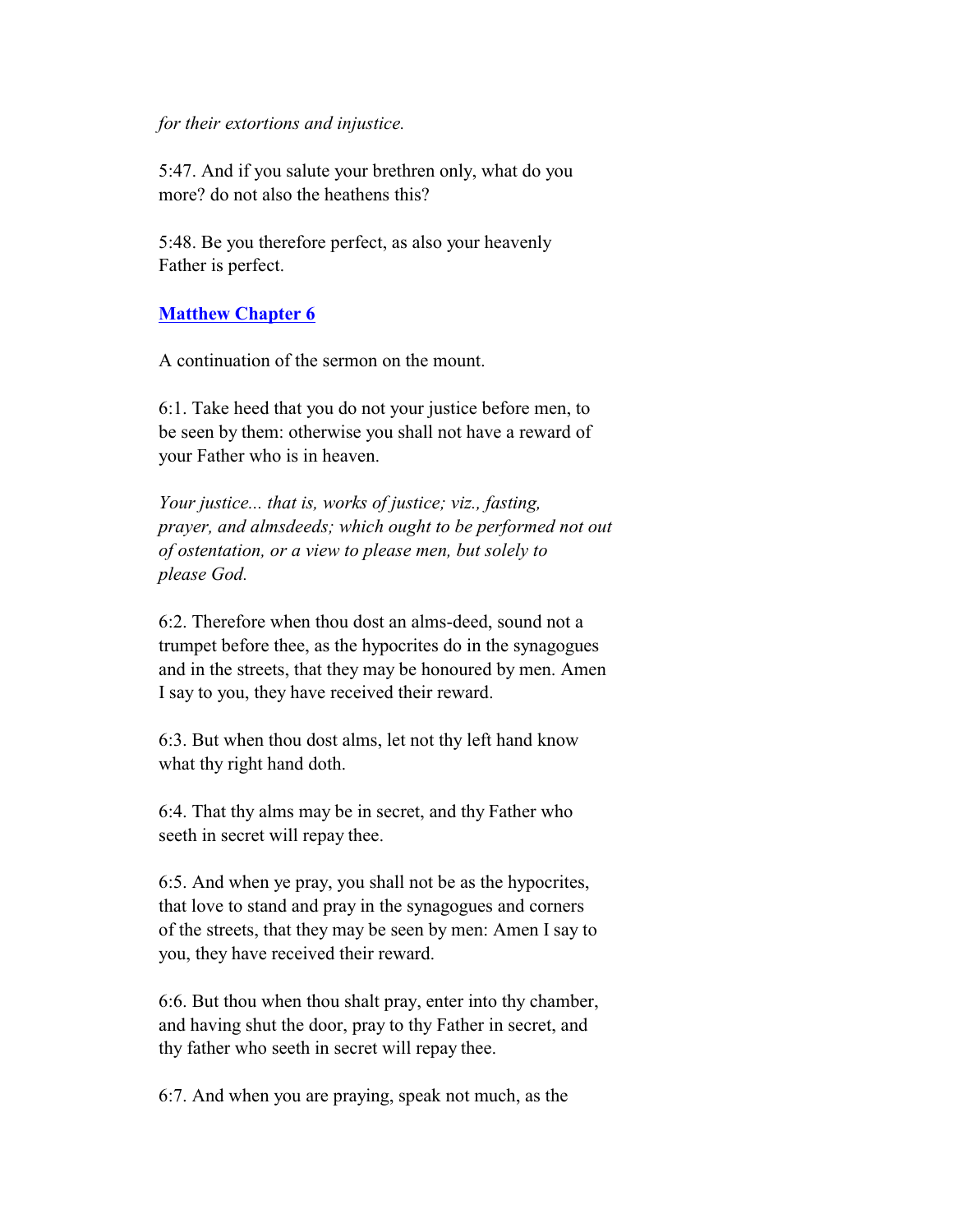heathens. For they think that in their much speaking they may be heard.

 6:8. Be not you therefore like to them for your Father knoweth what is needful for you, before you ask him.

 6:9. Thus therefore shall you pray: Our Father who art in heaven, hallowed be thy name.

 6:10. Thy kingdom come. Thy will be done on earth as it is in heaven.

6:11. Give us this day our supersubstantial bread.

 *Supersubstantial bread... In St. Luke the same word is rendered daily bread. It is understood of the bread of life, which we receive in the Blessed Sacrament.*

 6:12. And forgive us our debts, as we also forgive our debtors.

 6:13. And lead us not into temptation. But deliver us from evil. Amen.

 *Lead us not into temptation... That is, suffer us not to be overcome by temptation.*

 6:14. For if you will forgive men their offences, your heavenly Father will forgive you also your offences.

 6:15. But if you will not forgive men, neither will your Father forgive you your offences.

 6:16. And when you fast, be not as the hypocrites, sad. For they disfigure their faces, that they may appear unto men to fast. Amen I say to you, they have received their reward.

 6:17. But thou, when thou fastest anoint thy head, and wash thy face;

6:18. That thou appear not to men to fast, but to thy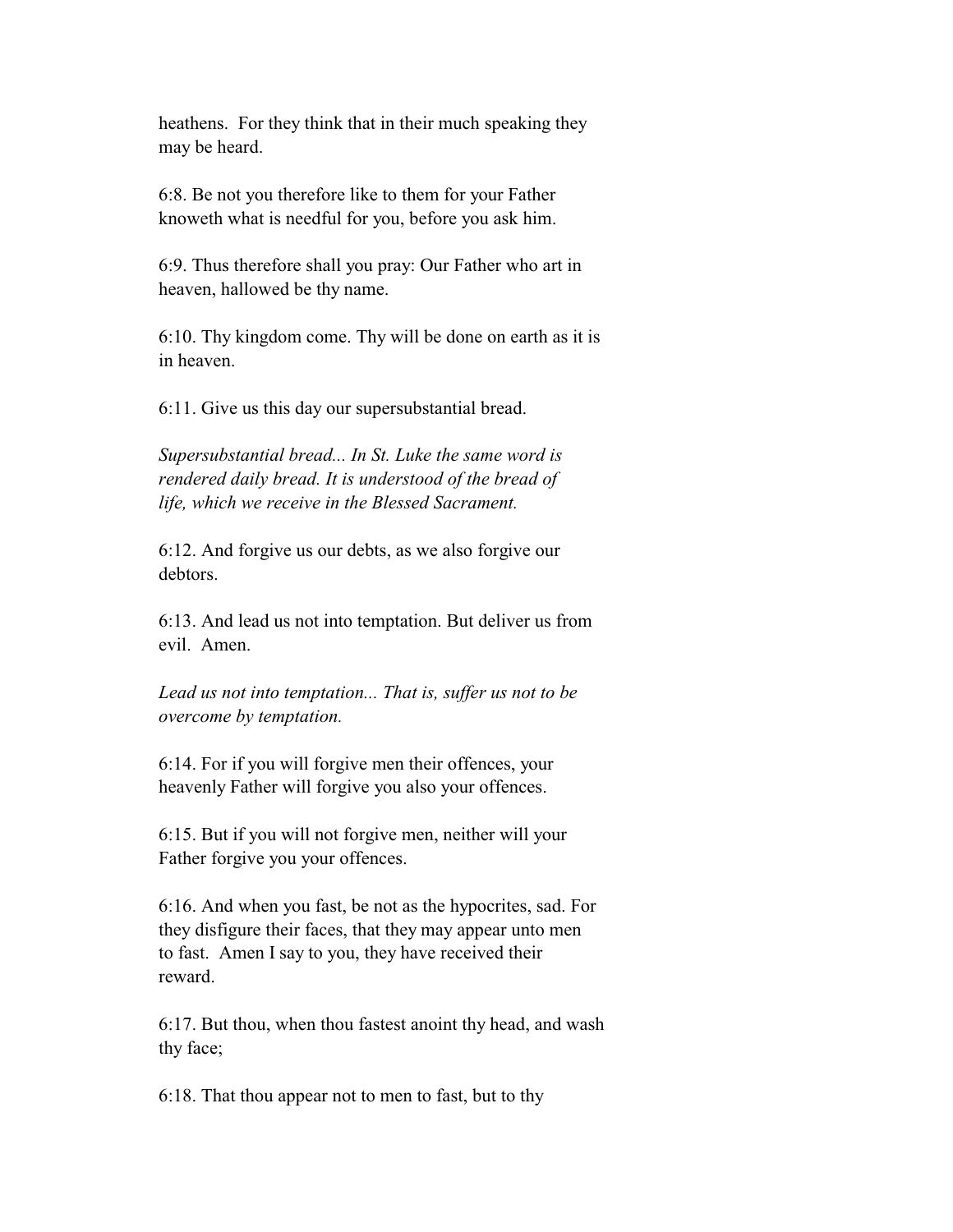Father who is in secret: and thy Father who seeth in secret, will repay thee.

 6:19. Lay not up to yourselves treasures on earth: where the rust, and moth consume, and where thieves break through, and steal.

 6:20. But lay up to yourselves treasures in heaven: where neither the rust nor moth doth consume, and where thieves do not break through, nor steal.

6:21. For where thy treasure is, there is thy heart also.

 6:22. The light of thy body is thy eye. If thy eye be single, thy whole body shall be lightsome.

 6:23. But if thy eye be evil thy whole body shall be darksome. If then the light that is in thee, be darkness: the darkness itself how great shall it be!

 6:24. No man can serve two masters. For either he will hate the one, and love the other: or he will sustain the one, and despise the other. You cannot serve God and mammon.

#### *Mammon... That is, riches, worldly interest.*

 6:25. Therefore I say to you, be not solicitous for your life, what you shall eat, nor for your body, what you shall put on. Is not the life more than the meat: and the body more than the raiment?

 6:26. Behold the birds of the air, for they neither sow, nor do they reap, nor gather into barns: and your heavenly Father feedeth them. Are not you of much more value than they?

 6:27. And which of you by taking thought, can add to his stature one cubit?

 6:28. And for raiment why are you solicitous? Consider the lilies of the field, how they grow: they labour not, neither do they spin.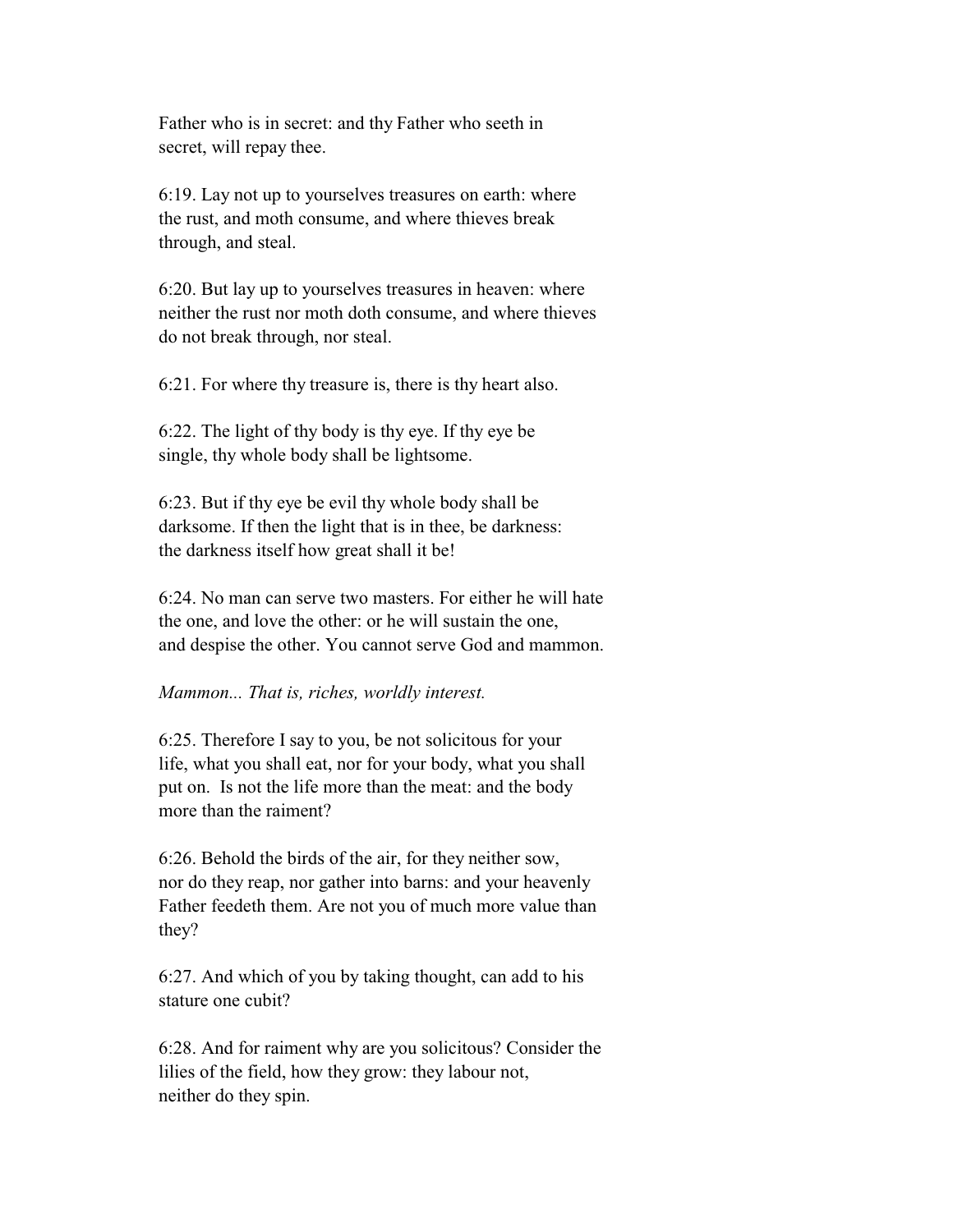6:29. But I say to you, that not even Solomon in all his glory was arrayed as one of these.

 6:30. And if the grass of the field, which is to day, and to morrow is cast into the oven, God doth so clothe: how much more you, O ye of little faith?

 6:31. Be not solicitous therefore, saying: What shall we eat: or what shall we drink, or wherewith shall we be clothed?

 6:32. For after all these things do the heathens seek. For your Father knoweth that you have need of all these things.

 6:33. Seek ye therefore first the kingdom of God, and his justice, and all these things shall be added unto you.

 6:34. Be not therefore solicitous for to morrow; for the morrow will be solicitous for itself. Sufficient for the day is the evil thereof.

## **Matthew Chapter 7**

The third part of the sermon on the mount.

7:1. Judge not, that you may not be judged.

 7:2. For with what judgment you judge, you shall be judged: and with what measure you mete, it shall be measured to you again.

 7:3. And why seest thou the mote that is in thy brother's eye; and seest not the beam that is in thy own eye?

 7:4. Or how sayest thou to thy brother: Let me cast the mote out of thy eye; and behold a beam is in thy own eye?

 7:5. Thou hypocrite, cast out first the beam out of thy own eye, and then shalt thou see to cast out the mote out of thy brother's eye.

7:6. Give not that which is holy to dogs; neither cast ye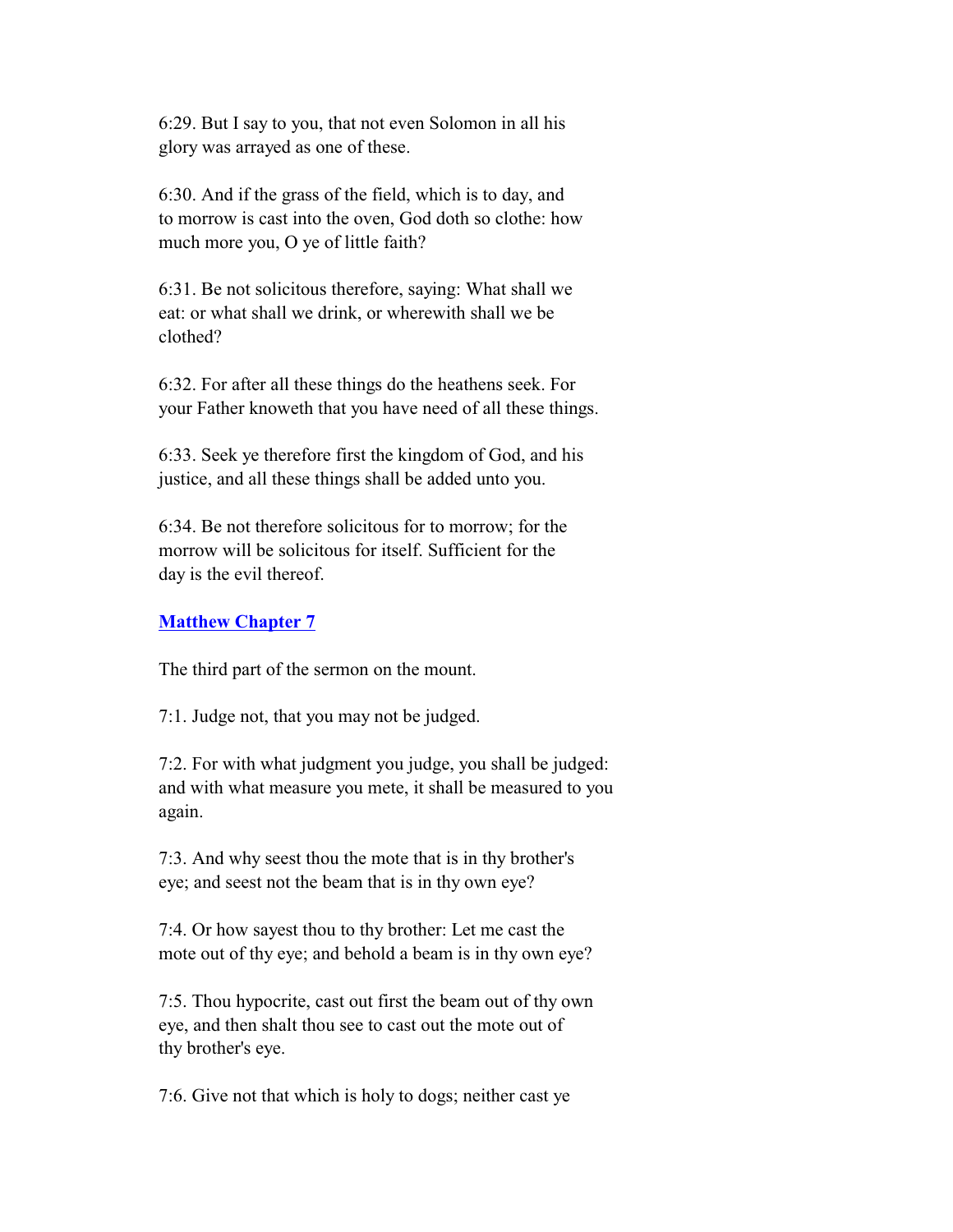your pearls before swine, lest perhaps they trample them under their feet, and turning upon you, they tear you.

 7:7. Ask, and it shall be given you: seek, and you shall find: knock, and it shall be opened to you.

 7:8. For every one that asketh, receiveth: and he that seeketh, findeth: and to him that knocketh, it shall be opened.

 7:9. Or what man is there among you, of whom if his son shall ask bread, will he reach him a stone?

 7:10. Or if he shall ask him a fish, will he reach him a serpent?

 7:11. If you then being evil, know how to give good gifts to your children: how much more will your Father who is in heaven, give good things to them that ask him?

 7:12. All things therefore whatsoever you would that men should do to you, do you also to them. For this is the law and the prophets.

 7:13. Enter ye in at the narrow gate: for wide is the gate, and broad is the way that leadeth to destruction, and many there are who go in thereat.

 7:14. How narrow is the gate, and strait is the way that leadeth to life: and few there are that find it!

 7:15. Beware of false prophets, who come to you in the clothing of sheep, but inwardly they are ravening wolves.

 7:16. By their fruits you shall know them. Do men gather grapes of thorns, or figs of thistles?

 7:17. Even so every good tree bringeth forth good fruit, and the evil tree bringeth forth evil fruit.

 7:18. A good tree cannot bring forth evil fruit, neither can an evil tree bring forth good fruit.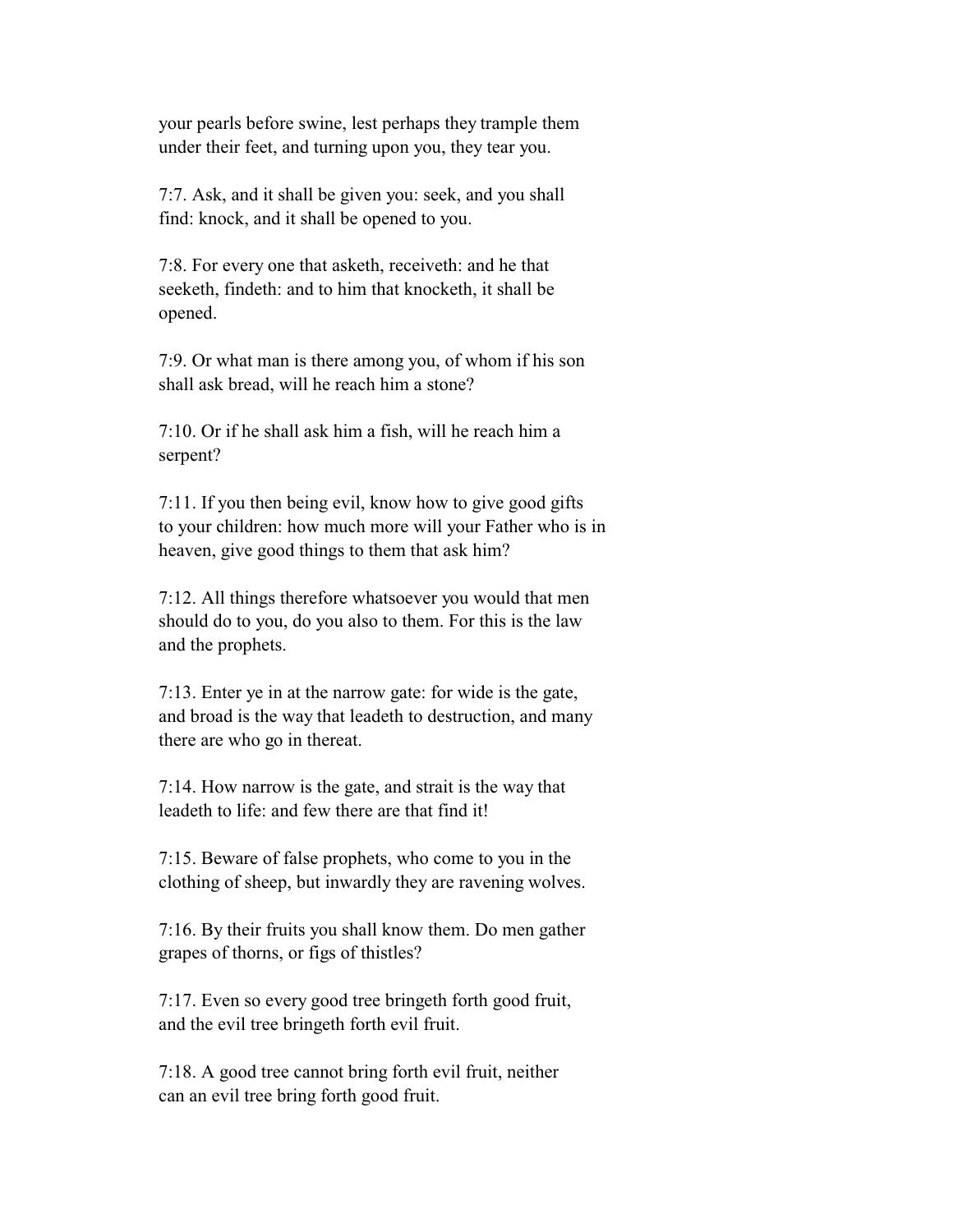7:19. Every tree that bringeth not forth good fruit, shall be cut down, and shall be cast into the fire.

7:20. Wherefore by their fruits you shall know them.

 7:21. Not every one that saith to me, Lord, Lord, shall enter into the kingdom of heaven: but he that doth the will of my Father who is in heaven, he shall enter into the kingdom of heaven.

 7:22. Many will say to me in that day: Lord, Lord, have not we prophesied in thy name, and cast out devils in thy name, and done many miracles in thy name?

 7:23. And then will I profess unto them, I never knew you: depart from me, you that work iniquity.

 7:24. Every one therefore that heareth these my words, and doth them, shall be likened to a wise man that built his house upon a rock,

 7:25. And the rain fell, and the floods came, and the winds blew, and they beat upon that house, and it fell not, for it was founded on a rock.

 7:26. And every one that heareth these my words and doth them not, shall be like a foolish man that built his house upon the sand,

 7:27. And the rain fell, and the floods came, and the winds blew, and they beat upon that house, and it fell, and great was the fall thereof.

 7:28. And it came to pass when Jesus had fully ended these words, the people were in admiration at his doctrine.

 7:29. For he was teaching them as one having power, and not as the scribes and Pharisees.

### **Matthew Chapter 8**

Christ cleanses the leper, heals the centurion's servant,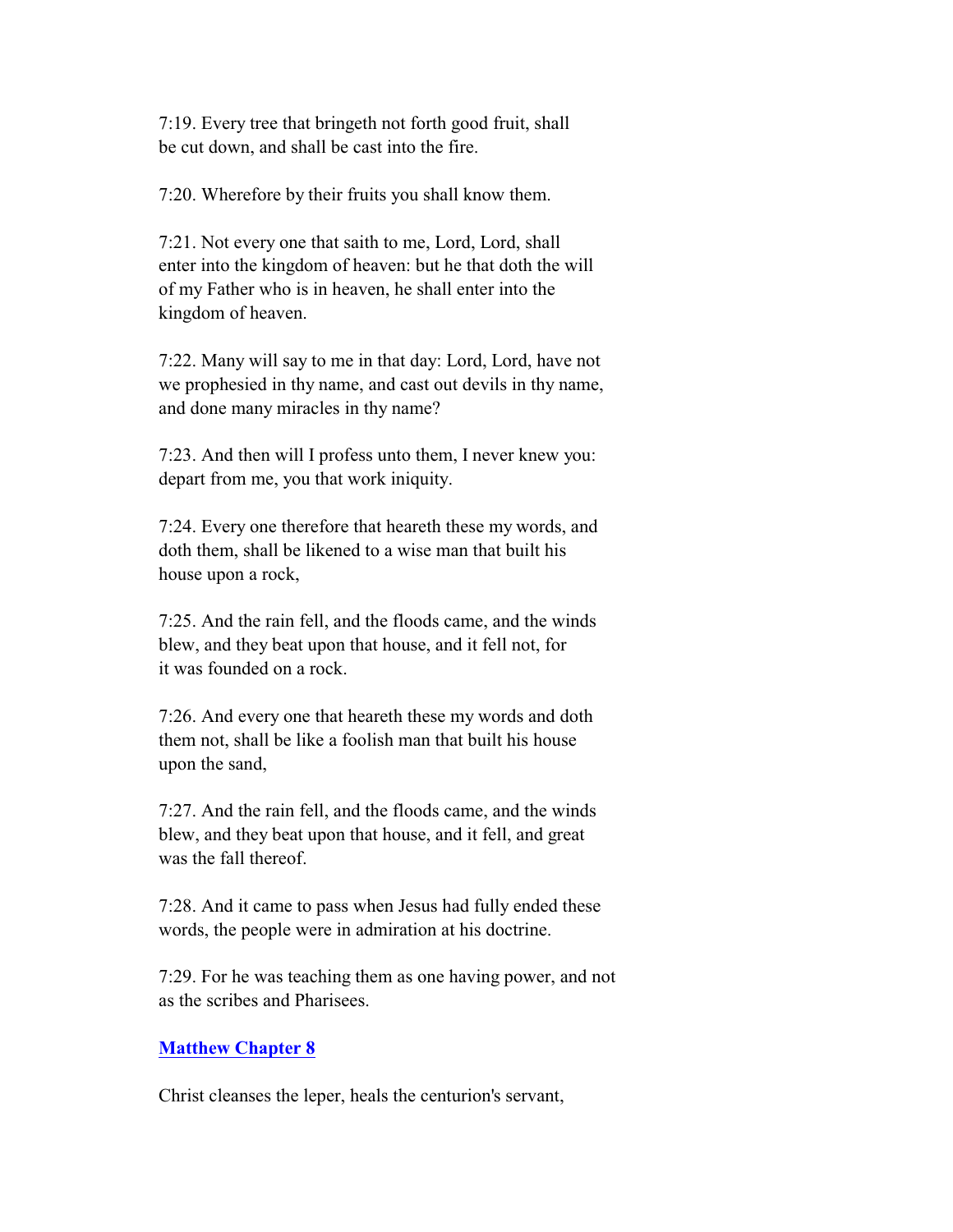Peter's mother-in-law, and many others: he stills the storm at sea, drives the devils out of two men possessed, and suffers them to go into the swine.

 8:1. And when he was come down from the mountain, great multitudes followed him:

 8:2. And behold a leper came and adored him, saying: Lord, if thou wilt, thou canst make me clean.

 8:3. And Jesus stretching forth his hand, touched him, saying: I will, be thou made clean. And forthwith his leprosy was cleansed.

 8:4. And Jesus saith to him: See thou tell no man: but go, shew thyself to the priest, and offer the gift which Moses commanded, for a testimony unto them.

 8:5. And when he had entered into Capharnaum, there came to him a centurion, beseeching him,

 8:6. And saying, Lord, my servant lieth at home sick of the palsy, and is grievously tormented.

8:7. And Jesus saith to him: I will come and heal him.

 8:8. And the centurion, making answer, said: Lord, I am not worthy that thou shouldst enter under my roof; but only say the word, and my servant shall be healed.

 8:9. For I also am a man subject to authority, having under me soldiers; and I say to this, Go, and he goeth, and to another Come, and he cometh, and to my servant, Do this, and he doeth it.

 8:10. And Jesus hearing this, marvelled; and said to them that followed him. Amen I say to you, I have not found so great faith in Israel.

 8:11. And I say to you that many shall come from the east and the west, and shall sit down with Abraham, and Isaac and Jacob in the kingdom of heaven: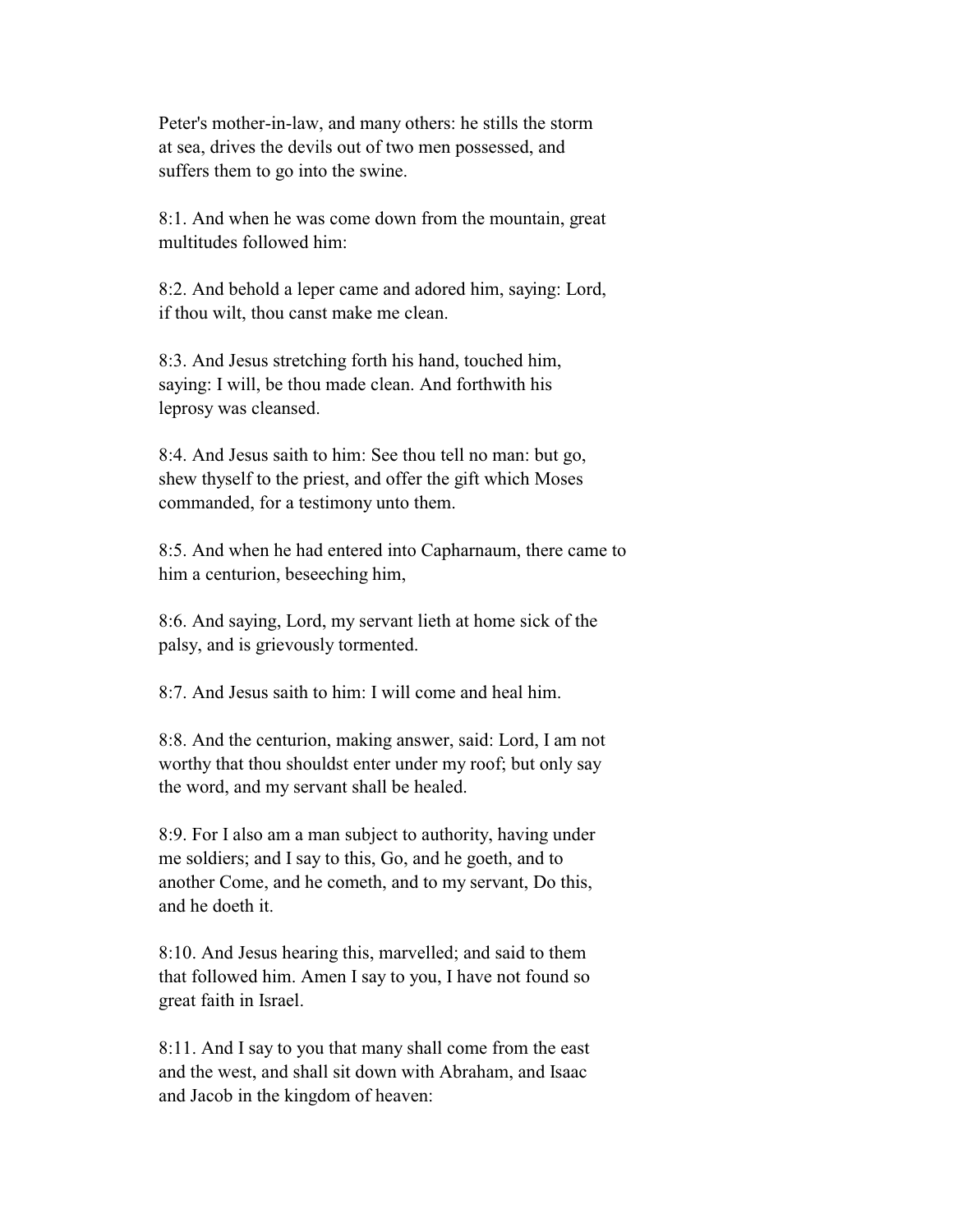8:12. But the children of the kingdom shall be cast out into the exterior darkness: there shall be weeping and gnashing of teeth.

 8:13. And Jesus said to the centurion: Go, and as thou hast believed, so be it done to thee. And the servant was healed at the same hour.

 8:14. And when Jesus was come into Peter's house, he saw his wife's mother lying, and sick of a fever;

 8:15. And he touched her hand, and the fever left her, and she arose and ministered to them.

 8:16. And when evening was come, they brought to him many that were possessed with devils: and he cast out the spirits with his word: and all that were sick he healed:

 8:17. That it might be fulfilled, which was spoken by the prophet Isaias, saying: He took our infirmities, and bore our diseases.

 8:18. And Jesus seeing great multitudes about him, gave orders to pass over the water.

 8:19. And a certain scribe came and said to him: Master, I will follow thee whithersoever thou shalt go.

 8:20. And Jesus saith to him: The foxes have holes, and the birds of the air nests; but the Son of man hath not where to lay his head.

 8:21. And another of his disciples said to him: Lord, suffer me first to go and bury my father.

 8:22. But Jesus said to him: Follow me, and let the dead bury their dead.

 8:23. And when he entered into the boat, his disciples followed him:

8:24. And behold a great tempest arose in the sea, so that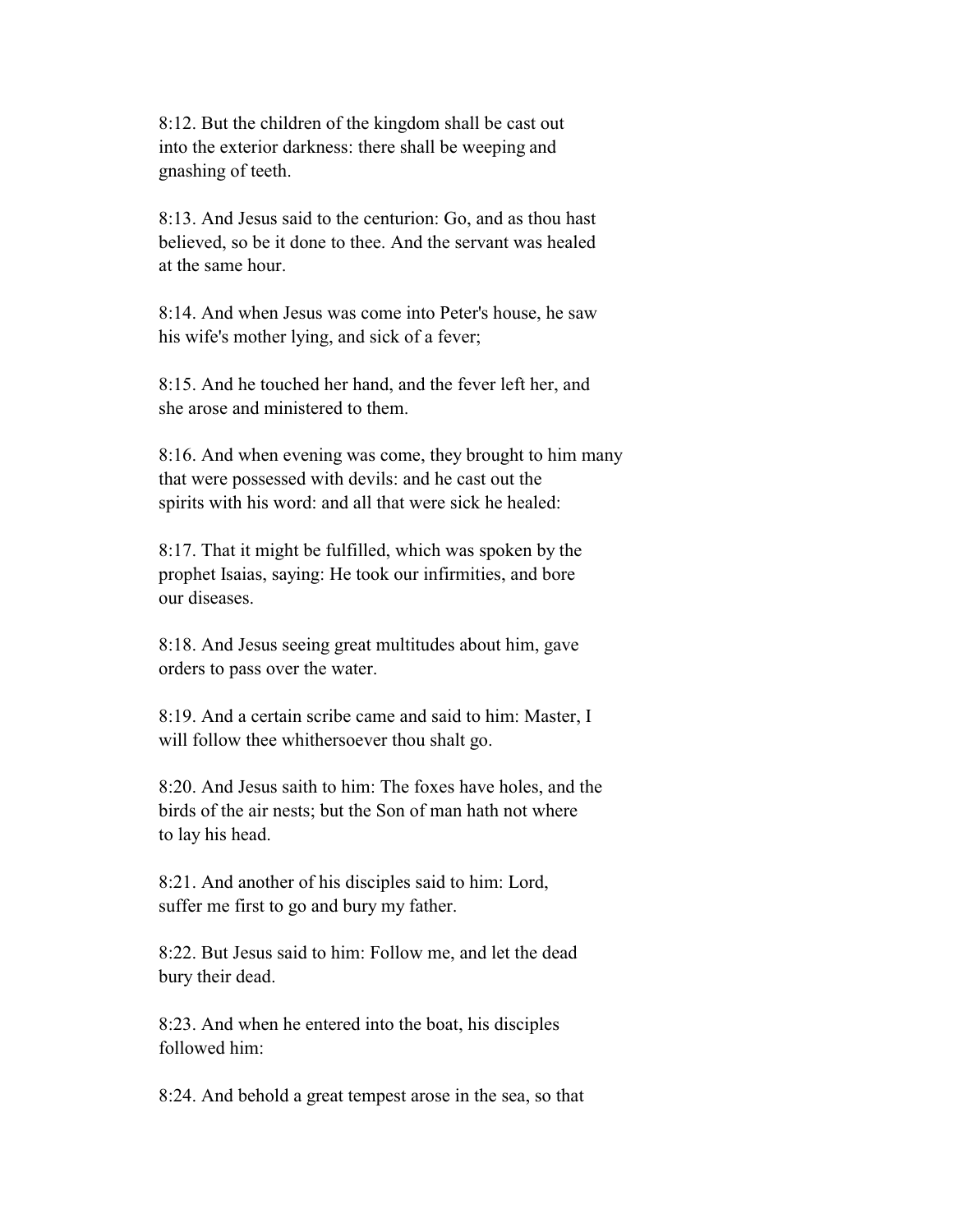the boat was covered with waves, but he was asleep.

 8:25. And they came to him, and awaked him, saying: Lord, save us, we perish.

 8:26. And Jesus saith to them: Why are you fearful, O ye of little faith? Then rising up, he commanded the winds, and the sea, and there came a great calm.

 8:27. But the men wondered, saying: What manner of man is this, for the winds and the sea obey him?

 8:28. And when he was come on the other side of the water, into the country of the Gerasens, there met him two that were possessed with devils, coming out of the sepulchres, exceeding fierce, so that none could pass by that way.

 8:29. And behold they cried out, saying: What have we to do with thee, Jesus Son of God? art thou come hither to torment us before the time?

 8:30. And there was, not far from them, a herd of many swine feeding.

 8:31. And the devils besought him, saying: If thou cast us out hence, send us into the herd of swine.

 8:32. And he said to them: Go. But they going out went into the swine, and behold the whole herd ran violently down a steep place into the sea: and they perished in the waters.

 8:33. And they that kept them fled: and coming into the city, told every thing, and concerning them that had been possessed by the devils.

 8:34. And behold the whole city went out to meet Jesus, and when they saw him, they besought him that he would depart from their coast.

## **Matthew Chapter 9**

Christ heals one sick of palsy: calls Matthew: cures the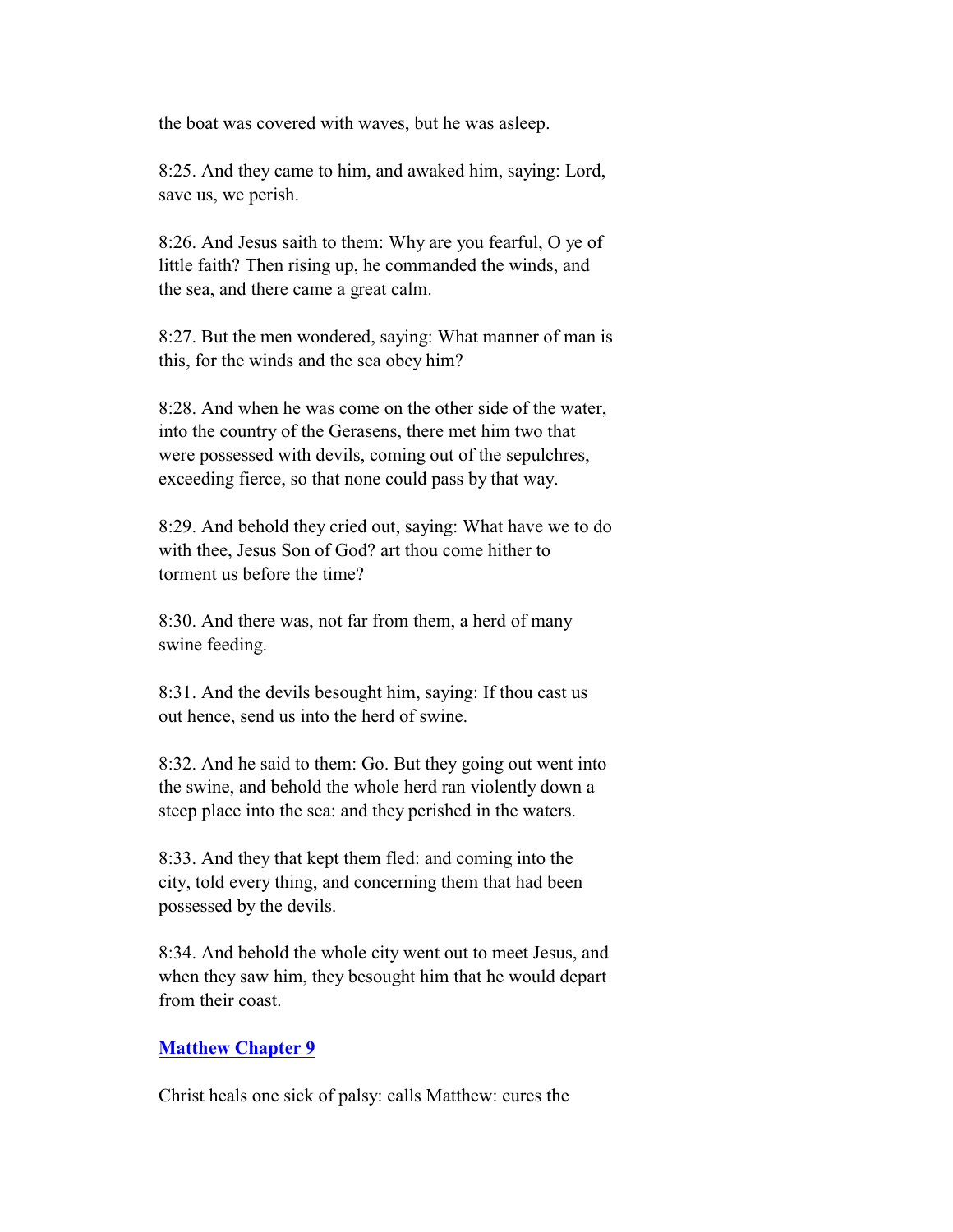issue of blood: raises to life the daughter of Jairus: gives sight to two blind men: and heals a dumb man possessed by the devil.

 9:1. And entering into a boat, he passed over the water and came into his own city.

 9:2. And behold they brought to him one sick of the palsy lying in a bed. And Jesus, seeing their faith, said to the man sick of the palsy: Be of good heart, son, thy sins are forgiven thee.

 9:3. And behold some of the scribes said within themselves: He blasphemeth.

 9:4. And Jesus seeing their thoughts, said: Why do you think evil in your hearts?

 9:5. Whether is easier, to say, Thy sins are forgiven thee: or to say, Arise, and walk?

 9:6. But that you may know that the Son of man hath power on earth to forgive sins, (then said he to the man sick of the palsy,) Arise, take up thy bed, and go into thy house.

9:7. And he arose, and went into his house.

 9:8. And the multitude seeing it, feared, and glorified God that gave such power to men.

 9:9. And when Jesus passed on from thence, he saw a man sitting in the custom house, named Matthew; and he saith to him: Follow me. And he arose up and followed him.

 9:10. And it came to pass as he was sitting at meat in the house, behold many publicans and sinners came, and sat down with Jesus and his disciples.

 9:11. And the Pharisees seeing it, said to his disciples: Why doth your master eat with publicans and sinners?

9:12. But Jesus hearing it, said: They that are in health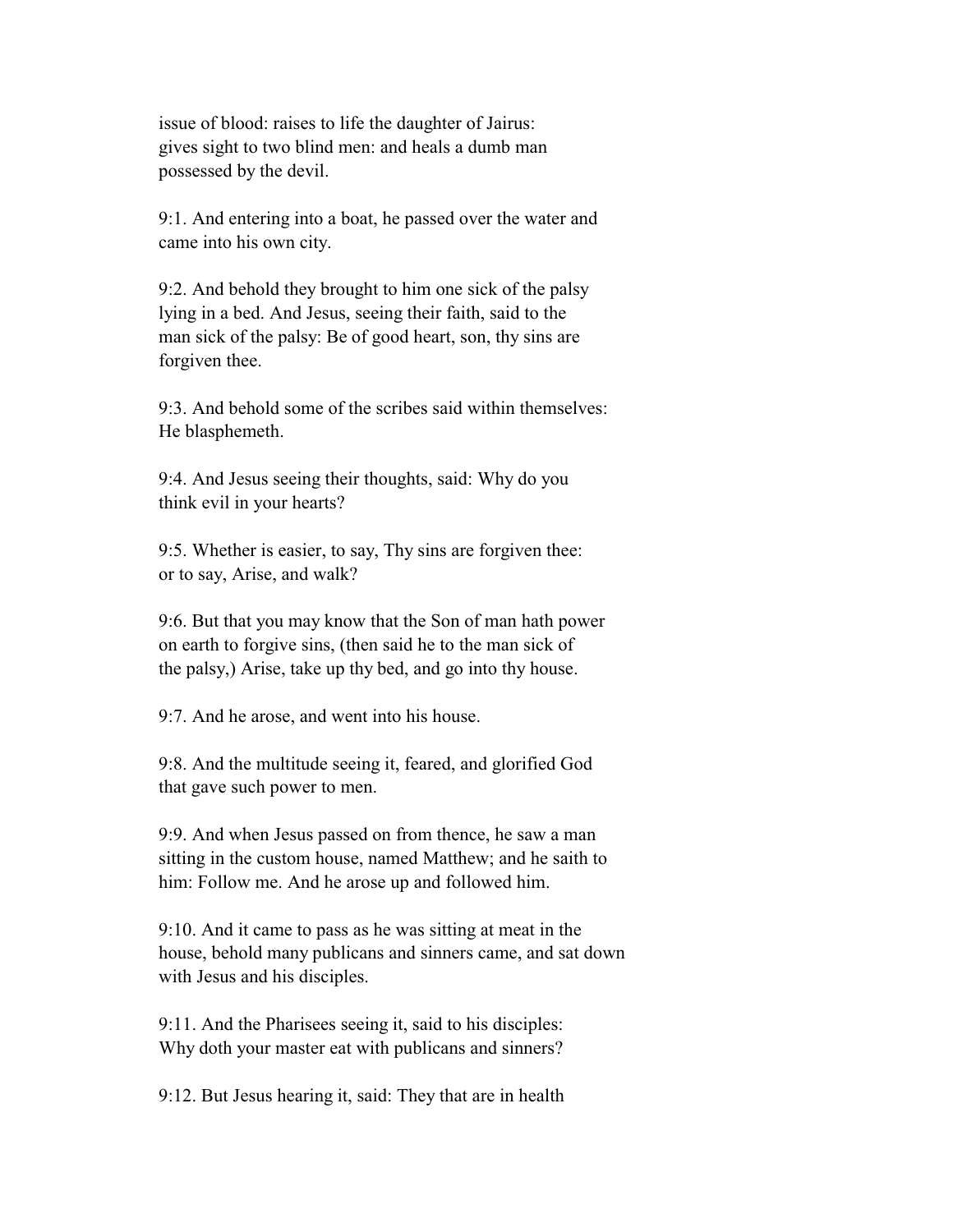need not a physician, but they that are ill.

 9:13. Go then and learn what this meaneth, I will have mercy and not sacrifice. For I am not come to call the just, but sinners.

 9:14. Then came to him the disciples of John, saying: Why do we and the Pharisees, fast often, but thy disciples do not fast?

 9:15. And Jesus said to them: Can the children of the bridegroom mourn, as long as the bridegroom is with them? But the days will come, when the bridegroom shall be taken away from them, and then they shall fast.

 *Can the children of the bridegroom... This, by a Hebraism, signifies the friends or companions of the bridegroom.*

 9:16. And nobody putteth a piece of raw cloth unto an old garment. For it taketh away the fulness thereof from the garment, and there is made a greater rent.

 9:17. Neither do they put new wine into old bottles. Otherwise the bottles break, and the wine runneth out, and the bottles perish. But new wine they put into new bottles: and both are preserved.

 9:18. As he was speaking these things unto them, behold a certain ruler came up, and adored him, saying: Lord, my daughter is even now dead; but come, lay thy hand upon her, and she shall live.

9:19. And Jesus rising up followed him, with his disciples.

 9:20. And behold a woman who was troubled with an issue of blood twelve years, came behind him, and touched the hem of his garment.

 9:21. For she said within herself: If I shall touch only his garment, I shall be healed.

9:22. But Jesus turning and seeing her, said: Be of good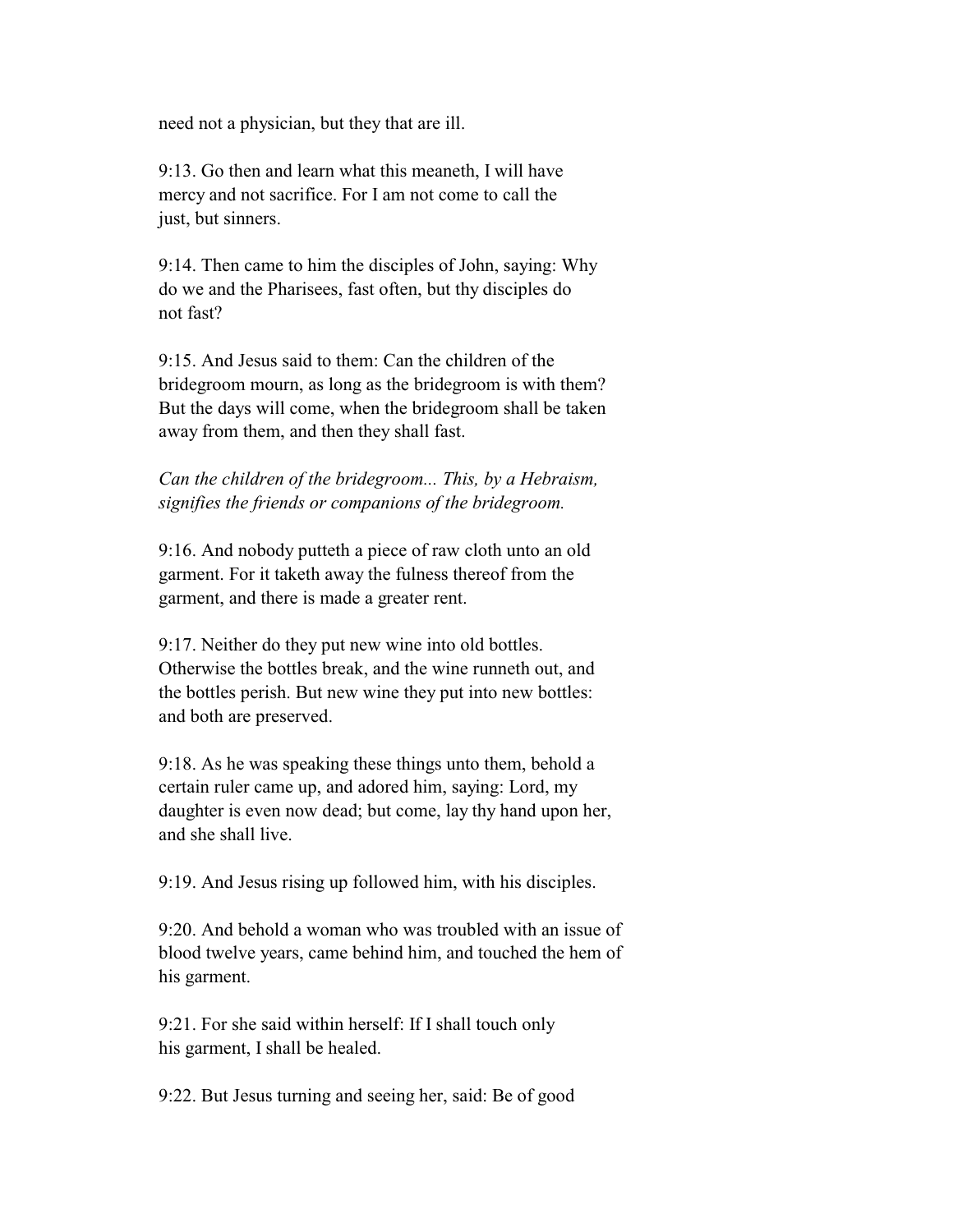heart, daughter, thy faith hath made thee whole. And the woman was made whole from that hour.

 9:23. And when Jesus was come into the house of the ruler, and saw the minstrels and the multitude making a rout,

 9:24. He said: Give place, for the girl is not dead, but sleepeth. And they laughed him to scorn.

 9:25. And when the multitude was put forth, he went in, and took her by the hand. And the maid arose.

 9:26. And the fame hereof went abroad into all that country.

 9:27. And as Jesus passed from thence, there followed him two blind men crying out and saying, Have mercy on us, O Son of David.

 9:28. And when he was come to the house, the blind men came to him. And Jesus saith to them, Do you believe, that I can do this unto you? They say to him, Yea, Lord.

 9:29. Then he touched their eyes, saying, According to your faith, be it done unto you.

 9:30. And their eyes were opened, and Jesus strictly charged them, saying, See that no man know this.

 9:31. But they going out, spread his fame abroad in all that country.

 9:32. And when they were gone out, behold they brought him a dumb man, possessed with a devil.

 9:33. And after the devil was cast out, the dumb man spoke, and the multitudes wondered, saying, Never was the like seen in Israel.

 9:34. But the Pharisees said, By the prince of devils he casteth out devils.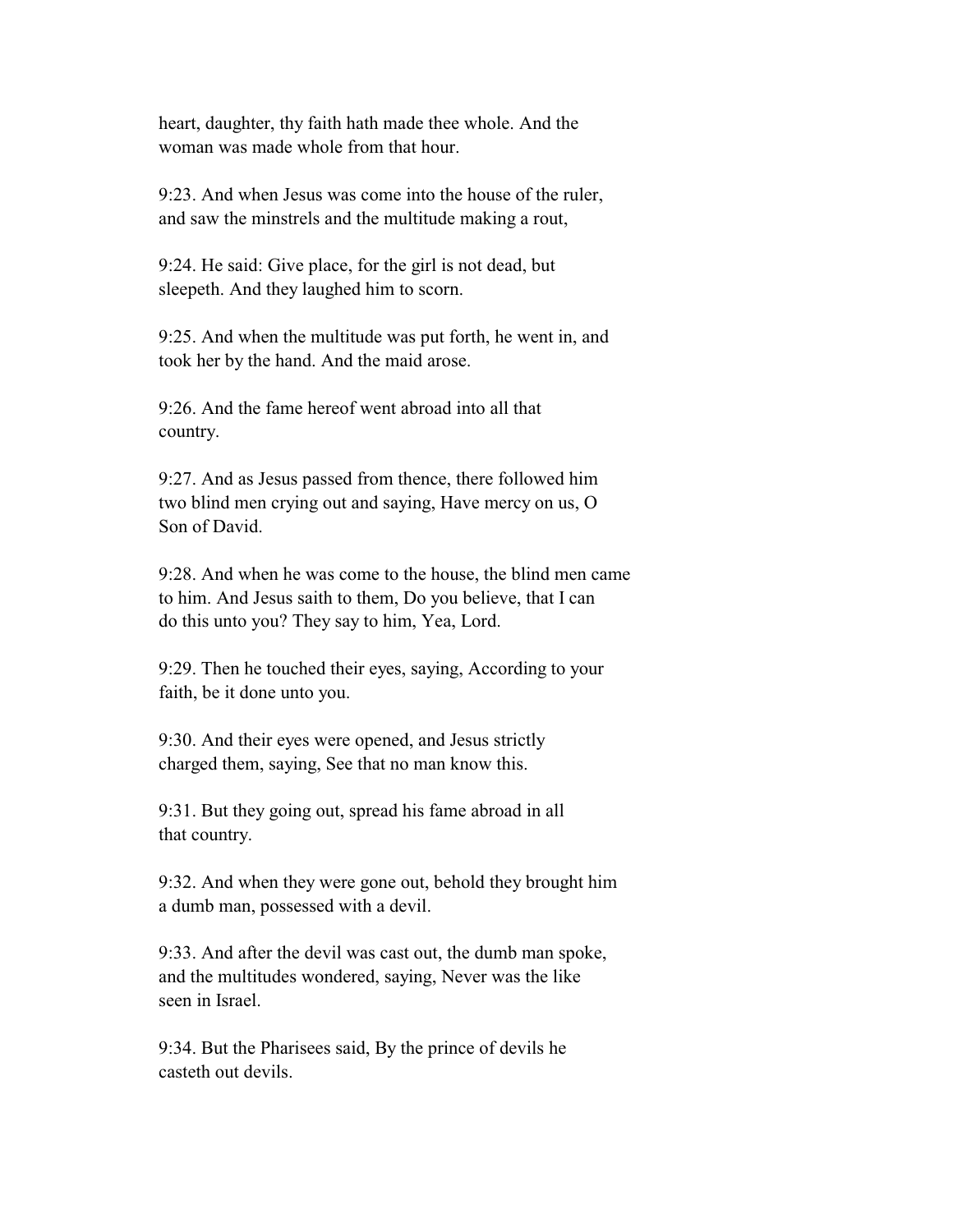9:35. And Jesus went about all the cities and towns, teaching in their synagogues, and preaching the gospel of the kingdom, and healing every disease, and every infirmity.

 9:36. And seeing the multitudes, he had compassion on them: because they were distressed, and lying like sheep that have no shepherd.

 9:37. Then he saith to his disciples, The harvest indeed is great, but the labourers are few.

 9:38. Pray ye therefore the Lord of the harvest, that he send forth labourers into his harvest.

## **Matthew Chapter 10**

 Christ sends out his twelve apostles, with the power of miracles. The lessons he gives them.

 10:1. And having called his twelve disciples together, he gave them power over unclean spirits, to cast them out, and to heal all manner of diseases, and all manner of infirmities.

 10:2. And the names of the twelve Apostles are these: The first, Simon who is called Peter, and Andrew his brother,

 10:3. James the son of Zebedee, and John his brother, Philip and Bartholomew, Thomas and Matthew the publican, and James the son of Alpheus, and Thaddeus,

 10:4. Simon the Cananean, and Judas Iscariot, who also betrayed him.

 10:5. These twelve Jesus sent: commanding them, saying: Go ye not into the way of the Gentiles, and into the city of the Samaritans enter ye not.

 10:6. But go ye rather to the lost sheep of the house of Israel.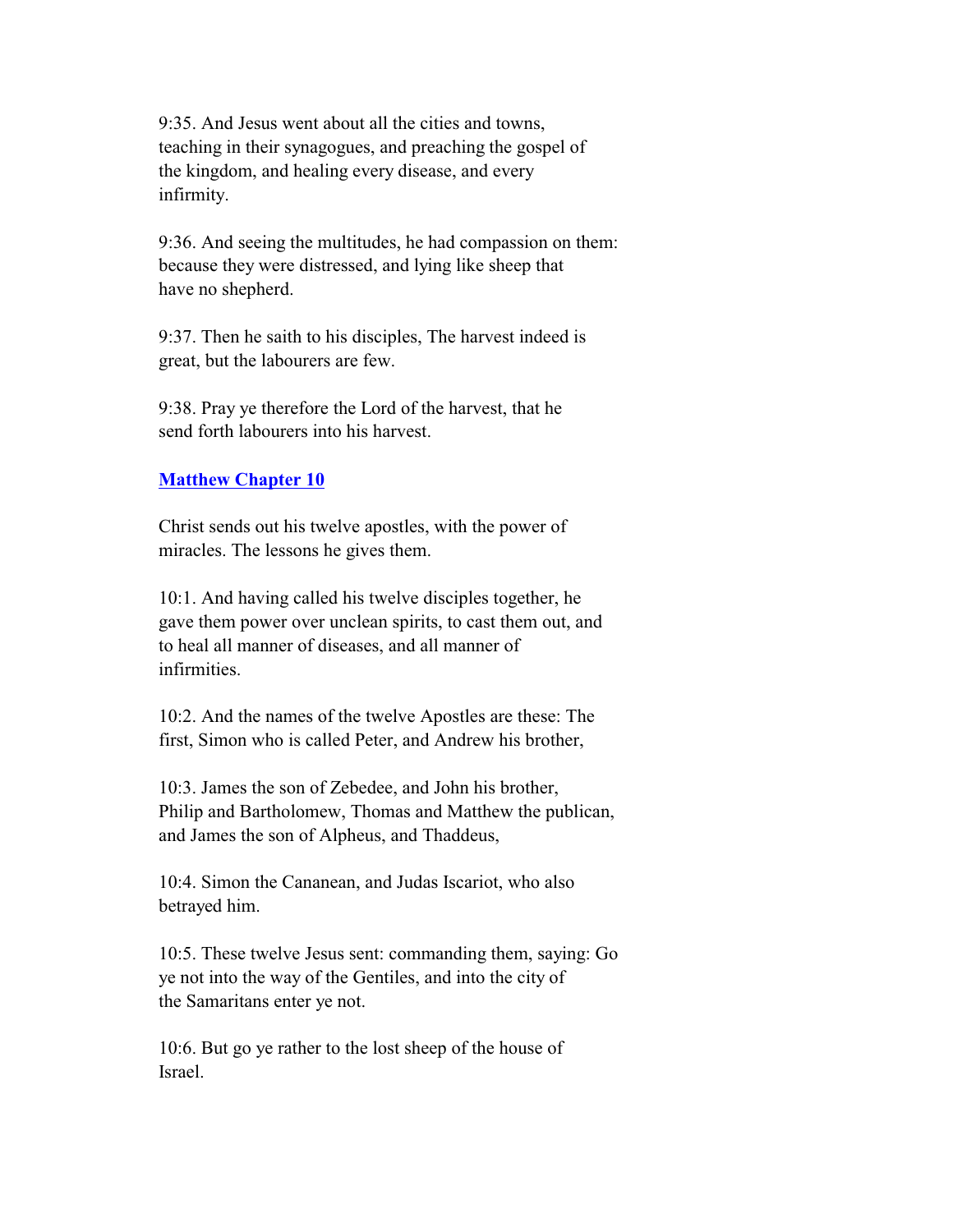10:7. And going, preach, saying: The kingdom of heaven is at hand.

 10:8. Heal the sick, raise the dead, cleanse the lepers, cast out devils: freely have you received, freely give.

 10:9. Do not possess gold, nor silver, nor money in your purses:

 10:10. Nor scrip for your journey, nor two coats, nor shoes, nor a staff; for the workman is worthy of his meat.

 10:11. And into whatsoever city or town you shall enter, inquire who in it is worthy, and there abide till you go thence.

 10:12. And when you come into the house, salute it, saying: Peace be to this house.

 10:13. And if that house be worthy, your peace shall come upon it; but if it be not worthy, your peace shall return to you.

 10:14. And whosoever shall not receive you, nor hear your words: going forth out of that house or city shake off the dust from your feet.

 10:15. Amen I say to you, it shall be more tolerable for the land of Sodom and Gomorrha in the day of judgment, than for that city.

 10:16. Behold I send you as sheep in the midst of wolves. Be ye therefore wise as serpents and simple as doves.

 Simple... That is, harmless, plain, sincere, and without guile.

 10:17. But beware of men. For they will deliver you up in councils, and they will scourge you in their synagogues.

 10:18. And you shall be brought before governors, and before kings for my sake, for a testimony to them and to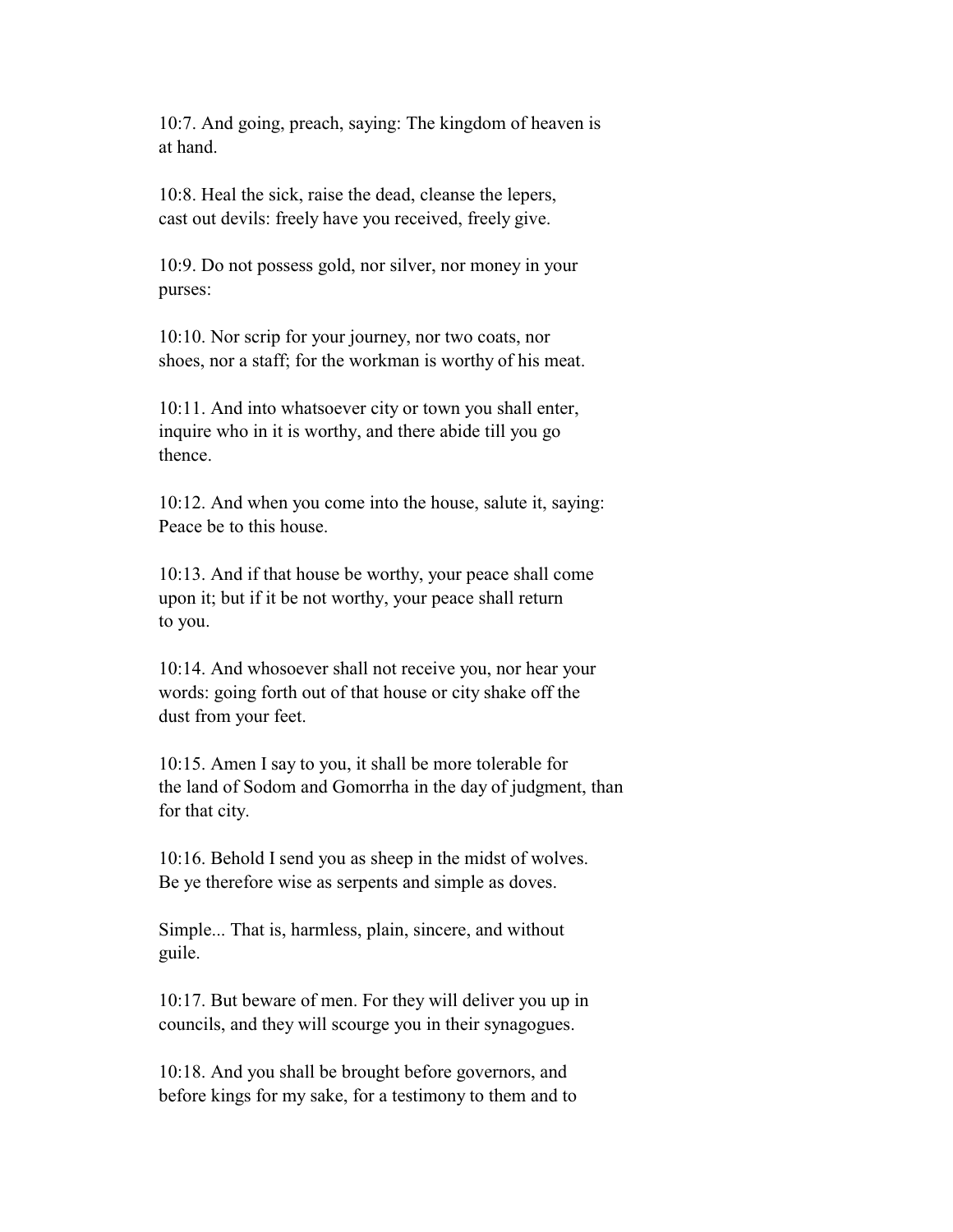the Gentiles:

 10:19. But when they shall deliver you up, take no thought how or what to speak: for it shall be given you in that hour what to speak:

 10:20. For it is not you that speak, but the spirit of your Father that speaketh in you.

 10:21. The brother also shall deliver up the brother to death, and the father the son; and the children shall rise up against their parents, and shall put them to death.

 10:22. And you shall be hated by all men for my name's sake: but he that shall persevere unto the end, he shall be saved.

 10:23. And when they shall persecute you in this city, flee into another. Amen I say to you, you shall not finish all the cities of Israel, till the Son of man come.

 10:24. The disciple is not above the master, nor the servant above his lord.

 10:25. It is enough for the disciple that he be as his master, and the servant as his lord. If they have called the good man of the house Beelzebub, how much more them of his household?

 10:26. Therefore fear them not. For nothing is covered that shall not be revealed: nor hid, that shall not be known.

 10:27. That which I tell you in the dark, speak ye in the light: and that which you hear in the ear, preach ye upon the housetops.

 10:28. And fear ye not them that kill the body, and are not able to kill the soul: but rather fear him that can destroy both soul and body in hell.

 10:29. Are not two sparrows sold for a farthing? and not one of them shall fall on the ground without your Father.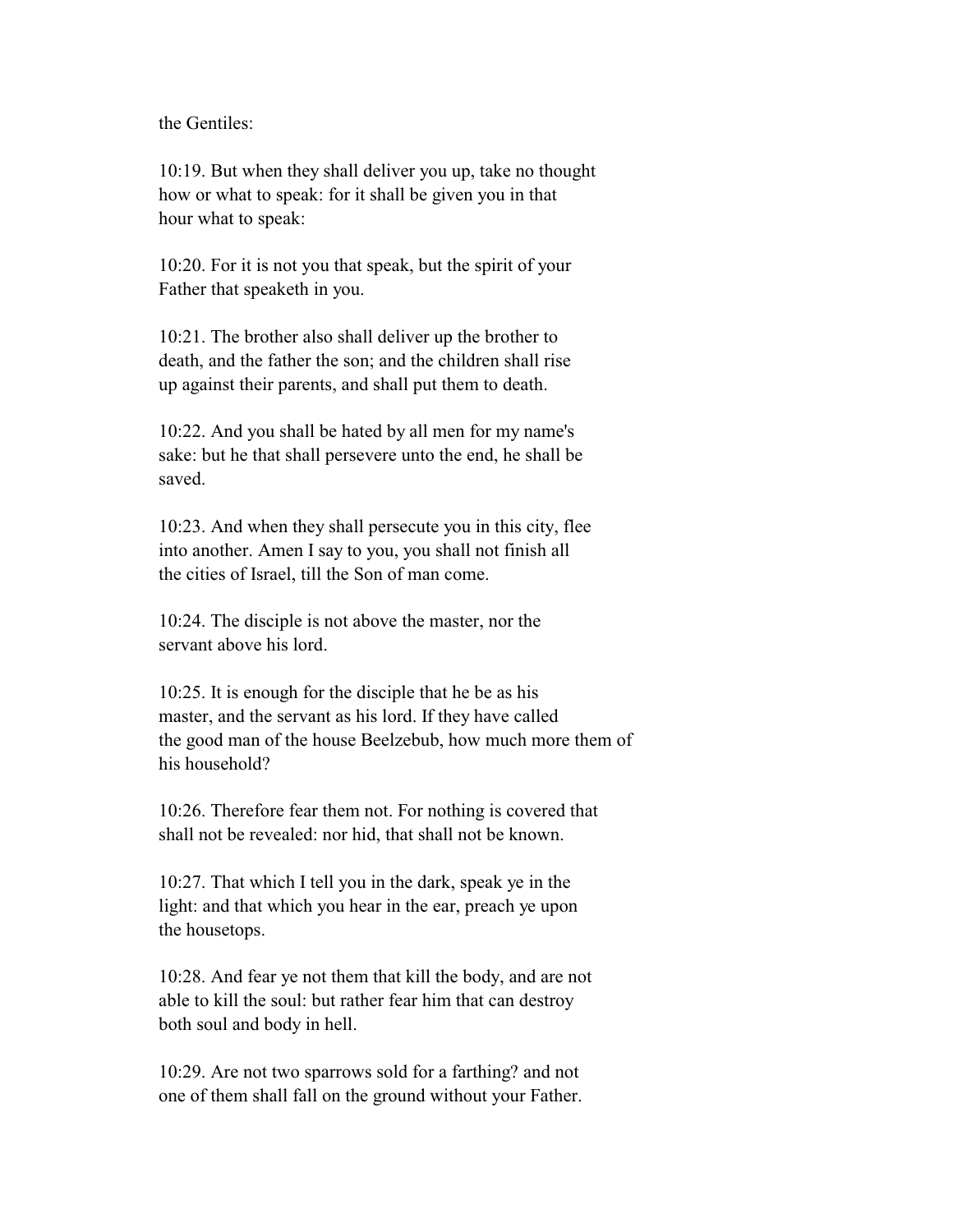10:30. But the very hairs of your head are all numbered.

 10:31. Fear not therefore: better are you than many sparrows.

 10:32. Every one therefore that shall confess me before men, I will also confess him before my Father who is in heaven.

 10:33. But he that shall deny me before men, I will also deny him before my Father who is in heaven.

 10:34. Do not think that I came to send peace upon earth: I came not to send peace, but the sword.

 10:35. For I came to set a man at variance against his father, and the daughter against her mother, and the daughter in law against her mother in law.

 *I came to set a man at variance, etc... Not that this was the end or design of the coming of our Saviour; but that his coming and his doctrine would have this effect, by reason of the obstinate resistance that many would make, and of their persecuting all such as should adhere to him.*

 10:36. And a man's enemies shall be they of his own household.

 10:37. He that loveth father or mother more than me, is not worthy of me; and he that loveth son or daughter more than me, is not worthy of me.

 10:38. And he that taketh not up his cross, and followeth me, is not worthy of me.

 10:39. He that findeth his life, shall lose it: and he that shall lose his life for me, shall find it.

 10:40. He that receiveth you, receiveth me: and he that receiveth me, receiveth him that sent me.

10:41. He that receiveth a prophet in the name of a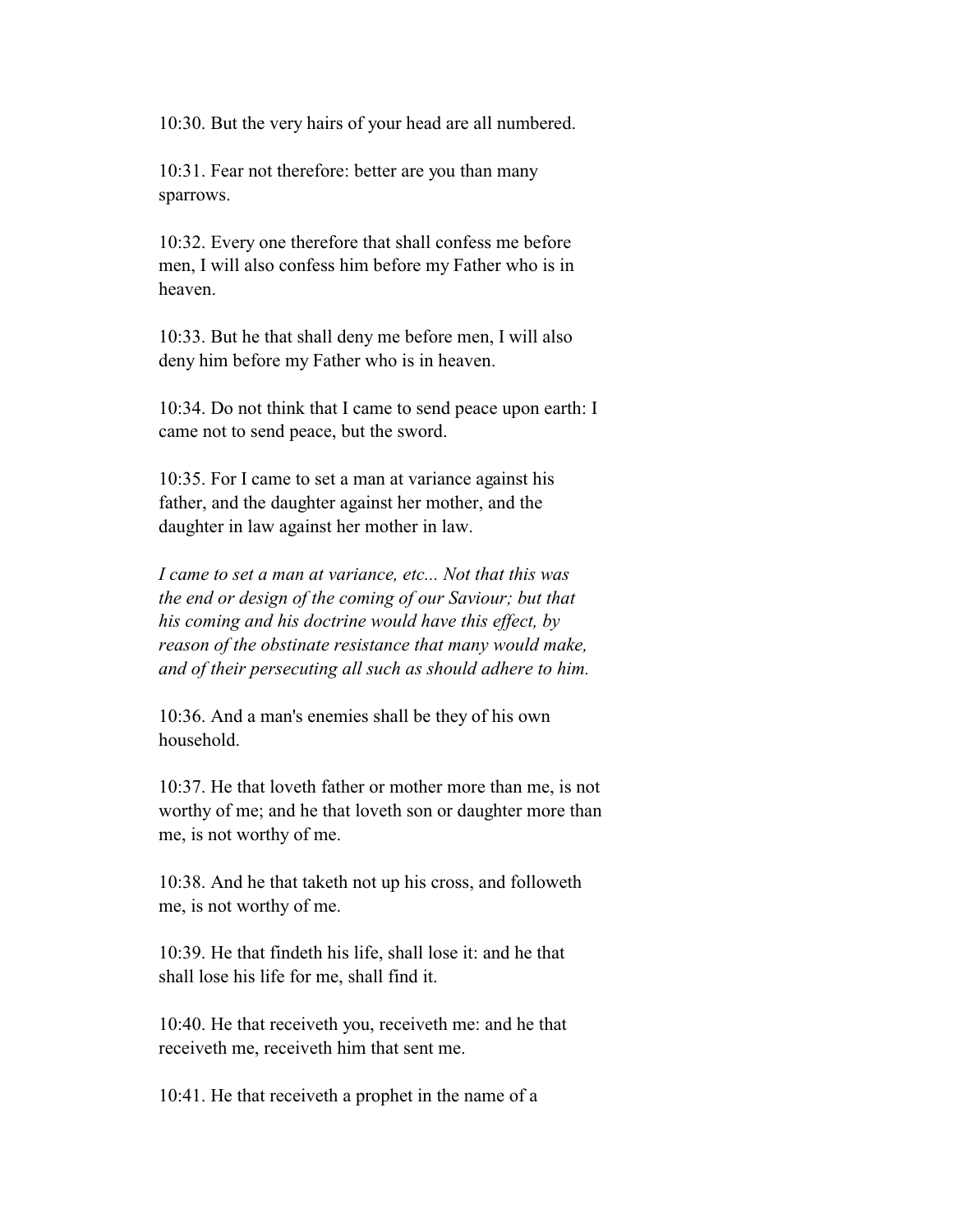prophet, shall receive the reward of a prophet: and he that receiveth a just man in the name of a just man, shall receive the reward of a just man.

 10:42. And whosoever shall give to drink to one of these little ones a cup of cold water only in the name of a disciple, amen I say to you he shall not lose his reward.

## **Matthew Chapter 11**

 John sends his disciples to Christ, who upbraids the Jews for their incredulity, and calls to him such as are sensible of their burdens.

 11:1. And it came to pass, when Jesus had made an end of commanding his twelve disciples, he passed from thence, to teach and to preach in their cities.

 11:2. Now when John had heard in prison the works of Christ: sending two of his disciples he said to him:

11:3. Art thou he that art to come, or look we for another?

 11:4. And Jesus making answer said to them: Go and relate to John what you have heard and seen.

 11:5. The blind see, the lame walk, the lepers are cleansed, the deaf hear, the dead rise again, the poor have the gospel preached to them.

 11:6. And blessed is he that shall not be scandalized in me.

 *Scandalized in me... That is, who shall not take occasion of scandal or offence from my humility, and the disgraceful death of the cross which I shall endure.*

 11:7. And when they went their way, Jesus began to say to the multitudes concerning John: What went you out into the desert to see? a reed shaken with the wind?

11:8. But what went you out to see? a man clothed in soft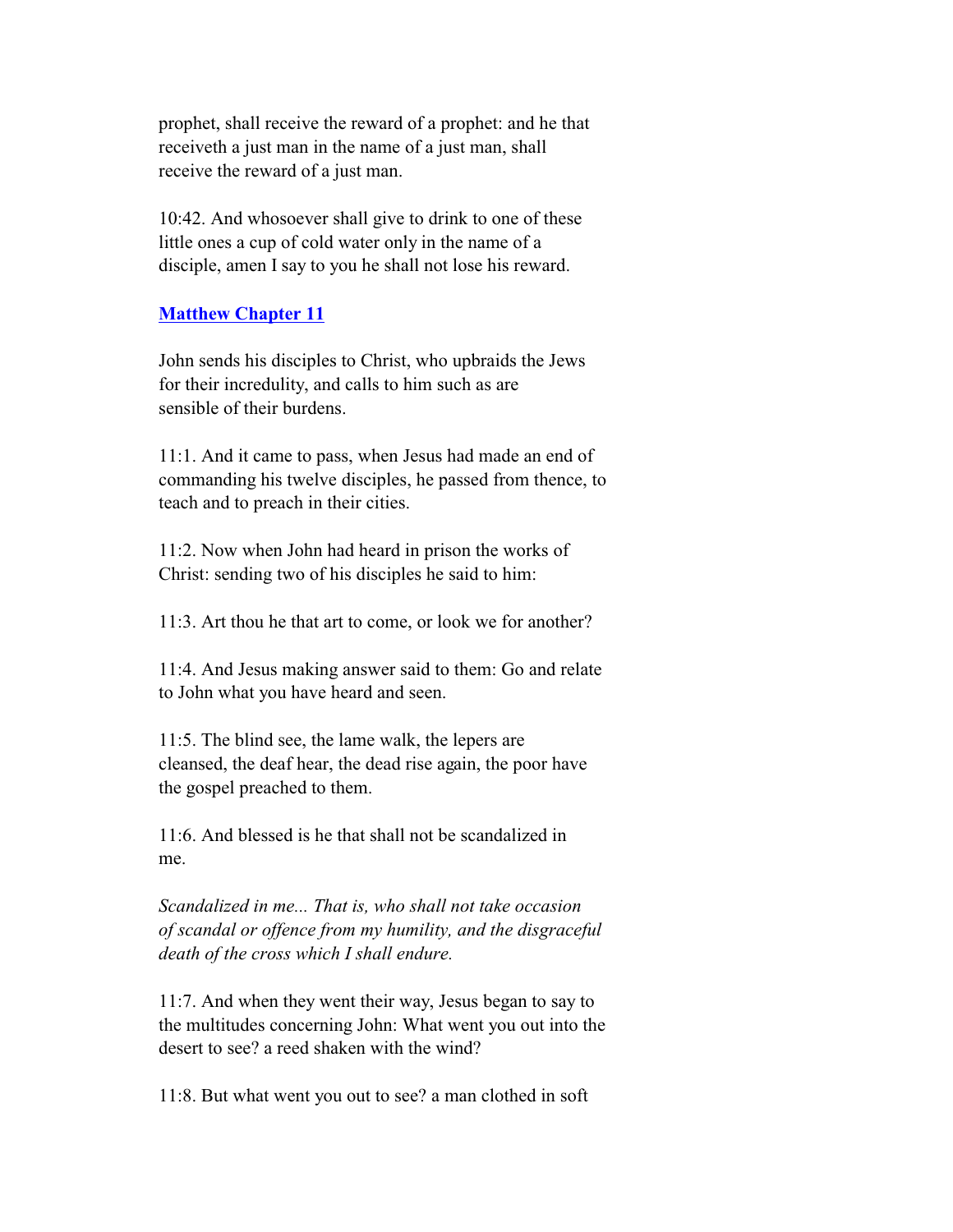garments? Behold they that are clothed in soft garments, are in the houses of kings.

 11:9. But what went you out to see? A prophet? Yea I tell you, and more than a prophet.

 11:10. For this is he of whom it is written: Behold I send my angel before my face, who shall prepare thy way before thee.

 11:11. Amen I say to you, there hath not risen among them that are born of women a greater than John the Baptist: yet he that is the lesser in the kingdom of heaven is greater than he.

 11:12. And from the days of John the Baptist until now, the kingdom of heaven suffereth violence, and the violent bear it away.

 *Suffereth violence, etc... It is not to be obtained but by main force, by using violence upon ourselves, by mortification and penance, and resisting our perverse inclinations.*

 11:13. For all the prophets and the law prophesied until John:

 11:14. And if you will receive it, he is Elias that is to come.

 He is Elias, etc... Not in person, but in spirit. St. Luke 1. 17.

11:15. He that hath ears to hear, let him hear.

 11:16. But whereunto shall I esteem this generation to be like? It is like to children sitting in the market place.

 11:17. Who crying to their companions say: We have piped to you, and you have not danced: we have lamented, and you have not mourned.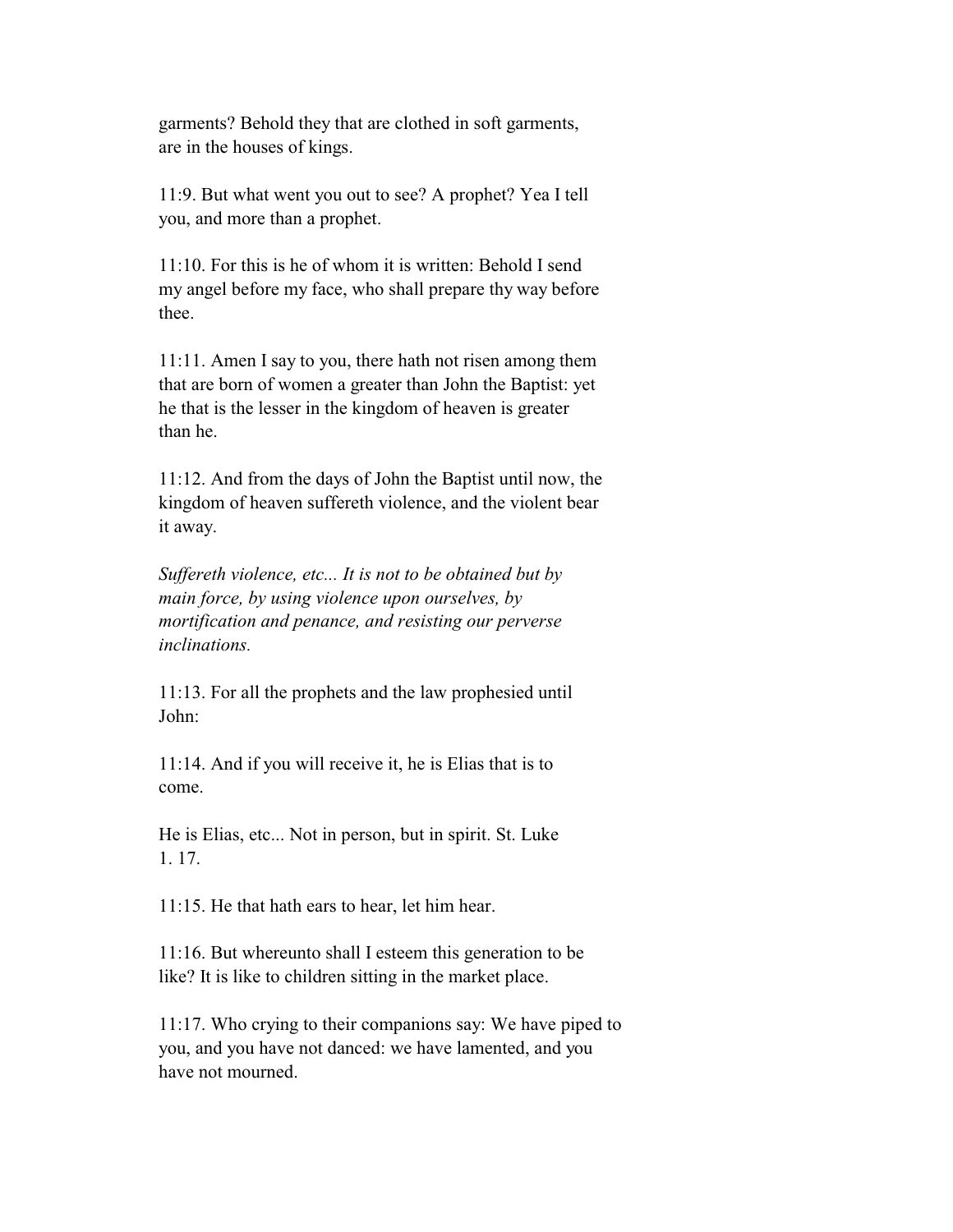11:18. For John came neither eating nor drinking; and they say: He hath a devil.

 11:19. The Son of man came eating and drinking, and they say: Behold a man that is a glutton and a wine drinker, a friend of publicans and sinners. And wisdom is justified by her children.

 11:20. Then began he to upbraid the cities wherein were done the most of his miracles, for that they had not done penance.

 11:21. Woe thee, Corozain, woe to thee, Bethsaida: for if in Tyre and Sidon had been wrought the miracles that have been wrought in you, they had long ago done penance in sackcloth and ashes.

 11:22. But I say unto you, it shall be more tolerable for Tyre and Sidon in the day of judgment, than for you.

 11:23. And thou Capharnaum, shalt thou be exalted up to heaven? thou shalt go down even unto hell. For if in Sodom had been wrought the miracles that have been wrought in thee, perhaps it had remained unto this day.

 11:24. But I say unto you, that it shall be more tolerable for the land of Sodom in the day of judgment than for thee.

 11:25. At that time Jesus answered and said: I confess to thee, O Father, Lord of Heaven and earth, because thou hast hid these things from the wise and prudent, and hast revealed them to little ones.

 11:26. Yea, Father: for so hath it seemed good in thy sight.

 11:27. All things are delivered to me by my Father. And no one knoweth the Son but the Father: neither doth any one know the Father, but the Son, and he to whom it shall please the Son to reveal him.

11:28. Come to me all you that labor and are burdened, and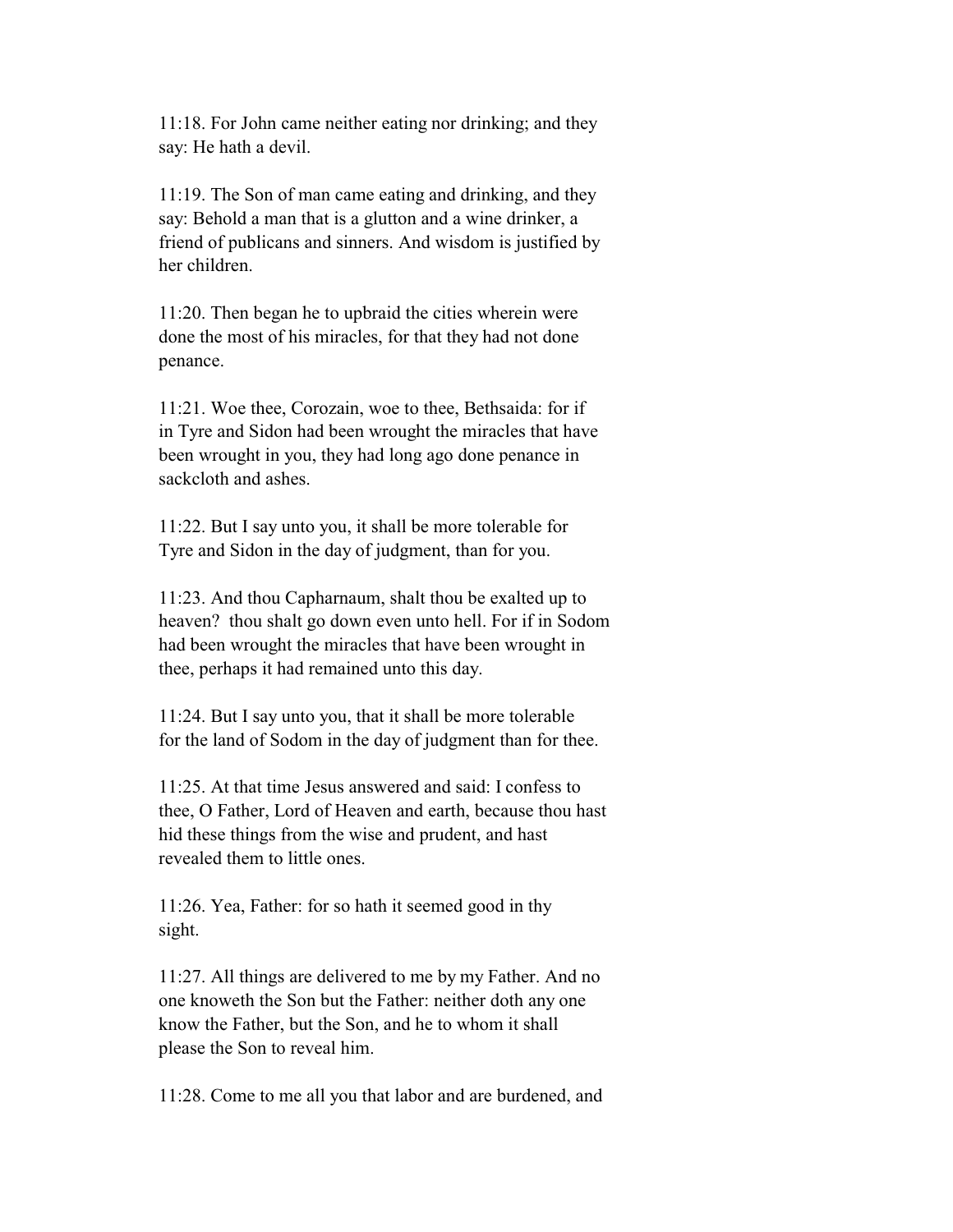I will refresh you.

 11:29. Take up my yoke upon you, and learn of me, because I am meek, and humble of heart: And you shall find rest to your souls.

11:30. For my yoke is sweet and my burden light.

## **Matthew Chapter 12**

 Christ reproves the blindness of the Pharisees, and confutes their attributing his miracles to Satan.

 12:1. At that time Jesus went through the corn on the sabbath: and his disciples being hungry, began to pluck the ears, and to eat.

 12:2. And the Pharisees seeing them, said to him: Behold thy disciples do that which is not lawful to do on the sabbath days.

 12:3. But he said to them: Have you not read what David did when he was hungry, and they that were with him:

 12:4. How he entered into the house of God, and did eat the loaves of proposition, which it was not lawful for him to eat, nor for them that were with him, but for the priests only?

 *The loaves of proposition... So were called the twelve loaves which were placed before the sanctuary in the temple of God.*

 12:5. Or have ye not read in the law, that on the sabbath days the priests in the temple break the sabbath, and are without blame?

 12:6. But I tell you that there is here a greater than the temple.

 12:7. And if you knew what this meaneth: I will have mercy, and not sacrifice: you would never have condemned the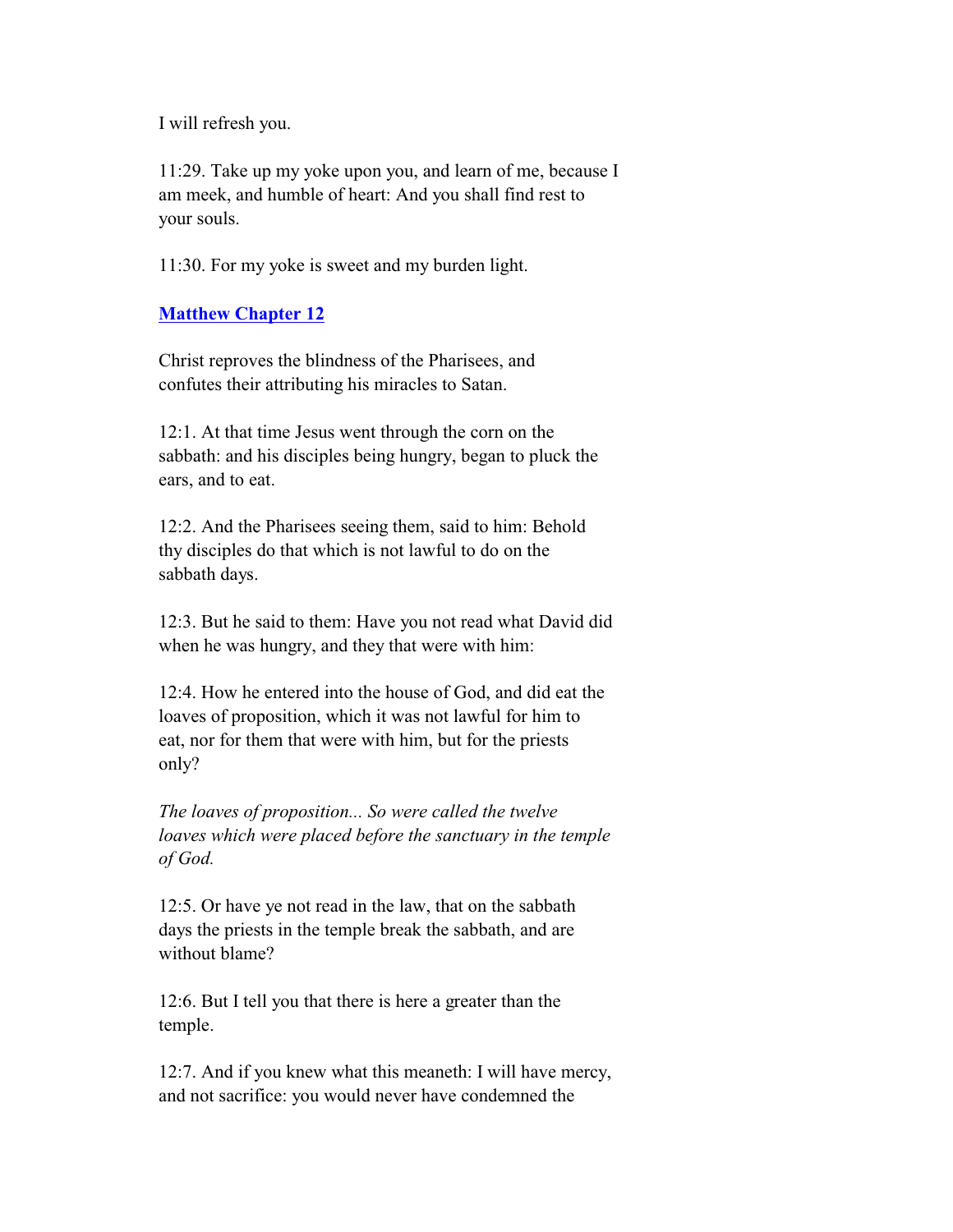innocent.

12:8. For the Son of man is Lord even of the sabbath.

 12:9. And when he had passed from thence, he came into their synagogues.

 12:10. And behold there was a man who had a withered hand, and they asked him, saying: Is it lawful to heal on the sabbath days? that they might accuse him.

 12:11. But he said to them: What man shall there be among you, that hath one sheep: and if the same fall into a pit on the sabbath day, will he not take hold on it and lift it up?

 12:12. How much better is a man than a sheep? Therefore it is lawful to do a good deed on the sabbath days.

 12:13. Then he saith to the man: Stretch forth thy hand; and he stretched it forth, and it was restored to health even as the other.

 12:14. And the Pharisees going out made a consultation against him, how they might destroy him.

 12:15. But Jesus knowing it, retired from thence: and many followed him, and he healed them all.

 12:16. And he charged them that they should not make him known.

 12:17. That it might be fulfilled which was spoken by Isaias the prophet, saying:

 12:18. Behold my servant whom I have chosen, my beloved in whom my soul hath been well pleased. I will put my spirit upon him, and he shall shew judgment to the Gentiles.

 12:19. He shall not contend, nor cry out, neither shall any man hear his voice in the streets.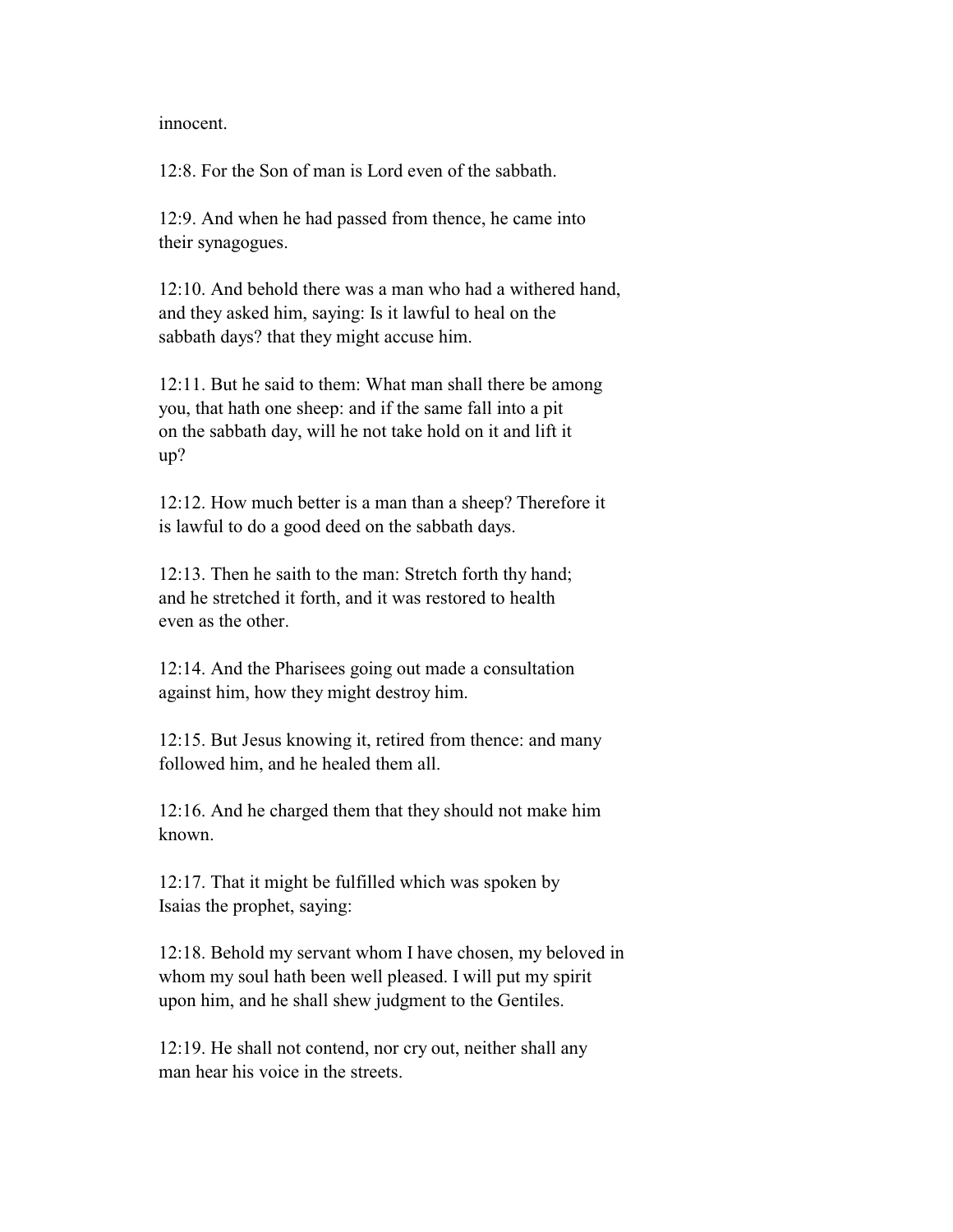12:20. The bruised reed he shall not break: and smoking flax he shall not extinguish: till he send forth judgment unto victory.

12:21. And in his name the Gentiles shall hope.

 12:22. Then was offered to him one possessed with a devil, blind and dumb: and he healed him, so that he spoke and saw.

 12:23. And all the multitudes were amazed, and said: Is not this the son of David?

 12:24. But the Pharisees hearing it, said: This man casteth not out devils but by Beelzebub the prince of the devils.

 12:25. And Jesus knowing their thoughts, said to them: Every kingdom divided against itself shall be made desolate: and every city or house divided against itself shall not stand.

 12:26. And if Satan cast out Satan, he is divided against himself: how then shall his kingdom stand?

 12:27. And if I by Beelzebub cast out devils, by whom do your children cast them out? Therefore they shall be your judges.

 12:28. But if I by the Spirit of God cast out devils, then is the kingdom of God come upon you.

 12:29. Or how can any one enter into the house of the strong, and rifle his goods, unless he first bind the strong? and then he will rifle his house.

 12:30. He that is not with me, is against me: and he that gathereth not with me, scattereth.

 12:31. Therefore I say to you: Every sin and blasphemy shall be forgiven men, but the blasphemy of the Spirit shall not be forgiven.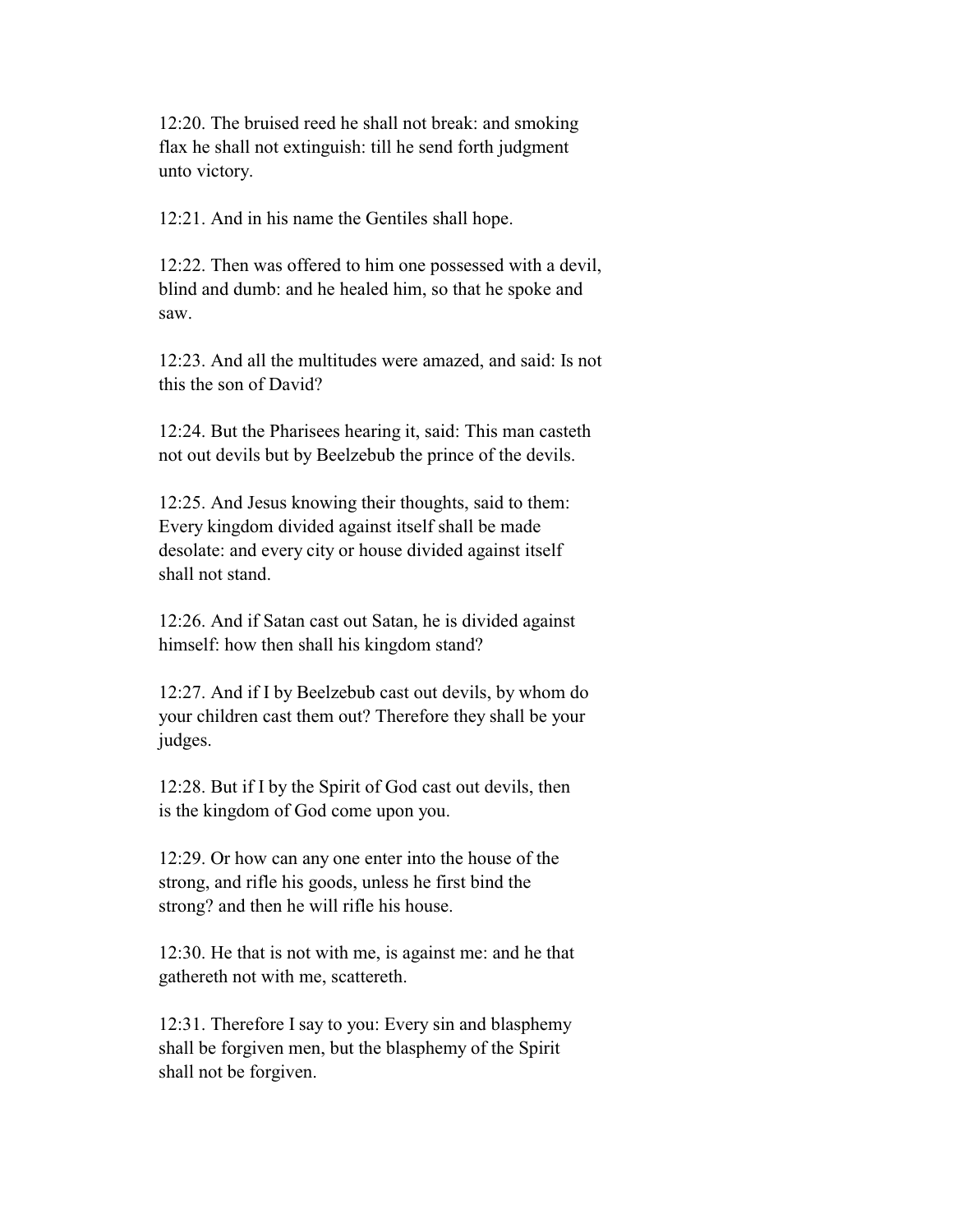*The blasphemy of the Spirit... The sin here spoken of is that blasphemy, by which the Pharisees attributed the miracles of Christ, wrought by the Spirit of God, to Beelzebub the prince of devils. Now this kind of sin is usually accompanied with so much obstinacy, and such wilful opposing the Spirit of God, and the known truth, that men who are guilty of it, are seldom or never converted: and therefore are never forgiven, because they will not repent. Otherwise there is no sin, which God cannot or will not forgive to such as sincerely repent, and have recourse to the keys of the church.*

 12:32. And whosoever shall speak a word against the Son of man, it shall be forgiven him: but he that shall speak against the Holy Ghost, it shall not be forgiven him neither in this world, nor in the world to come.

 *Nor in the world to come... From these words St. Augustine (De Civ. Dei, lib. 21, c. 13) and St. Gregory (Dialog., 4, c. 39) gather, that some sins may be remitted in the world to come; and, consequently, that there is a purgatory or a middle place.*

 12:33. Either make the tree good and its fruit good: or make the tree evil, and its fruit evil. For by the fruit the tree is known.

 12:34. O generation of vipers, how can you speak good things, whereas you are evil? for out of the abundance of the heart the mouth speaketh.

 12:35. A good man out of a good treasure bringeth forth good things: and an evil man out of an evil treasure bringeth forth evil things.

 12:36. But I say unto you, that every idle word that men shall speak, they shall render an account for it in the day of judgment.

 *Every idle word... This shews there must be a place of temporal punishment hereafter where these slighter faults shall be punished.*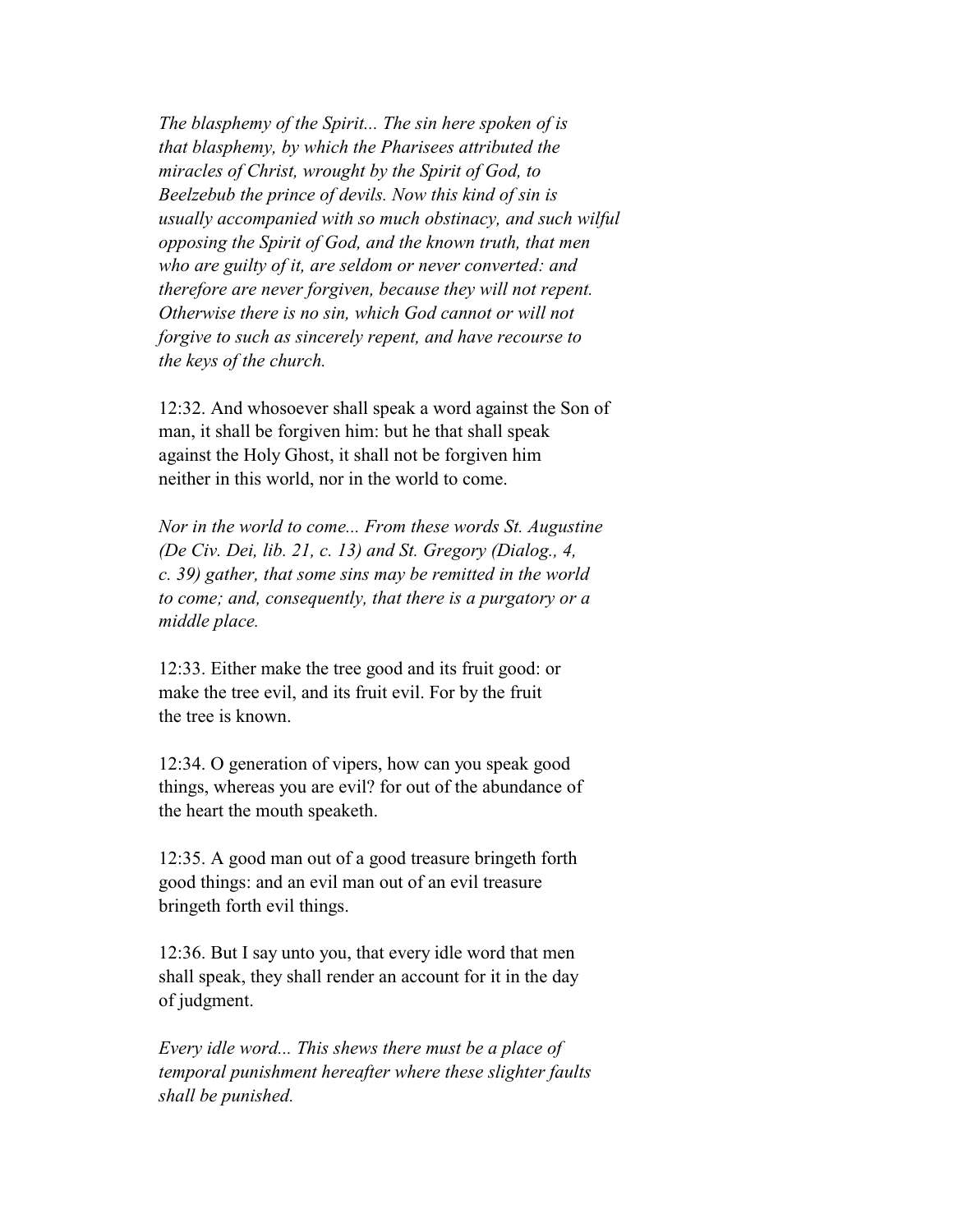12:37. For by thy words thou shalt be justified, and by thy words thou shalt be condemned.

 12:38. Then some of the scribes and Pharisees answered him, saying: Master, we would see a sign from thee.

*A sign... That is, a miracle from heaven. St. Luke 11. 16.*

 12:39. Who answering said to them: An evil and adulterous generation seeketh a sign: and a sign shall not be given it, but the sign of Jonas the prophet.

 12:40. For as Jonas was in the whale's belly three days and three nights: so shall the Son of man be in the heart of the earth three days and three nights.

 *Three days, etc... Not complete days and nights; but part of three days, and three nights taken according to the way that the Hebrews counted their days and nights, viz., from evening to evening.*

 12:41. The men of Ninive shall rise in judgment with this generation, and shall condemn it: because they did penance at the preaching of Jonas. And behold a greater than Jonas here.

 12:42. The queen of the south shall rise in judgment with this generation, and shall condemn it: because she came from the ends of the earth to hear the wisdom of Solomon, and behold a greater than Solomon here.

 12:43. And when an unclean spirit is gone out of a man he walketh through dry places seeking rest, and findeth none.

 12:44. Then he saith: I will return into my house from whence I came out. And coming he findeth it empty, swept, and garnished.

 12:45. Then he goeth, and taketh with him seven other spirits more wicked than himself, and they enter in and dwell there: and the last state of that man is made worse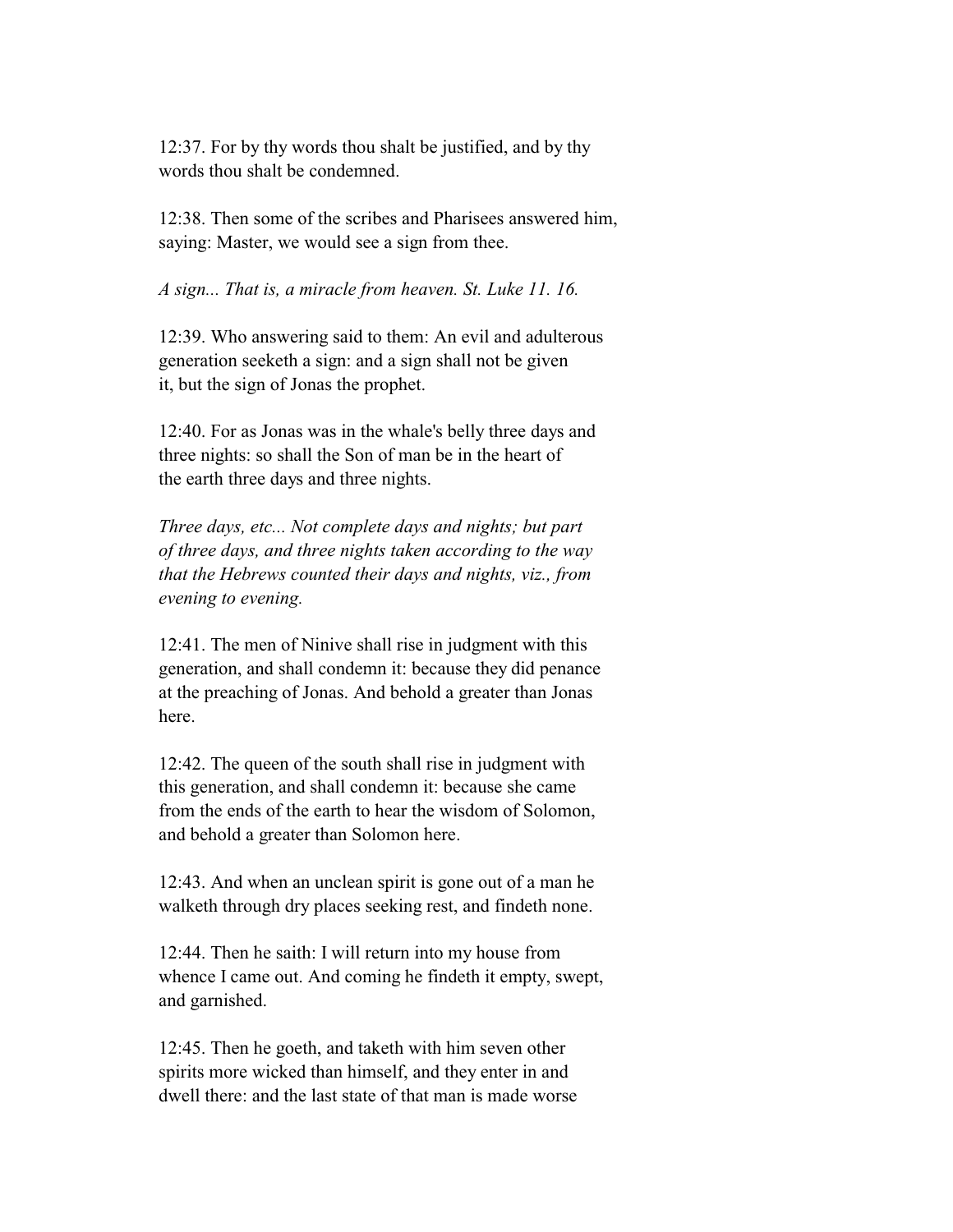than the first. So shall it be also to this wicked generation.

 12:46. As he was yet speaking to the multitudes, behold his mother and his brethren stood without, seeking to speak to him.

 12:47. And one said unto him: Behold thy mother and thy brethren stand without, seeking thee.

 12:48. But he answering him that told him, said: Who is my mother, and who are my brethren?

 *Who is my mother?... This was not spoken by way of slighting his mother, but to shew that we are never to suffer ourselves to be taken from the service of God, by any inordinate affection to our earthly parents: and that which our Lord chiefly regarded in his mother, was her doing the will of his Father in heaven. It may also further allude to the reprobation of the Jews, his carnal kindred, and the election of the Gentiles.*

 12:49. And stretching forth his hand towards his disciples, he said: Behold my mother and my brethren.

 12:50. For whosoever shall do the will of my Father, that is in heaven, he is my brother, and sister, and mother.

# **Matthew Chapter 13**

 The parables of the sower and the cockle: of the mustardseed, etc.

 13:1. The same day Jesus going out of the house, sat by the sea side.

 13:2. And great multitudes were gathered together unto him, so that he went up into a boat and sat: and all the multitude stood on the shore.

 13:3. And he spoke to them many things in parables, saying: Behold the sower went forth to sow.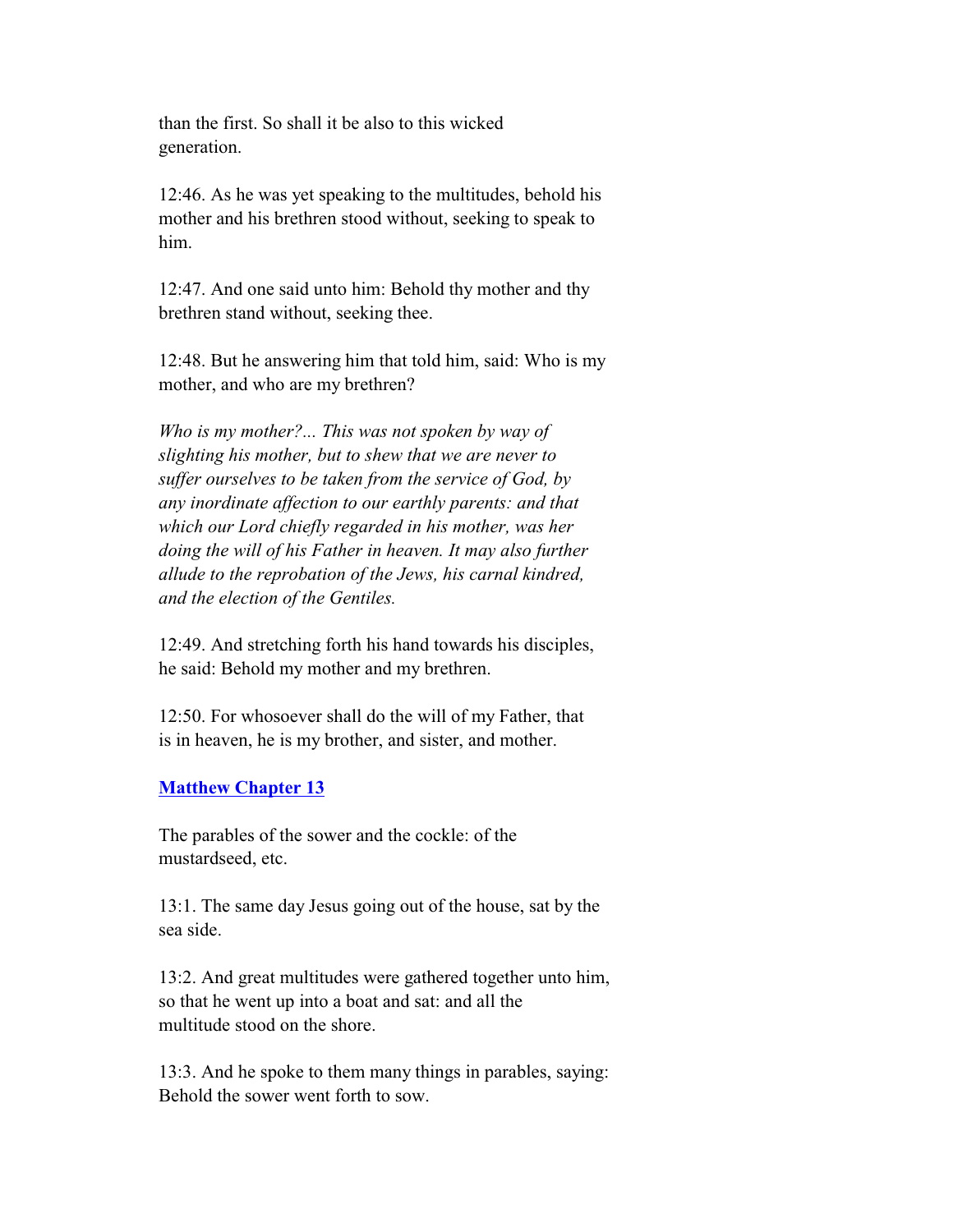13:4. And whilst he soweth some fell by the way side, and the birds of the air came and ate them up.

 13:5. And other some fell upon stony ground, where they had not much earth: and they sprung up immediately, because they had no deepness of earth.

 13:6. And when the sun was up they were scorched: and because they had not root, they withered away.

 13:7. And others fell among thorns: and the thorns grew up and choked them.

 13:8. And others fell upon good ground: and they brought forth fruit, some an hundred fold, some sixty fold, and some thirty fold.

13:9. He that hath ears to hear, let him hear.

 13:10. And his disciples came and said to him: Why speakest thou to them in parables?

 13:11. Who answered and said to them: Because to you it is given to know the mysteries of the kingdom of heaven: but to them it is not given.

 13:12. For he that hath, to him shall be given, and he shall abound: but he that hath not, from him shall be taken away that also which he hath.

 13:13. Therefore do I speak to them in parables: because seeing they see not, and hearing they hear not, neither do they understand.

 13:14. And the prophecy of Isaias is fulfilled in them, who saith: By hearing you shall hear, and shall not understand: and seeing you shall see, and shall not perceive.

 13:15. For the heart of this people is grown gross, and with their ears they have been dull of hearing, and their eyes they have shut: lest at any time they should see with their eyes, and hear with their ears, and understand with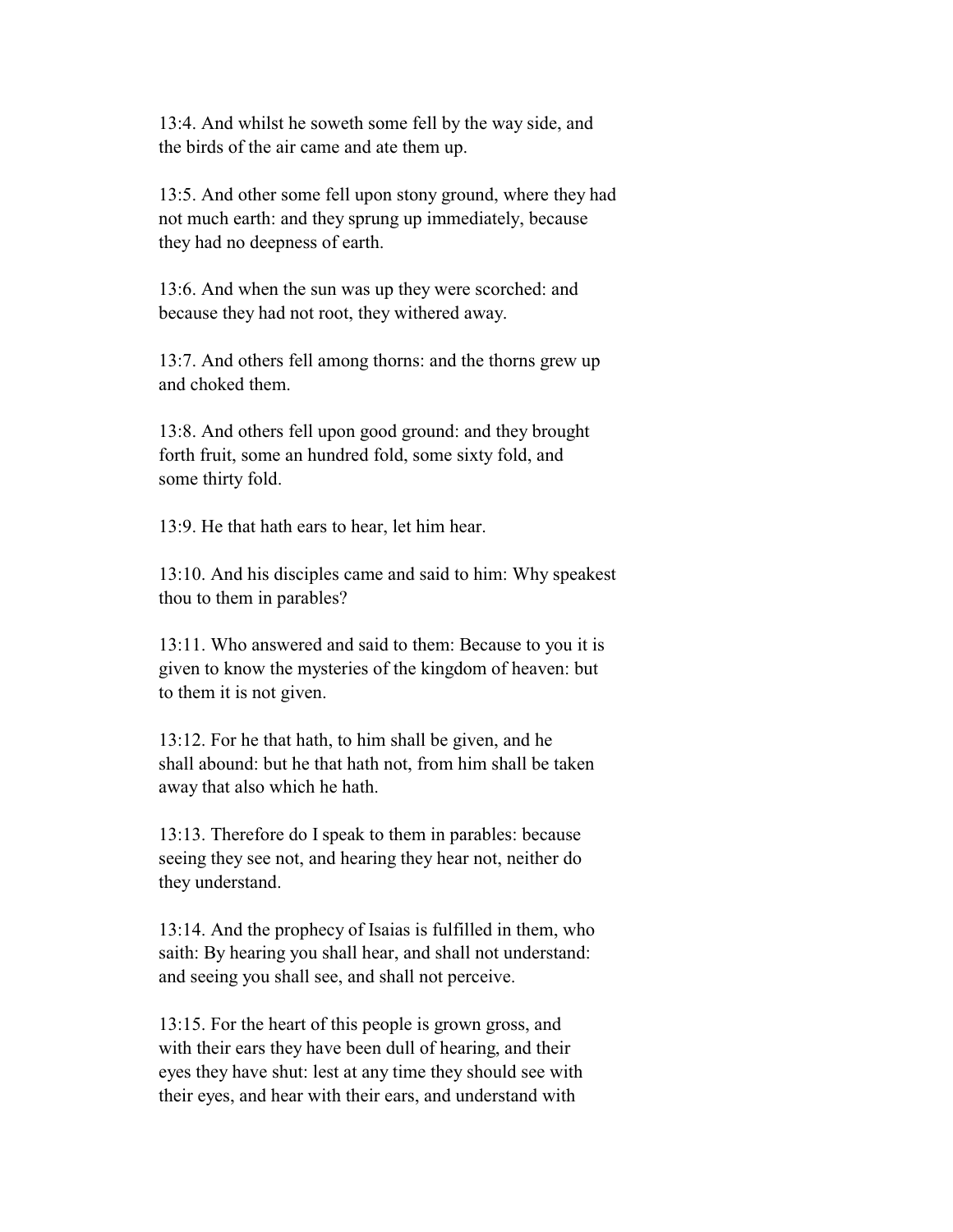their heart, and be converted, and I should heal them.

 13:16. But blessed are your eyes, because they see, and your ears, because they hear.

 13:17. For, amen, I say to you, many prophets and just men have desired to see the things that you see, and have not seen them: and to hear the things that you hear and have not heard them.

13:18. Hear you therefore the parable of the sower.

 13:19. When any one heareth the word of the kingdom, and understandeth it not, there cometh the wicked one, and catcheth away that which was sown in his heart: this is he that received the seed by the way side.

 13:20. And he that received the seed upon stony ground, is he that heareth the word, and immediately receiveth it with joy.

 13:21. Yet hath he not root in himself, but is only for a time: and when there ariseth tribulation and persecution because of the word, he is presently scandalized.

 13:22. And he that received the seed among thorns, is he that heareth the word, and the care of this world and the deceitfulness of riches choketh up the word, and he becometh fruitless.

 13:23. But he that received the seed upon good ground, is he that heareth the word, and understandeth, and beareth fruit, and yieldeth the one an hundredfold, and another sixty, and another thirty.

 13:24. Another parable he proposed to them, saying: The kingdom of heaven is likened to a man that sowed good seed in his field.

 13:25. But while men were asleep, his enemy came and oversowed cockle among the wheat and went his way.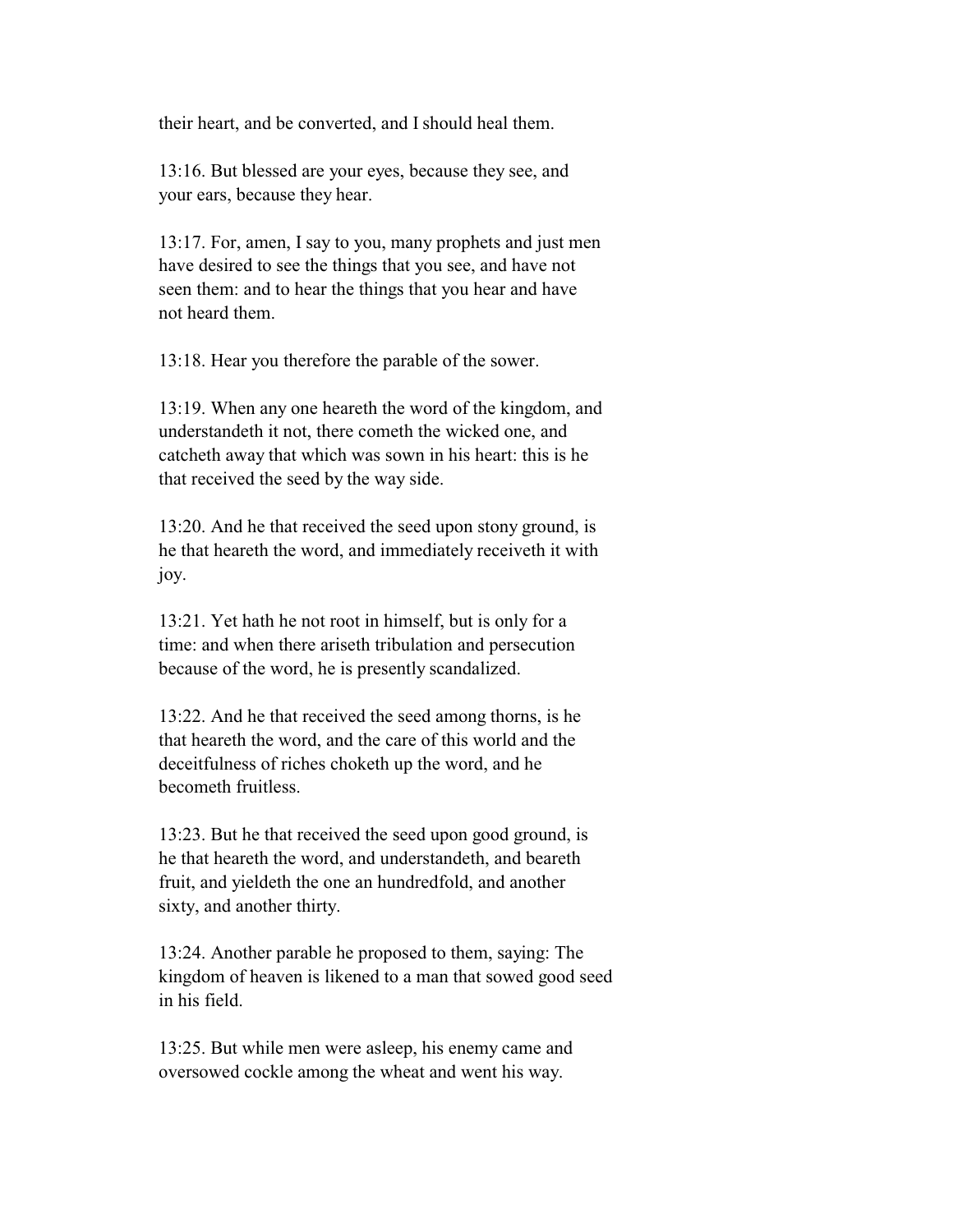13:26. And when the blade was sprung up, and had brought forth fruit, then appeared also the cockle.

 13:27. And the servants of the good man of the house coming said to him. Sir, didst thou not sow good seed in thy field? Whence then hath it cockle?

 13:28. And he said to them: An enemy hath done this. And the servants said to him: Wilt thou that we go and gather it up?

 13:29. And he said: No, lest perhaps gathering up the cockle, you root up the wheat also together with it.

 13:30. Suffer both to grow until the harvest, and in the time of the harvest I will say to the reapers: Gather up first the cockle, and bind it into bundles to burn, but the wheat gather ye into my barn.

 13:31. Another parable he proposed unto them, saying: The kingdom of heaven is like to a grain of mustard seed, which a man took and sowed in his field.

 13:32. Which is the least indeed of all seeds; but when it is grown up, it is greater than all herbs, and becometh a tree, so that the birds of the air come, and dwell in the branches thereof.

 13:33. Another parable he spoke to them: The kingdom of heaven is like to leaven, which a woman took and hid in three measures of meal, until the whole was leavened.

 13:34. All these things Jesus spoke in parables to the multitudes: and without parables he did not speak to them.

 13:35. That it might be fulfilled which was spoken by the prophet, saying: I will open my mouth in parables, I will utter things hidden from the foundation of the world.

 13:36. Then having sent away the multitudes, he came into the house, and his disciples came to him, saying: Expound to us the parable of the cockle of the field.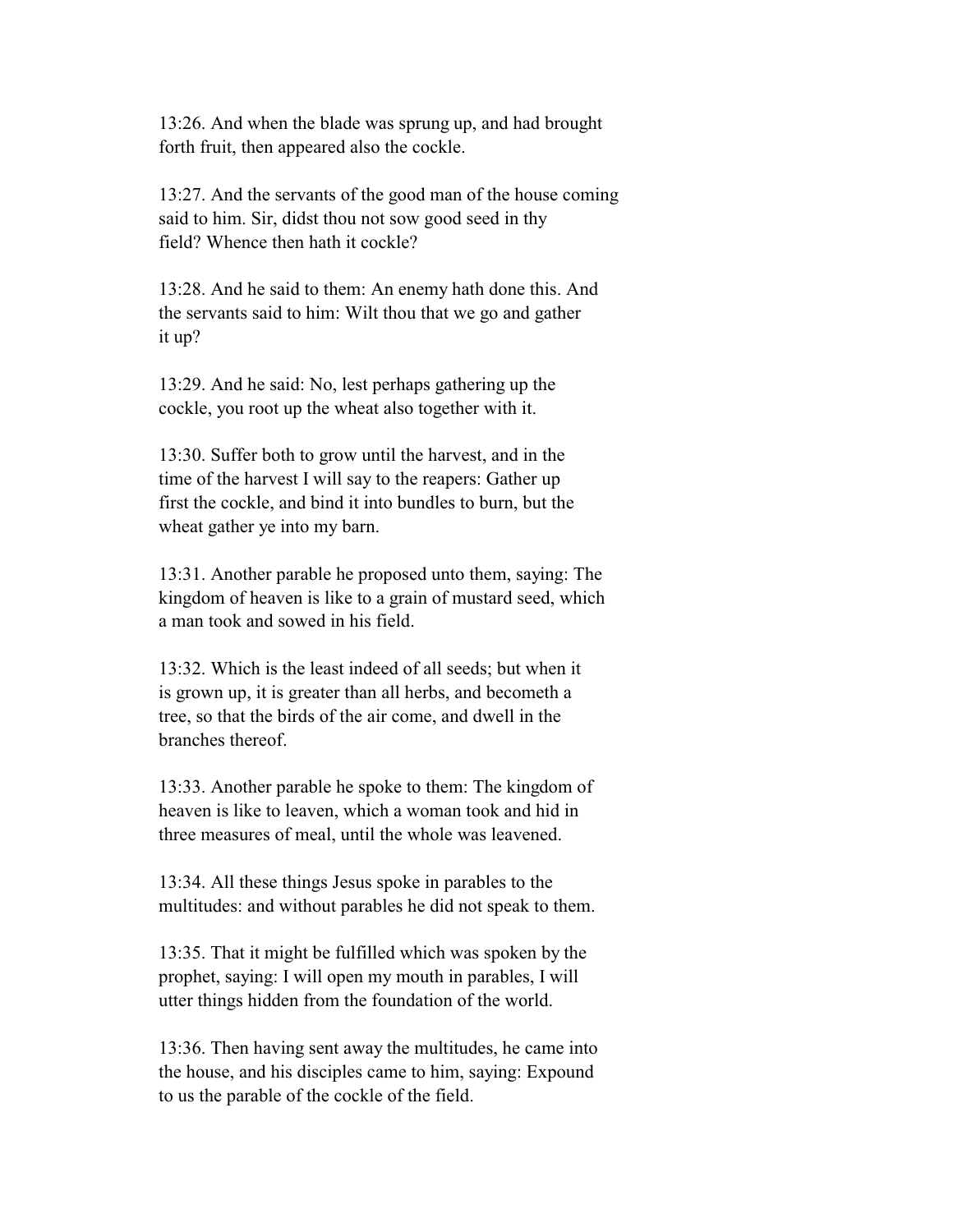13:37. Who made answer and said to them: He that soweth the good seed is the Son of man.

 13:38. And the field is the world. And the good seed are the children of the kingdom. And the cockle are the children of the wicked one.

 13:39. And the enemy that sowed them, is the devil. But the harvest is the end of the world. And the reapers are the angels.

 13:40. Even as cockle therefore is gathered up, and burnt with fire: so shall it be at the end of the world.

 13:41. The Son of man shall send his angels, and they shall gather out of his kingdom all scandals, and them that work iniquity.

 13:42. And shall cast them into the furnace of fire: there shall be weeping and gnashing of teeth.

 13:43. Then shall the just shine as the sun, in the kingdom of their Father. He that hath ears to hear, let him hear.

 13:44. The kingdom of heaven is like unto a treasure hidden in a field. Which a man having found, hid it, and for joy thereof goeth, and selleth all that he hath, and buyeth that field.

 13:45. Again the kingdom of heaven is like to a merchant seeking good pearls.

 13:46. Who when he had found one pearl of great price, went his way, and sold all that he had, and bought it.

 13:47. Again the kingdom of heaven is like to a net cast into the sea, and gathering together of all kinds of fishes.

 13:48. Which, when it was filled, they drew out, and sitting by the shore, they chose out the good into vessels, but the bad they cast forth.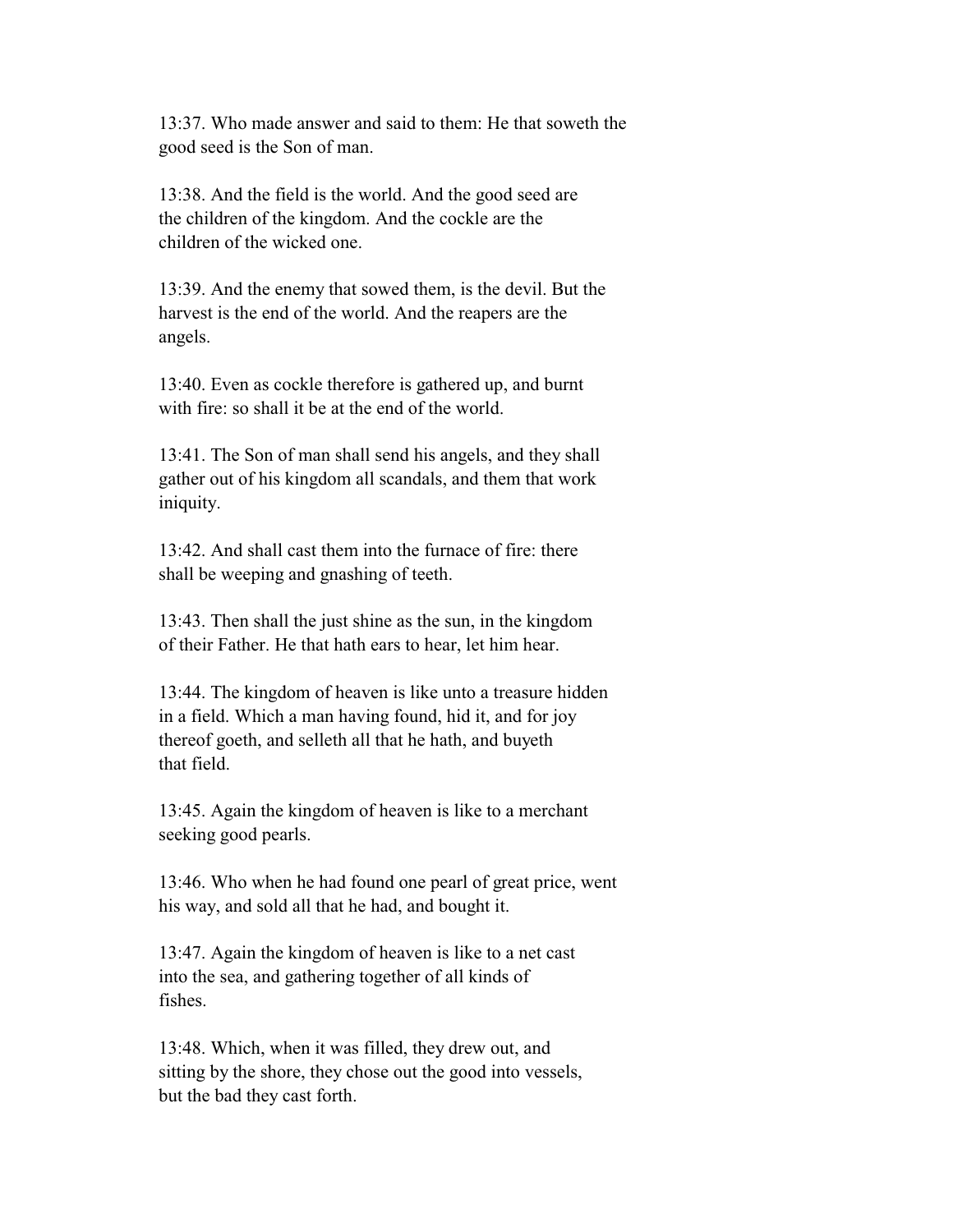13:49. So shall it be at the end of the world. The angels shall go out, and shall separate the wicked from among the just.

 13:50. And shall cast them into the furnace of fire: there shall be weeping and gnashing of teeth.

 13:51. Have ye understood all these things? They say to him: Yes.

 13:52. He said unto them: Therefore every scribe instructed in the kingdom of heaven, is like to a man that is a householder, who bringeth forth out of his treasure new things and old.

 13:53. And it came to pass: when Jesus had finished these parables, he passed from thence.

 13:54. And coming into his own country, he taught them in their synagogues, so that they wondered and said: How came this man by this wisdom and miracles?

 13:55. Is not this the carpenter's son? Is not his mother called Mary, and his brethren James, and Joseph, and Simon, and Jude:

 His brethren... These were the children of Mary the wife of Cleophas, sister to our Blessed Lady, (St. Matt. 27. 56; St. John 19. 25,) and therefore, according to the usual style of the Scripture, they were called brethren, that is, near relations to our Saviour.

 13:56. And his sisters, are they not all with us? Whence therefore hath he all these things?

 13:57. And they were scandalized in his regard. But Jesus said to them: A prophet is not without honour, save in his own country, and in his own house.

 13:58. And he wrought not many miracles there, because of their unbelief.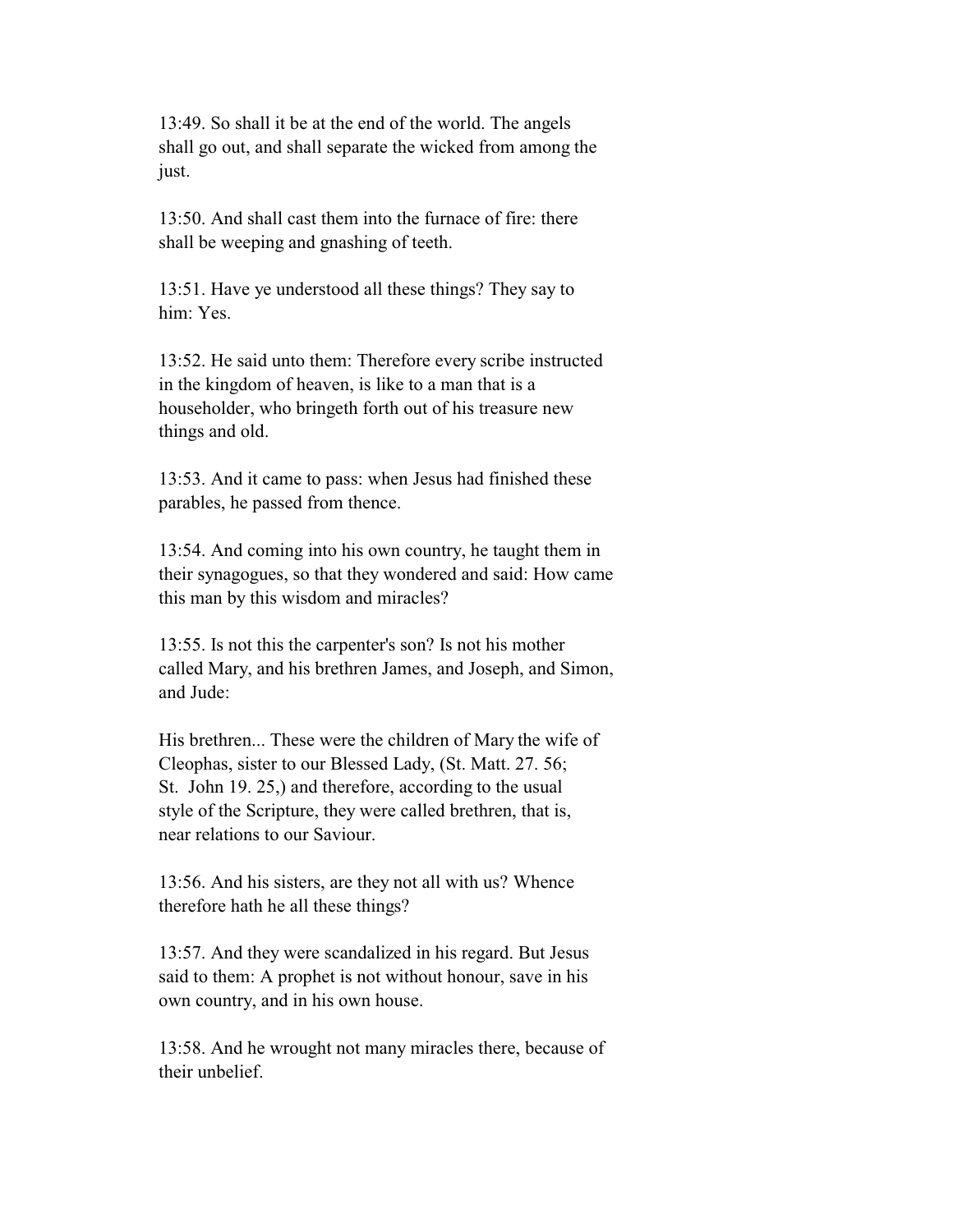### **Matthew Chapter 14**

 Herod puts John to death. Christ feeds five thousand in the desert. He walks upon the sea, and heals all the diseased with the touch of his garment.

 14:1. At that time Herod the Tetrarch heard the fame of Jesus.

 Tetrarch... This word, derived from the Greek, signifies one that rules over the fourth part of a kingdom: as Herod then ruled over Galilee, which was but the fourth part of the kingdom of his father.

 14:2. And he said to his servants: This is John the Baptist: he is risen from the dead, and therefore mighty works shew forth themselves in him.

 14:3. For Herod had apprehended John and bound him, and put him into prison, because of Herodias, his brother's wife.

 14:4. For John said to him: It is not lawful for thee to have her.

 14:5. And having a mind to put him to death, he feared the people: because they esteemed him as a prophet.

 14:6. But on Herod's birthday, the daughter of Herodias danced before them: and pleased Herod.

 14:7. Whereupon he promised with an oath, to give her whatsoever she would ask of him.

 14:8. But she being instructed before by her mother, said: Give me here in a dish the head of John the Baptist.

 14:9. And the king was struck sad: yet because of his oath, and for them that sat with him at table, he commanded it to be given.

14:10. And he sent, and beheaded John in the prison.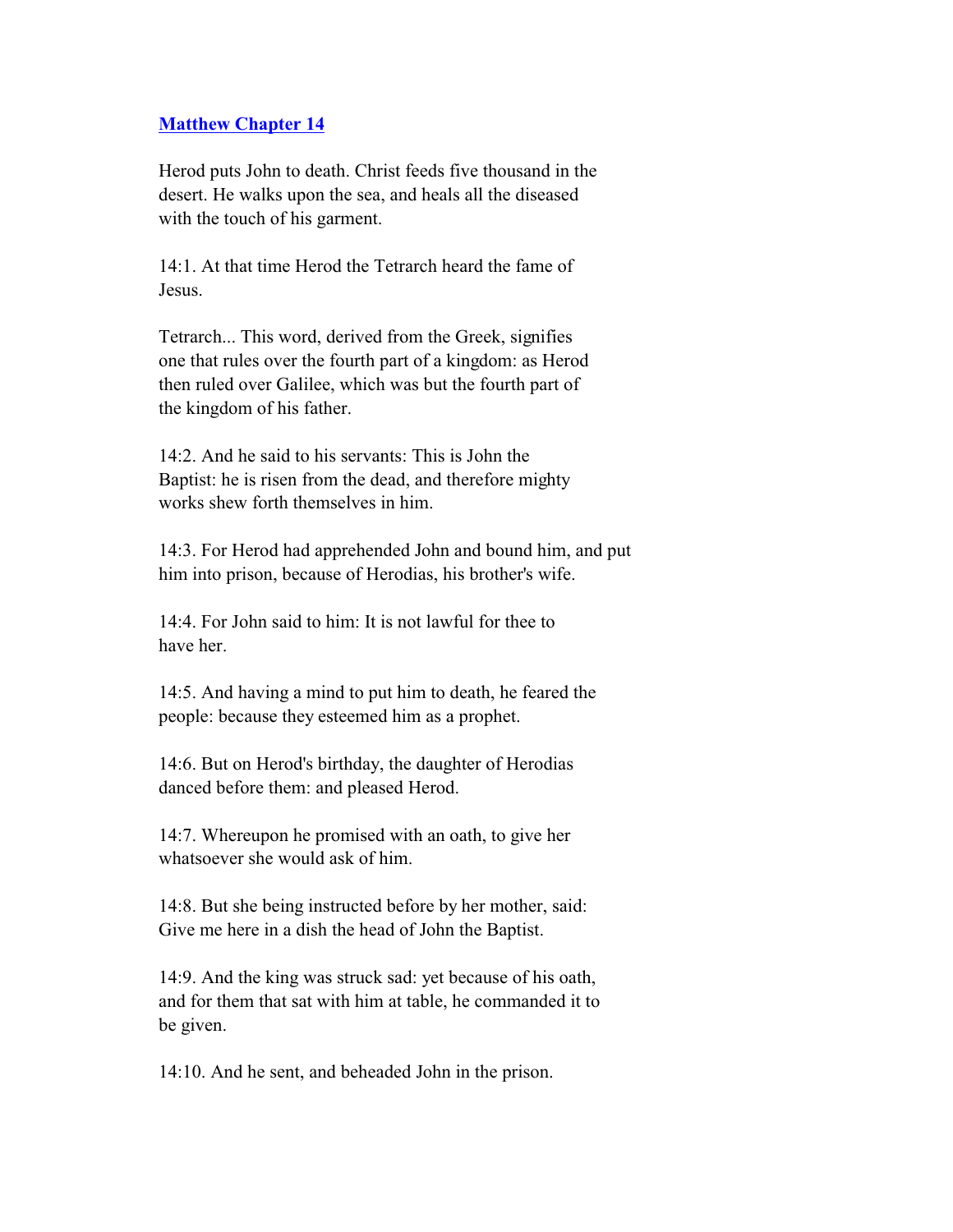14:11. And his head was brought in a dish: and it was given to the damsel, and she brought it to her mother.

 14:12. And his disciples came and took the body, and buried it, and came and told Jesus.

 14:13. Which when Jesus had heard, he retired from thence by a boat, into a desert place apart, and the multitudes having heard of it, followed him on foot out of the cities.

 14:14. And he coming forth saw a great multitude, and had compassion on them, and healed their sick.

 14:15. And when it was evening, his disciples came to him, saying: This is a desert place, and the hour is now passed: send away the multitudes, that going into the towns, they may buy themselves victuals.

 14:16. But Jesus said to them, They have no need to go: give you them to eat.

 14:17. They answered him: We have not here, but five loaves, and two fishes.

14:18. Who said to them: Bring them hither to me.

 14:19. And when he had commanded the multitude to sit down upon the grass, he took the five loaves and the two fishes, and looking up to heaven, he blessed, and brake, and gave the loaves to his disciples, and the disciples to the multitudes.

 14:20. And they did all eat, and were filled. And they took up what remained, twelve full baskets of fragments.

 14:21. And the number of them that did eat, was five thousand men, besides women and children.

 14:22. And forthwith Jesus obliged his disciples to go up into the boat, and to go before him over the water, till he dismissed the people.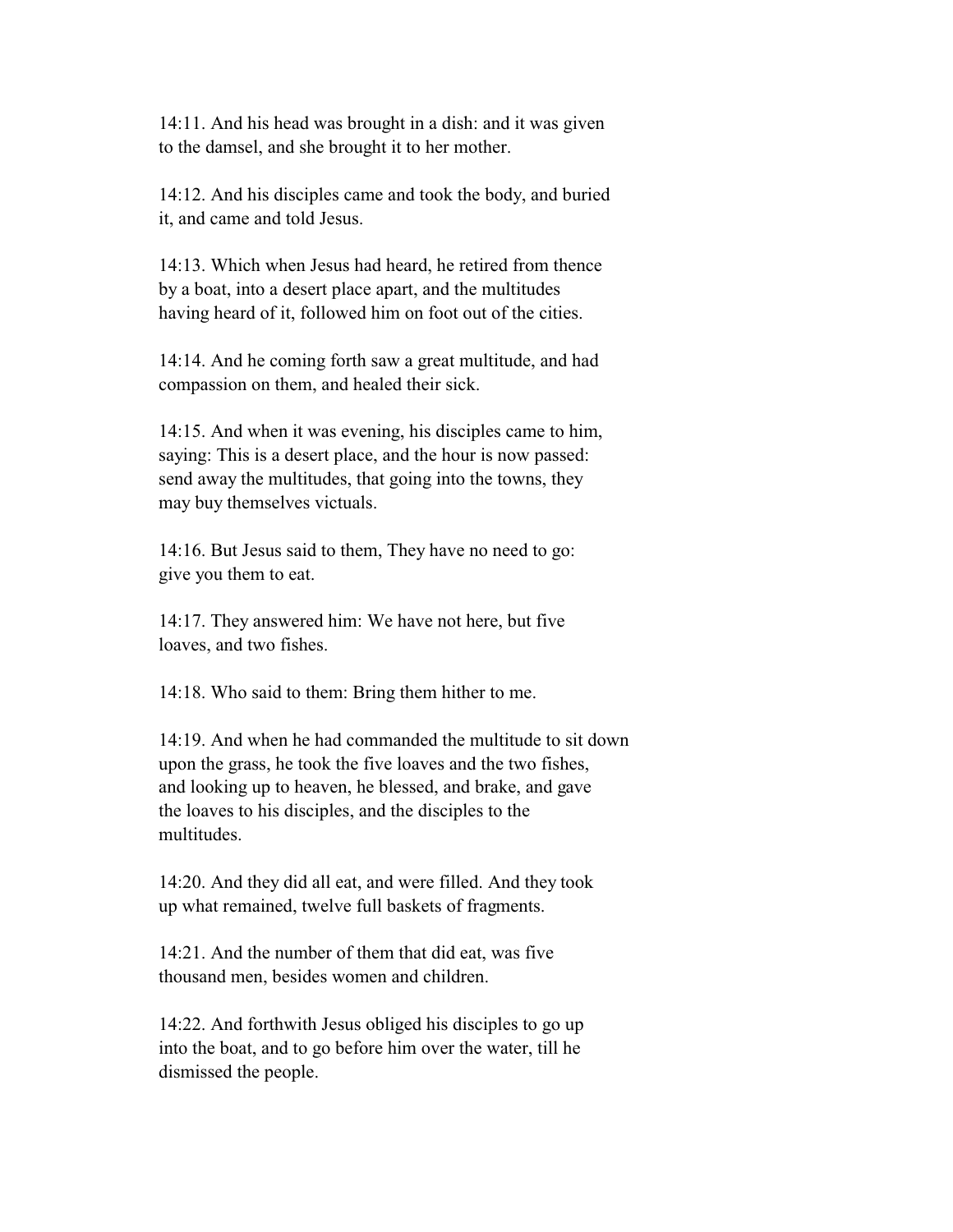14:23. And having dismissed the multitude, he went into a mountain alone to pray. And when it was evening, he was there alone.

 14:24. But the boat in the midst of the sea was tossed with the waves: for the wind was contrary.

 14:25. And in the fourth watch of the night, he came to them walking upon the sea.

 14:26. And they seeing him walking upon the sea, were troubled, saying: It is an apparition. And they cried out for fear.

 14:27. And immediately Jesus spoke to them, saying: Be of good heart: it is I, fear ye not.

 14:28. And Peter making answer, said: Lord, if it be thou, bid me come to thee upon the waters.

 14:29. And he said: Come. And Peter going down out of the boat walked upon the water to come to Jesus.

 14:30. But seeing the wind strong, he was afraid: and when he began to sink, he cried out, saying: Lord, save me.

 14:31. And immediately Jesus stretching forth his hand took hold of him, and said to him: O thou of little faith, why didst thou doubt?

 14:32. And when they were come up into the boat, the wind ceased.

 14:33. And they that were in the boat came and adored him, saying: Indeed thou art the Son of God.

 14:34. And having passed the water, they came into the country of Genesar.

 14:35. And when the men of that place had knowledge of him, they sent into all that country, and brought to him all that were diseased.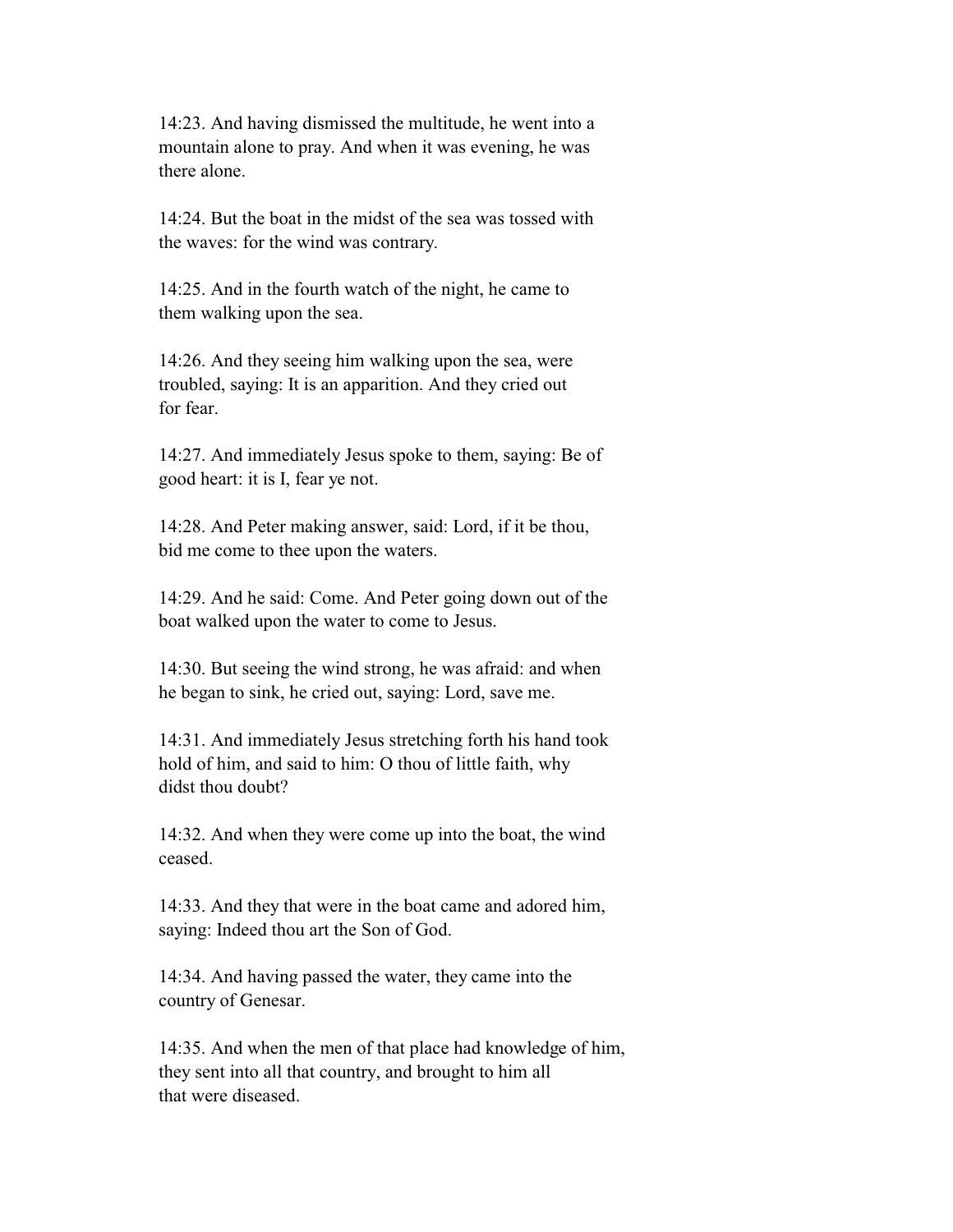14:36. And they besought him that they might touch but the hem of his garment. And as many as touched, were made whole.

#### **Matthew Chapter 15**

 Christ reproves the Scribes. He cures the daughter of the woman of Canaan: and many others: and feeds four thousand with seven loaves.

 15:1. Then came to him from Jerusalem scribes and Pharisees, saying:

 15:2. Why do thy disciples transgress the tradition of the ancients? For they wash not their hands when they eat bread.

 15:3. But he answering, said to them: Why do you also transgress the commandment of God for your tradition? For God said:

 15:4. Honour thy father and mother: And: He that shall curse father or mother, let him die the death.

 15:5. But you say: Whosoever shall say to father or mother, The gift whatsoever proceedeth from me, shall profit thee.

 *The gift, etc... That is, the offering that I shall make to God, shall be instead of that which should be expended for thy profit. This tradition of the Pharisees was calculated to enrich themselves; by exempting children from giving any further assistance to their parents, if they once offered to the temple and the priests, that which should have been the support of their parents. But this was a violation of the law of God, and of nature, which our Saviour here condemns.*

 15:6. And he shall not honour his father or his mother: and you have made void the commandment of God for your tradition.

15:7. Hypocrites, well hath Isaias prophesied of you,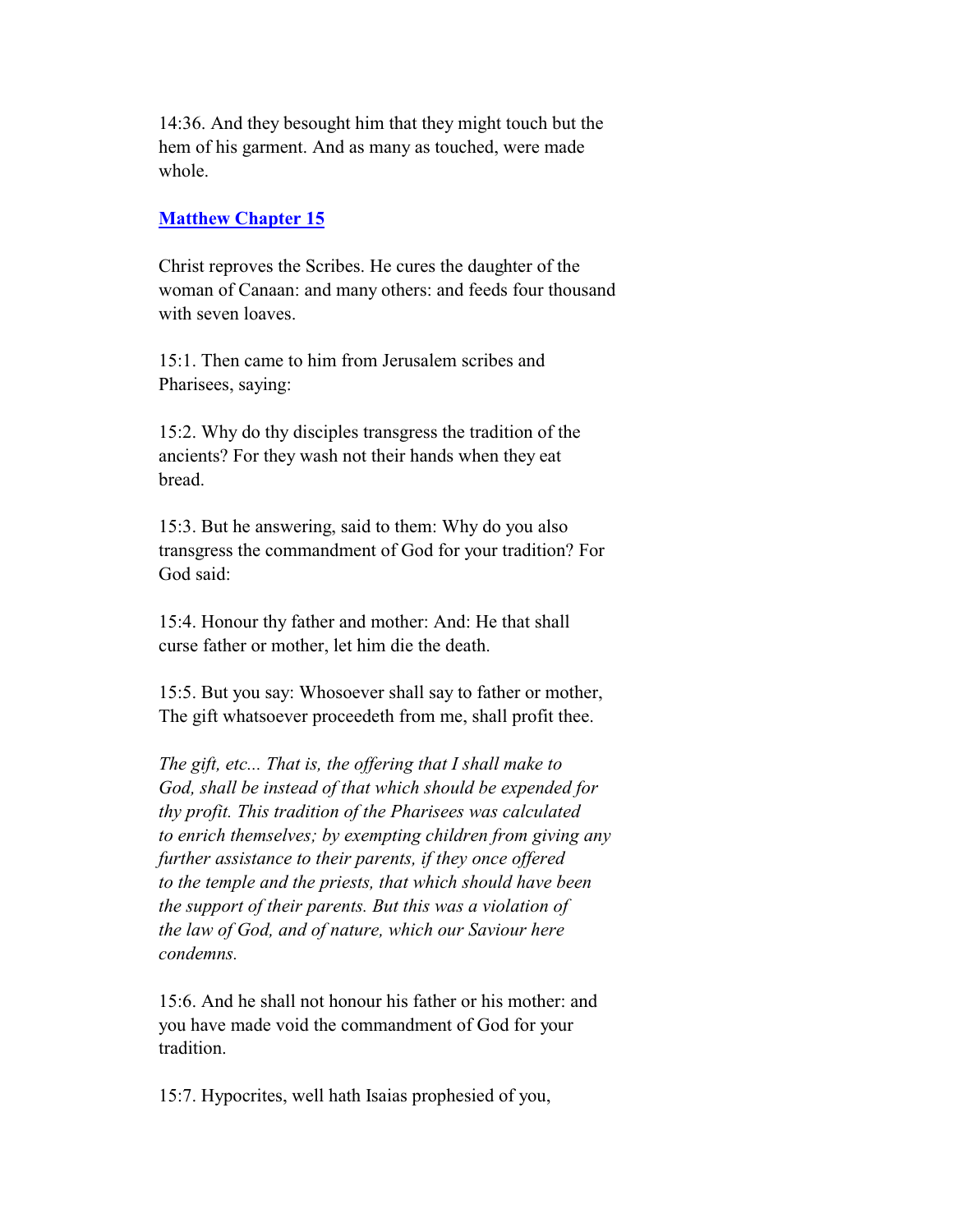#### saying:

 15:8. This people honoureth me with their lips: but their heart is far from me.

 15:9. And in vain do they worship me, teaching doctrines and commandments of men.

 *Commandments of men... The doctrines and commandments here reprehended are such as are either contrary to the law of God, (as that of neglecting parents, under pretence of giving to God,) or at least are frivolous, unprofitable, and no ways conducing to true piety, as that of often washing hands, etc., without regard to the purity of the heart. But as to the rules and ordinances of the holy church, touching fasts, festivals, etc., these are no ways repugnant to, but highly agreeable to God's holy word, and all Christian piety: neither are they to be counted among the doctrines and commandments of men; because they proceed not from mere human authority; but from that which Christ has established in his church; whose pastors he has commanded us to hear and obey, even as himself. St. Luke 10. 16; St. Matt. 18. 17.*

 15:10. And having called together the multitudes unto him, he said to them: Hear ye and understand.

 15:11. Not that which goeth into the mouth defileth a man: but what cometh out of the mouth, this defileth a man.

 *Not that which goeth into, etc... No uncleanness in meat, nor any dirt contracted by eating it with unwashed hands, can defile the soul: but sin alone; or a disobedience of the heart to the ordinance and will of God. And thus when Adam took the forbidden fruit, it was not the apple, which entered into the mouth, but the disobedience to the law of God which defiled him. The same is to be said if a Jew, in the time of the old law, had eaten swine's flesh; or a Christian convert, in the days of the apostles, contrary to their ordinance, had eaten blood; or if any of the faithful at present should transgress the ordinance of God's church, by breaking the fasts: for in all these cases the soul*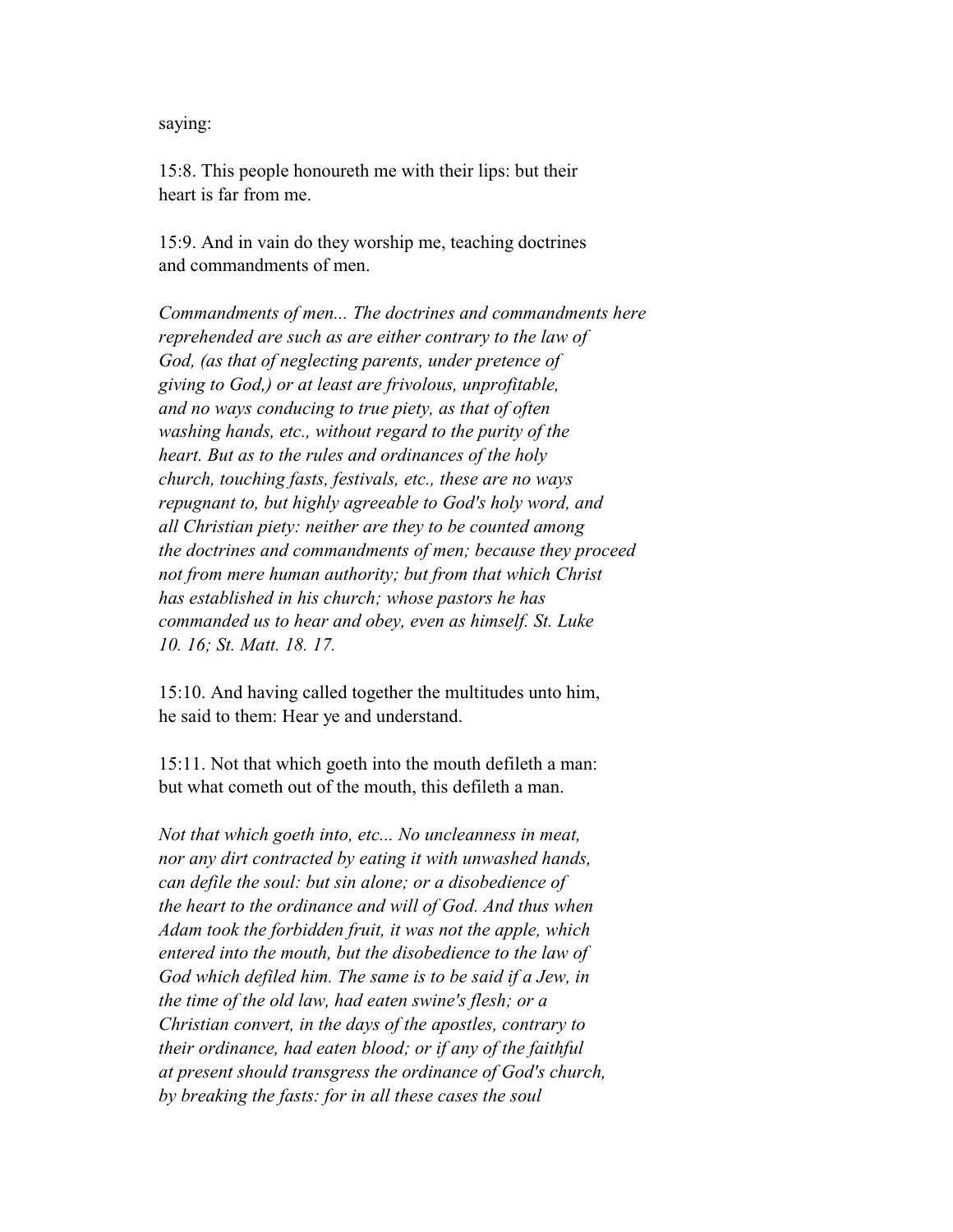*would be defiled; not indeed by that which goeth into the mouth; but by the disobedience of the heart, in wilfully transgressing the ordinance of God, or of those who have their authority from him.*

 15:12. Then came his disciples, and said to him: Dost thou know that the Pharisees, when they heard this word, were scandalized?

 15:13. But he answering, said: Every plant which my heavenly Father hath not planted, shall be rooted up.

 15:14. Let them alone: they are blind, and leaders of the blind. And if the blind lead the blind, both fall into the pit.

 15:15. And Peter answering, said to him: Expound to us this parable.

15:16. But he said: Are you also yet without understanding?

 15:17. Do you not understand, that whatsoever entereth into the mouth, goeth into the belly, and is cast out into the privy?

 15:18. But the things which proceed out of the mouth, come forth from the heart, and those things defile a man.

 15:19. For from the heart come forth evil thoughts, murders, adulteries, fornications, thefts, false testimonies, blasphemies.

 15:20. These are the things that defile a man. But to eat with unwashed hands doth not defile a man.

 15:21. And Jesus went from thence, and retired into the coast of Tyre and Sidon.

 15:22. And behold a woman of Canaan who came out of those coasts, crying out, said to him: Have mercy on me, O Lord, thou son of David: my daughter is grievously troubled by a devil.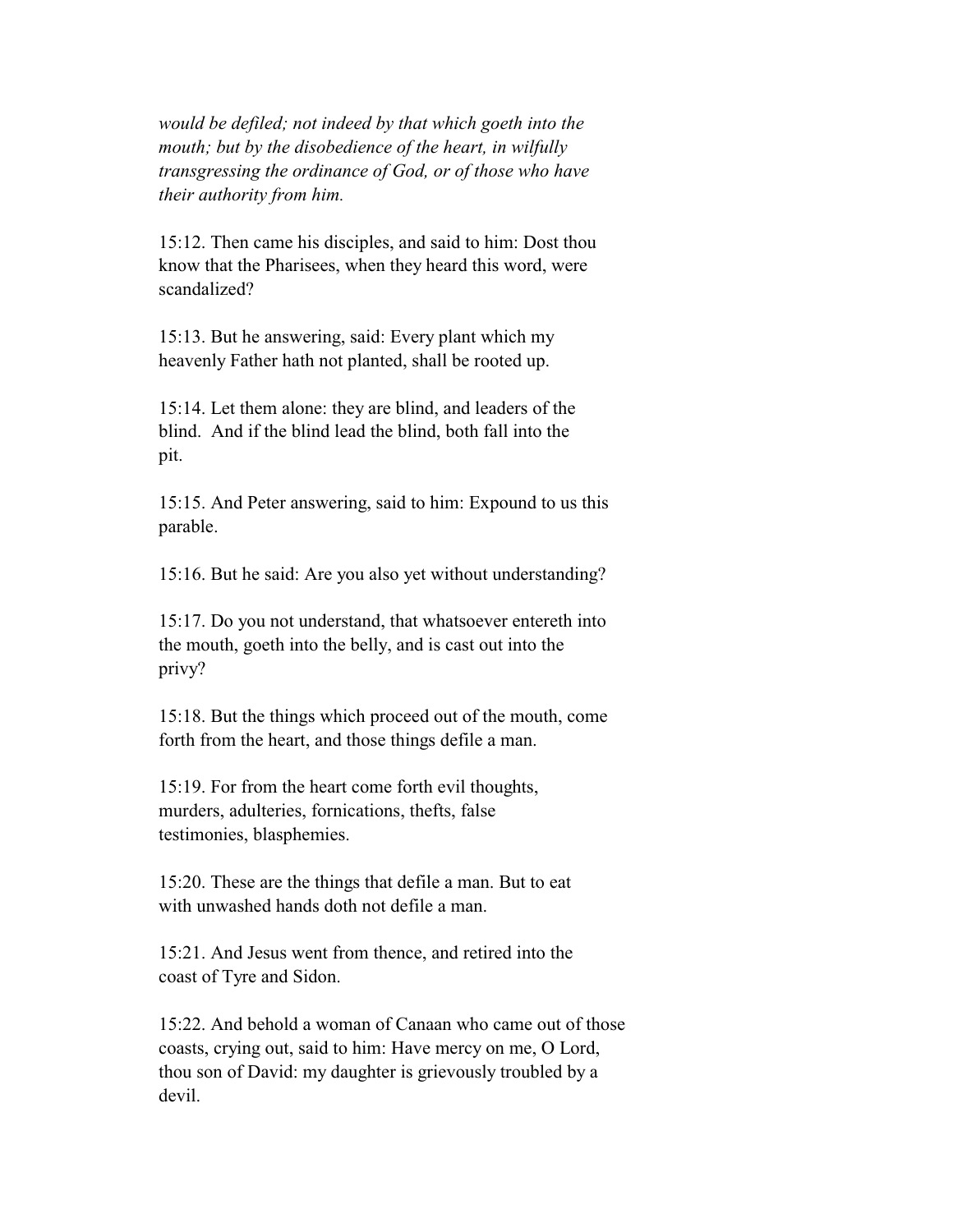15:23. Who answered her not a word. And his disciples came and besought him, saying: Send her away, for she crieth after us:

 15:24. And he answering, said: I was not sent but to the sheep, that are lost of the house of Israel.

15:25. But she came and adored him, saying: Lord, help me.

 15:26. Who answering, said: It is not good to take the bread of the children, and to cast it to the dogs.

 15:27. But she said: Yea, Lord; for the whelps also eat of the crumbs that fall from the table of their masters.

 15:28. Then Jesus answering, said to her: O woman, great is thy faith: be it done to thee as thou wilt: and her daughter was cured from that hour.

 15:29. And when Jesus had passed away from thence, he came nigh the sea of Galilee: and going up into a mountain, he sat there.

 15:30. And there came to him great multitudes, having with them the dumb, the blind, the lame, the maimed, and many others: and they cast them down at his feet, and he healed them:

 15:31. So that the multitudes marvelled seeing the dumb speak, the lame walk, the blind see: and they glorified the God of Israel.

 15:32. And Jesus called together his disciples, and said: I have compassion on the multitudes, because they continue with me now three days, and have not what to eat, and I will not send them away fasting, lest they faint in the way.

 15:33. And the disciples say unto him: Whence then should we have so many loaves in the desert, as to fill so great a multitude?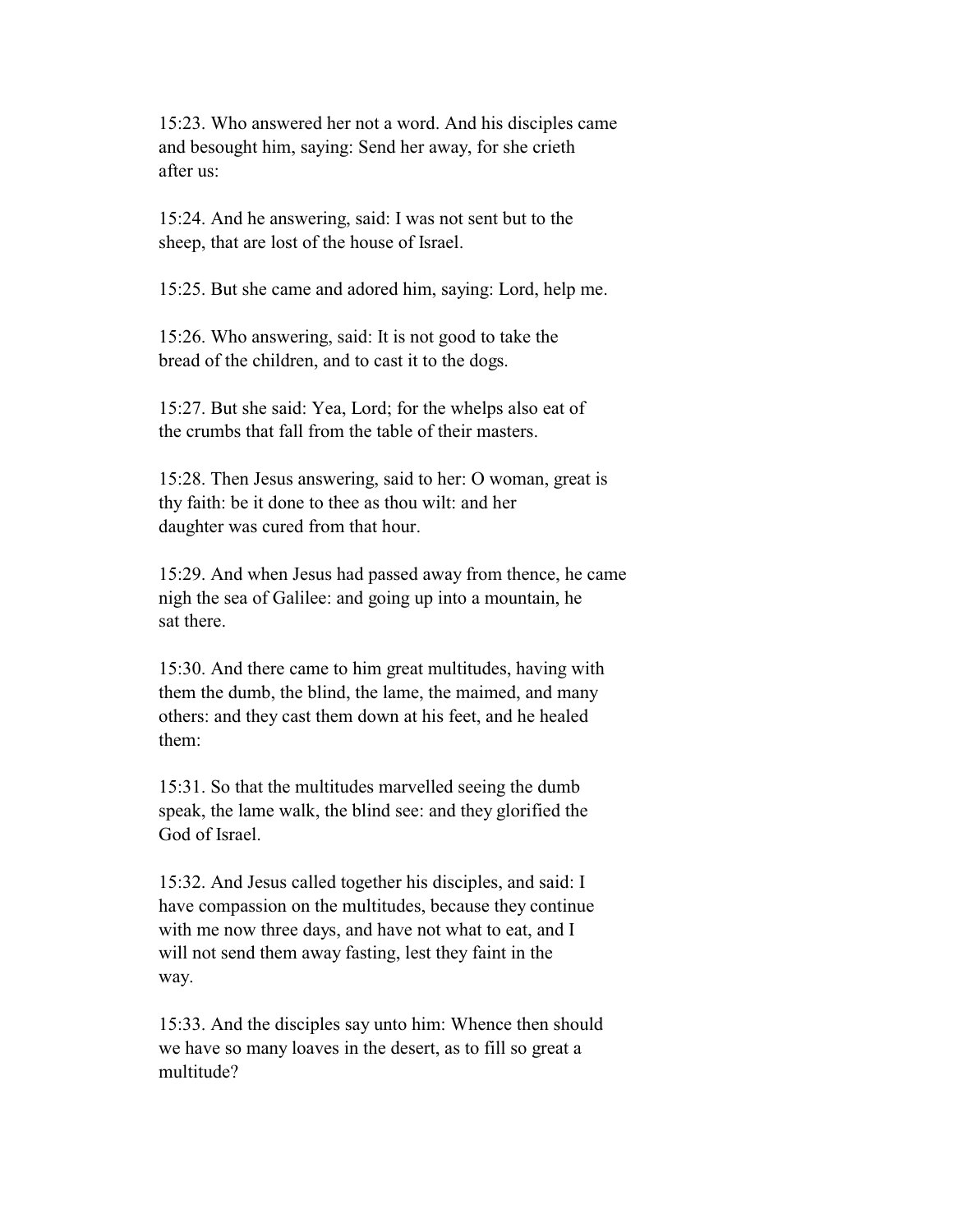15:34. And Jesus said to them: How many loaves have you? But they said: Seven, and a few little fishes.

 15:35. And he commanded the multitude to sit down upon the ground.

 15:36. And taking the seven loaves and the fishes, and giving thanks, he brake, and gave to his disciples, and the disciples gave to the people.

 15:37. And they did all eat, and had their fill. And they took up seven baskets full, of what remained of the fragments.

 15:38. And they that did eat, were four thousand men, beside children and women.

 15:39. And having dismissed the multitude, he went up into a boat, and came into the coasts of Magedan.

# **Matthew Chapter 16**

 Christ refuses to shew the Pharisees a sign from heaven. Peter's confession is rewarded. He is rebuked for opposing Christ's passion. All his followers must deny themselves.

 16:1. And there came to him the Pharisees and Sadducees tempting: and they asked him to shew them a sign from heaven.

 16:2. But he answered and said to them: When it is evening, you say, It will be fair weather, for the sky is red.

 16:3. And in the morning: To day there will be a storm, for the sky is red and lowering. You know then how to discern the face of the sky: and can you not know the signs of the times?

 16:4. A wicked and adulterous generation seeketh after a sign: and a sign shall not be given it, but the sign of Jonas the prophet. And he left them, and went away.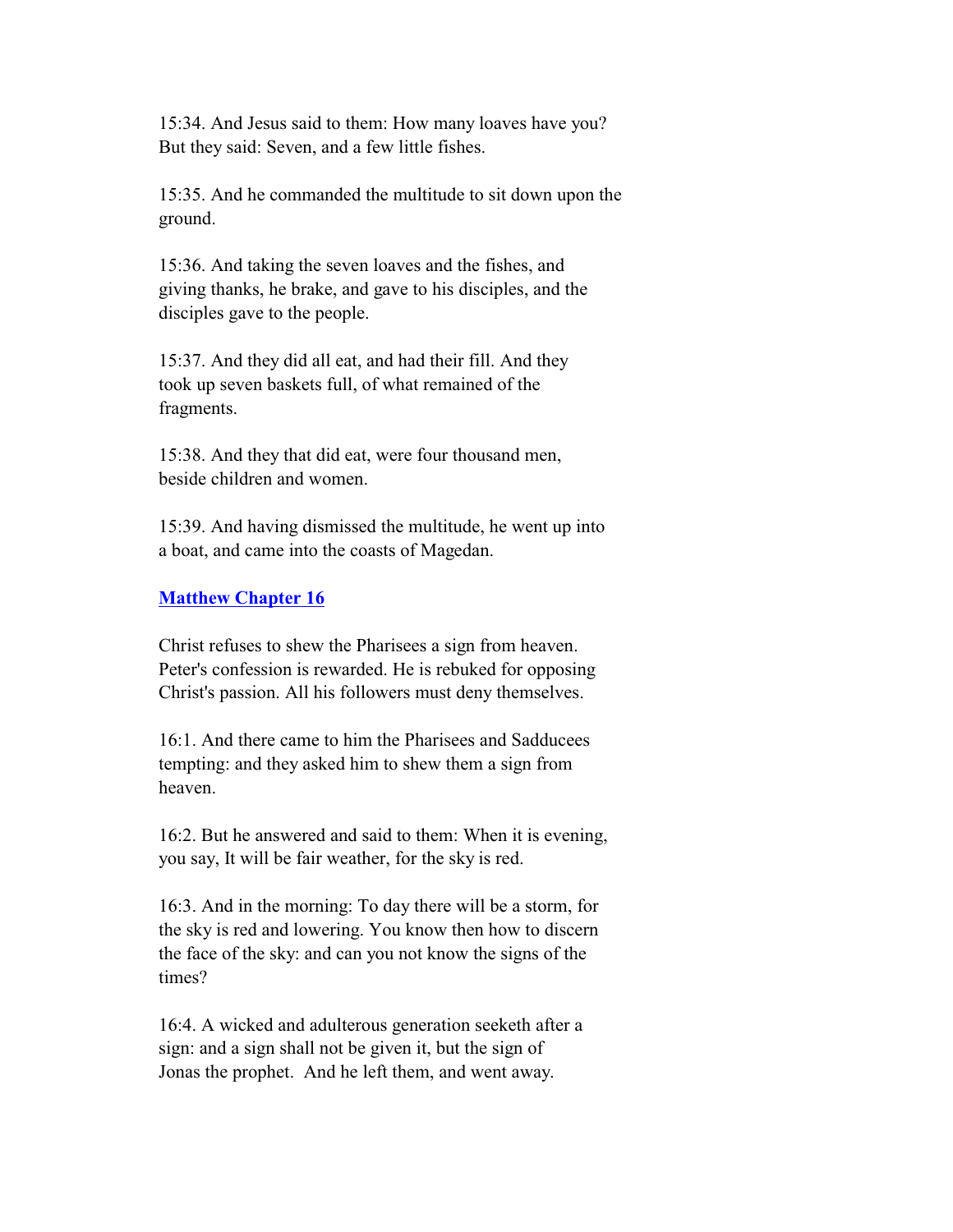16:5. And when his disciples were come over the water, they had forgotten to take bread.

 16:6. Who said to them: Take heed and beware of the leaven of the Pharisees and Sadducees.

 16:7. But they thought within themselves, saying: Because we have taken no bread.

 16:8. And Jesus knowing it, said: Why do you think within yourselves, O ye of little faith, for that you have no bread?

 16:9. Do you not yet understand, neither do you remember the five loaves among five thousand men, and how many baskets you took up?

 16:10. Nor the seven loaves, among four thousand men, and how many baskets you took up?

 16:11. Why do you not understand that it was not concerning bread I said to you: Beware of the leaven of the Pharisees and Sadducees?

 16:12. Then they understood that he said not that they should beware of the leaven of bread, but of the doctrine of the Pharisees and Sadducees.

 16:13. And Jesus came into the quarters of Cesarea Philippi: and he asked his disciples, saying: Whom do men say that the Son of man is?

 16:14. But they said: Some John the Baptist, and other some Elias, and others Jeremias, or one of the prophets.

16:15. Jesus saith to them: But whom do you say that I am?

 16:16. Simon Peter answered and said: Thou art Christ, the Son of the living God.

 16:17. And Jesus answering said to him: Blessed art thou, Simon Bar-Jona: because flesh and blood hath not revealed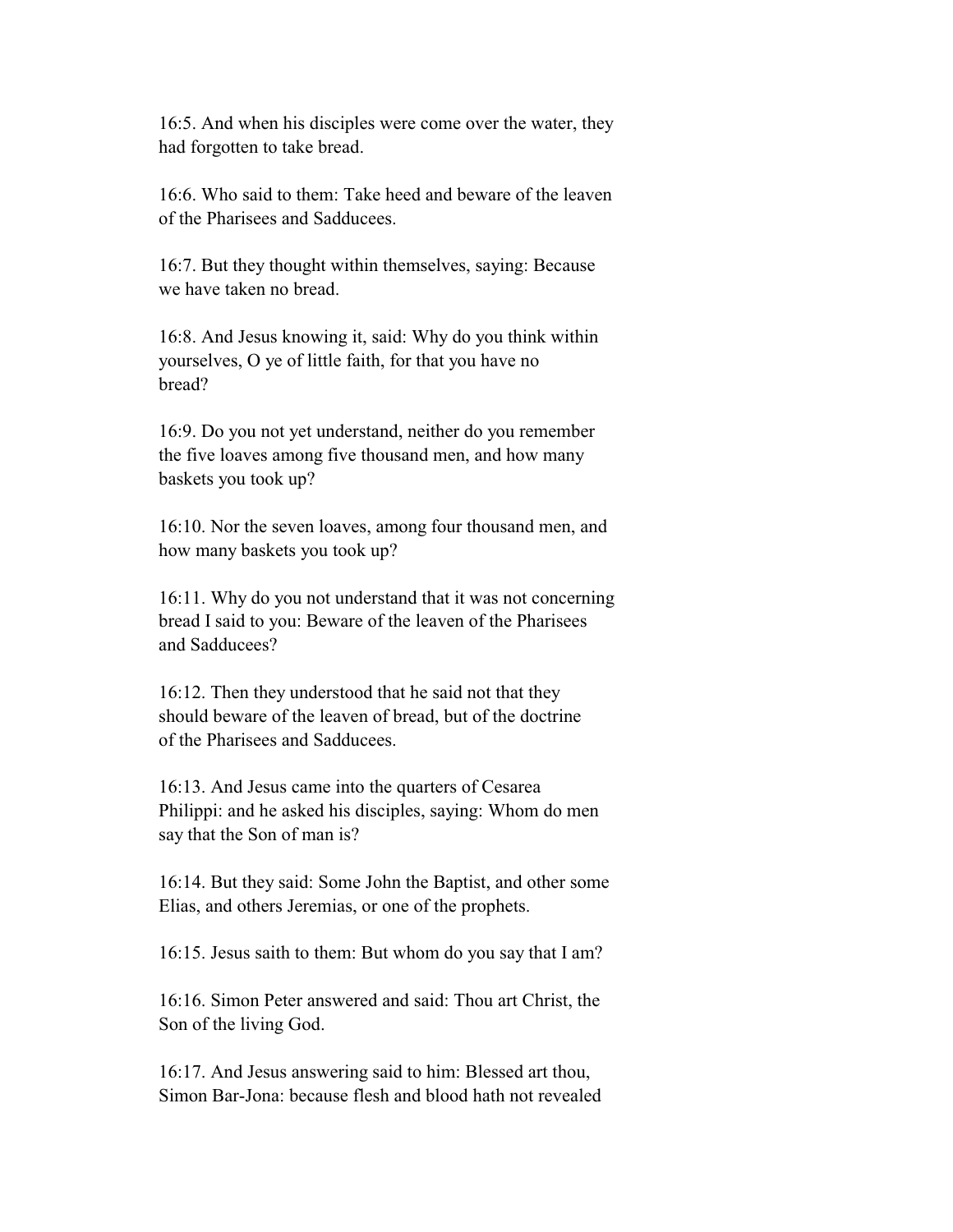it to thee, but my Father who is in heaven.

 16:18. And I say to thee: That thou art Peter; and upon this rock I will build my church, and the gates of hell shall not prevail against it.

 *Thou art Peter, etc... As St. Peter, by divine revelation, here made a solemn profession of his faith of the divinity of Christ; so in recompense of this faith and profession, our Lord here declares to him the dignity to which he is pleased to raise him: viz., that he to whom he had already given the name of Peter, signifying a rock, St. John 1. 42, should be a rock indeed, of invincible strength, for the support of the building of the church; in which building he should be, next to Christ himself, the chief foundation stone, in quality of chief pastor, ruler, and governor; and should have accordingly all fulness of ecclesiastical power, signified by the keys of the kingdom of heaven. Upon this rock, etc... The words of Christ to Peter, spoken in the vulgar language of the Jews which our Lord made use of, were the same as if he had said in English, Thou art a Rock, and upon this rock I will build my church. So that, by the plain course of the words, Peter is here declared to be the rock, upon which the church was to be built: Christ himself being both the principal foundation and founder of the same. Where also note, that Christ, by building his house, that is, his church, upon a rock, has thereby secured it against all storms and floods, like the wise builder, St. Matt. 7. 24, 25. The gates of hell, etc... That is, the powers of darkness, and whatever Satan can do, either by himself, or his agents. For as the church is here likened to a house, or fortress, built on a rock; so the adverse powers are likened to a contrary house or fortress, the gates of which, that is, the whole strength, and all the efforts it can make, will never be able to prevail over the city or church of Christ. By this promise we are fully assured, that neither idolatry, heresy, nor any pernicious error whatsoever shall at any time prevail over the church of Christ.*

 16:19. And I will give to thee the keys of the kingdom of heaven. And whatsoever thou shalt bind upon earth, it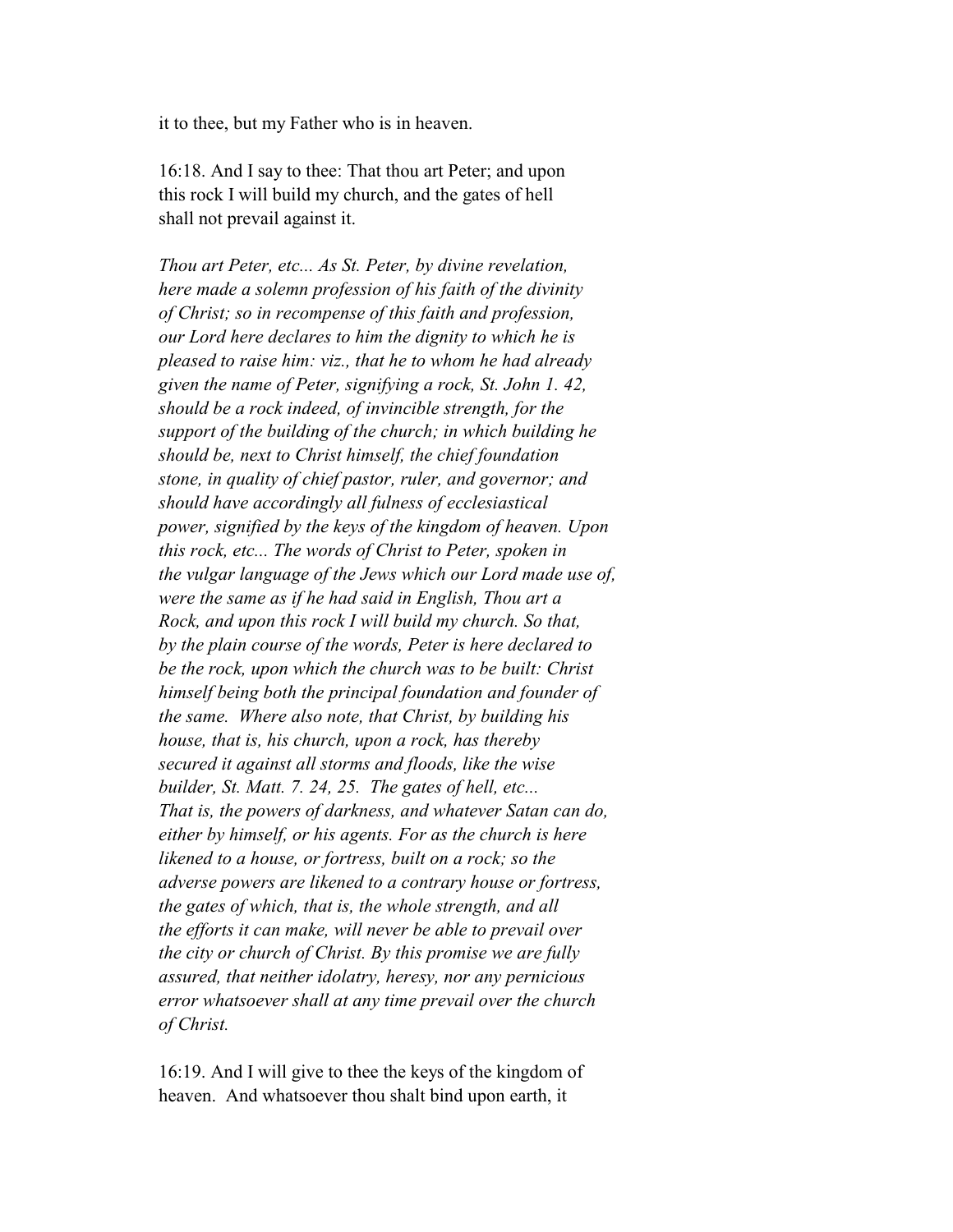shall be bound also in heaven: and whatsoever thou shalt loose on earth, it shall be loosed also in heaven.

 Loose on earth... The loosing the bands of temporal punishments due to sins, is called an indulgence; the power of which is here granted.

 16:20. Then he commanded his disciples, that they should tell no one that he was Jesus the Christ.

 16:21. From that time Jesus began to shew to his disciples, that he must go to Jerusalem, and suffer many things from the ancients and scribes and chief priests, and be put to death, and the third day rise again.

 16:22. And Peter taking him, began to rebuke him, saying: Lord, be it far from thee, this shall not be unto thee.

 *And Peter taking him... That is, taking him aside, out of a tender love, respect and zeal for his Lord and Master's honour, began to expostulate with him, as it were to rebuke him, saying, Lord, far be it from thee to suffer death; but the Lord said to Peter, ver. 23, Go behind me, Satan. These words may signify, Begone from me; but the holy Fathers expound them otherwise, that is, come after me, or follow me; and by these words the Lord would have Peter to follow him in his suffering, and not to oppose the divine will by contradiction; for the word satan means in Hebrew an adversary, or one that opposes.*

 16:23. Who turning, said to Peter: Go behind me, Satan, thou art a scandal unto me: because thou savourest not the things that are of God, but the things that are of men.

 16:24. Then Jesus said to his disciples: If any man will come after me, let him deny himself, and take up his cross, and follow me.

 16:25. For he that will save his life, shall lose it: and he that shall lose his life for my sake, shall find it.

16:26. For what doth it profit a man, if he gain the whole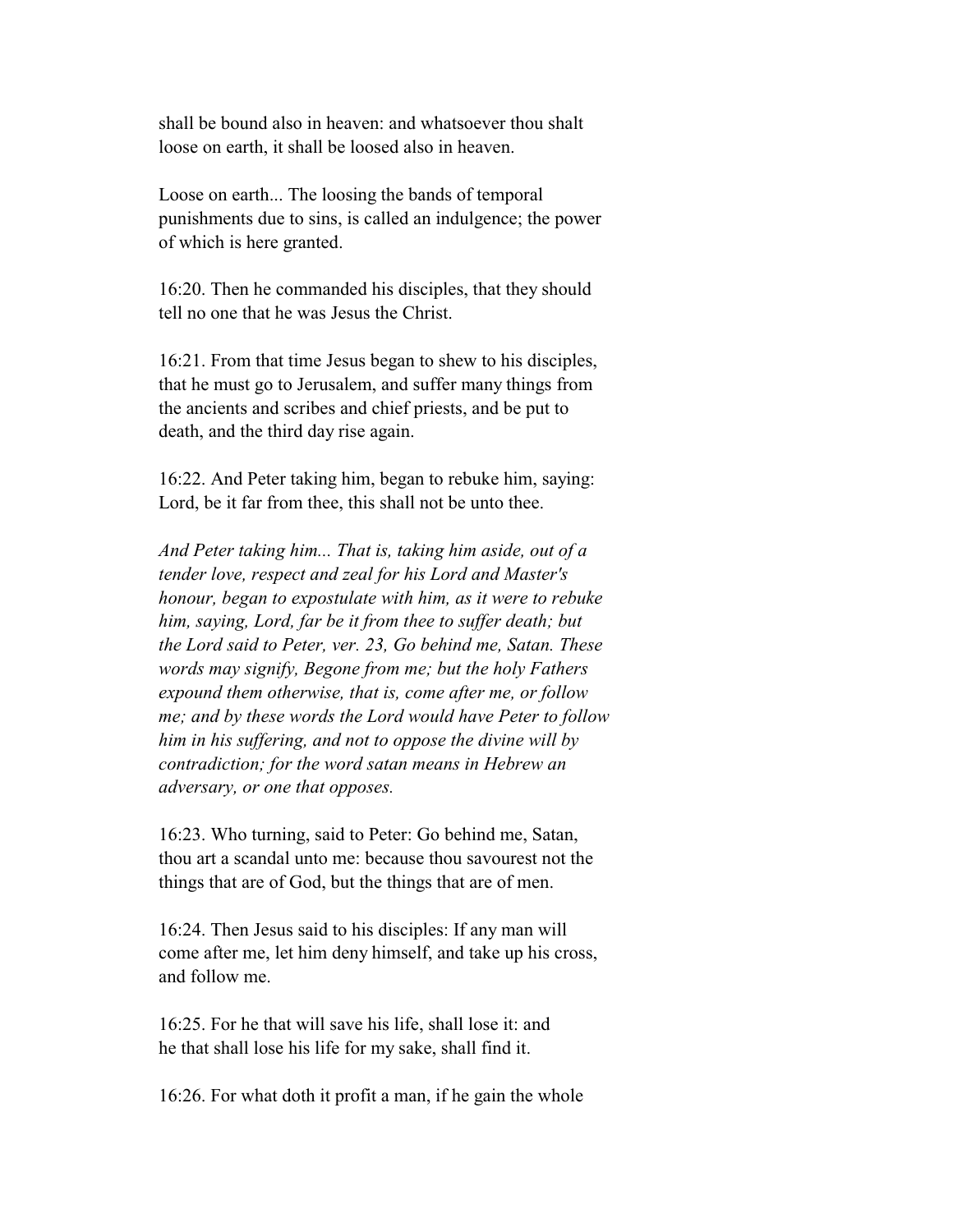world and suffer the loss of his own soul? Or what exchange shall a man give for his soul?

 16:27. For the Son of man shall come in the glory of his Father with his angels: and then will he render to every man according to his works.

 16:28. Amen I say to you, there are some of them that stand here, that shall not taste death, till they see the Son of man coming in his kingdom.

## **Matthew Chapter 17**

 The Transfiguration of Christ: He cures the lunatic child: foretells his passion; and pays the didrachma.

 17:1. And after six days Jesus taketh unto him Peter and James, and John his brother, and bringeth them up into a high mountain apart:

 17:2. And he was transfigured before them. And his face did shine as the sun: and his garments became white as snow.

 17:3. And behold there appeared to them Moses and Elias talking with him.

 17:4. And Peter answering, said to Jesus: Lord, it is good for us to be here: if thou wilt, let us make here three tabernacles, one for thee, and one for Moses, and one for Elias.

 17:5. And as he was yet speaking, behold a bright cloud overshadowed them. And lo a voice out of the cloud, saying: This is my beloved Son, in whom I am well pleased: hear ye him.

 17:6. And the disciples hearing fell upon their face, and were very much afraid.

 17:7. And Jesus came and touched them: and said to them: Arise, and fear not.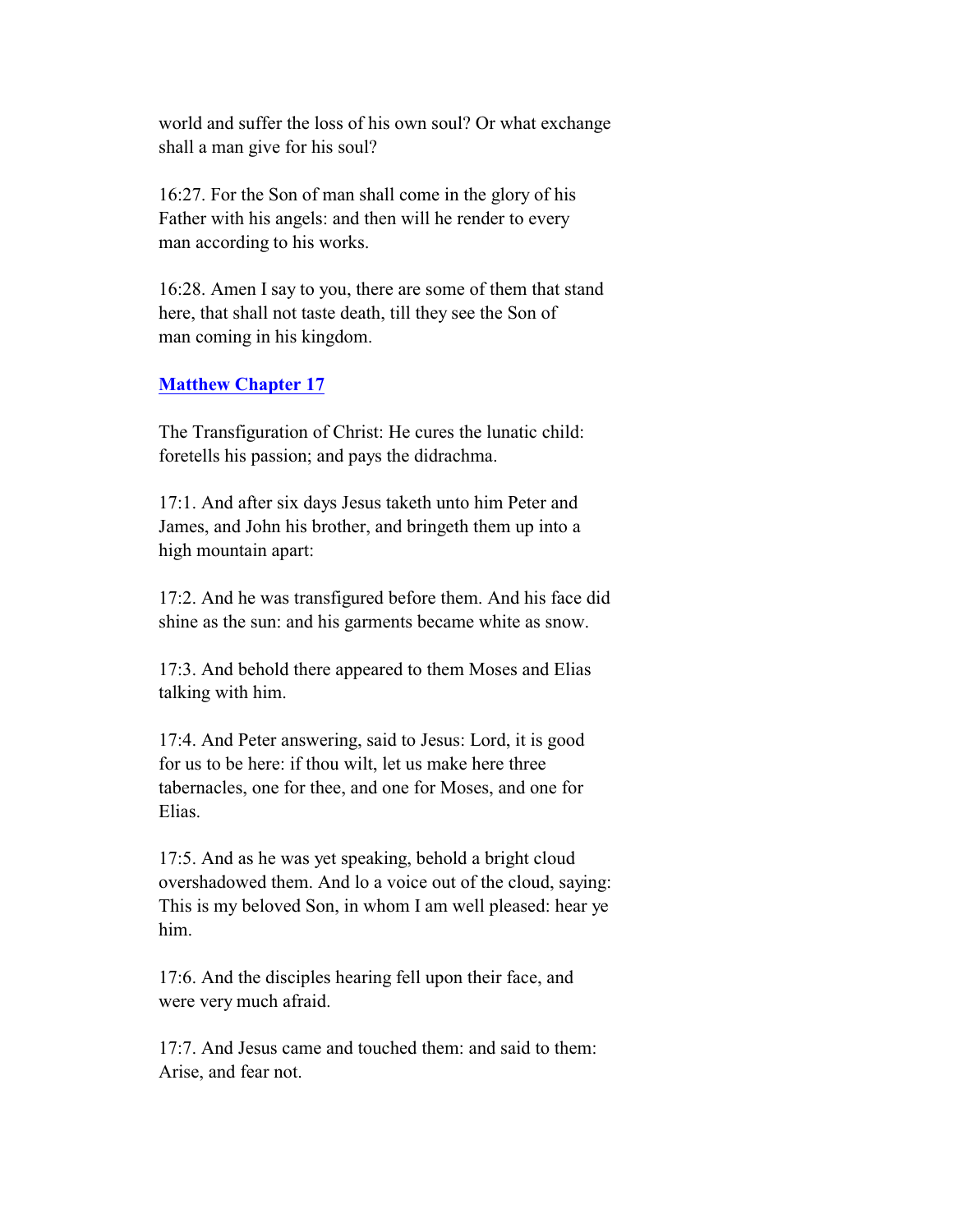17:8. And they lifting up their eyes, saw no one, but only Jesus.

 17:9. And as they came down from the mountain, Jesus charged them, saying: Tell the vision to no man, till the Son of man be risen from the dead.

 17:10. And his disciples asked him, saying: Why then do the scribes say that Elias must come first?

 17:11. But he answering, said to them: Elias indeed shall come, and restore all things.

 17:12. But I say to you, that Elias is already come, and they knew him not, But have done unto him whatsoever they had a mind. So also the Son of man shall suffer from them.

 17:13. Then the disciples understood, that he had spoken to them of John the Baptist.

 17:14. And when he was come to the multitude, there came to him a man falling down on his knees before him saying: Lord, have pity on my son, for he is a lunatic, and suffereth much: for he falleth often into the fire, and often into the water.

 17:15. And I brought him to thy disciples, and they could not cure him.

 17:16. Then Jesus answered and said: O unbelieving and perverse generation, how long shall I be with you? How long shall I suffer you? Bring him hither to me.

 17:17. And Jesus rebuked him, and the devil went out of him, and the child was cured from that hour.

 17:18. Then came the disciples to Jesus secretly, and said: Why could not we cast him out?

 17:19. Jesus said to them: Because of your unbelief. For, amen I say to you, if you have faith as a grain of mustard seed, you shall say to this mountain: Remove from hence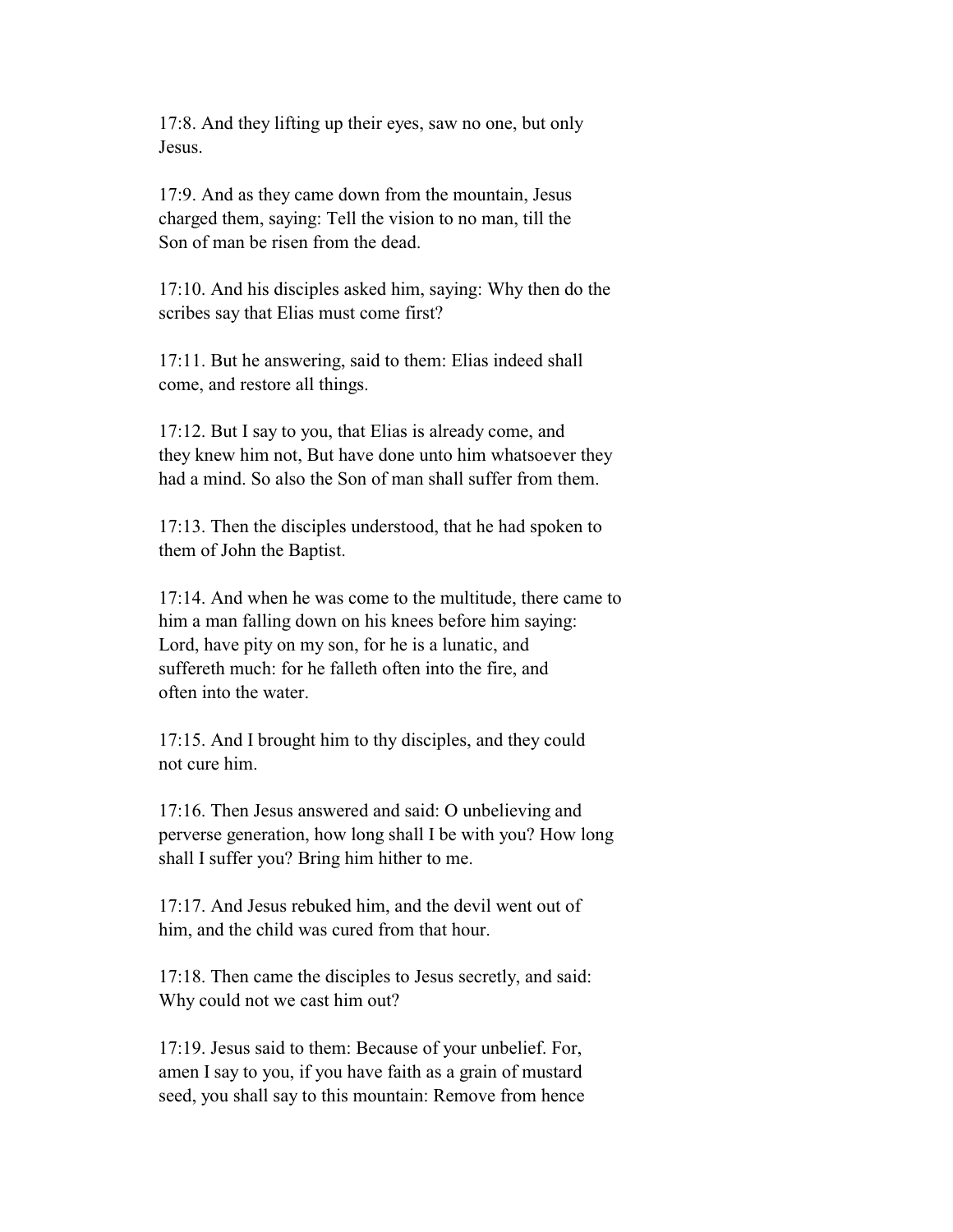hither, and it shall remove: and nothing shall be impossible to you.

 *As a grain of mustard seed... That is, a perfect faith; which in its properties, and its fruits, resembles the grain of mustard seed, in the parable, chap. 13. 31.*

 17:20. But this kind is not cast out but by prayer and fasting.

 17:21. And when they abode together in Galilee, Jesus said to them: The Son of man shall be betrayed into the hands of men:

 17:22. And they shall kill him, and the third day he shall rise again. And they were troubled exceedingly.

 17:23. And when they were come to Capharnaum, they that received the didrachmas, came to Peter, and said to him: Doth not your master pay the didrachma?

 *The didrachmas... A didrachma was half a sicle, or half a stater; that is, about 15d. English: which was a tax laid upon every head for the service of the temple.*

 17:24. He said: Yes. And when he was come into the house, Jesus prevented him, saying: What is thy opinion, Simon? The kings of the earth, of whom do they receive tribute or custom, of their own children, or of strangers?

 17:25. And he said: Of strangers. Jesus said to him: Then the children are free.

 17:26. But that we may not scandalize them, go to the sea, and cast in a hook: and that fish which shall first come up, take: and when thou hast opened it's mouth, thou shalt find a stater: take that, and give it to them for me and thee.

# **Matthew Chapter 18**

Christ teaches humility, to beware of scandal, and to flee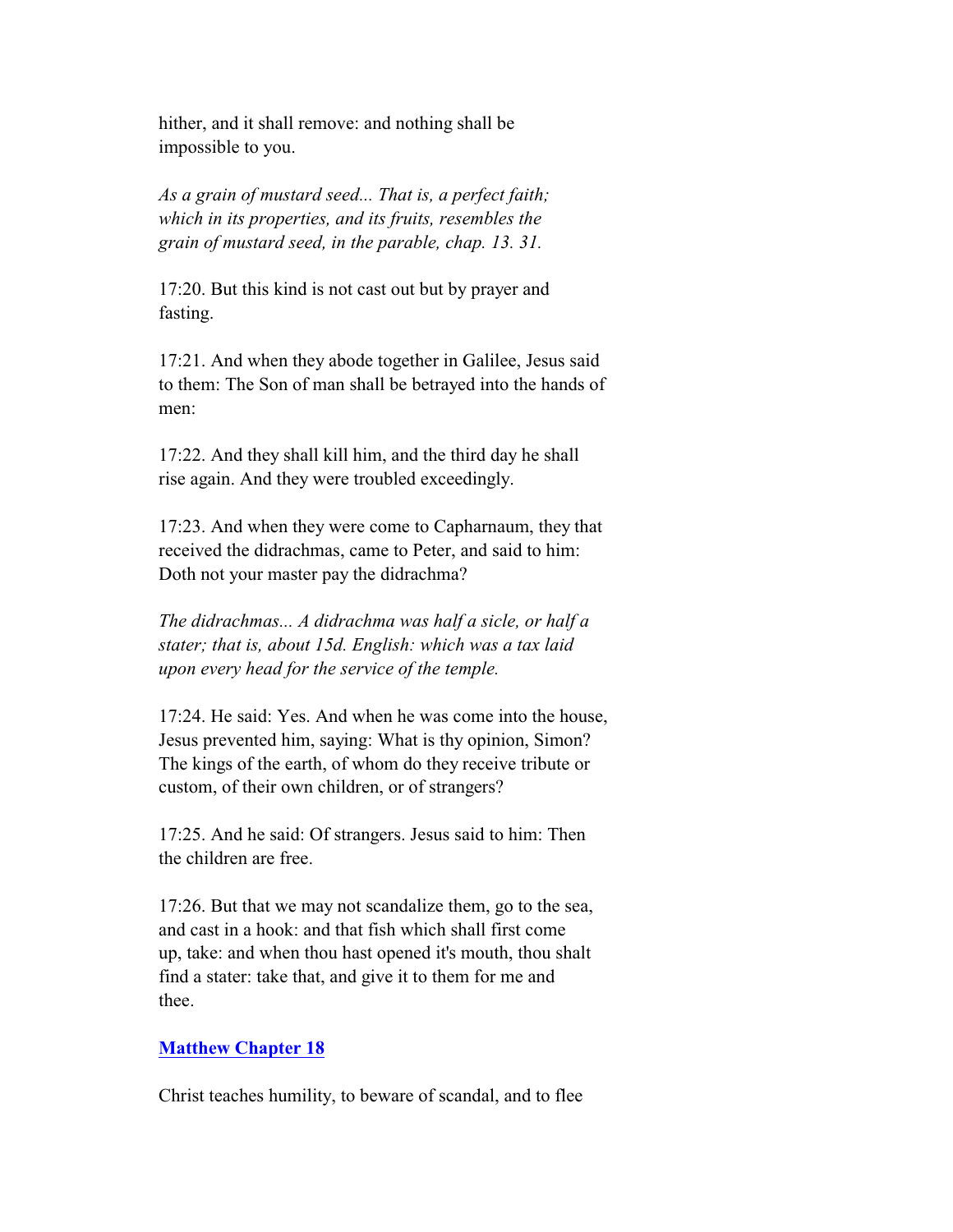the occasions of sin: to denounce to the church incorrigible sinners, and to look upon such as refuse to hear the church as heathens. He promises to his disciples the power of binding and loosing: and that he will be in the midst of their assemblies. No forgiveness for them that will not forgive.

 18:1. At that hour the disciples came to Jesus, saying: Who, thinkest thou, is the greater in the kingdom of heaven?

 18:2. And Jesus, calling unto him a little child, set him in the midst of them.

 18:3. And said: amen I say to you, unless you be converted, and become as little children, you shall not enter into the kingdom of heaven.

 18:4. Whosoever therefore shall humble himself as this little child, he is the greater in the kingdom of heaven.

 18:5. And he that shall receive one such little child in my name, receiveth me.

 18:6. But he that shall scandalize one of these little ones that believe in me, it were better for him that a millstone should be hanged about his neck, and that he should be drowned in the depth of the sea.

 *Shall scandalize... That is, shall put a stumblingblock in their way, and cause them to fall into sin.*

 18:7. Woe to the world because of scandals. For it must needs be that scandals come: but nevertheless woe to that man by whom the scandal cometh.

 *It must needs be, etc... Viz., considering the wickedness and corruption of the world.*

 18:8. And if thy hand, or thy foot, scandalize thee, cut it off, and cast it from thee. It is better for thee to go into life maimed or lame, than having two hands or two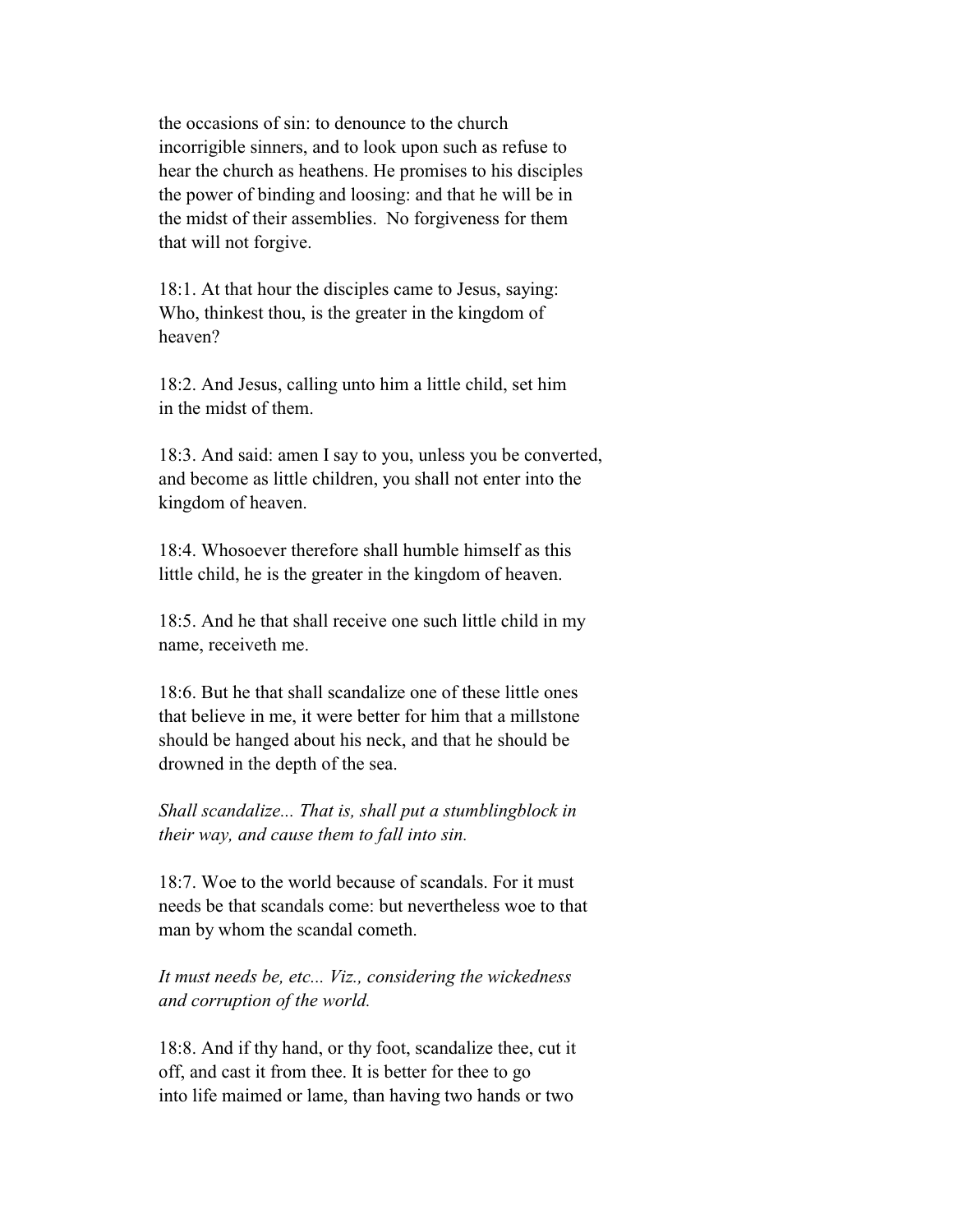feet, to be cast into everlasting fire.

#### *Scandalize thee... That is, cause thee to offend.*

 18:9. And if thy eye scandalize thee, pluck it out, and cast it from thee. It is better for thee having one eye to enter into life, than having two eyes to be cast into hell fire.

 18:10. See that you despise not one of these little ones: for I say to you, that their angels in heaven always see the face of my Father who is in heaven.

 18:11. For the Son of man is come to save that which was lost.

 18:12. What think you? If a man have an hundred sheep, and one of them should go astray: doth he not leave the ninety-nine in the mountains, and goeth to seek that which is gone astray?

 18:13. And if it so be that he find it: Amen I say to you, he rejoiceth more for that, than for the ninety-nine that went not astray.

 18:14. Even so it is not the will of your Father, who is in heaven, that one of these little ones should perish.

 18:15. But if thy brother shall offend against thee, go, and rebuke him between thee and him alone. If he shall hear thee, thou shalt gain thy brother.

 18:16. And if he will not hear thee, take with thee one or two more: that in the mouth of two or three witnesses every word may stand.

 18:17. And if he will not hear them: tell the church. And if he will not hear the church, let him be to thee as the heathen and publican.

 18:18. Amen I say to you, whatsoever you shall bind upon earth, shall be bound also in heaven: and whatsoever you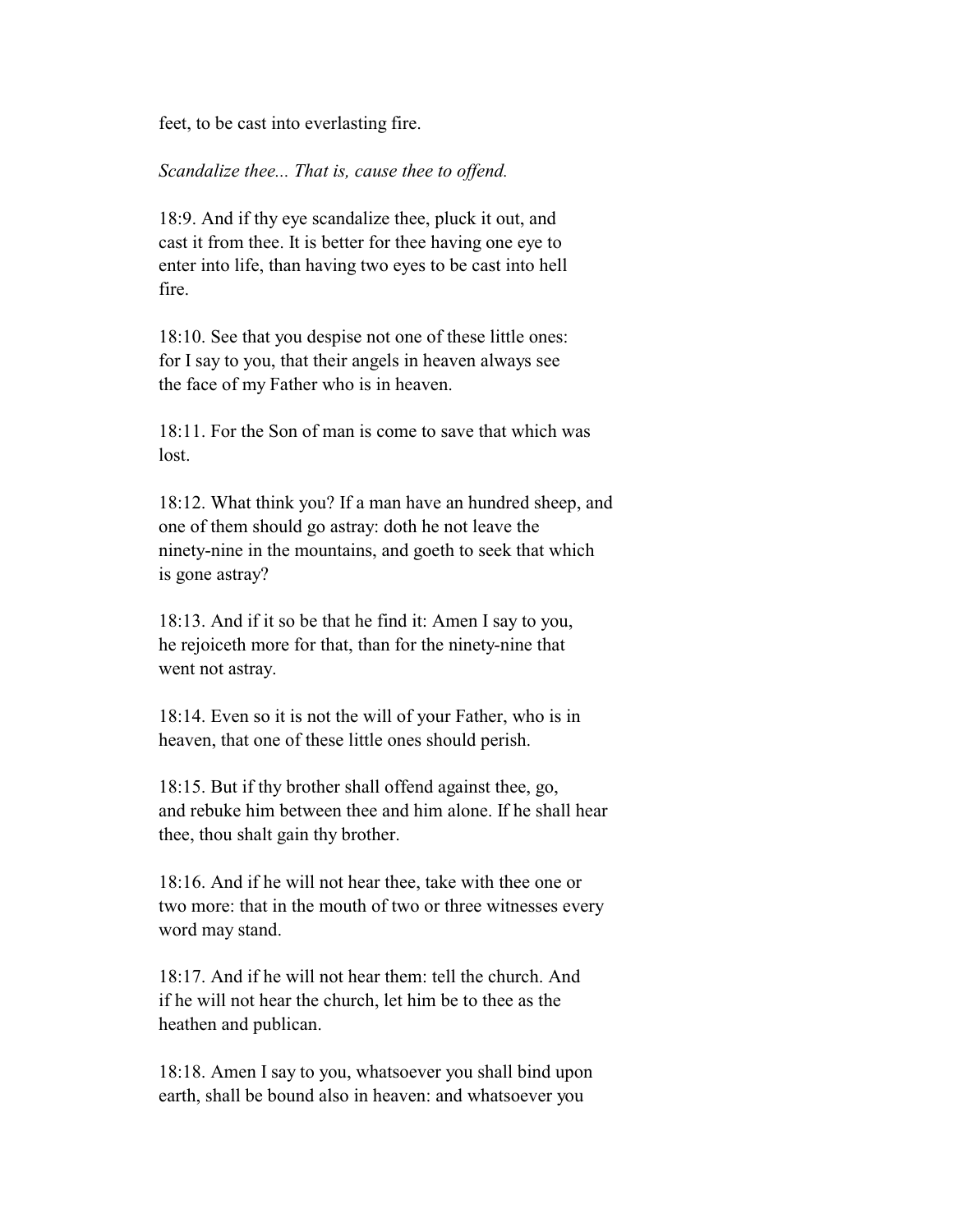shall loose upon earth, shall be loosed also in heaven.

 18:19. Again I say to you, that if two of you shall consent upon earth, concerning anything whatsoever they shall ask, it shall be done to them by my Father who is in heaven.

 18:20. For where there are two or three gathered together in my name, there am I in the midst of them.

 *There am I in the midst of them... This is understood of such assemblies only as are gathered in the name and authority of Christ; and in unity of the church of Christ. St. Cyprian, De Unitate Ecclesiae.*

 18:21. Then came Peter unto him and said: Lord, how often shall my brother offend against me, and I forgive him? till seven times?

 18:22. Jesus saith to him: I say not to thee, till seven times; but till seventy times seven times.

 18:23. Therefore is the kingdom of heaven likened to a king, who would take an account of his servants.

 18:24. And when he had begun to take the account, one as brought to him, that owed him ten thousand talents.

 *Talents... A talent was seven hundred and fifty ounces of silver, which at the rate of five shillings to the ounce is a hundred and eighty-seven pounds ten shillings sterling.*

 18:25. And as he had not wherewith to pay it, his lord commanded that he should be sold, and his wife and children, and all that he had, and payment to be made.

 18:26. But that servant falling down, besought him, saying: Have patience with me, and I will pay thee all.

 18:27. And the lord of that servant being moved with pity, let him go and forgave him the debt.

18:28. But when that servant was gone out, he found one of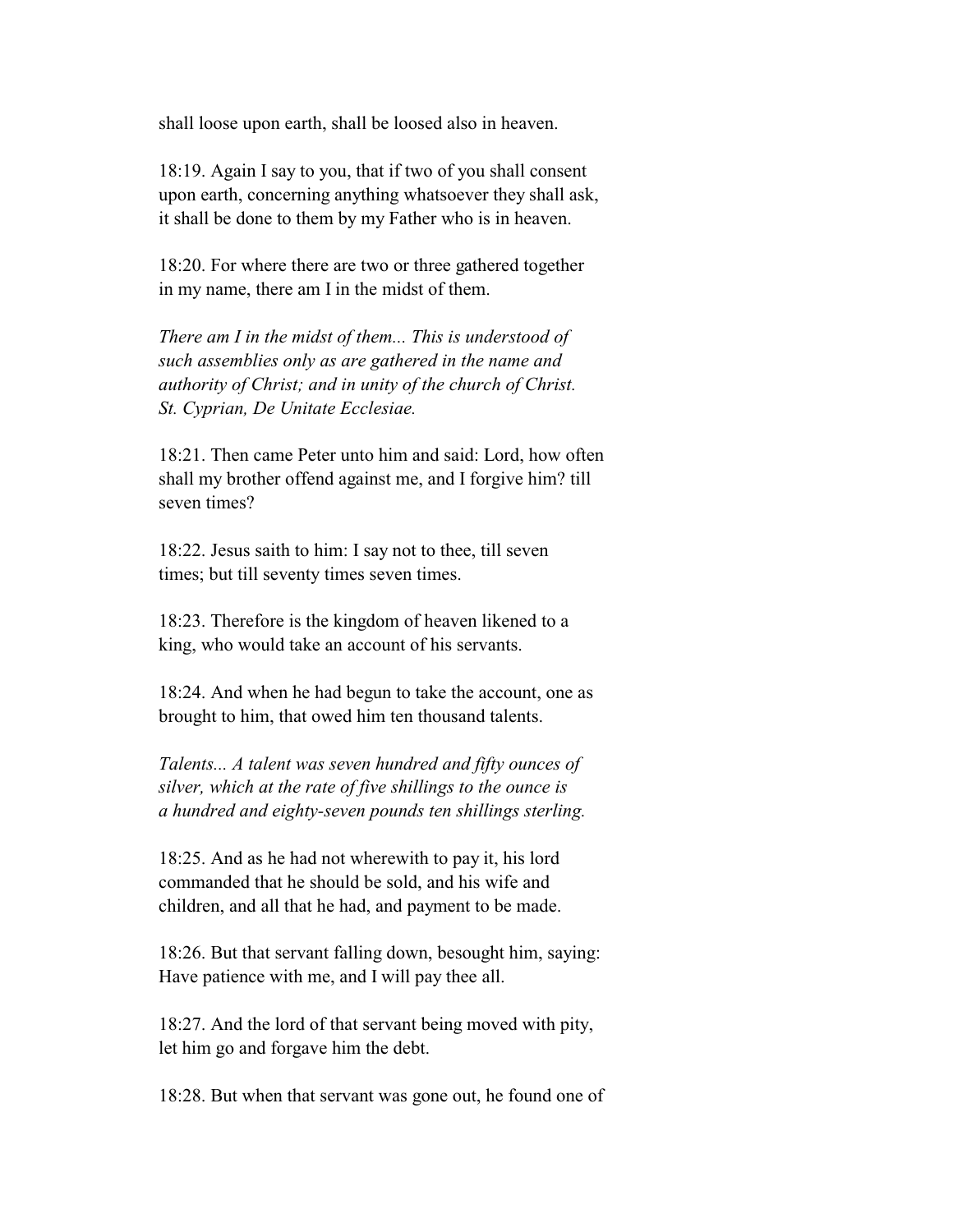his fellow-servants that owed him an hundred pence: and laying hold of him, he throttled him, saying: Pay what thou owest.

 *Pence... The Roman penny was the eighth part of an ounce, that is, about sevenpence half-penny English.*

 18:29. And his fellow-servant falling down, besought him, saying: Have patience with me, and I will pay thee all.

 18:30. And he would not: but went and cast him into prison, till he paid the debt.

 18:31. Now his fellow servants seeing what was done, were very much grieved, and they came, and told their lord all that was done.

 18:32. Then his lord called him: and said to him: Thou wicked servant, I forgave thee all the debt, because thou besoughtest me:

 18:33. Shouldst not thou then have had compassion also on thy fellow servant, even as I had compassion on thee?

 18:34. And his lord being angry, delivered him to the torturers until he paid all the debt.

 18:35. So also shall my heavenly Father do to you, if you forgive not every one his brother from your hearts.

#### **Matthew Chapter 19**

 Christ declares matrimony to be indissoluble: he recommends the making one's self an eunuch for the kingdom of heaven; and parting with all things for him. He shews the danger of riches, and the reward of leaving all to follow him.

 19:1. And it came to pass when Jesus had ended these words, he departed from Galilee and came into the coasts of Judea, beyond Jordan.

19:2. And great multitudes followed him: and he healed them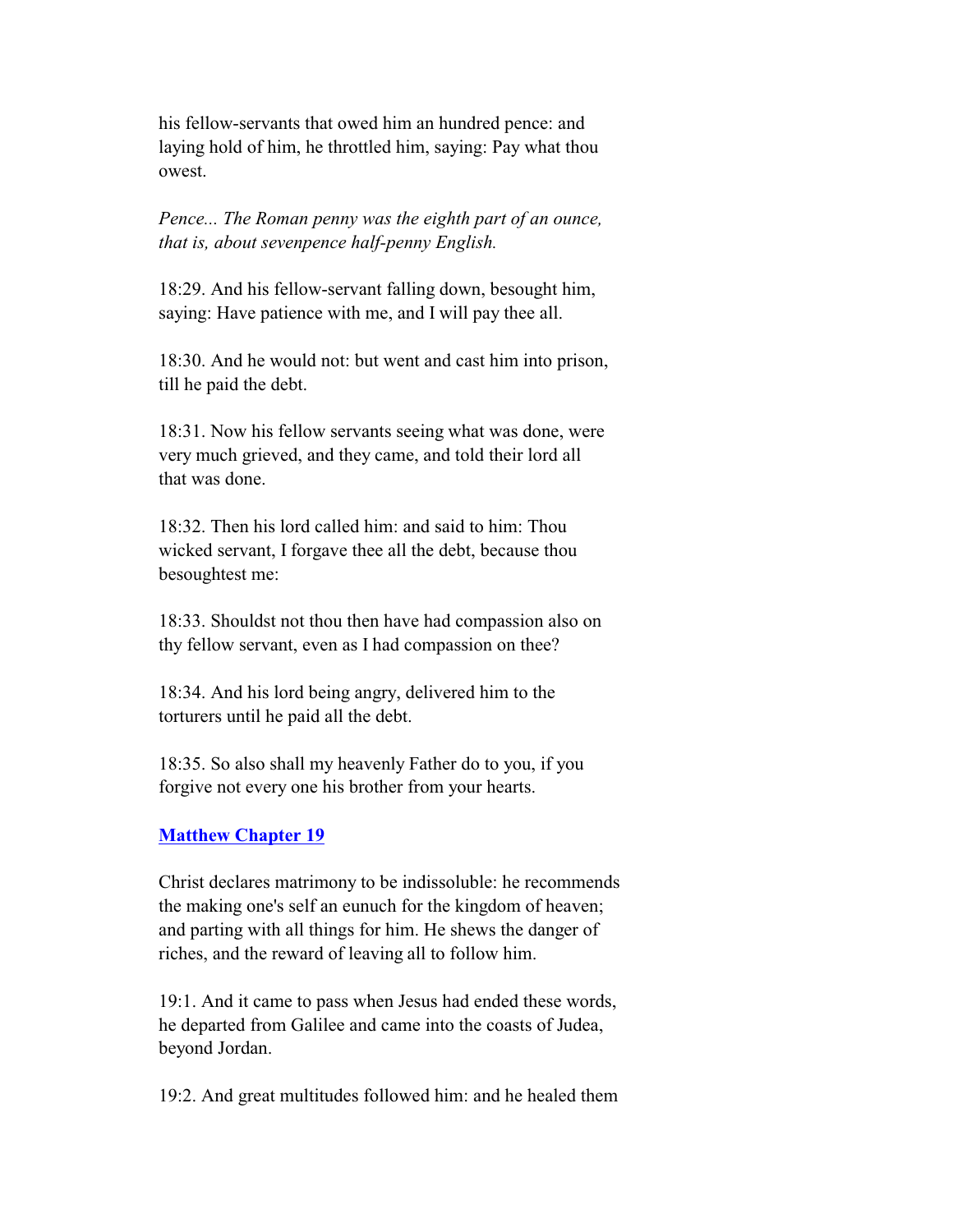there.

 19:3. And there came to him the Pharisees tempting him, saying: Is it lawful for a man to put away his wife for every cause?

 19:4. Who answering, said to them: Have ye not read, that he who made man from the beginning, made them male and female? And he said:

 19:5. For this cause shall a man leave father and mother, and shall cleave to his wife, and they two shall be in one flesh.

 19:6. Therefore now they are not two, but one flesh. What therefore God hath joined together, let no man put asunder.

 19:7. They say to him: Why then did Moses command to give a bill of divorce, and to put away?

 19:8. He saith to them: Because Moses by reason of the hardness of your heart permitted you to put away your wives: but from the beginning it was not so.

 19:9. And I say to you, that whosoever shall put away his wife, except it be for fornication, and shall marry another, committeth adultery: and he that shall marry her that is put away, committeth adultery.

 *Except it be, etc... In the case of fornication, that is, of adultery, the wife may be put away: but even then the husband cannot marry another as long as the wife is living.*

 19:10. His disciples say unto him: If the case of a man with his wife be so, it is not expedient to marry.

 19:11. Who said to them: All men take not this word, but they to whom it is given.

 *All men take not this word... That is, all receive not the gift of living singly and chastely, unless they pray for the grace of God to enable them to live so, and for some it*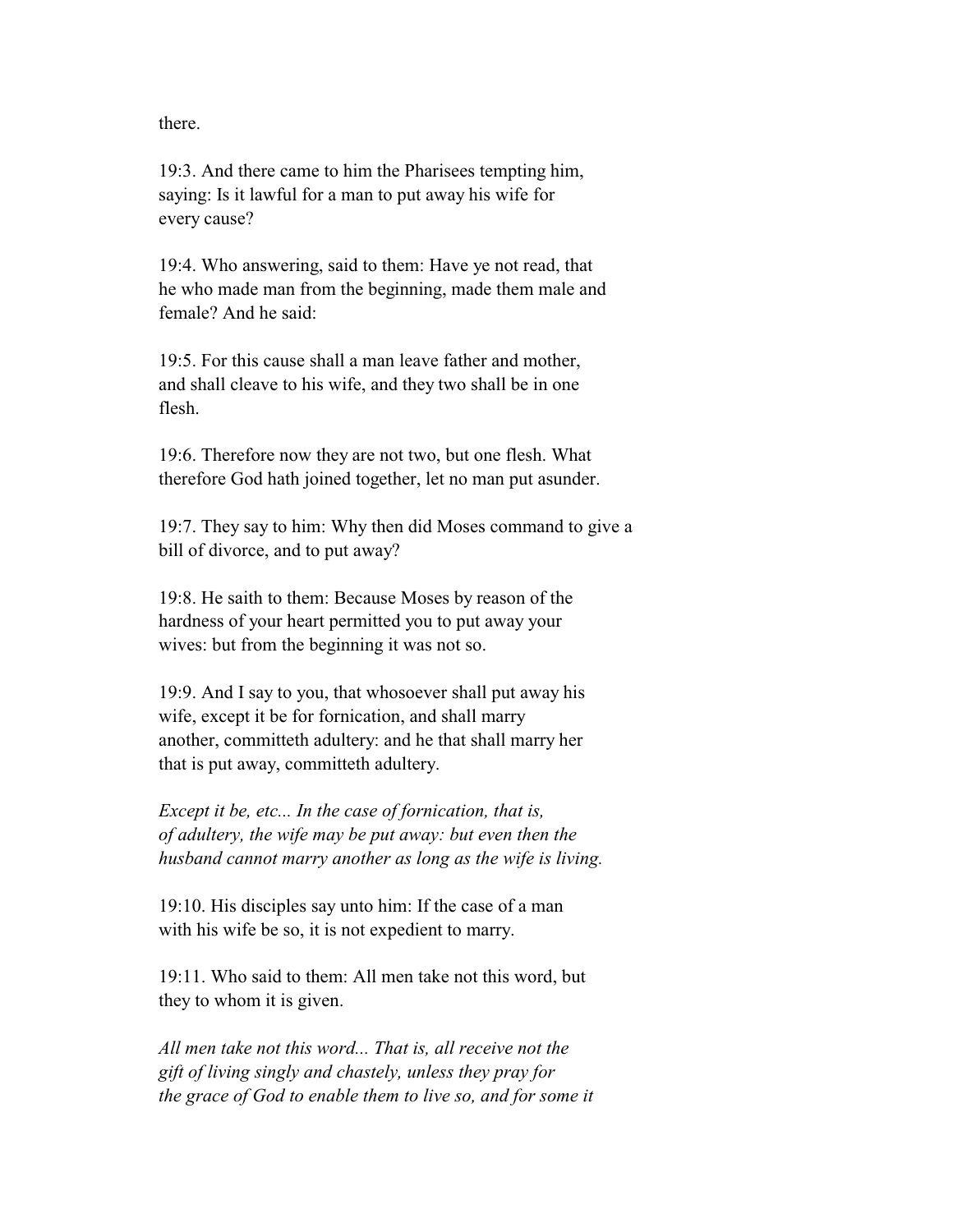*may be necessary to that end to fast as well as pray: and to those it is given from above.*

 19:12. For there are eunuchs, who were born so from their mothers womb: and there are eunuchs, who were made so by men: and there are eunuchs, who have made themselves eunuchs for the kingdom of heaven. He that can take, let him take it.

 *There are eunuchs, who have made themselves eunuchs, for the kingdom of heaven... This text is not to be taken in the literal sense; but means, that there are such, who have taken a firm and commendable resolution of leading a single and chaste life, in order to serve God in a more perfect state than those who marry: as St. Paul clearly shews. 1 Cor. 7. 37, 38.*

 19:13. Then were little children presented to him, that he should impose hands upon them and pray. And the disciples rebuked them.

 19:14. But Jesus said to them: Suffer the little children, and forbid them not to come to me: for the kingdom of heaven is for such.

 19:15. And when he had imposed hands upon them, he departed from thence.

 19:16. And behold one came and said to him: Good master, what good shall I do that I may have life everlasting?

 19:17. Who said to him: Why askest thou me concerning good? One is good, God. But if thou wilt enter into life, keep the commandments.

 19:18. He said to him: Which? And Jesus said: Thou shalt do no murder, Thou shalt not commit adultery, Thou shalt not steal, Thou shalt not bear false witness.

 19:19. Honour thy father and thy mother: and, Thou shalt love thy neighbor as thyself.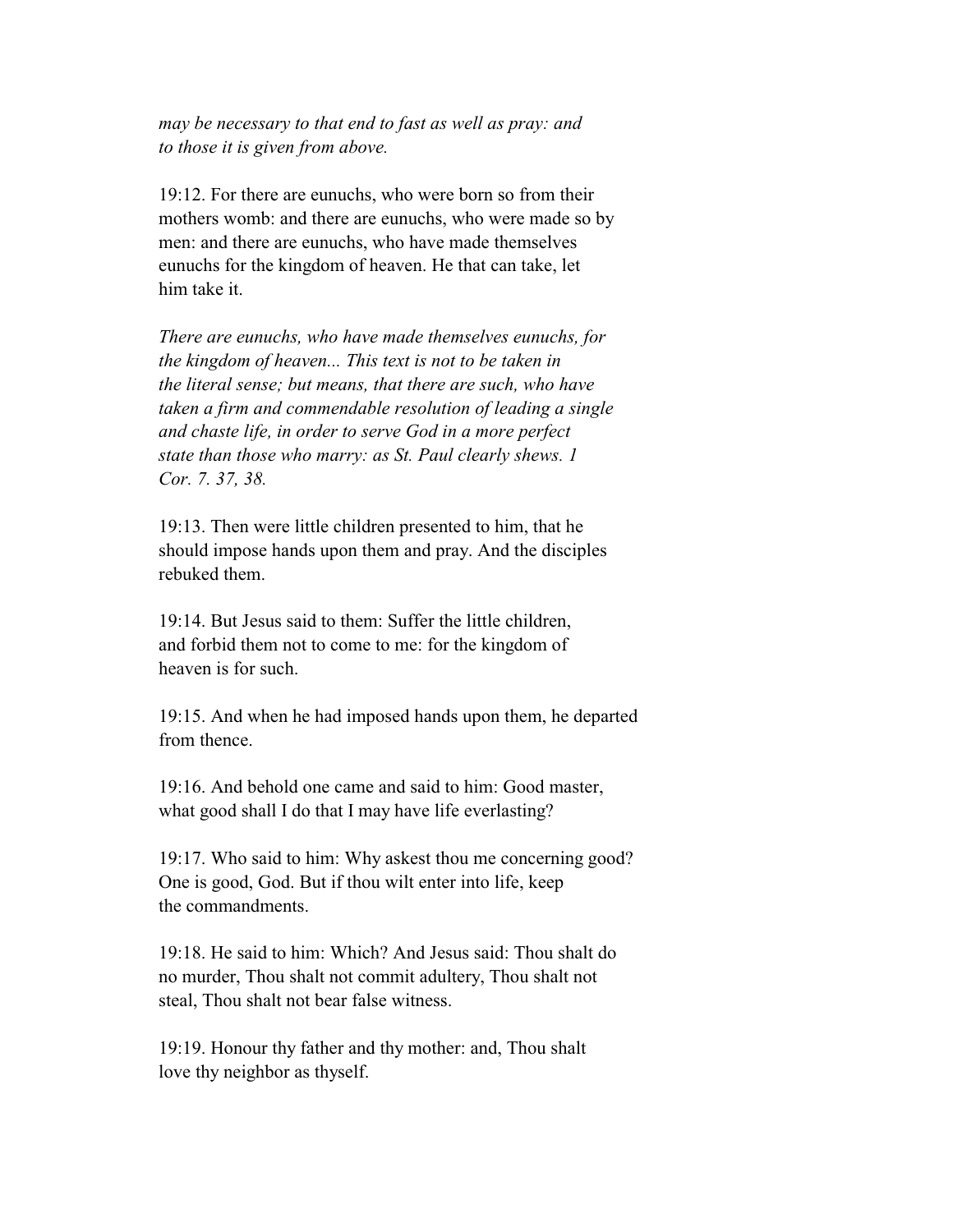19:20. The young man saith to him: All these have I kept from my youth, what is yet wanting to me?

 19:21. Jesus saith to him: If thou wilt be perfect, go sell what thou hast, and give to the poor, and thou shalt have treasure in heaven: and come, follow me.

 19:22. And when the young man had heard this word, he went away sad: for he had great possessions.

 19:23. Then Jesus said to his disciples: Amen, I say to you, that a rich man shall hardly enter into the kingdom of heaven.

 19:24. And again I say to you: It is easier for a camel to pass through the eye of a needle, than for a rich man to enter into the kingdom of heaven.

 19:25. And when they had heard this, the disciples wondered much, saying: Who then can be saved?

 19:26. And Jesus beholding, said to them: With men this is impossible: but with God all things are possible.

 19:27. Then Peter answering, said to him: Behold we have left all things, and have followed thee: what therefore shall we have?

 19:28. And Jesus said to them: Amen I say to you, that you who have followed me, in the regeneration, when the Son of man shall sit on the seat of his majesty, you also shall sit on twelve seats judging the twelve tribes of Israel.

 19:29. And every one that hath left house, or brethren, or sisters, or father, or mother, or wife, or children, or lands for my name's sake, shall receive an hundredfold, and shall possess life everlasting.

 19:30. And many that are first, shall be last: and the last shall be first.

# **Matthew Chapter 20**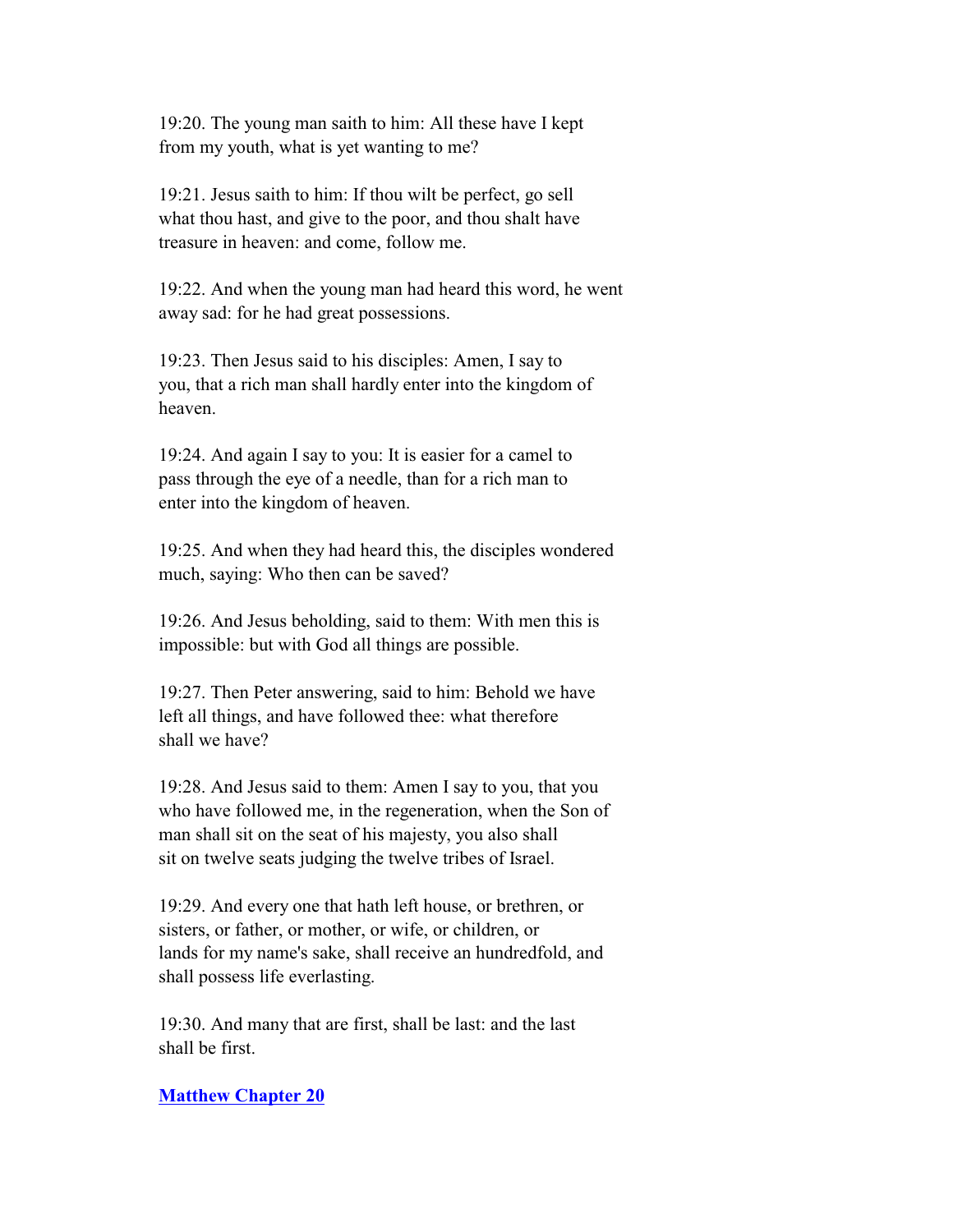The parable of the labourers in the vineyard. The ambition of the two sons of Zebedee. Christ gives sight to two blind men.

 20:1. The kingdom of heaven is like to an householder, who went out early in the morning to hire labourers into his vineyard.

 20:2. And having agreed with the labourers for a penny a day, he sent them into his vineyard.

 20:3. And going out about the third hour, he saw others standing in the marketplace idle.

 20:4. And he said to them: Go you also into my vineyard, and I will give you what shall be just.

 20:5. And they went their way. And again he went out about the sixth and the ninth hour, and did in like manner.

 20:6. But about the eleventh hour he went out and found others standing, and he saith to them: Why stand you here all the day idle?

 20:7. They say to him: Because no man hath hired us. He saith to them: Go ye also into my vineyard.

 20:8. And when evening was come, the lord of the vineyard saith to his steward: Call the labourers and pay them their hire, beginning from the last even to the first.

 20:9. When therefore they were come that came about the eleventh hour, they received every man a penny.

 20:10. But when the first also came, they thought that they should receive more: And they also received every man a penny.

 20:11. And receiving it they murmured against the master of the house,

20:12. Saying: These last have worked but one hour. and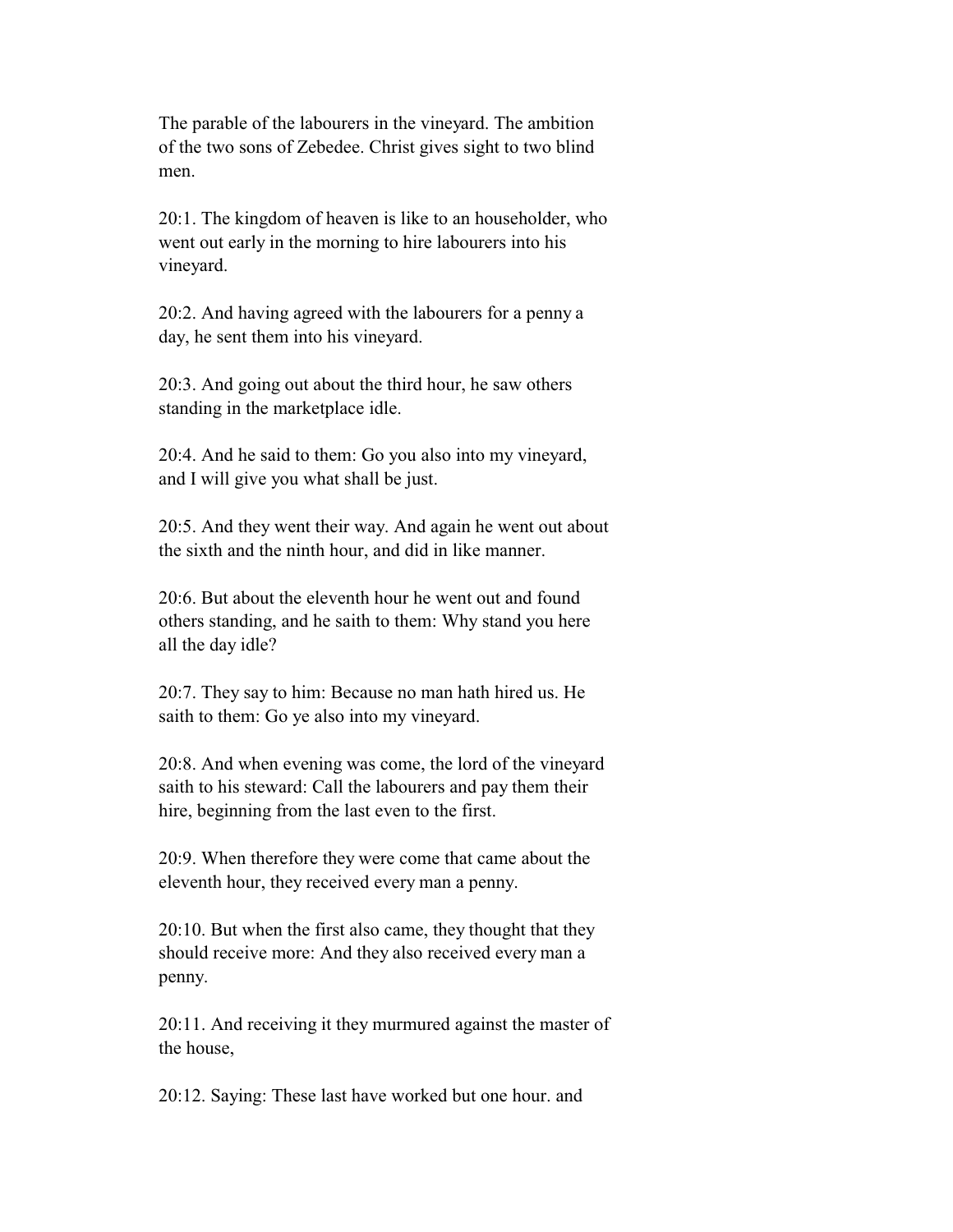thou hast made them equal to us, that have borne the burden of the day and the heats.

 20:13. But he answering said to one of them: friend, I do thee no wrong: didst thou not agree with me for a penny?

 20:14. Take what is thine, and go thy way: I will also give to this last even as to thee.

 20:15. Or, is it not lawful for me to do what I will? Is thy eye evil, because I am good?

 *What I will... Viz., with my own, and in matters that depend on my own bounty*.

 20:16. So shall the last be first and the first last. For many are called but few chosen.

 20:17. And Jesus going up to Jerusalem, took the twelve disciples apart and said to them:

 20:18. Behold we go up to Jerusalem, and the Son of man shall be betrayed to the chief priests and the scribes: and they shall condemn him to death.

 20:19. And shall deliver him to the Gentiles to be mocked and scourged and crucified: and the third day he shall rise again.

 20:20. Then came to him the mother of the sons of Zebedee with her sons, adoring and asking something of him.

 20:21. Who said to her: What wilt thou? She saith to him: say that these my two sons may sit, the one on thy right hand, and the other on thy left, in thy kingdom.

 20:22. And Jesus answering, said: You know not what you ask. Can you drink the chalice that I shall drink? They say to him: We can.

 20:23. He saith to them: My chalice indeed you shall drink; but to sit on my right or left hand is not mine to give to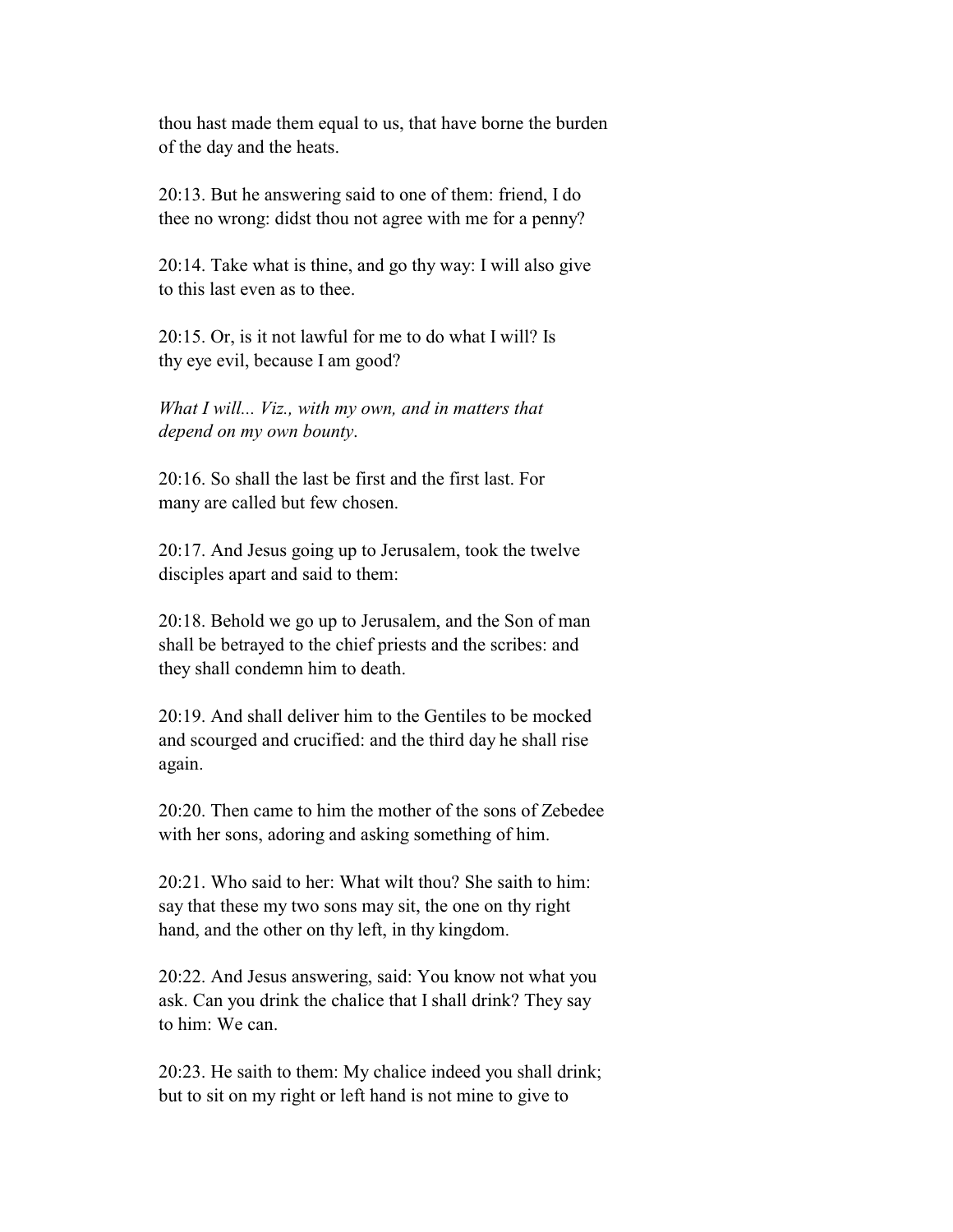you, but to them for whom it is prepared by my Father.

 20:24. And the ten, hearing it, were moved with indignation against the two brethren.

 20:25. But Jesus called them to him and said: You know that the princes of the Gentiles lord it over them; and that they that are the greater, exercise power upon them.

 20:26. It shall not be so among you: but whosoever is the greater among you, let him be your minister.

 20:27. And he that will be first among you shall be your servant.

 20:28. Even as the Son of man is not come to be ministered unto, but to minister and to give his life a redemption for many.

 20:29. And when they went out from Jericho, a great multitude followed him.

 20:30. And behold two blind men sitting by the way side heard that Jesus passed by. And they cried out, saying: O Lord, thou son of David, have mercy on us.

 20:31. And the multitude rebuked them that they should hold their peace. But they cried out the more, saying: O Lord, thou son of David, have mercy on us.

 20:32. And Jesus stood and called them and said: What will ye that I do to you?

20:33. They say to him: Lord, that our eyes be opened.

 20:34. And Jesus having compassion on them, touched their eyes. And immediately they saw and followed him.

#### **Matthew Chapter 21**

 Christ rides into Jerusalem upon an ass. He casts the buyers and sellers out of the temple, curses the fig tree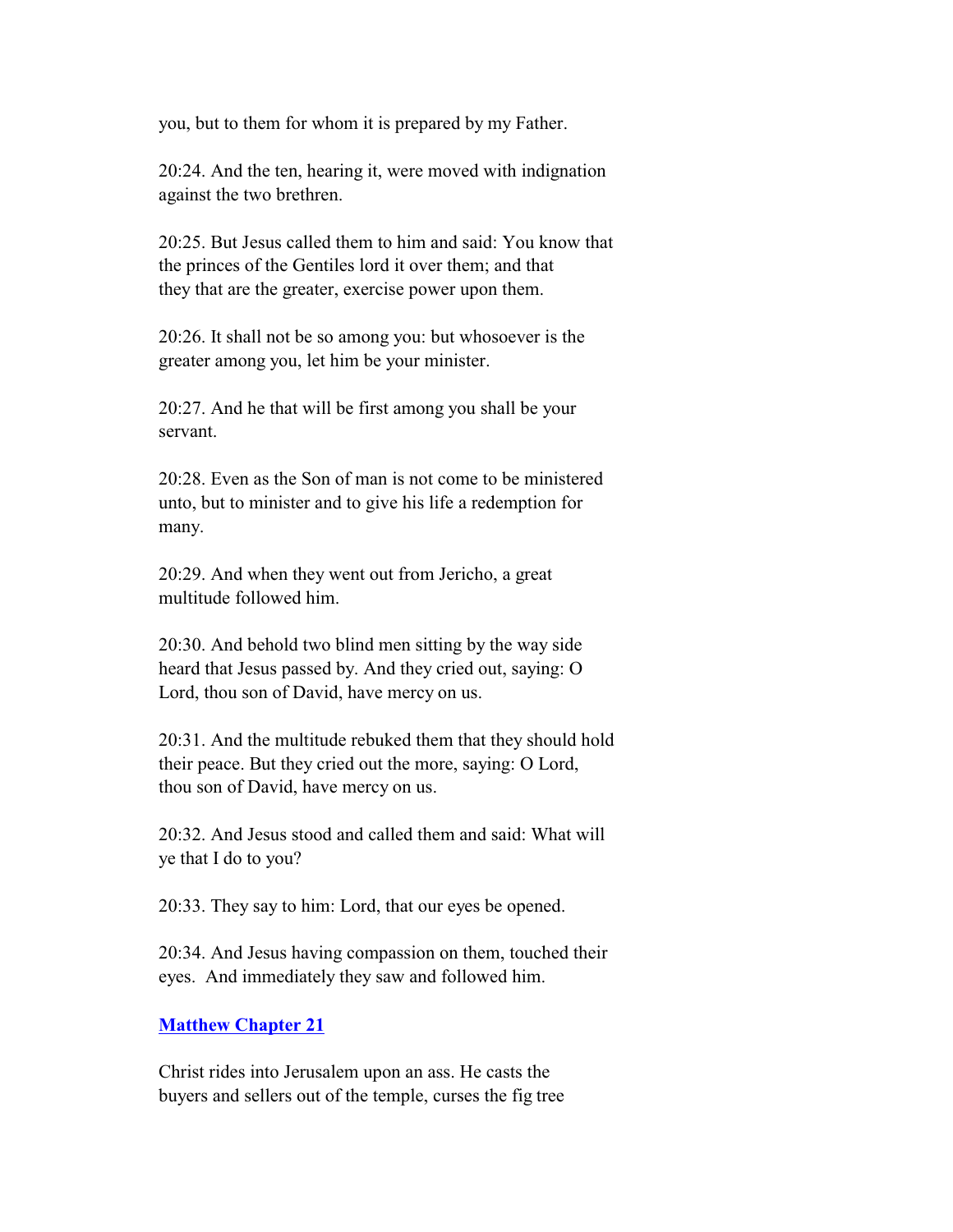and puts to silence the priests and scribes.

 21:1. And when they drew nigh to Jerusalem and were come to Bethphage, unto mount Olivet, then Jesus sent two disciples,

 21:2. Saying to them: Go ye into the village that is over against you: and immediately you shall find an ass tied and a colt with her. Loose them and bring them to me.

 21:3. And if any man shall say anything to you, say ye that the Lord hath need of them. And forthwith he will let them go.

 21:4. Now all this was done that it might be fulfilled which was spoken by the prophet, saying:

 21:5. Tell ye the daughter of Sion: Behold thy king cometh to thee, meek and sitting upon an ass and a colt, the foal of her that is used to the yoke.

21:6. And the disciples going, did as Jesus commanded them.

 21:7. And they brought the ass and the colt and laid their garments upon them and made him sit thereon.

 21:8. And a very great multitude spread their garments in the way: and others cut boughs from the trees and strewed them in the way.

 21:9. And the multitudes that went before and that followed cried, saying: Hosanna to the son of David: Blessed is he that cometh in the name of the Lord: Hosanna in the highest.

 21:10. And when he was come into Jerusalem, the whole city was moved, saying: Who is this?

 21:11. And the people said: This is Jesus, the prophet from Nazareth of Galilee.

21:12. And Jesus went into the temple of God and cast out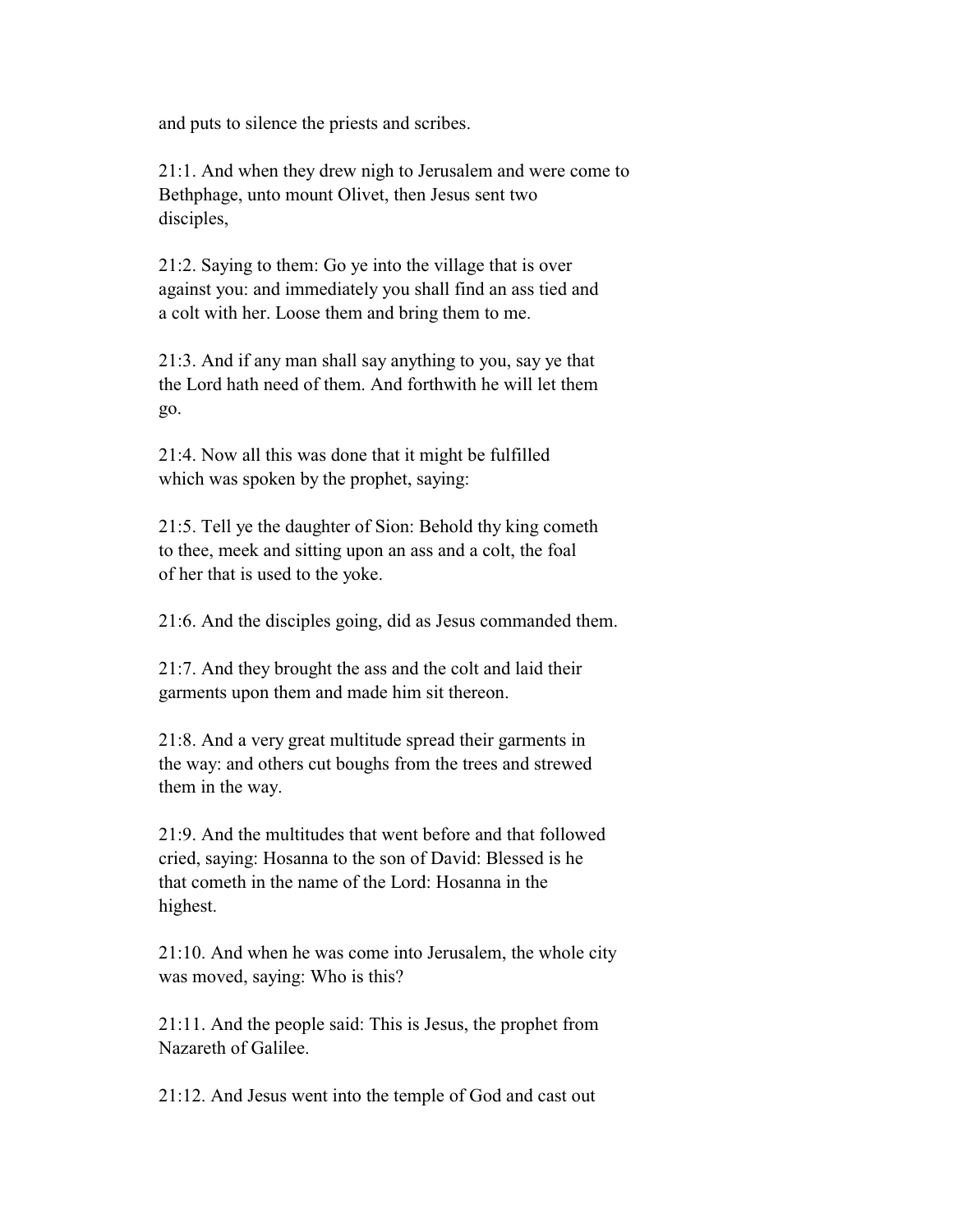all them that sold and bought in the temple and overthrew the tables of the money changers and the chairs of them that sold doves.

 21:13. And he saith to them: It is written, My house shall be called the house of prayer; but you have made it a den of thieves.

 21:14. And there came to him the blind and the lame in the temple: and he healed them.

 21:15. And the chief priests and scribes, seeing the wonderful things that he did and the children crying in the temple and saying: Hosanna to the son of David, were moved with indignation,

 21:16. And said to him: Hearest thou what these say? And Jesus said to them: Yea, have you never read: Out of the mouth of infants and of sucklings thou hast perfected praise?

 21:17. And leaving them, he went out of the city into Bethania and remained here.

 21:18. And in the morning, returning into the city, he was hungry.

 21:19. And seeing a certain fig tree by the way side, he came to it and found nothing on it but leaves only. And he saith to it: May no fruit grow on thee henceforward for ever. And immediately the fig tree withered away.

 21:20. And the disciples seeing it wondered, saying: How is it presently withered away?

 21:21. And Jesus answering, said to them: Amen, I say to you, if you shall have faith and stagger not, not only this of the fig tree shall you do, but also if you shall say to this mountain, Take up and cast thyself into the sea, it shall be done.

21:22. And all things whatsoever you shall ask in prayer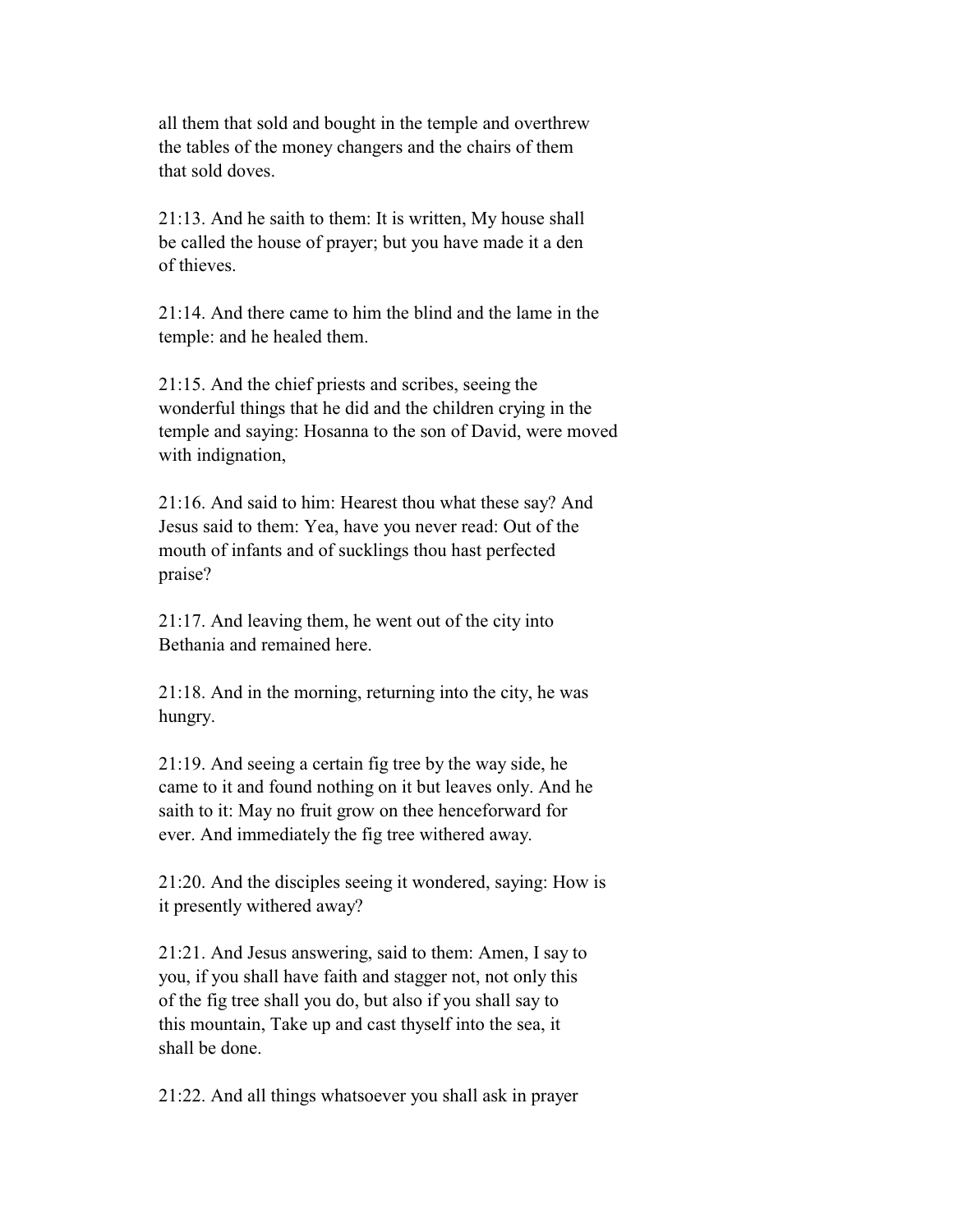believing, you shall receive.

 21:23. And when he was come into the temple, there came to him, as he was teaching, the chief priests and ancients of the people, saying: By what authority dost thou these things? And who hath given thee this authority?

 21:24. Jesus answering, said to them: I also will ask you one word, which if you shall tell me, I will also tell you by what authority I do these things.

 21:25. The baptism of John, whence was it? From heaven or from men? But they thought within themselves, saying:

 21:26. If we shall say, from heaven, he will say to us: Why then did you not believe him? But if we shall say, from men, we are afraid of the multitude: for all held John as a prophet.

 21:27. And answering Jesus, they said: We know not. He also said to them: Neither do I tell you by what authority I do these things.

 21:28. But what think you? A certain man had two sons: and coming to the first, he said: Son, go work to day in my vineyard.

 21:29. And he answering, said: I will not. But afterwards, being moved with repentance, he went.

 21:30. And coming to the other, he said in like manner. And he answering said: I go, Sir. And he went not.

 21:31. Which of the two did the father's will? They say to him: The first. Jesus saith to them: Amen I say to you that the publicans and the harlots shall go into the kingdom of God before you.

 21:32. For John came to you in the way of justice: and you did not believe him. But the publicans and the harlots believed him: but you, seeing it, did not even afterwards repent, that you might believe him.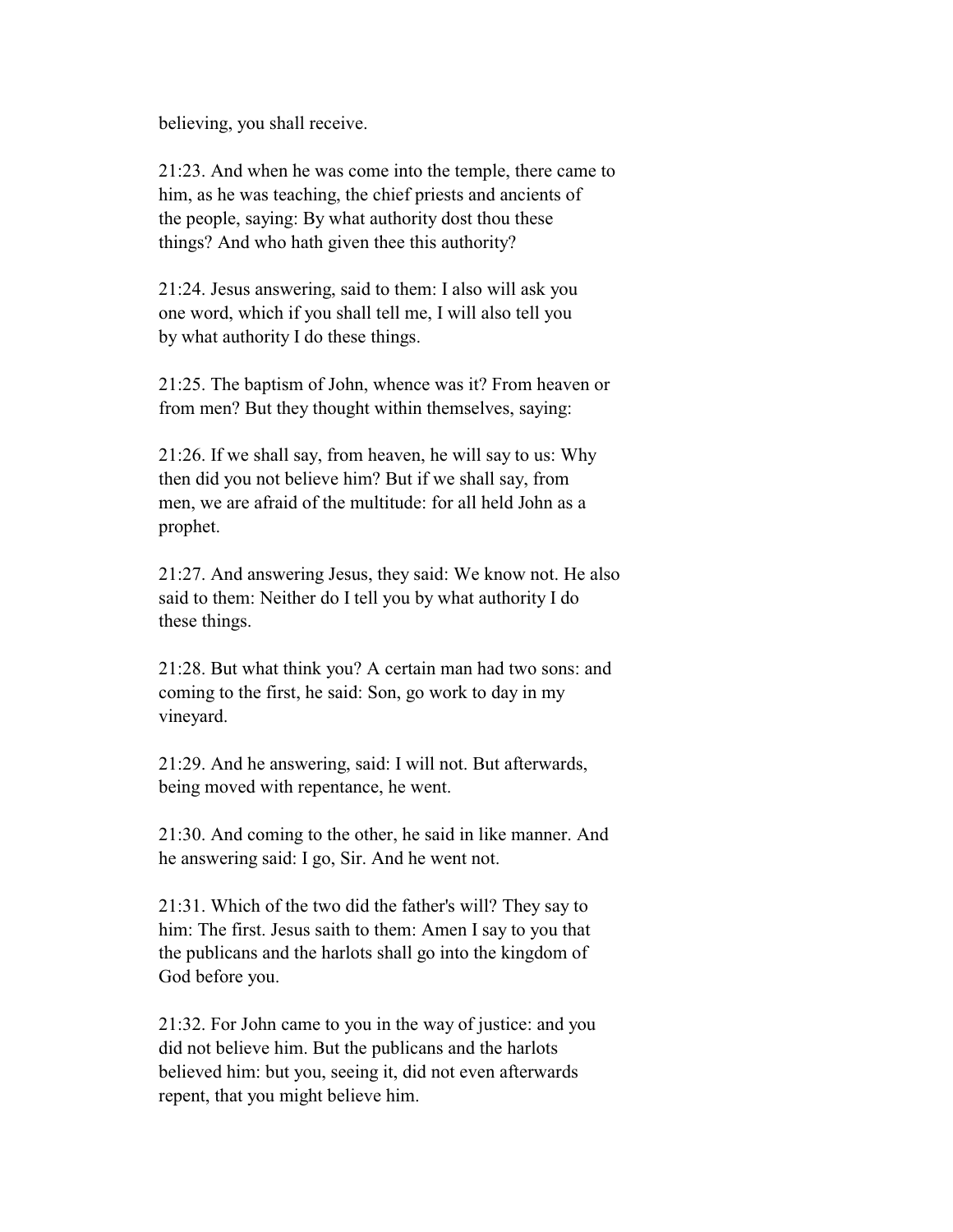21:33. Hear ye another parable. There was a man, an householder, who planted a vineyard and made a hedge round about it and dug in it a press and built a tower and let it out to husbandmen and went into a strange country.

 21:34. And when the time of the fruits drew nigh, he sent his servants to the husbandmen that they might receive the fruits thereof.

 21:35. And the husbandmen laying hands on his servants, beat one and killed another and stoned another.

 21:36. Again he sent other servants, more than the former; and they did to them in like manner.

 21:37. And last of all he sent to them his son, saying: They will reverence my son.

 21:38. But the husbandmen seeing the son, said among themselves: This is the heir: come, let us kill him, and we shall have his inheritance.

 21:39. And taking him, they cast him forth out of the vineyard and killed him.

 21:40. When therefore the lord of the vineyard shall come, what will he do to those husbandmen?

 21:41. They say to him: He will bring those evil men to an evil end and let out his vineyard to other husbandmen that shall render him the fruit in due season.

 21:42. Jesus saith to them: Have you never read in the Scriptures: The stone which the builders rejected, the same is become the head of the corner? By the Lord this has been done; and it is wonderful in our eyes.

 21:43. Therefore I say to you that the kingdom of God shall be taken from you and shall be given to a nation yielding the fruits thereof.

21:44. And whosoever shall fall on this stone shall be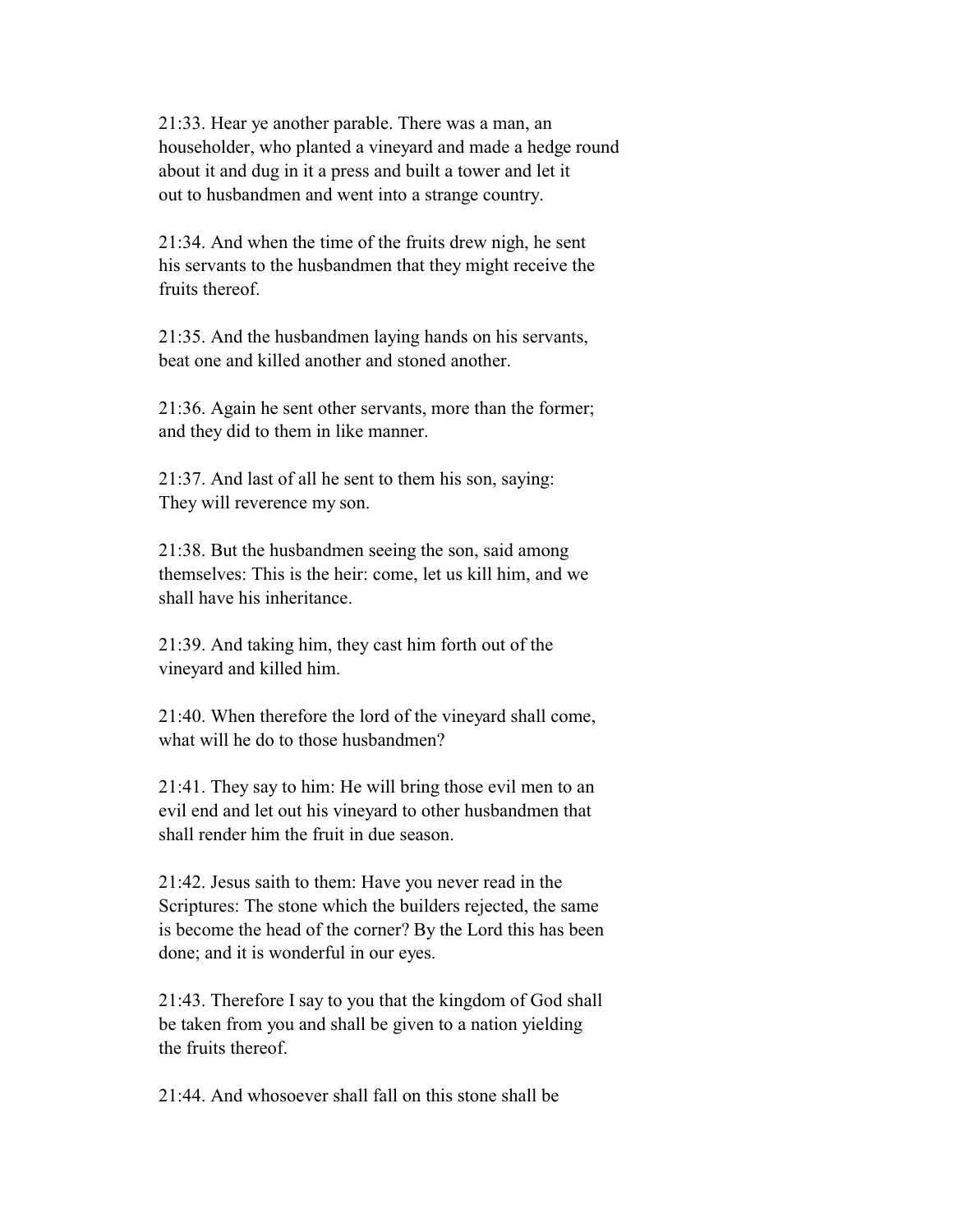broken: but on whomsoever it shall fall, it shall grind him to powder.

 21:45. And when the chief priests and Pharisees had heard his parables, they knew that he spoke of them.

 21:46. And seeking to lay hands on him, they feared the multitudes, because they held him as a prophet.

# **Matthew Chapter 22**

 The parable of the marriage feast. Christ orders tribute to be paid to Caesar. He confutes the Sadducees, shews which is the first commandment in the law and puzzles the Pharisees.

 22:1. And Jesus answering, spoke again in parables to them, saying:

 22:2. The kingdom of heaven is likened to a king who made a marriage for his son.

 22:3. And he sent his servants to call them that were invited to the marriage: and they would not come.

 22:4. Again he sent other servants, saying: Tell them that were invited, Behold, I have prepared my dinner: my beeves and fatlings are killed, and all things are ready. Come ye to the marriage.

 22:5. But they neglected and went their ways, one to his farm and another to his merchandise.

 22:6. And the rest laid hands on his servants and, having treated them contumeliously, put them to death.

 22:7. But when the king had heard of it, he was angry: and sending his armies, he destroyed those murderers and burnt their city.

 22:8. Then he saith to his servants: The marriage indeed is ready; but they that were invited were not worthy.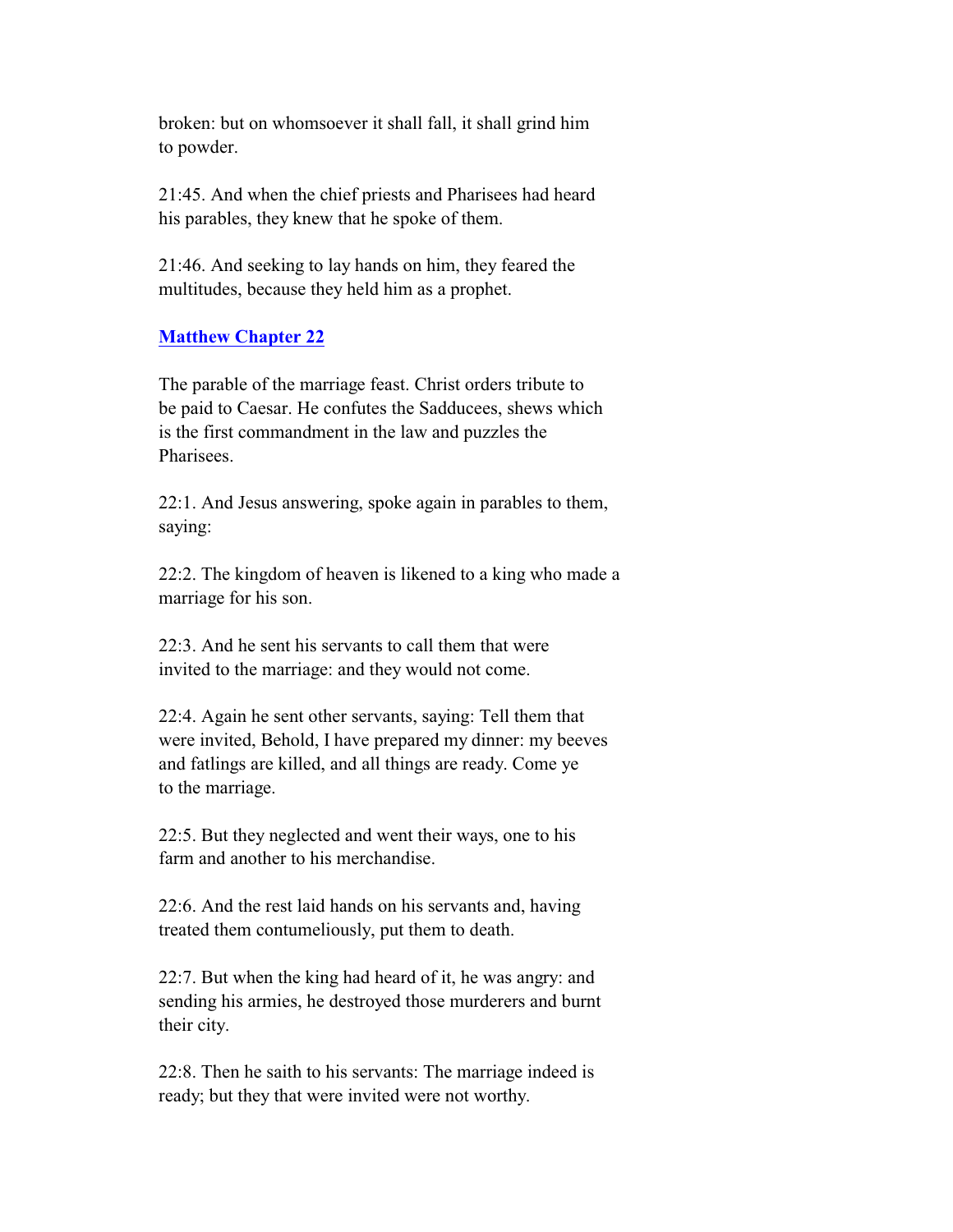22:9. Go ye therefore into the highways; and as many as you shall find, call to the marriage.

 22:10. And his servants going forth into the ways, gathered together all that they found, both bad and good: and the marriage was filled with guests.

 22:11. And the king went in to see the guests: and he saw there a man who had not on a wedding garment.

 22:12. And he saith to him: Friend, how camest thou in hither not having on a wedding garment? But he was silent.

 22:13. Then the king said to the waiters: Bind his hands and feet, and cast him into the exterior darkness. There shall be weeping and gnashing of teeth.

22:14. For many are called, but few are chosen.

 22:15. Then the Pharisees going, consulted among themselves how to insnare him in his speech.

 22:16. And they sent to him their disciples with the Herodians, saying: Master, we know that thou art a true speaker and teachest the way of God in truth. Neither carest thou for any man: for thou dost not regard the person of men.

 *The Herodians... That is, some that belonged to Herod, and that joined with him in standing up for the necessity of paying tribute to Caesar, that is, to the Roman emperor. Some are of opinion that there was a sect among the Jews called Herodians, from their maintaining that Herod was the Messias.*

 22:17. Tell us therefore what dost thou think? Is it lawful to give tribute to Caesar, or not?

 22:18. But Jesus knowing their wickedness, said: Why do you tempt me, ye hypocrites?

22:19. Shew me the coin of the tribute. And they offered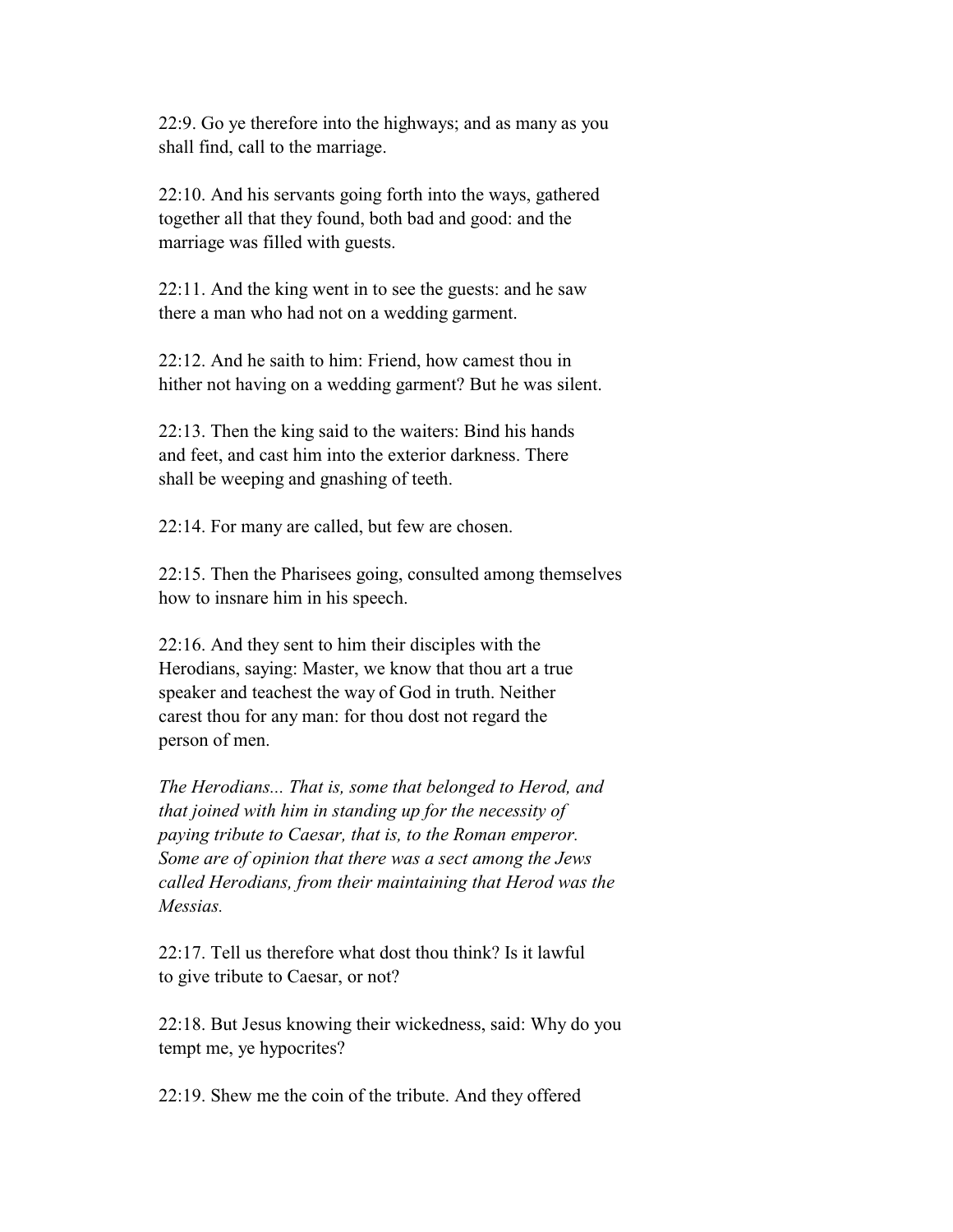him a penny.

 22:20. And Jesus saith to them: Whose image and inscription is this?

 22:21. They say to him: Caesar's. Then he saith to them: Render therefore to Caesar the things that are Caesar's; and to God, the things that are God's.

 22:22. And hearing this, they wondered and, leaving him, went their ways.

 22:23. That day there came to him the Sadducees, who say there is no resurrection; and asked him,

 22:24. Saying: Master, Moses said: If a man die having no son, his brother shall marry his wife and raise up issue to his brother

 22:25. Now there were with us seven brethren: and the first having married a wife, died; and not having issue, left his wife to his brother.

 22:26. In like manner the second and the third and so on, to the seventh.

22:27. And last of all the woman died also.

 22:28. At the resurrection therefore, whose wife of the seven shall she be? For they all had her.

 22:29. And Jesus answering, said to them: You err, not knowing the Scriptures nor the power of God.

 22:30. For in the resurrection they shall neither marry nor be married, but shall be as the angels of God in heaven.

 22:31. And concerning the resurrection of the dead, have you not read that which was spoken by God, saying to you:

 22:32. I am the God of Abraham and the God of Isaac and the God of Jacob? He is not the God of the dead but of the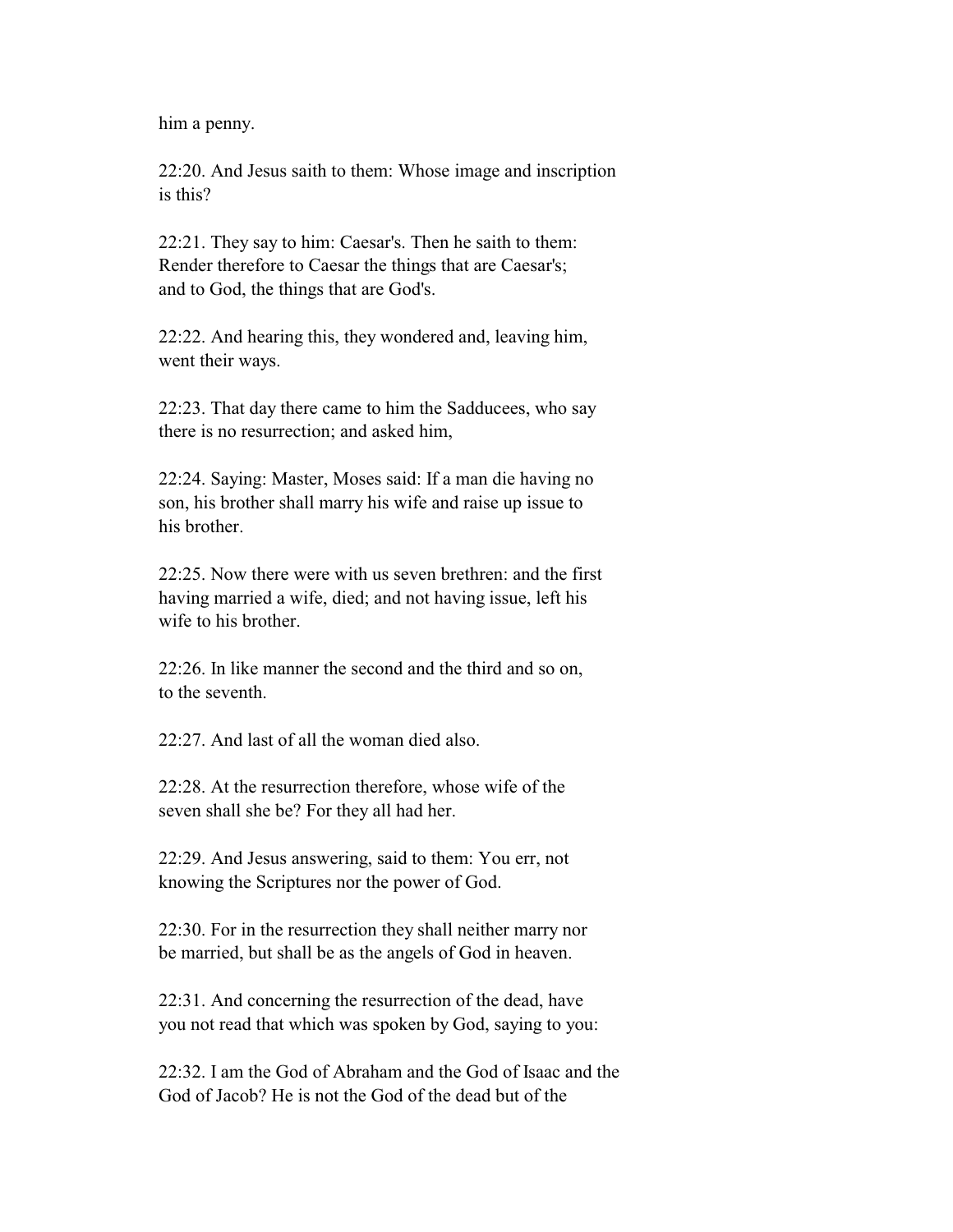living.

 22:33. And the multitudes hearing it were in admiration at his doctrine.

 22:34. But the Pharisees, hearing that he had silenced the Sadducees, came together.

 22:35. And one of them, a doctor of the law, asked him, tempting him:

22:36. Master, which is the great commandment in the law?

 22:37. Jesus said to him: Thou shalt love the Lord thy God with thy whole heart and with thy whole soul and with thy whole mind.

22:38. This is the greatest and the first commandment.

 22:39. And the second is like to this: Thou shalt love thy neighbour as thyself.

 22:40. On these two commandments dependeth the whole law and the prophets.

 22:41. And the Pharisees being gathered together, Jesus asked them,

 22:42. Saying: What think you of Christ? Whose son is he? They say to him: David's.

 22:43. He saith to them: How then doth David in spirit call him Lord, saying:

 22:44. The Lord said to my Lord: Sit on my right hand, until I make thy enemies thy footstool?

22:45. If David then call him Lord, how is he his son?

 22:46. And no man was able to answer him a word: neither durst any man from that day forth ask him any more questions.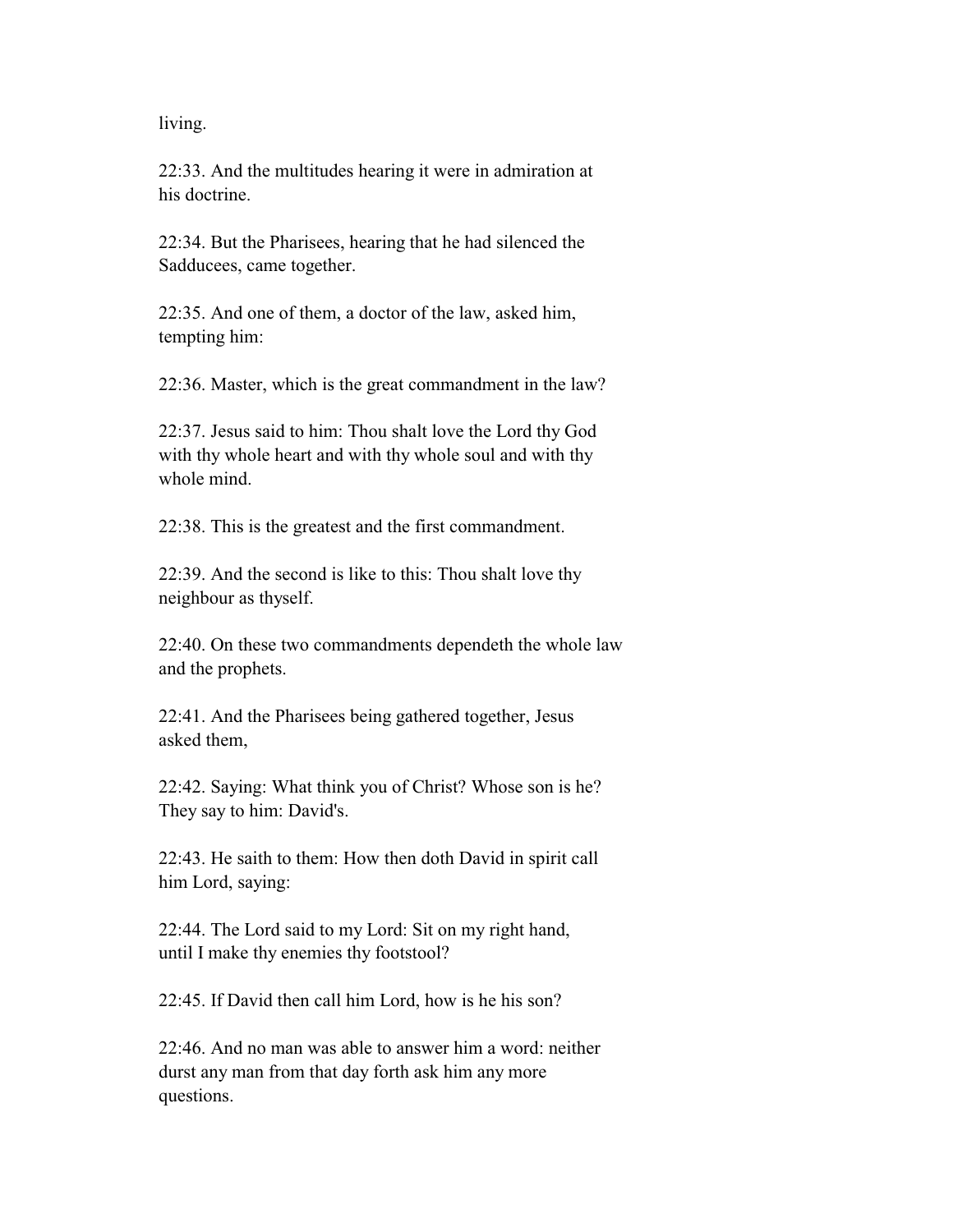## **Matthew Chapter 23**

 Christ admonishes the people to follow the good doctrine, not the bad example of the scribes and Pharisees. He warns his disciples not to imitate their ambition and denounces divers woes against them for their hypocrisy and blindness.

 23:1. Then Jesus spoke to the multitudes and to his disciples,

 23:2. Saying: The scribes and the Pharisees have sitten on the chair of Moses.

 23:3. All things therefore whatsoever they shall say to you, observe and do: but according to their works do ye not. For they say, and do not.

 23:4. For they bind heavy and insupportable burdens and lay them on men's shoulders: but with a finger of their own they will not move them.

 23:5. And all their works they do for to be seen of men. For they make their phylacteries broad and enlarge their fringes.

 *Phylacteries... that is, parchments, on which they wrote the ten commandments, and carried them on their foreheads before their eyes: which the Pharisees affected to wear broader than other men; so to seem more zealous for the law.*

 23:6. And they love the first places at feasts and the first chairs in the synagogues,

 23:7. And salutations in the market place, and to be called by men, Rabbi.

 23:8. But be not you called Rabbi. For one is your master: and all you are brethren.

23:9. And call none your father upon earth; for one is your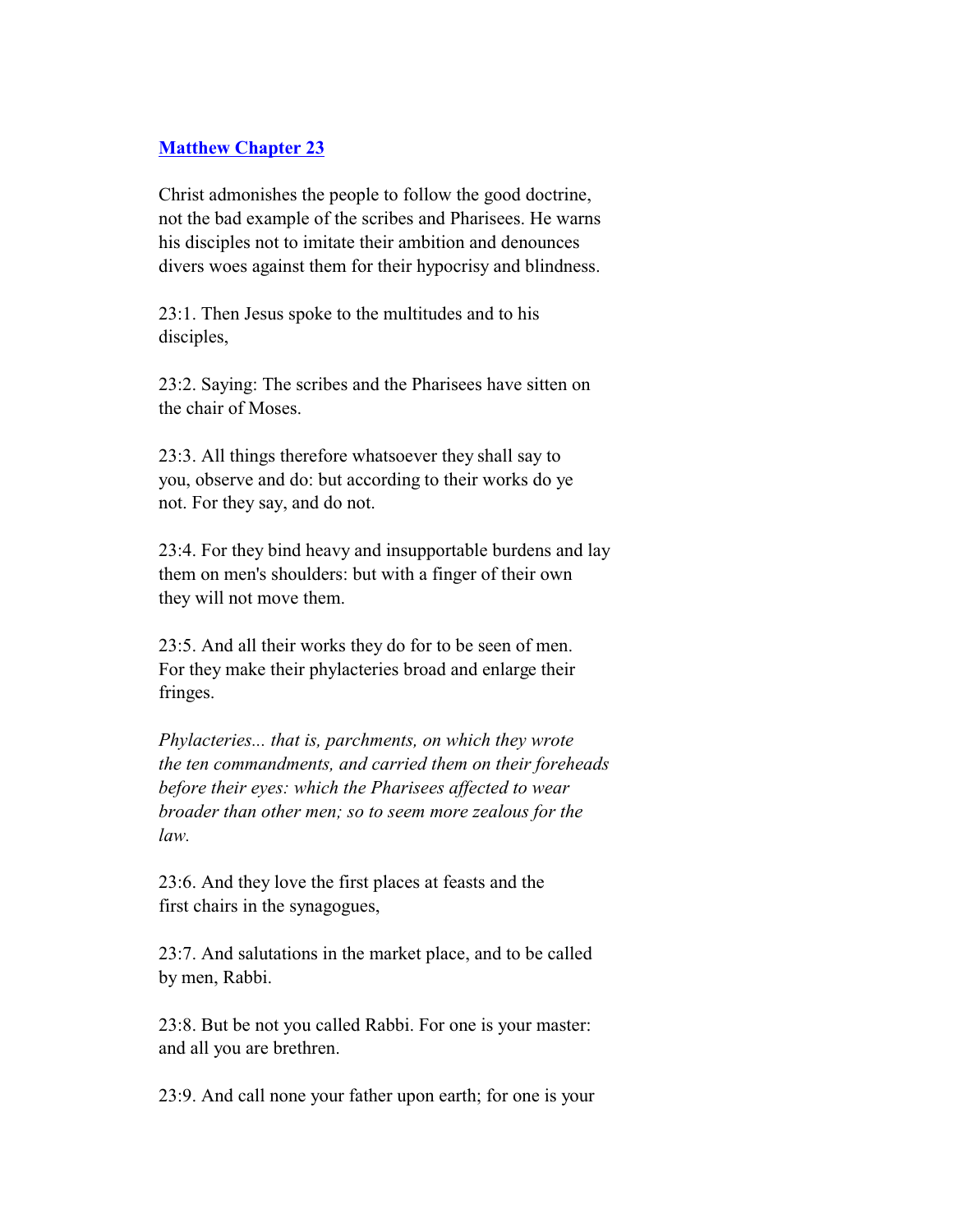father, who is in heaven.

 *Call none your father - Neither be ye called masters, etc... The meaning is that our Father in heaven is incomparably more to be regarded, than any father upon earth: and no master to be followed, who would lead us away from Christ. But this does not hinder but that we are by the law of God to have a due respect both for our parents and spiritual fathers, (1 Cor. 4. 23:15,) and for our masters and teachers.*

 23:10. Neither be ye called masters: for one is your master, Christ.

 23:11. He that is the greatest among you shall be your servant.

 $23.12$  And whosoever shall exalt himself shall be humbled: and he that shall humble himself shall be exalted.

 23:13. But woe to you, scribes and Pharisees, hypocrites, because you shut the kingdom of heaven against men: for you yourselves do not enter in and those that are going in, you suffer not to enter.

 23:14. Woe to you scribes and Pharisees, hypocrites, because you devour the houses of widows, praying long prayers. For this you shall receive the greater judgment.

 23:15. Woe to you, scribes and Pharisees, hypocrites, because you go round about the sea and the land to make one proselyte. And when he is made, you make him the child of hell twofold more than yourselves.

 23:16. Woe to you, blind guides, that say, Whosoever shall swear by the temple, it is nothing; but he that shall swear by the gold of the temple is a debtor.

 23:17. Ye foolish and blind: for whether is greater, the gold or the temple that sanctifieth the gold?

23:18. And whosoever shall swear by the altar, it is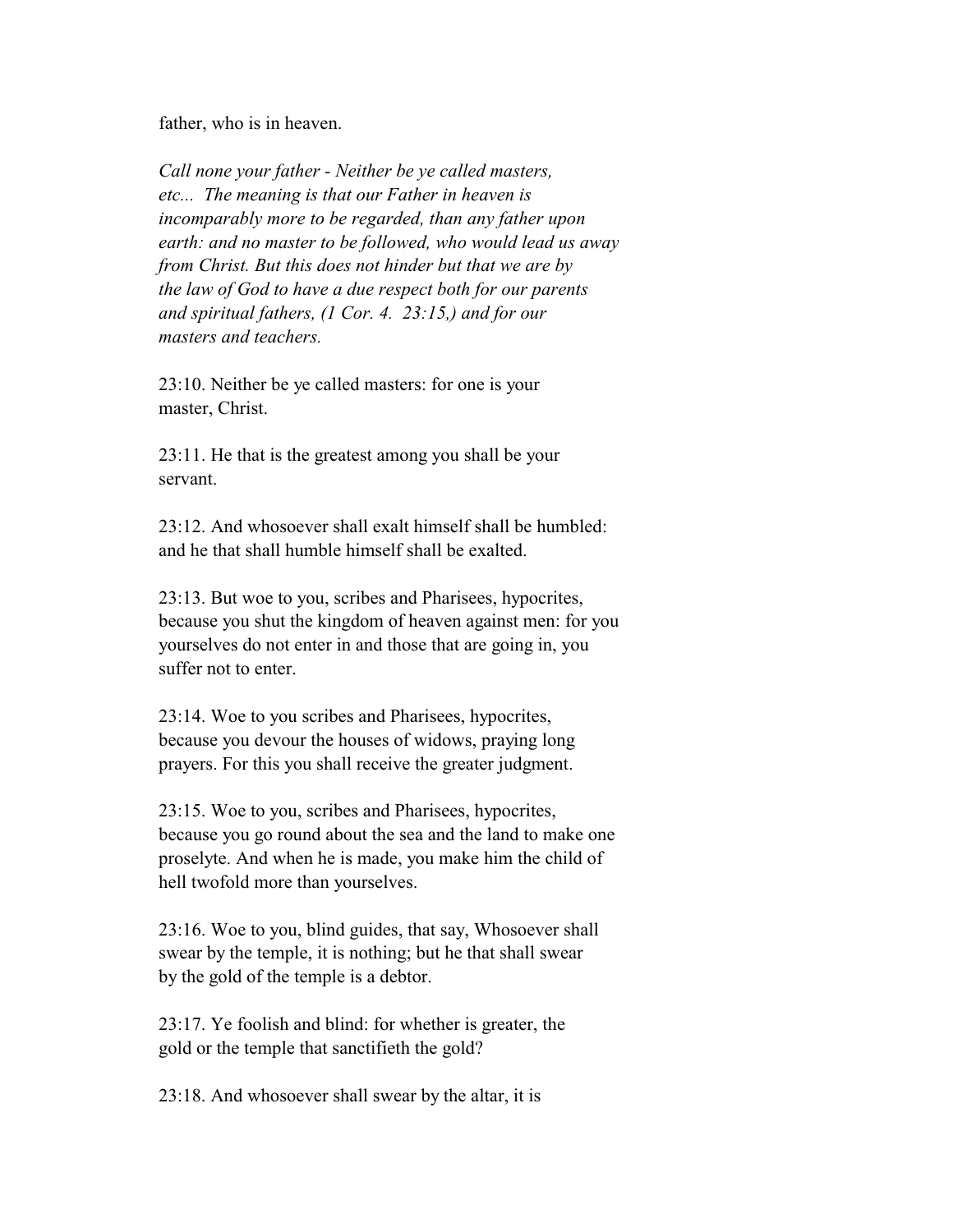nothing; but whosoever shall swear by the gift that is upon it is a debtor.

 23:19. Ye foolish and blind: for whether is greater, the gift or the altar that sanctifieth the gift?

 23:20. He therefore that sweareth by the altar sweareth by it and by all things that are upon it.

 23:21. And whosoever shall swear by the temple sweareth by it and by him that dwelleth in it.

 23:22. And he that sweareth by heaven sweareth by the throne of God and by him that sitteth thereon.

 23:23. Woe to you, scribes and Pharisees, hypocrites; because you tithe mint and anise and cummin and have left the weightier things of the law: judgment and mercy and faith. These things you ought to have done and not to leave those undone.

 23:24. Blind guides, who strain out a gnat and swallow a camel.

 23:25. Woe to you, scribes and Pharisees, hypocrites; because you make clean the outside of the cup and of the dish, but within you are full of rapine and uncleanness.

 23:26. Thou blind Pharisee, first make clean the inside of the cup and of the dish, that the outside may become clean.

 23:27. Woe to you, scribes and Pharisees, hypocrites; because you are like to whited sepulchres, which outwardly appear to men beautiful but within are full of dead men's bones and of all filthiness.

 23:28. So you also outwardly indeed appear to men just: but inwardly you are full of hypocrisy and iniquity.

 23:29. Woe to you, scribes and Pharisees, hypocrites, that build the sepulchres of the prophets and adorn the monuments of the just,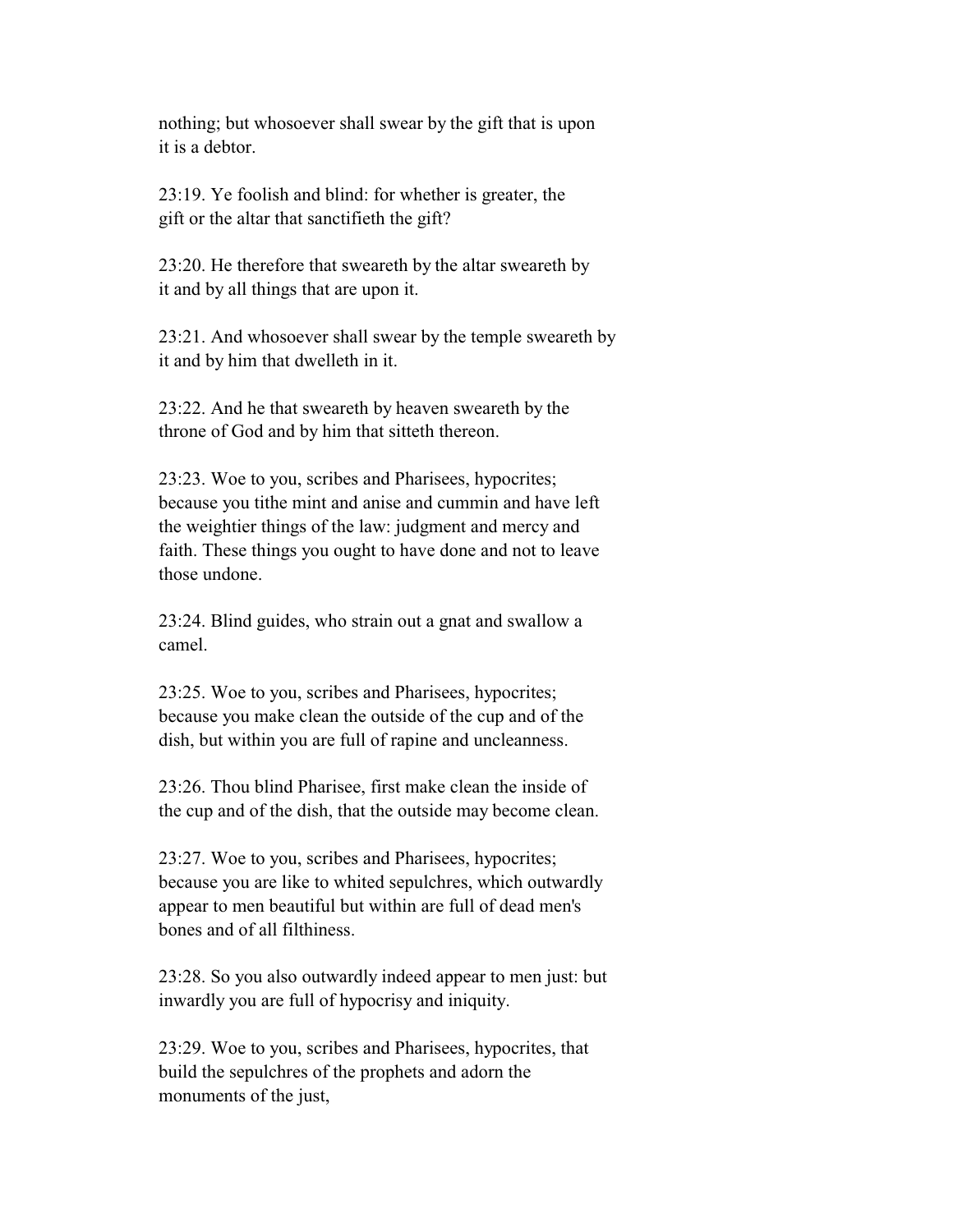*Build the sepulchres, etc... This is not blamed, as if it were in itself evil to build or adorn the monuments of the prophets: but the hypocrisy of the Pharisees is here taxed; who, whilst they pretended to honour the memory of the prophets, were persecuting even unto death the Lord of the prophets.*

 23:30. And say: If we had been in the days of our fathers, we would not have been partakers with them in the blood of the prophets.

 23:31. Wherefore you are witnesses against yourselves, that you are the sons of them that killed the prophets.

23:32. Fill ye up then the measure of your fathers.

 23:33. You serpents, generation of vipers, how will you flee from the judgment of hell?

 23:34. Therefore behold I send to you prophets and wise men and scribes: and some of them you will put to death and crucify: and some you will scourge in your synagogues and persecute from city to city.

 23:35. That upon you may come all the just blood that hath been shed upon the earth, from the blood of Abel the just, even unto the blood of Zacharias the son of Barachias, whom you killed between the temple and the altar.

 *That upon you may come, etc... Not that they should suffer more than their own sins justly deserved; but that the justice of God should now fall upon them with such a final vengeance, once for all, as might comprise all the different kinds of judgments and punishments, that had at any time before been inflicted for the shedding of just blood.*

 23:36. Amen I say to you, all these things shall come upon this generation.

 23:37. Jerusalem, Jerusalem, thou that killest the prophets and stonest them that are sent unto thee, how often would I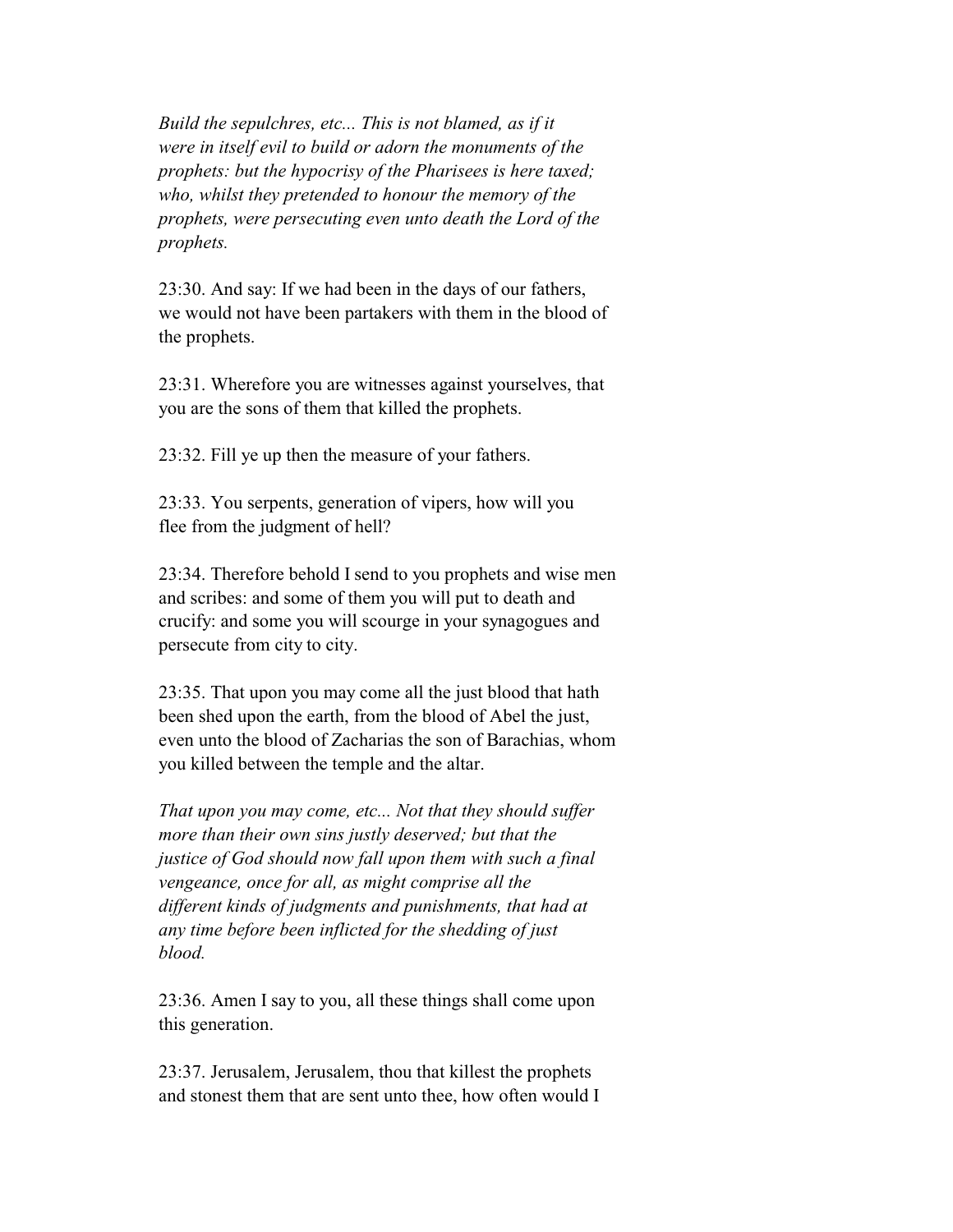have gathered together thy children, as the hen doth gather her chickens under her wings, and thou wouldst not?

23:38. Behold, your house shall be left to you, desolate.

 23:39. For I say to you, you shall not see me henceforth till you say: Blessed is he that cometh in the name of the Lord.

### **Matthew Chapter 24**

 Christ foretells the destruction of the temple, with the signs that shall come before it and before the last judgment. We must always watch.

 24:1. And Jesus being come out of the temple, went away. And his disciples came to shew him the buildings of the temple.

 24:2. And he answering, said to them: Do you see all these things? Amen I say to you, there shall not be left here a stone upon a stone that shall not be destroyed.

 24:3. And when he was sitting on mount Olivet, the disciples came to him privately, saying: Tell us when shall these things be? And what shall be the sign of thy coming and of the consummation of the world?

 24:4. And Jesus answering, said to them: Take heed that no man seduce you.

 24:5. For many will come in my name saying, I am Christ. And they will seduce many.

 24:6. And you shall hear of wars and rumours of wars. See that ye be not troubled. For these things must come to pass: but the end is not yet.

 24:7. For nation shall rise against nation, and kingdom against kingdom: And there shall be pestilences and famines and earthquakes in places.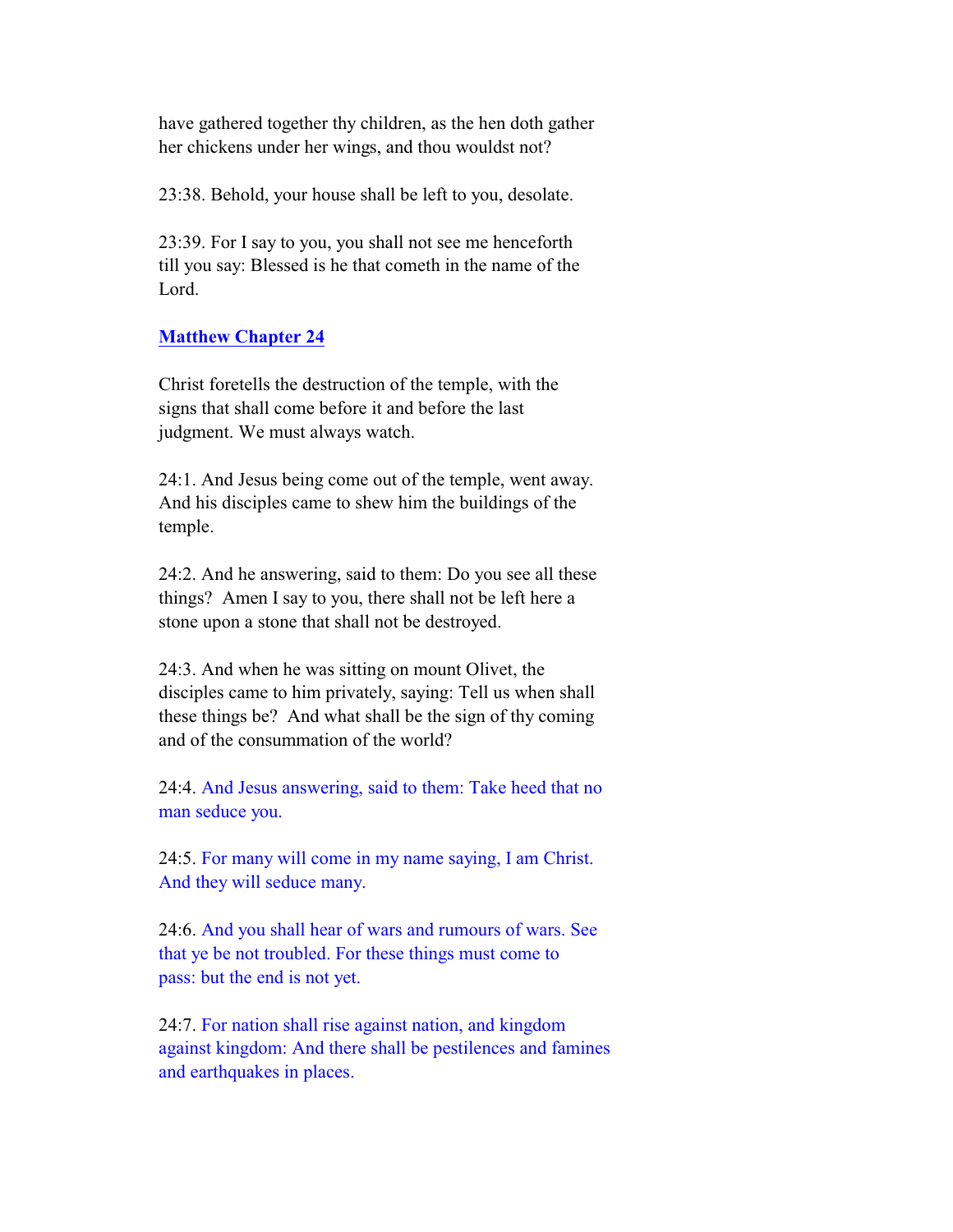24:8. Now all these are the beginnings of sorrows.

 24:9. Then shall they deliver you up to be afflicted and shall put you to death: and you shall be hated by all nations for my name's sake.

 24:10. And then shall many be scandalized and shall betray one another and shall hate one another.

 24:11. And many false prophets shall rise and shall seduce many.

 24:12. And because iniquity hath abounded, the charity of many shall grow cold.

 24:13. But he that shall persevere to the end, he shall be saved.

 24:14. And this gospel of the kingdom shall be preached in the whole world, for a testimony to all nations: and then shall the consummation come.

 24:15. When therefore you shall see the abomination of desolation, which was spoken of by Daniel the prophet, standing in the holy place: he that readeth let him understand.

 24:16. Then they that are in Judea, let them flee to the mountains:

 24:17. And he that is on the housetop, let him not come down to take any thing out of his house:

 24:18. And he that is in the field, let him not go back to take his coat.

 24:19. And woe to them that are with child and that give suck in those days.

 24:20. But pray that your flight be not in the winter or on the sabbath.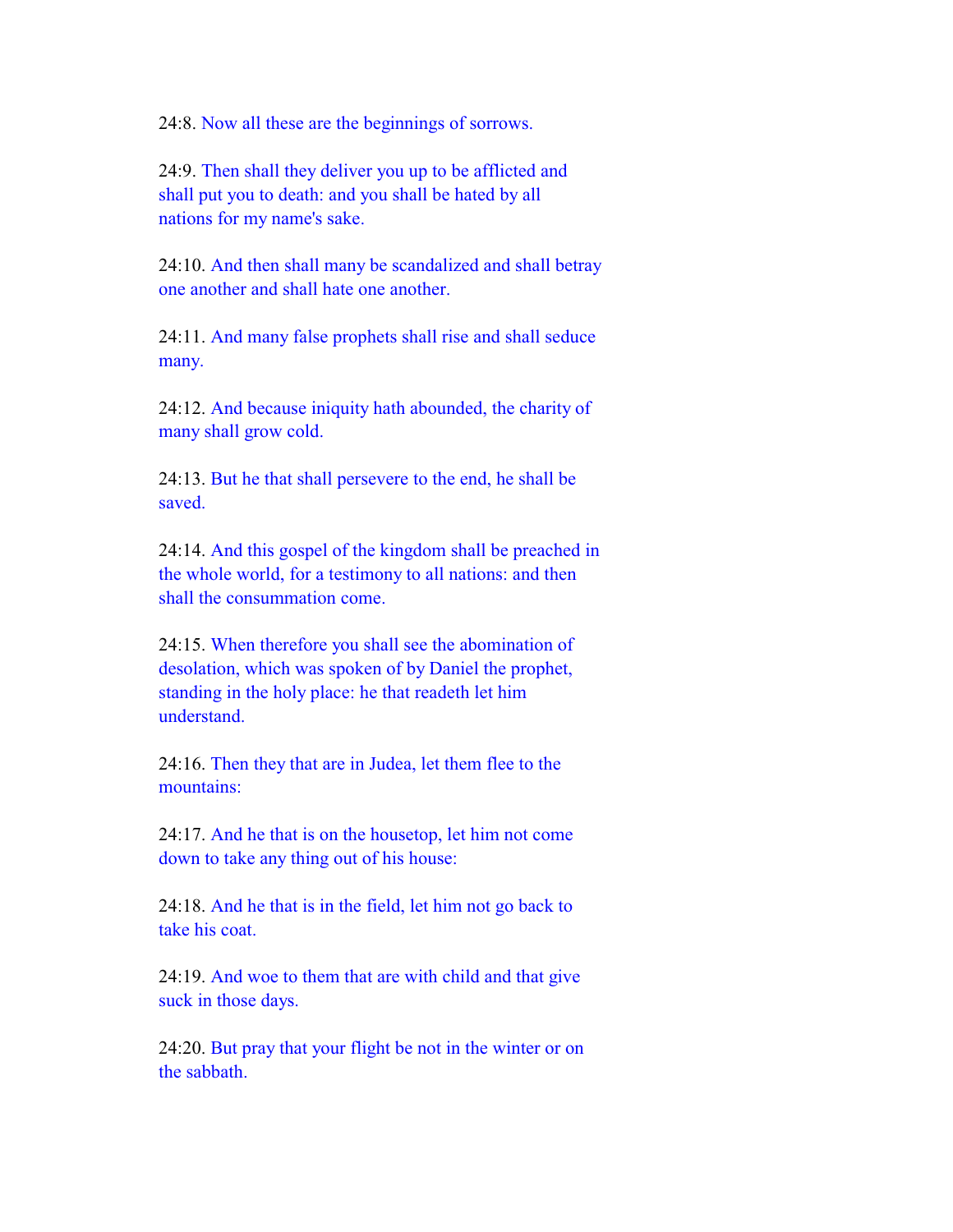24:21. For there shall be then great tribulation, such as hath not been from the beginning of the world until now, neither shall be.

 24:22. And unless those days had been shortened, no flesh should be saved: but for the sake of the elect those days shall be shortened.

 24:23. Then if any man shall say to you, Lo here is Christ, or there: do not believe him.

 24:24. For there shall arise false Christs and false prophets and shall shew great signs and wonders, insomuch as to deceive (if possible) even the elect.

24:25. Behold I have told it to you, beforehand.

 24:26. If therefore they shall say to you, Behold he is in the desert: go ye not out. Behold he is in the closets: believe it not.

 24:27. For as lightning cometh out of the east and appeareth even into the west: so shall also the cowling of the Son of man be.

 24:28. Wheresoever the body shall be, there shall the eagles also be gathered together.

 *Wheresoever, etc... The coming of Christ shall be sudden, and manifest to all the world, like lightning: and wheresoever he shall come, thither shall all mankind be gathered to him, as eagles are gathered about a dead body.*

 24:29. And immediately after the tribulation of those days, the sun shall be darkened and the moon shall not give her light and the stars shall fall from heaven and the powers of heaven shall be moved.

*The stars... Or flaming meteors resembling stars.*

 24:30. And then shall appear the sign of the Son of man in heaven. And then shall all tribes of the earth mourn: and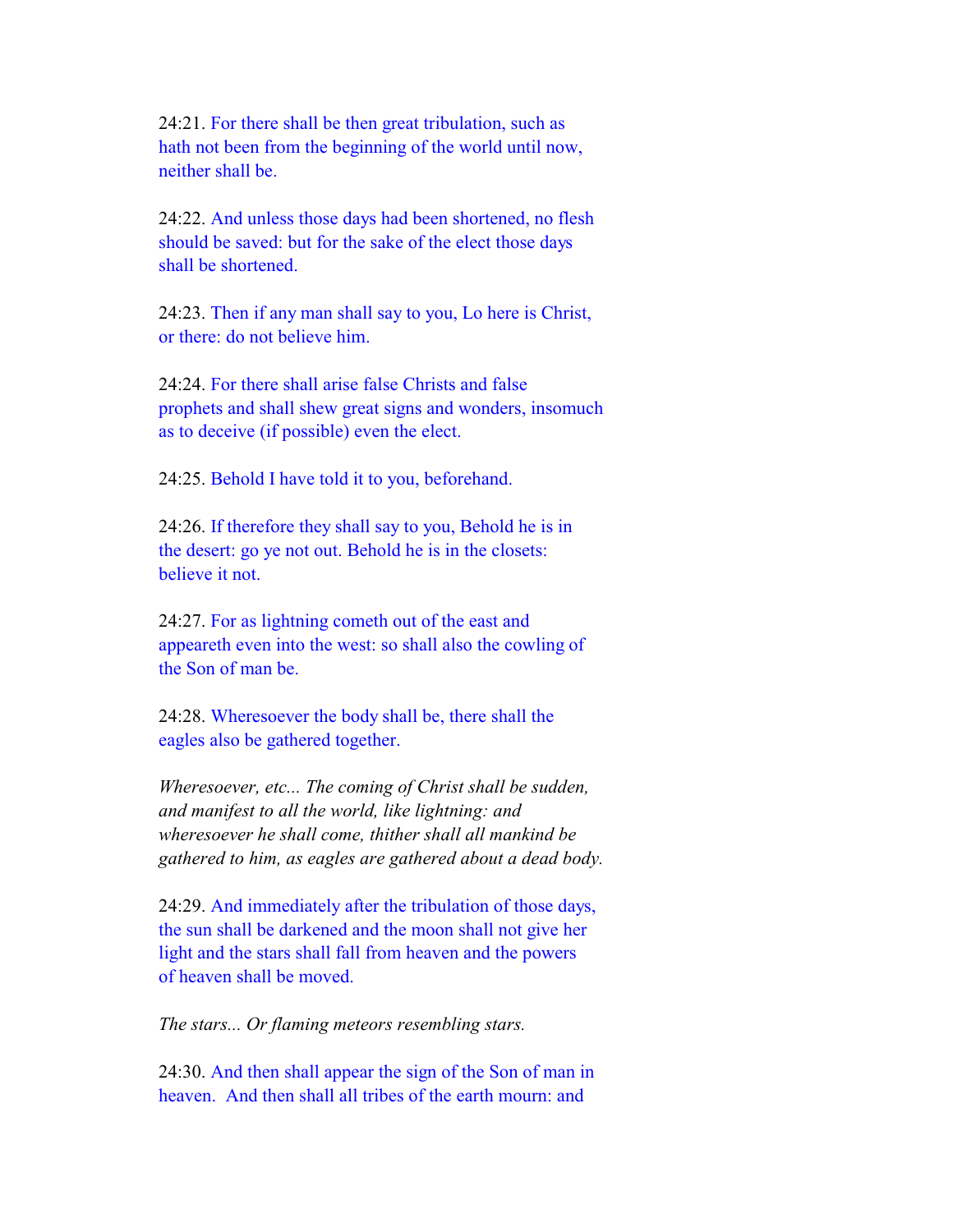they shall see the Son of man coming in the clouds of heaven with much power and majesty.

*The sign, etc... The cross of Christ.*

 24:31. And he shall send his angels with a trumpet and a great voice: and they shall gather together his elect from the four winds, from the farthest parts of the heavens to the utmost bounds of them.

 24:32. And from the fig tree learn a parable: When the branch thereof is now tender and the leaves come forth, you know that summer is nigh.

 24:33. So you also, when you shall see all these things, know ye that it is nigh, even at the doors.

 24:34. Amen I say to you that this generation shall not pass till all these things be done.

 24:35. Heaven and earth shall pass: but my words shall not pass.

 *Shall pass... Because they shall be changed at the end of the world into a new heaven and new earth.*

 24:36. But of that day and hour no one knoweth: no, not the angels of heaven, but the Father alone.

 24:37. And as in the days of Noe, so shall also the coming of the Son of man be.

 24:38. For, as in the days before the flood they were eating and drinking, marrying and giving in marriage, even till that day in which Noe entered into the ark:

 24:39. And they knew not till the flood came and took them all away: so also shall the coming of the Son of man be.

 24:40. Then two shall be in the field. One shall be taken and one shall be left.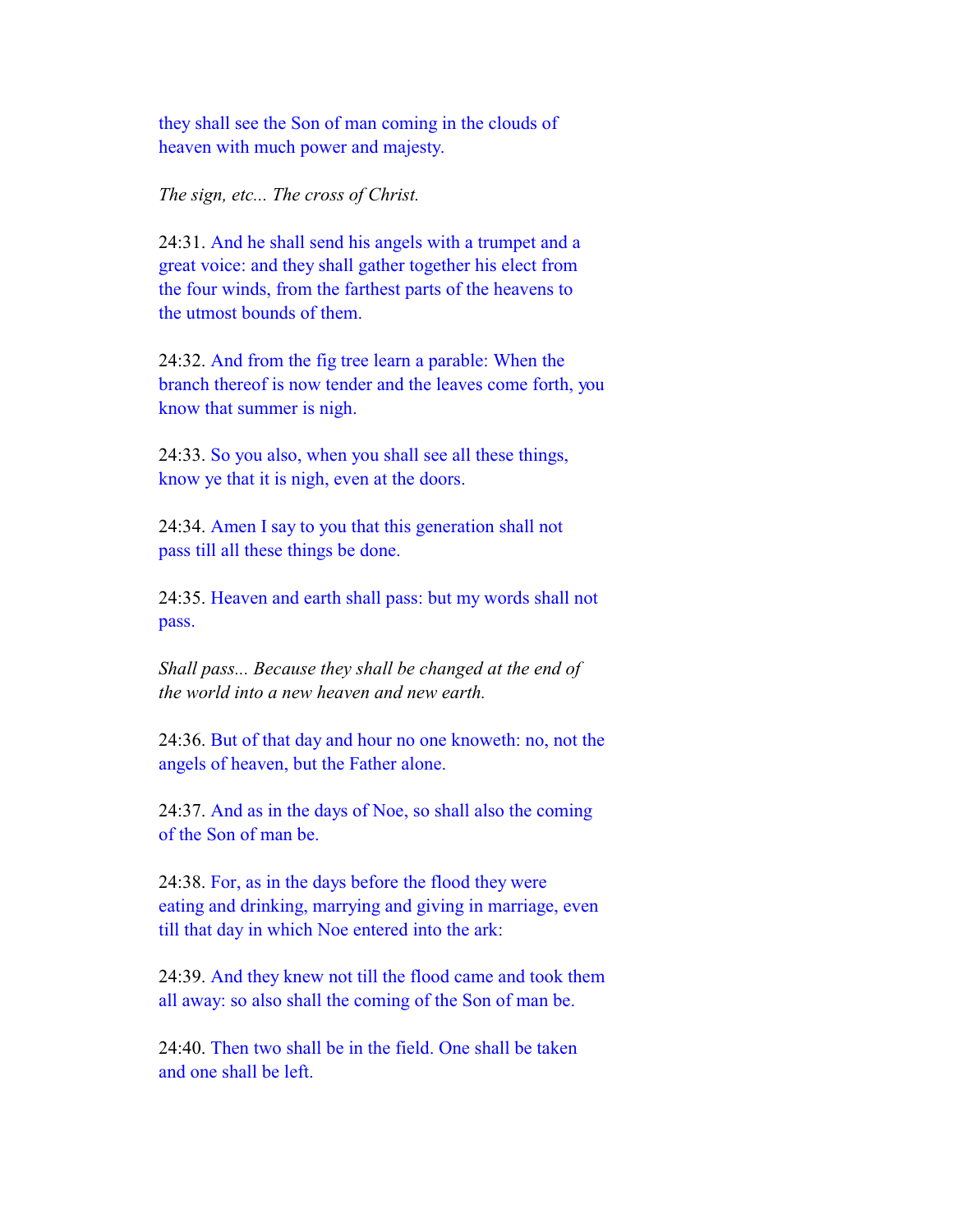24:41. Two women shall be grinding at the mill. One shall be taken and one shall be left.

 24:42. Watch ye therefore, because you know not what hour your Lord will come.

 24:43. But this know ye, that, if the goodman of the house knew at what hour the thief would come, he would certainly watch and would not suffer his house to be broken open.

 24:44. Wherefore be you also ready, because at what hour you know not the Son of man will come.

 24:45. Who, thinkest thou, is a faithful and wise servant, whom his lord hath appointed over his family, to give them meat in season?

 24:46. Blessed is that servant, whom when his lord shall come he shall find so doing.

 24:47. Amen I say to you: he shall place him over all his goods.

 24:48. But if that evil servant shall say in his heart: My lord is long a coming:

 24:49. And shall begin to strike his fellow servants and shall eat and drink with drunkards:

 24:50. The lord of that servant shall come in a day that he hopeth not and at an hour that he knoweth not:

 24:51. And shall separate him and appoint his portion with the hypocrites. There shall be weeping and gnashing of teeth.

### **Matthew Chapter 25**

 The parable of the ten virgins and of the talents. The description of the last judgment.

25:1. Then shall the kingdom of heaven be like to ten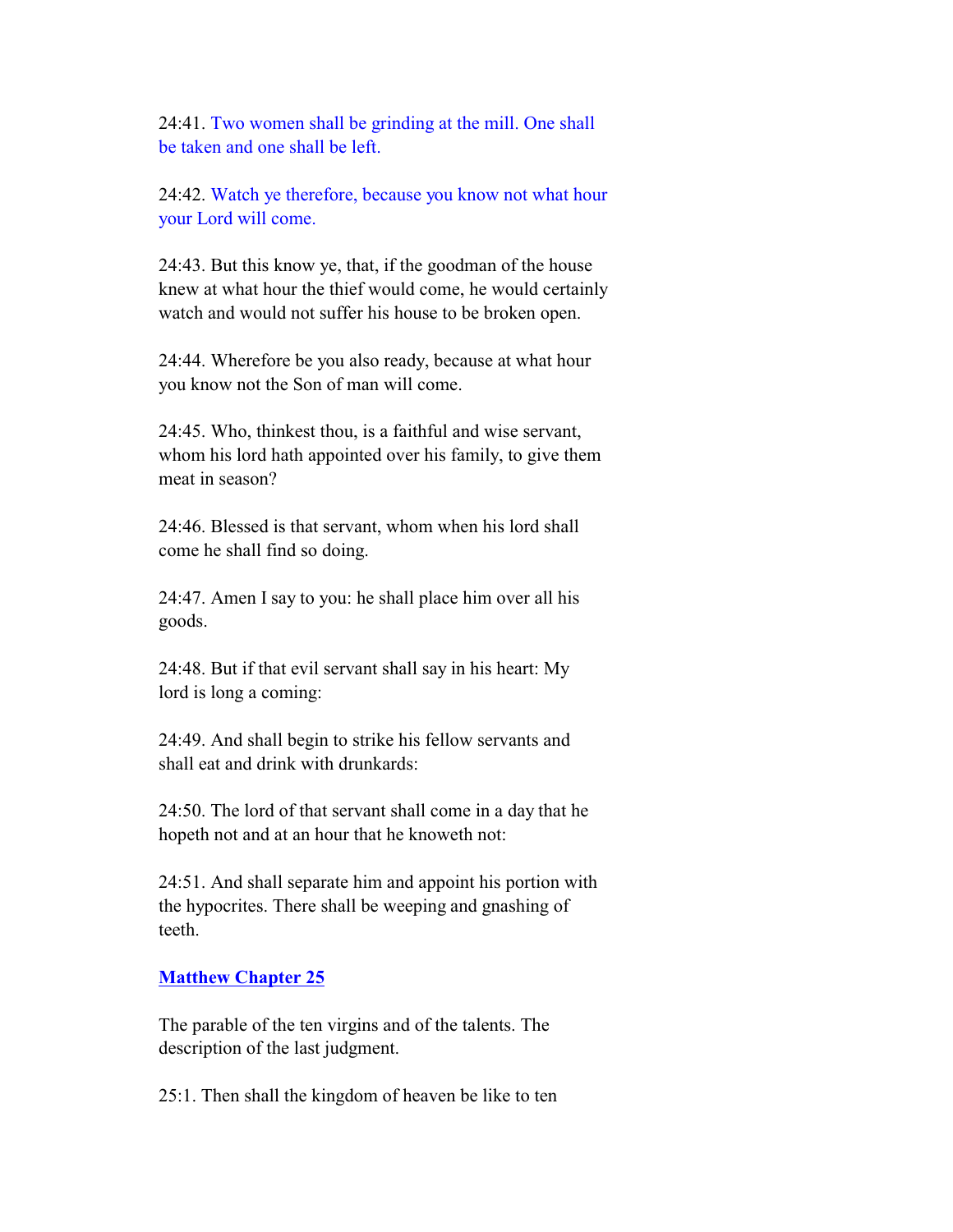virgins, who taking their lamps went out to meet the bridegroom and the bride.

25:2. And five of them were foolish and five wise.

 25:3. But the five foolish, having taken their lamps, did not take oil with them.

 25:4. But the wise took oil in their vessels with the lamps.

 25:5. And the bridegroom tarrying, they all slumbered and slept.

 25:6. And at midnight there was a cry made: Behold the bridegroom cometh. Go ye forth to meet him.

25:7. Then all those virgins arose and trimmed their lamps.

 25:8. And the foolish said to the wise: Give us of your oil, for our lamps are gone out.

 25:9. The wise answered, saying: Lest perhaps there be not enough for us and for you, go ye rather to them that sell and buy for yourselves.

 25:10. Now whilst they went to buy the bridegroom came: and they that were ready went in with him to the marriage. And the door was shut.

 25:11. But at last came also the other virgins, saying: Lord, Lord, open to us.

 25:12. But he answering said: Amen I say to you, I know you not.

 25:13. Watch ye therefore, because you know not the day nor the hour.

 25:14. For even as a man going into a far country called his servants and delivered to them his goods;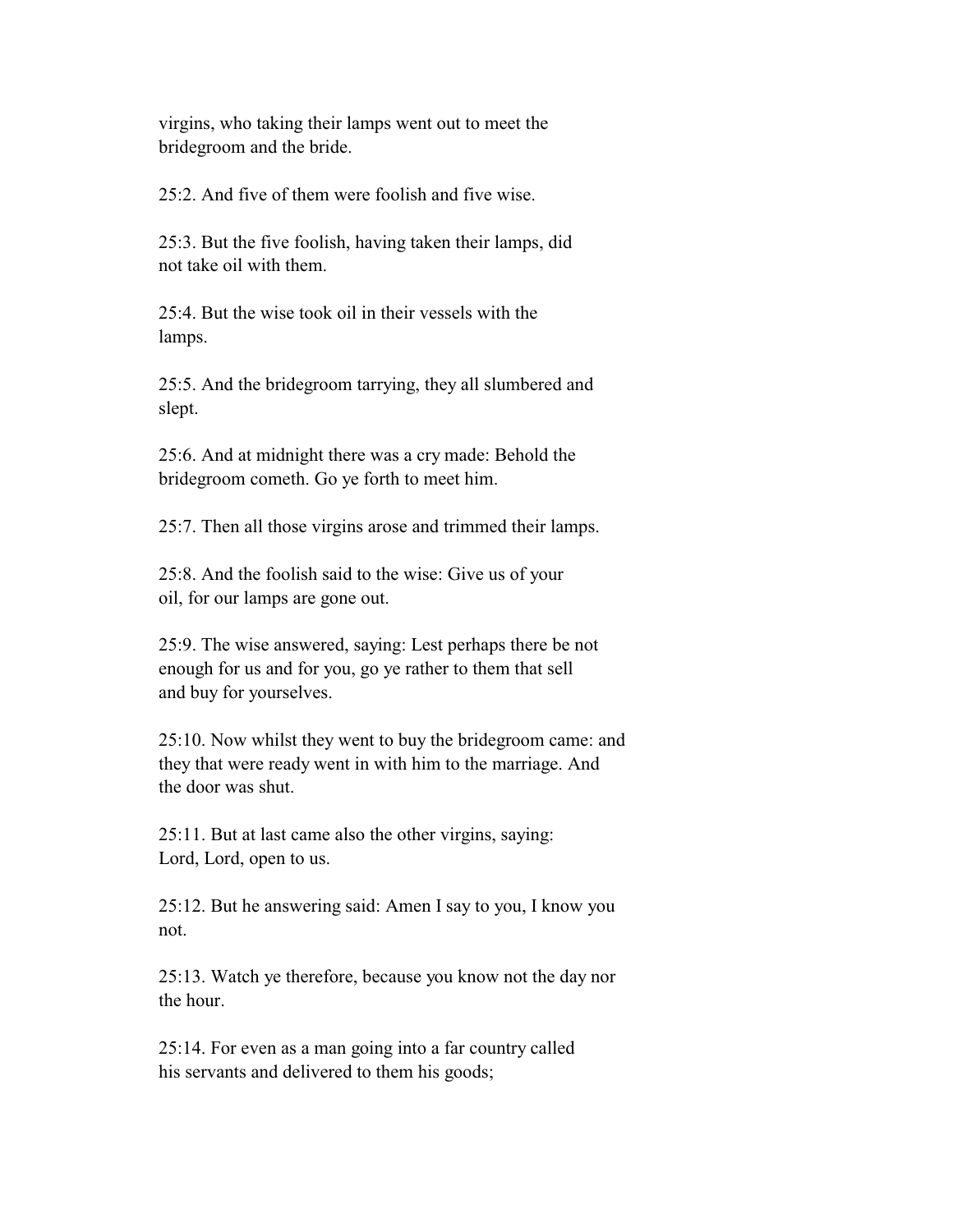25:15. And to one he gave five talents, and to another two, and to another one, to every one according to his proper ability: and immediately he took his journey.

 25:16. And he that had received the five talents went his way and traded with the same and gained other five.

 25:17. And in like manner he that had received the two gained other two.

 25:18. But he that had received the one, going his way, digged into the earth and hid his lord's money.

 25:19. But after a long time the lord of those servants came and reckoned with them.

 25:20. And he that had received the five talents coming, brought other five talents, saying: Lord, thou didst deliver to me five talents. Behold I have gained other five over and above.

 25:21. His lord said to him: Well done, good and faithful servant, because thou hast been faithful over a few things, I will place thee over many things. Enter thou into the joy of thy lord.

 $25:22$ . And he also that had received the two talents came and said: Lord, thou deliveredst two talents to me. Behold I have gained other two.

 25:23. His lord said to him: Well done, good and faithful servant: because thou hast been faithful over a few things, I will place thee over many things. Enter thou into the joy of thy lord.

 25:24. But he that had received the one talent, came and said: Lord, I know that thou art a hard man; thou reapest where thou hast not sown and gatherest where thou hast not strewed.

 25:25. And being afraid, I went and hid thy talent in the earth. Behold here thou hast that which is thine.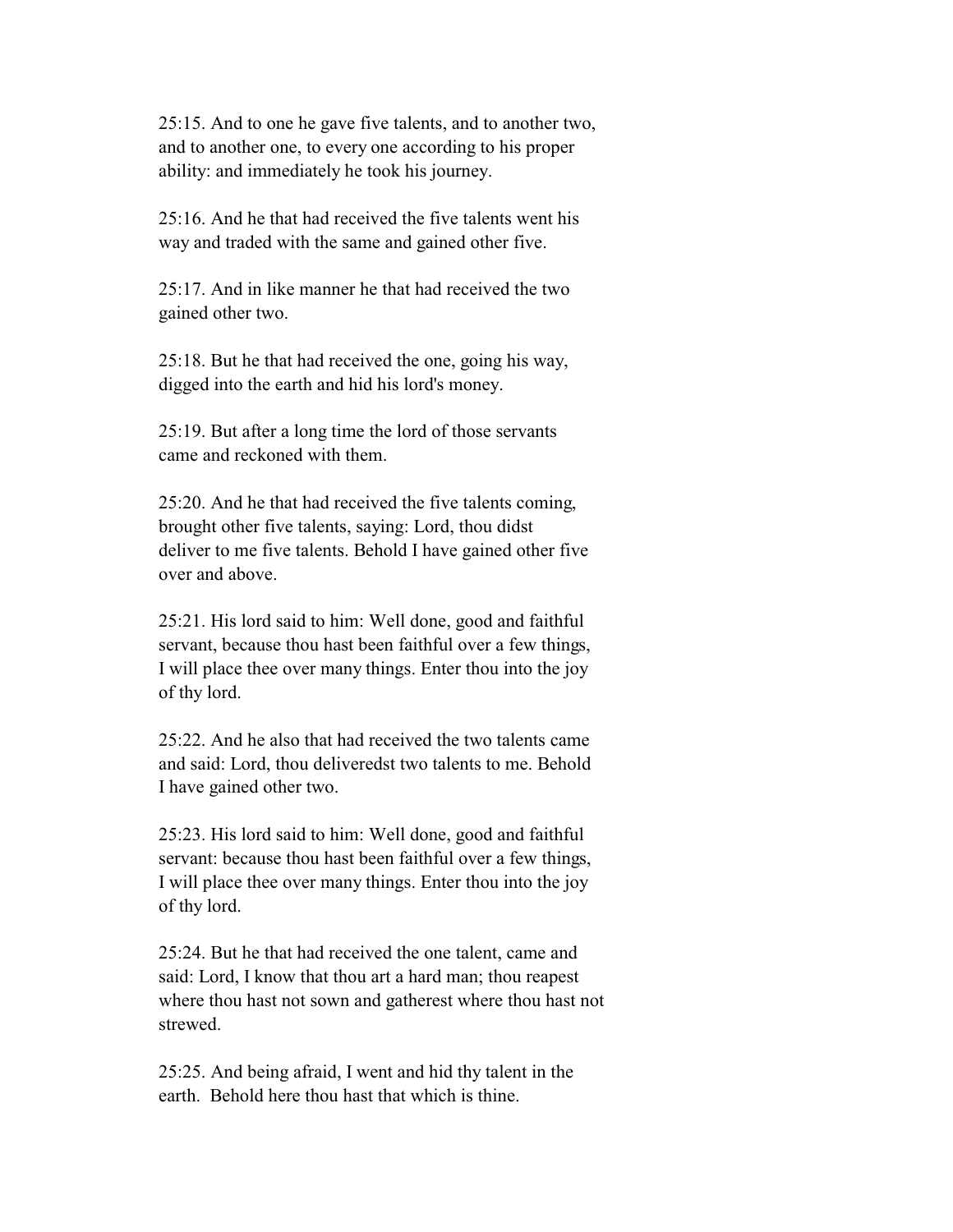25:26. And his lord answering, said to him: Wicked and slothful servant, thou knewest that I reap where I sow not and gather where I have not strewed.

 25:27. Thou oughtest therefore to have committed my money to the bankers: and at my coming I should have received my own with usury.

 25:28. Take ye away therefore the talent from him and give it him that hath ten talents.

 25:29. For to every one that hath shall be given, and he shall abound: but from him that hath not, that also which he seemeth to have shall be taken away.

 25:30. And the unprofitable servant, cast ye out into the exterior darkness. There shall be weeping and gnashing of teeth.

 25:31. And when the Son of man shall come in his majesty, and all the angels with him, then shall he sit upon the seat of his majesty.

 25:32. And all nations shall be gathered together before him: and he shall separate them one from another, as the shepherd separateth the sheep from the goats:

 25:33. And he shall set the sheep on his right hand, but the goats on his left.

 25:34. Then shall the king say to them that shall be on his right hand: Come, ye blessed of my Father, possess you the kingdom prepared for you from the foundation of the world.

 25:35. For I was hungry, and you gave me to eat: I was thirsty, and you gave me to drink: I was a stranger, and you took me in:

 25:36. Naked, and you covered me: sick, and you visited me: I was in prison, and you came to me.

25:37. Then shall the just answer him, saying: Lord, when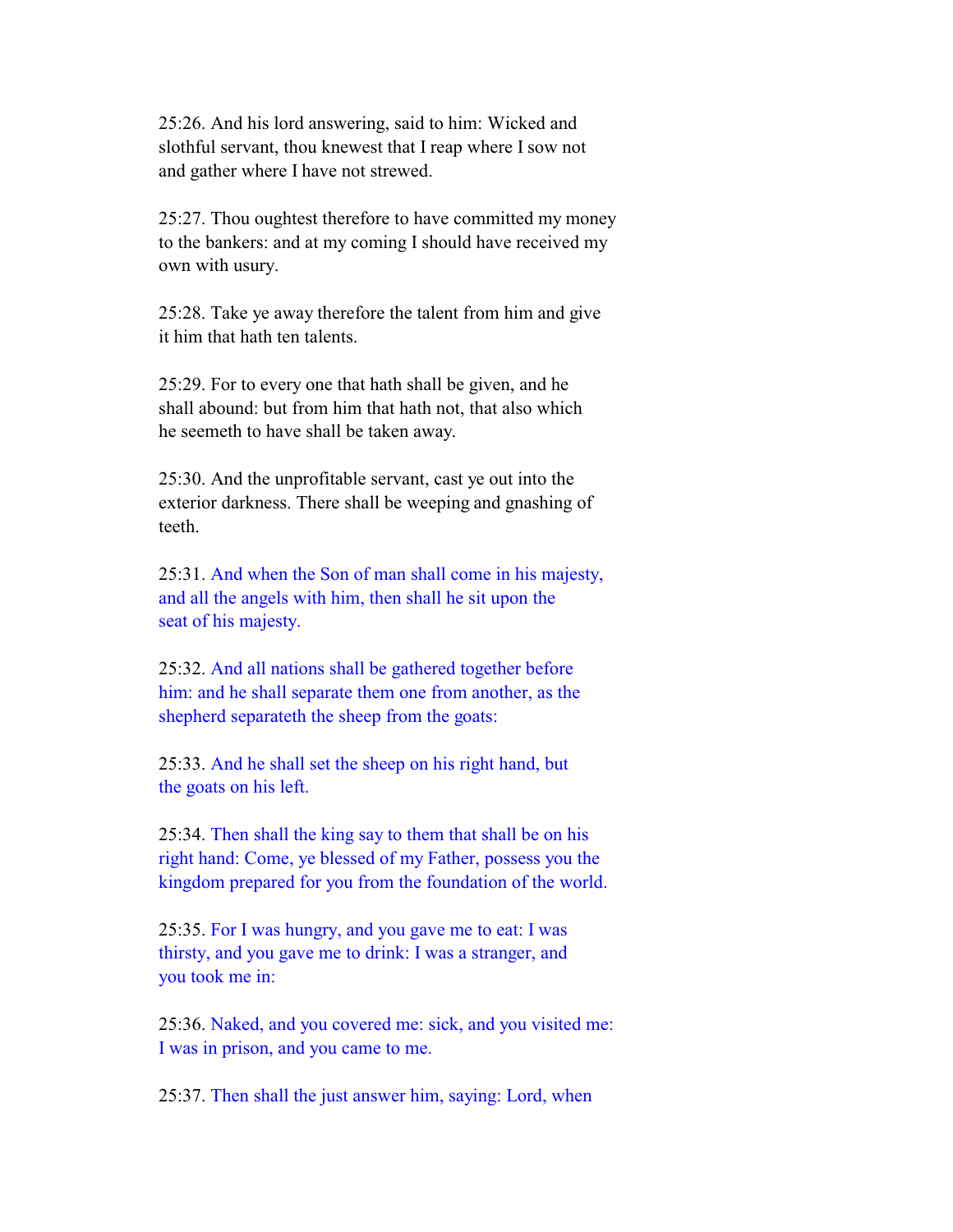did we see thee hungry and fed thee: thirsty and gave thee drink?

 25:38. Or when did we see thee a stranger and took thee in? Or naked and covered thee?

 25:39. Or when did we see thee sick or in prison and came to thee?

 25:40. And the king answering shall say to them: Amen I say to you, as long as you did it to one of these my least brethren, you did it to me.

 25:41. Then he shall say to them also that shall be on his left hand: Depart from me, you cursed, into everlasting fire, which was prepared for the devil and his angels.

 25:42. For I was hungry and you gave me not to eat: I was thirsty and you gave me not to drink.

 25:43. I was a stranger and you took me not in: naked and you covered me not: sick and in prison and you did not visit me.

 25:44. Then they also shall answer him, saying: Lord, when did we see thee hungry or thirsty or a stranger or naked or sick or in prison and did not minister to thee?

 25:45. Then he shall answer them, saying: Amen: I say to you, as long as you did it not to one of these least, neither did you do it to me.

 25:46. And these shall go into everlasting punishment: but the just, into life everlasting.

#### **Matthew Chapter 26**

 The Jews conspire against Christ. He is anointed by Mary. The treason of Judas. The last supper. The prayer in the garden. The apprehension of our Lord. His treatment in the house of Caiphas.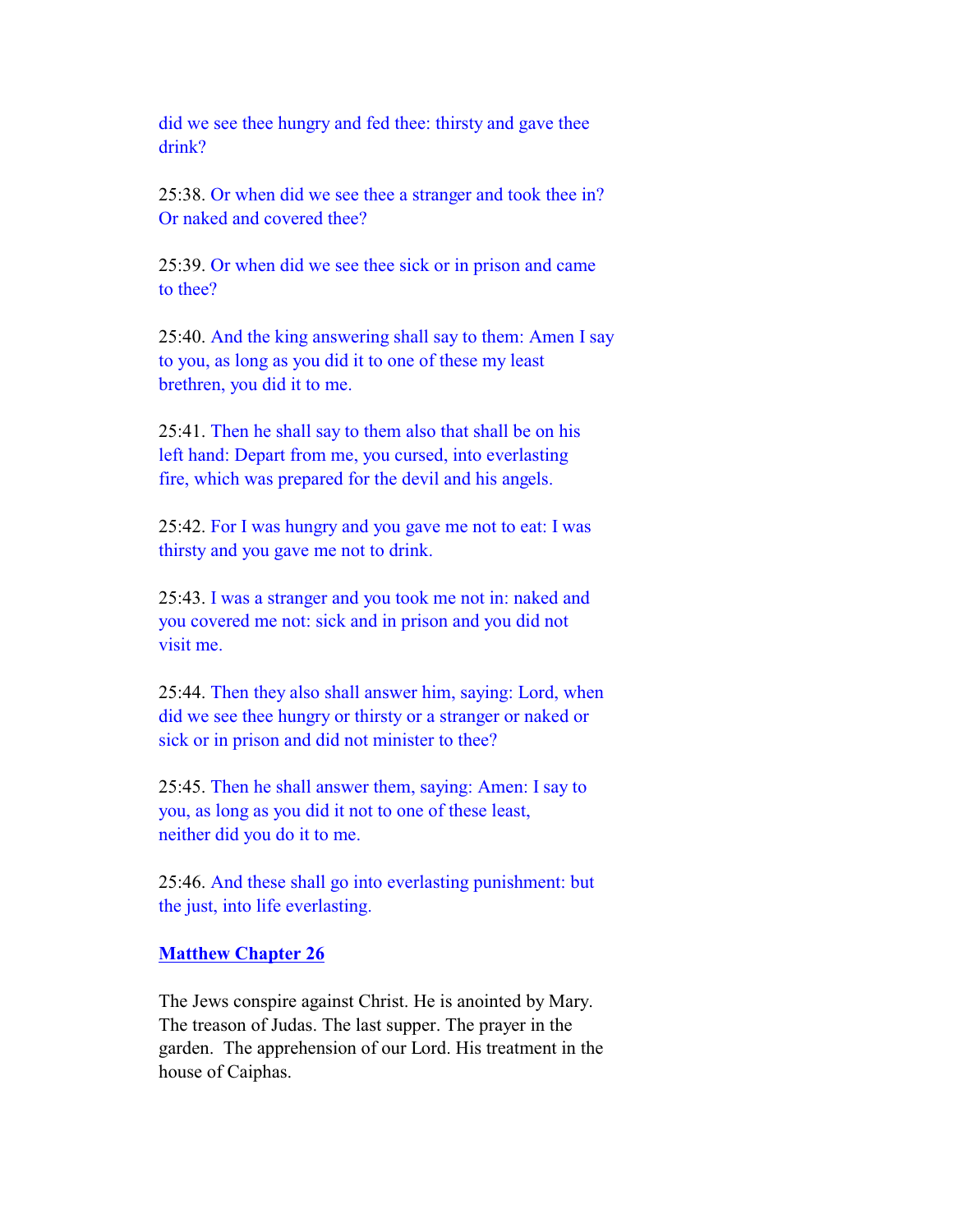26:1. And it came to pass, when Jesus had ended all these words, he said to his disciples:

 26:2. You know that after two days shall be the pasch: and the Son of man shall be delivered up to be crucified.

 26:3. Then were gathered together the chief priests and ancients of the people, into the court of the high priest, who was called Caiphas:

 26:4. And they consulted together that by subtilty they might apprehend Jesus and put him to death.

 26:5. But they said: Not on the festival day, lest perhaps there should be a tumult among the people.

 26:6. And when Jesus was in Bethania, in the house of Simon the leper,

 26:7. There came to him a woman having an alabaster box of precious ointment and poured it on his head as he was at table.

 26:8. And the disciples seeing it had indignation, saying: To what purpose is this waste?

 26:9. For this might have been sold for much and given to the poor.

 26:10. And Jesus knowing it, said to them: Why do you trouble this woman? For she hath wrought a good work upon me.

 26:11. For the poor you have always with you: but me you have not always.

 *Me you have not always... Viz., in a visible manner, as when conversant here on earth; and as we have the poor, whom we may daily assist and relieve.*

 26:12. For she in pouring this ointment on my body hath done it for my burial.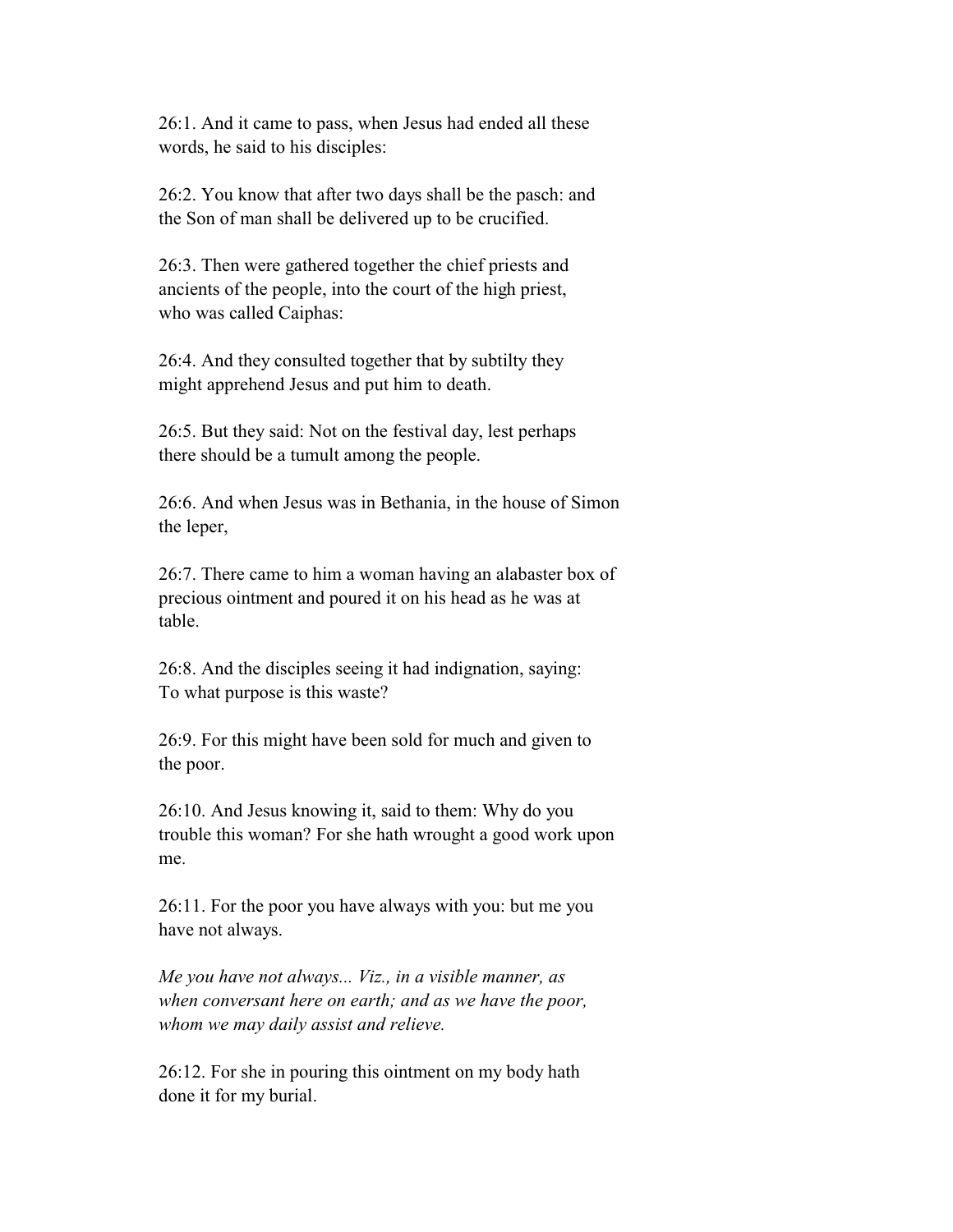26:13. Amen I say to you, wheresoever this gospel shall be preached in the whole world, that also which she hath done shall be told for a memory of her.

 26:14. Then went one of the twelve, who was called Judas Iscariot, to the chief priests.

 26:15. And said to them: What will you give me, and I will deliver him unto you? But they appointed him thirty pieces of silver.

 26:16. And from thenceforth he sought opportunity to betray him.

 26:17. And on the first day of the Azymes, the disciples came to Jesus, saying: Where wilt thou that we prepare for thee to eat the pasch?

 *Azymes... Feast of the unleavened bread. Pasch... The paschal lamb.*

 26:18. But Jesus said: Go ye into the city to a certain man and say to him: The master saith, My time is near at hand. With thee I make the pasch with my disciples.

 26:19. And the disciples did as Jesus appointed to them: and they prepared the pasch.

 26:20. But when it was evening, he sat down with his twelve disciples.

 26:21. And whilst they were eating, he said: Amen I say to you that one of you is about to betray me.

 26:22. And they being very much troubled began every one to say: Is it I, Lord?

 26:23. But he answering said: He that dippeth his hand with me in the dish, he shall betray me.

 26:24. The Son of man indeed goeth, as it is written of him. But woe to that man by whom the Son of man shall be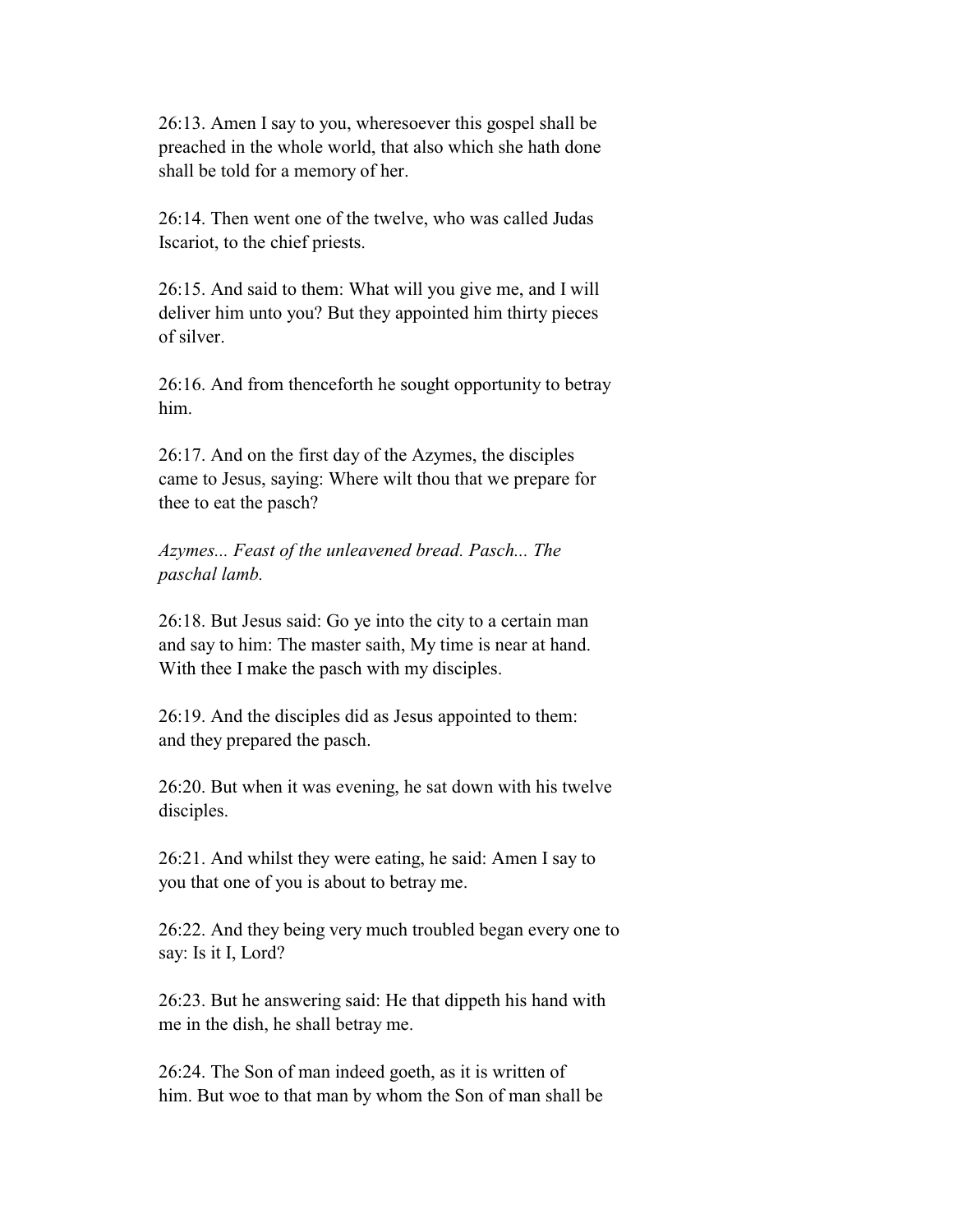betrayed. It were better for him, if that man had not been born.

 26:25. And Judas that betrayed him answering, said: Is it I, Rabbi? He saith to him: Thou hast said it.

 26:26. And whilst they were at supper, Jesus took bread and blessed and broke and gave to his disciples and said: Take ye and eat. This is my body.

 *This is my body... He does not say, This is the figure of my body - but This is my body. (2 Council of Nice, Act. 6.) Neither does he say in this, or with this is my body; but absolutely, This is my body: which plainly implies transubstantiation.*

 26:27. And taking the chalice, he gave thanks and gave to them, saying: Drink ye all of this.

 *Drink ye all of this... This was spoken to the twelve apostles; who were the all then present; and they all drank of it, says St. Mark 14. 23. But it no ways follows from these words spoken to the apostles, that all the faithful are here commanded to drink of the chalice; any more than that all the faithful are commanded to consecrate, offer and administer this sacrament; because Christ upon this same occasion, and at the same time, bid the apostles do so; in these words, St. Luke 22. 19, Do this for a commemoration of me.*

 26:28. For this is my blood of the new testament, which shall be shed for many unto remission of sins.

 *Blood of the new testament... As the old testament was dedicated with the blood of victims, by Moses, in these words: This is the blood of the testament, etc., Heb. 9. 20; so here is the dedication and institution of the new testament, in the blood of Christ, here mystically shed by these words: This is the blood of the new testament, etc.*

 26:29. And I say to you, I will not drink from henceforth of this fruit of the vine until that day when I shall drink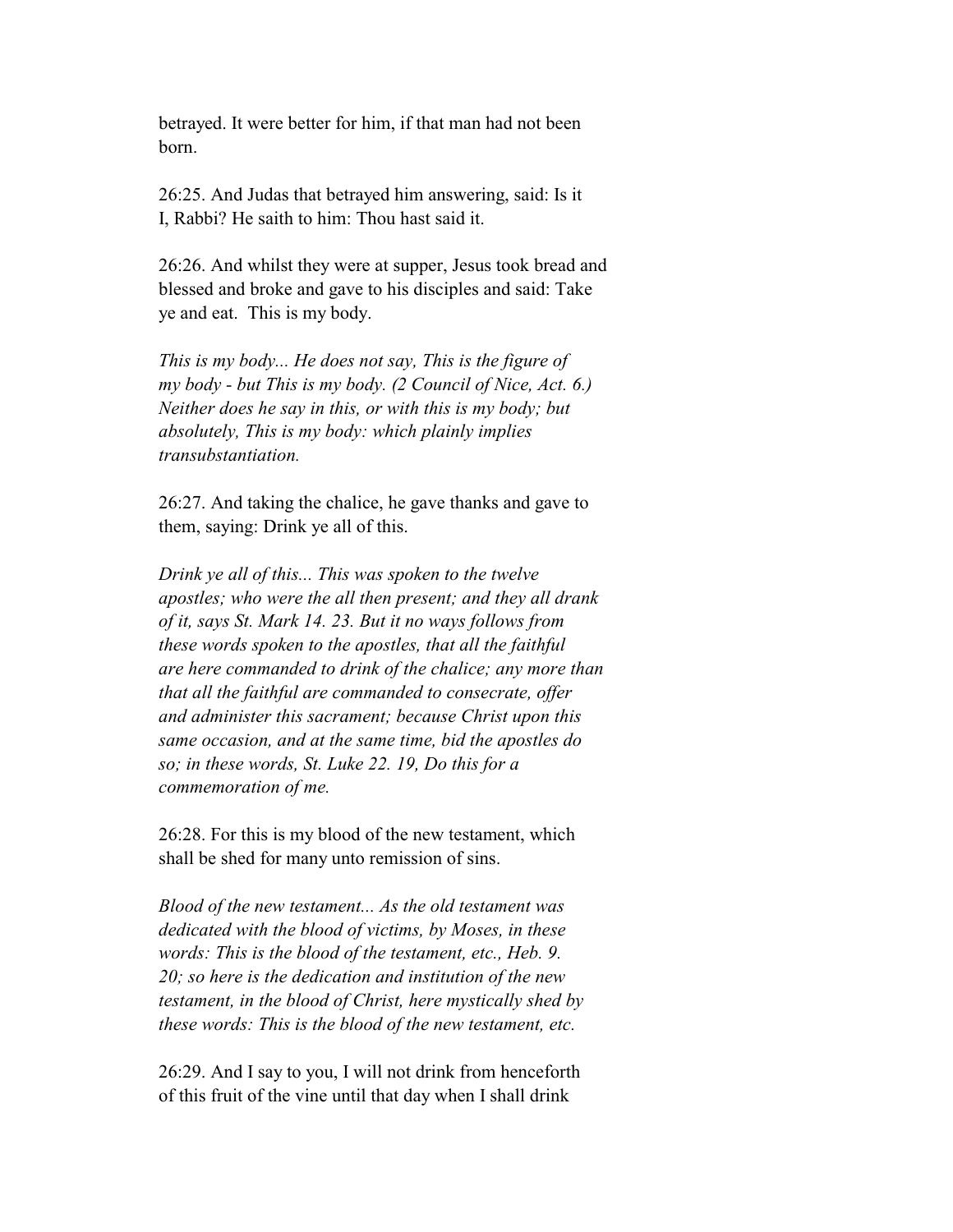it with you new in the kingdom of my Father.

 *Fruit of the vine... These words, by the account of St. Luke 26:22. 18, were not spoken of the sacramental cup, but of the wine that was drunk with the paschal lamb. Though the sacramental cup might also be called the fruit of the vine, because it was consecrated from wine, and retains the likeness, and all the accidents or qualities of wine.*

 26:30. And a hymn being said, they went out unto mount Olivet.

 26:31. Then Jesus saith to them: All you shall be scandalized in me this night. For it is written: I will strike the shepherd: and the sheep of the flock shall be dispersed.

 *Scandalized in me, etc... Forasmuch as my being apprehended shall make you all run away and forsake me.*

 26:32. But after I shall be risen again, I will go before you into Galilee.

 26:33. And Peter answering, said to him: Although all shall be scandalized in thee, I will never be scandalized.

 26:34. Jesus said to him: Amen I say to thee that in this night before the cock crow, thou wilt deny me thrice.

 26:35. Peter saith to him: Yea, though I should die with thee, I will not deny thee. And in like manner said all the disciples.

 26:36. Then Jesus came with them into a country place which is called Gethsemani. And he said to his disciples: Sit you here, till I go yonder and pray.

 26:37. And taking with him Peter and the two sons of Zebedee, he began to grow sorrowful and to be sad.

 26:38. Then he saith to them: My soul is sorrowful even unto death. Stay you here and watch with me.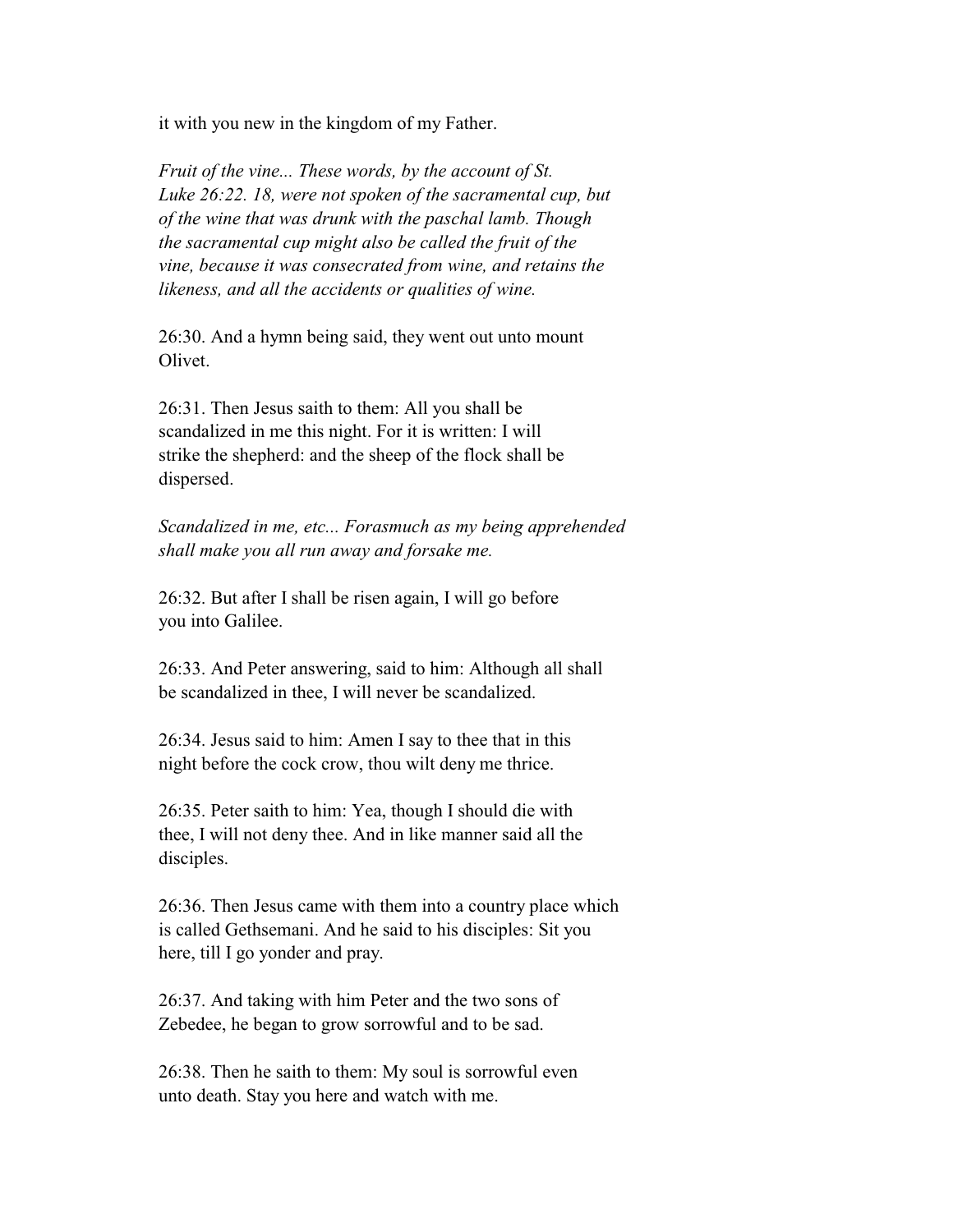26:39. And going a little further, he fell upon his face, praying and saying: My Father, if it be possible, let this chalice pass from me. Nevertheless, not as I will but as thou wilt.

 26:40. And he cometh to his disciples and findeth them asleep. And he saith to Peter: What? Could you not watch one hour with me?

 26:41. Watch ye: and pray that ye enter not into temptation. The spirit indeed is willing, but the flesh is weak.

 26:42. Again the second time, he went and prayed, saying: My Father, if this chalice may not pass away, but I must drink it, thy will be done.

 26:43. And he cometh again and findeth them sleeping: for their eyes were heavy.

 26:44. And leaving them, he went again: and he prayed the third time, saying the selfsame word.

 26:45. Then he cometh to his disciples and said to them: Sleep ye now and take your rest. Behold the hour is at hand: and the Son of man shall be betrayed into the hands of sinners.

 26:46. Rise: let us go. Behold he is at hand that will betray me.

 26:47. As he yet spoke, behold Judas, one of the twelve, came, and with him a great multitude with swords and clubs, sent from the chief priests and the ancients of the people.

 26:48. And he that betrayed him gave them a sign, saying: Whomsoever I shall kiss, that is he. Hold him fast.

 26:49. And forthwith coming to Jesus, he said: Hail, Rabbi. And he kissed him.

26:50. And Jesus said to him: Friend, whereto art thou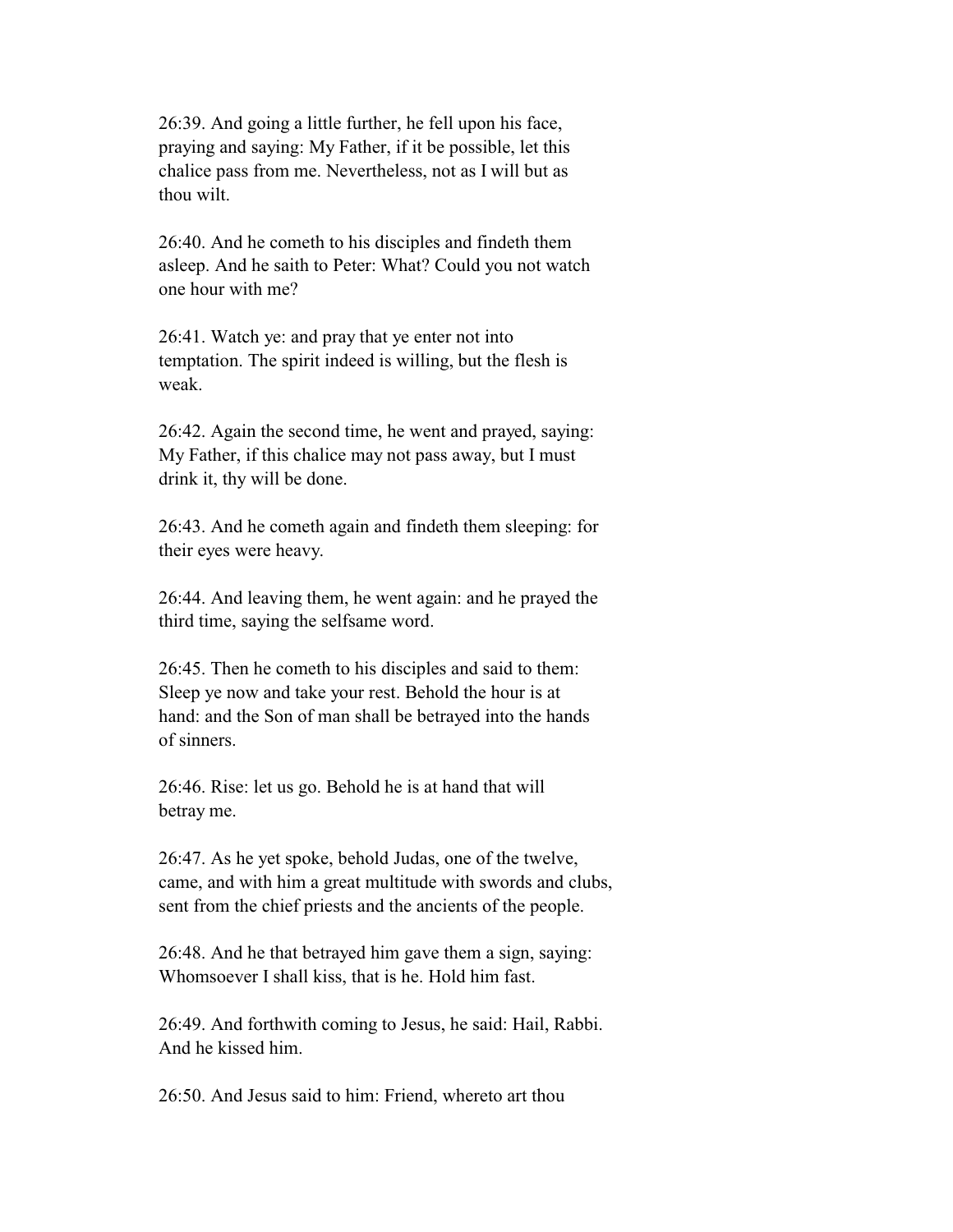come? Then they came up and laid hands on Jesus and held him.

 26:51. And behold one of them that were with Jesus, stretching forth his hand, drew out his sword: and striking the servant of the high priest, cut off his ear.

 26:52. Then Jesus saith to him: Put up again thy sword into its place: for all that take the sword shall perish with the sword.

 26:53. Thinkest thou that I cannot ask my Father, and he will give me presently more than twelve legions of angels?

 26:54. How then shall the scriptures be fulfilled, that so it must be done?

 26:55. In that same hour, Jesus said to the multitudes: You are come out, as it were to a robber, with swords and clubs to apprehend me. I sat daily with you, teaching in the temple: and you laid not hands on me.

 26:56. Now all this was done that the scriptures of the prophets might be fulfilled. Then the disciples, all leaving him, fled.

 26:57. But they holding Jesus led him to Caiphas the high priest, where the scribes and the ancients were assembled.

 26:58. And Peter followed him afar off, even to the court of the high priest, And going in, he sat with the servants, that he might see the end.

 26:59. And the chief priests and the whole council sought false witness against Jesus, that they might put him to death.

 26:60. And they found not, whereas many false witnesses had come in. And last of all there came two false witnesses:

 26:61. And they said: This man said, I am able to destroy the temple of God and after three days to rebuild it.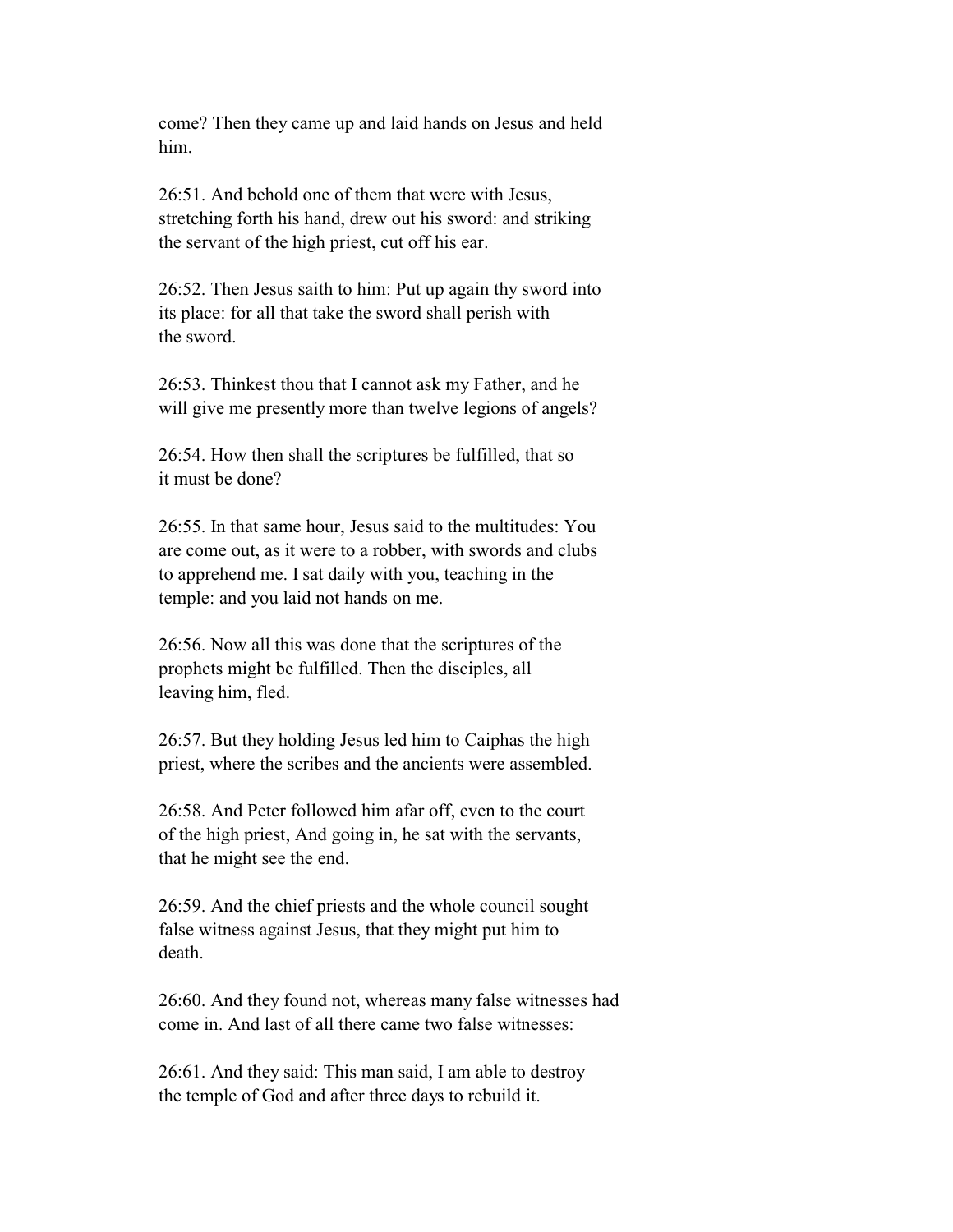26:62. And the high priest rising up, said to him: Answerest thou nothing to the things which these witness against thee?

 26:63. But Jesus held his peace. And the high priest said to him: I adjure thee by the living God, that thou tell us if thou be the Christ the Son of God.

 26:64. Jesus saith to him: Thou hast said it. Nevertheless I say to you, hereafter you shall see the Son of man sitting on the right hand of the power of God and coming in the clouds of heaven.

 26:65. Then the high priest rent his garments, saying: He hath blasphemed: What further need have we of witnesses? Behold, now you have heard the blasphemy.

 26:66. What think you? But they answering, said: He is guilty of death.

 26:67. Then did they spit in his face and buffeted him. And others struck his face with the palms of their hands,

 26:68. Saying: Prophesy unto us, O Christ. Who is he that struck thee?

 26:69. But Peter sat without in the court. And there came to him a servant maid, saying: Thou also wast with Jesus the Galilean.

 26:70. But he denied before them all, saying: I know not what thou sayest.

 26:71. And as he went out of the gate, another maid saw him; and she saith to them that were there: This man also was with Jesus of Nazareth.

 26:72. And again he denied with an oath: I know not the man.

 26:73. And after a little while, they came that stood by and said to Peter: Surely thou also art one of them. For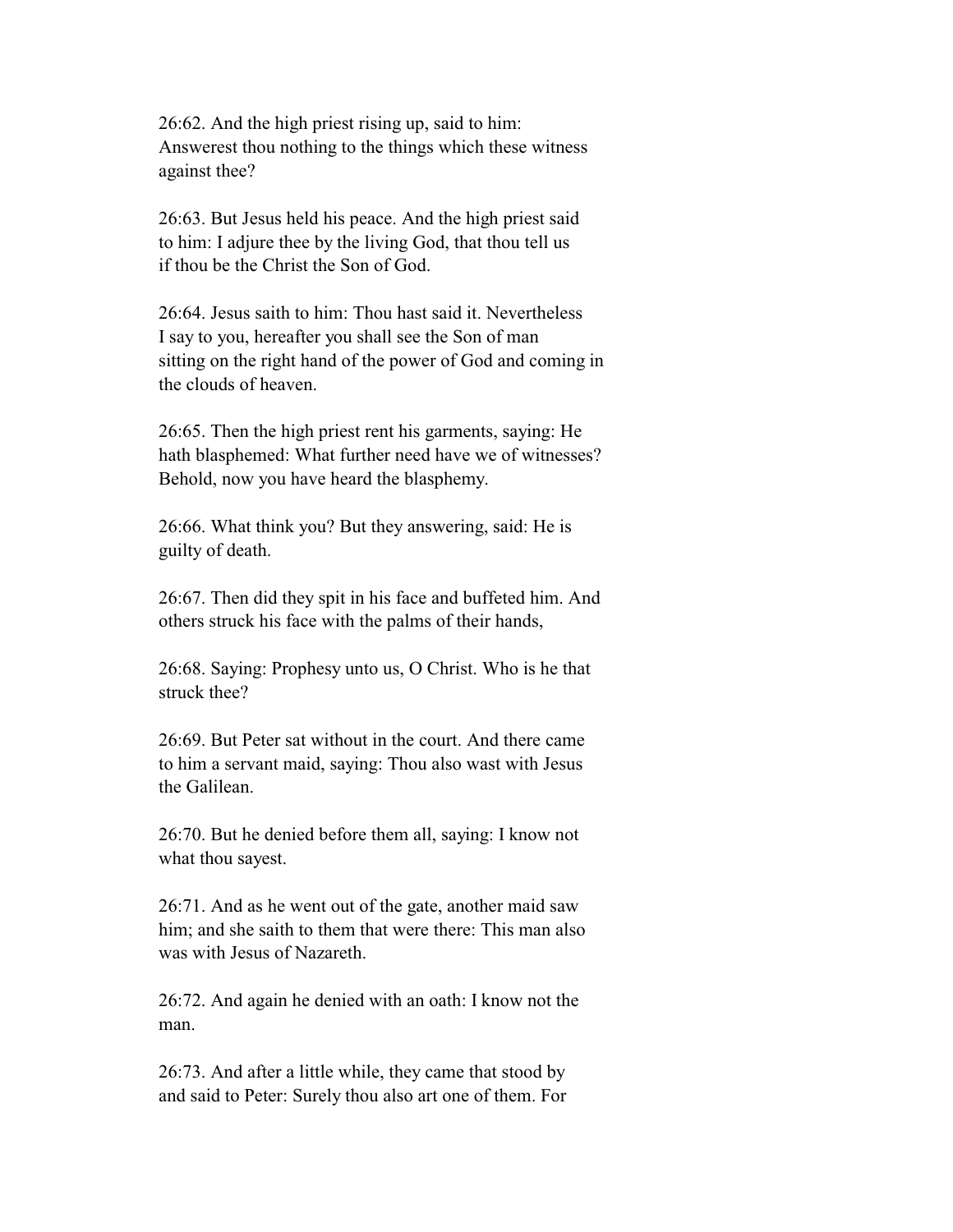even thy speech doth discover thee.

 26:74. Then he began to curse and to swear that he knew not the man. And immediately the cock crew.

 26:75. And Peter remembered the word of Jesus which he had said: Before the cock crow, thou wilt deny me thrice. And going forth, he wept bitterly.

# **Matthew Chapter 27**

 The continuation of the history of the passion of Christ. His death and burial.

 27:1. And when morning was come, all the chief priests and ancients of the people took counsel against Jesus, that they might put him to death.

 27:2. And they brought him bound and delivered him to Pontius Pilate the governor.

 27:3. Then Judas, who betrayed him, seeing that he was condemned, repenting himself, brought back the thirty pieces of silver to the chief priests and ancients,

 27:4. Saying: I have sinned in betraying innocent blood. But they said: What is that to us? Look thou to it.

 27:5. And casting down the pieces of silver in the temple, he departed and went and hanged himself with an halter.

 27:6. But the chief priests having taken the pieces of silver, said: It is not lawful to put them into the corbona, because it is the price of blood.

 *Corbona... A place in the temple where the people put in their gifts or offerings.*

 27:7. And after they had consulted together, they bought with them the potter's field, to be a burying place for strangers.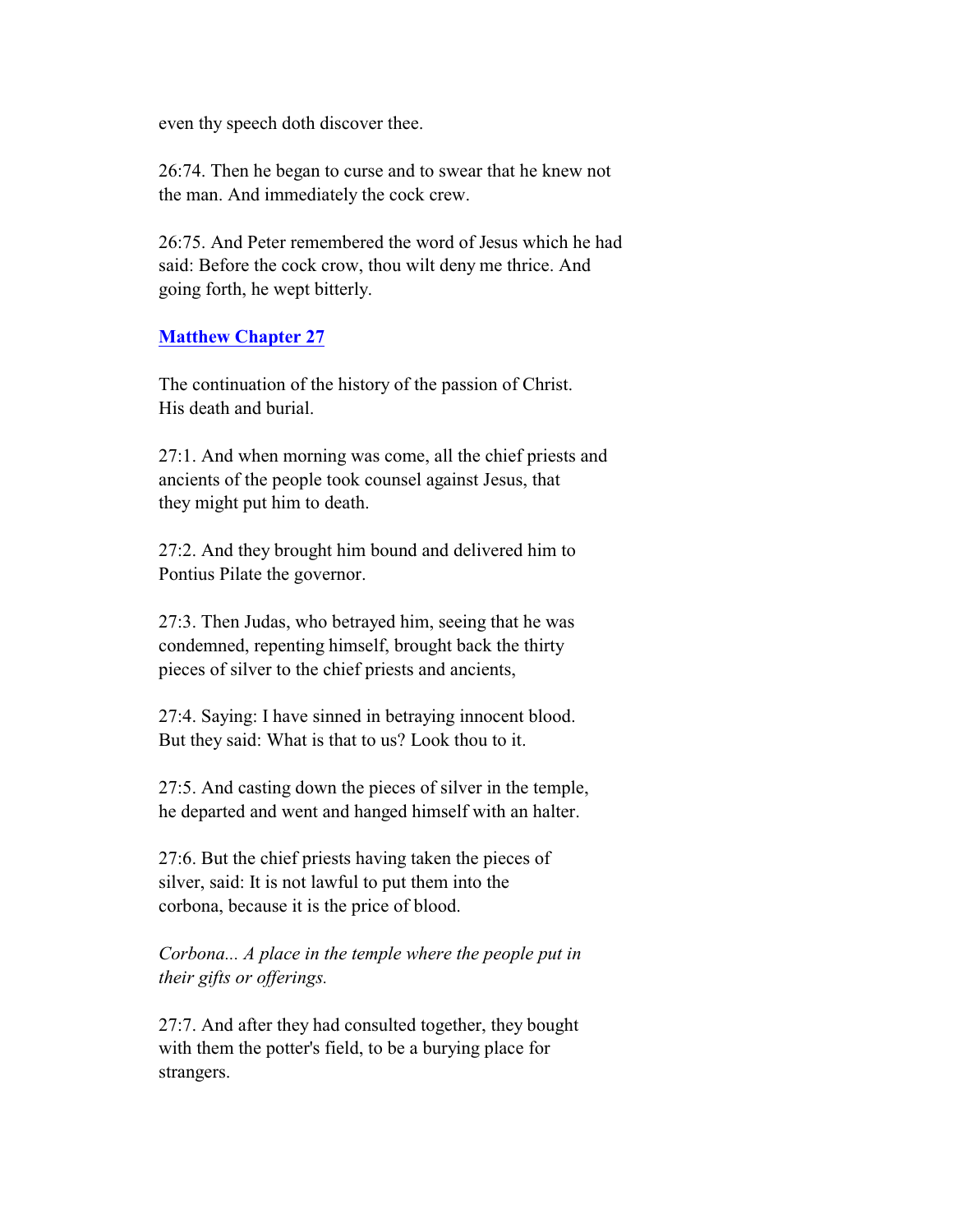27:8. For this cause that field was called Haceldama, that is, the field of blood, even to this day.

 27:9. Then was fulfilled that which was spoken by Jeremias the prophet, saying: And they took the thirty pieces of silver, the price of him that was prized, whom they prized of the children of Israel.

 27:10. And they gave them unto the potter's field, as the Lord appointed to me.

 27:11. And Jesus stood before the governor, and the governor asked him, saying: Art thou the king of the Jews? Jesus saith to him: Thou sayest it.

 27:12. And when he was accused by the chief priests and ancients, he answered nothing.

 27:13. Then Pilate saith to him: Dost not thou hear how great testimonies they allege against thee?

 27:14. And he answered him to never a word, so that the governor wondered exceedingly.

 27:15. Now upon the solemn day the governor was accustomed to release to the people one prisoner, whom they would.

 27:16. And he had then a notorious prisoner that was called Barabbas.

 27:17. They therefore being gathered together, Pilate said: Whom will you that I release to You: Barabbas, or Jesus that is called Christ?

27:18. For he knew that for envy they had delivered him.

 27:19. And as he was sitting in the place of judgment, his wife sent to him, saying: Have thou nothing to do with that just man; for I have suffered many things this day in a dream because of him.

27:20. But the chief priests and ancients persuaded the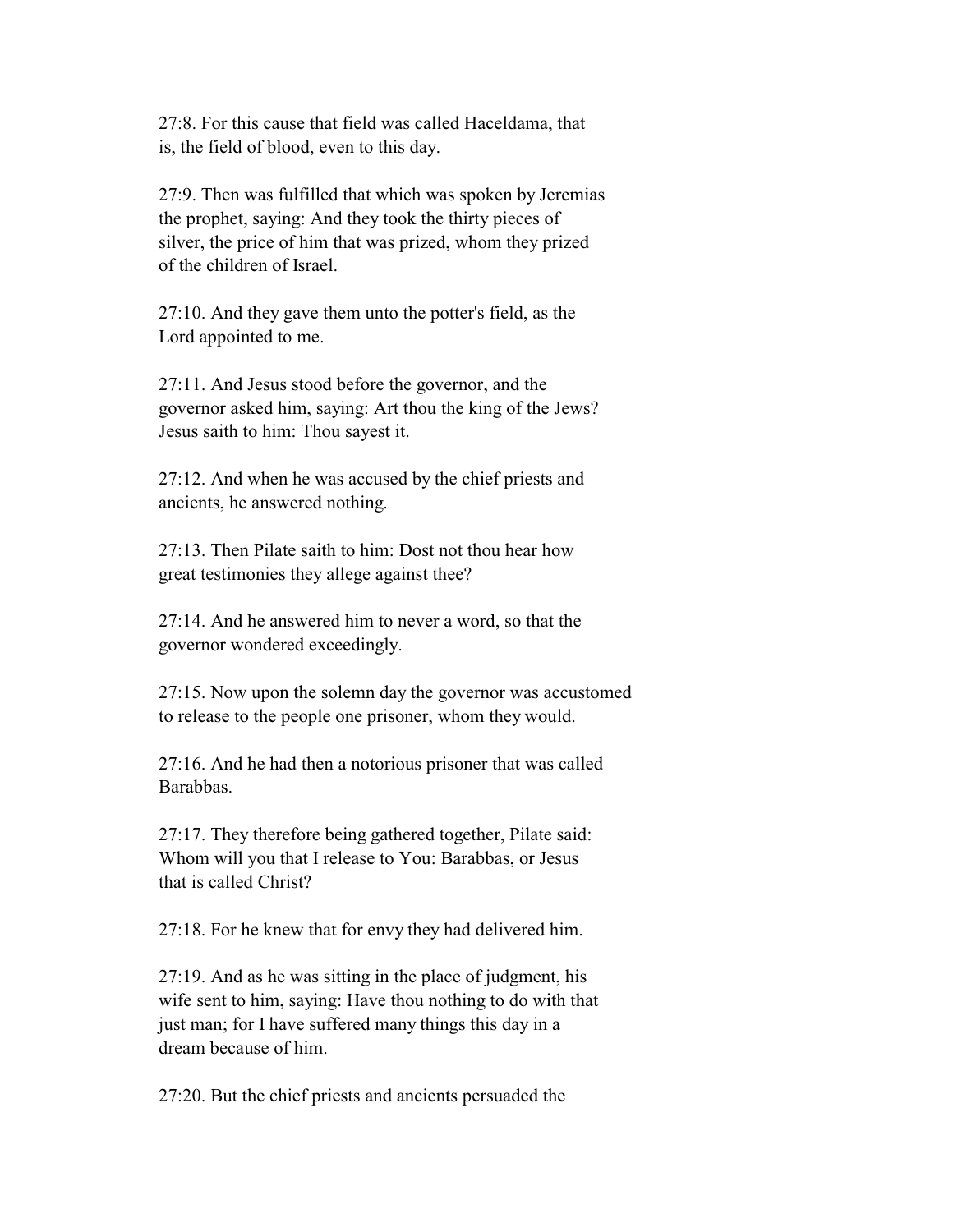people that they should ask Barabbas and make Jesus away.

 27:21. And the governor answering, said to them: Whether will you of the two to be released unto you? But they said: Barabbas.

 27:22. Pilate saith to them: What shall I do then with Jesus that is called Christ? They say all: Let him be crucified.

 27:23. The governor said to them: Why, what evil hath he done? But they cried out the more, saying: Let him be crucified.

 27:24. And Pilate seeing that he prevailed nothing, but that rather a tumult was made, taking water washed his hands before the people, saying: I am innocent of the blood of this just man. Look you to it.

 27:25. And the whole people answering, said: His blood be upon us and upon our children.

 27:26. Then he released to them Barabbas: and having scourged Jesus, delivered him unto them to be crucified.

 27:27. Then the soldiers of the governor, taking Jesus into the hall, gathered together unto him the whole band.

 27:28. And stripping him, they put a scarlet cloak about him.

 27:29. And platting a crown of thorns, they put it upon his head, and a reed in his right hand. And bowing the knee before him, they mocked him, saying: Hail, King of the Jews.

 27:30. And spitting upon him, they took the reed and struck his head.

 27:31. And after they had mocked him, they took off the cloak from him and put on him his own garments and led him away to crucify him.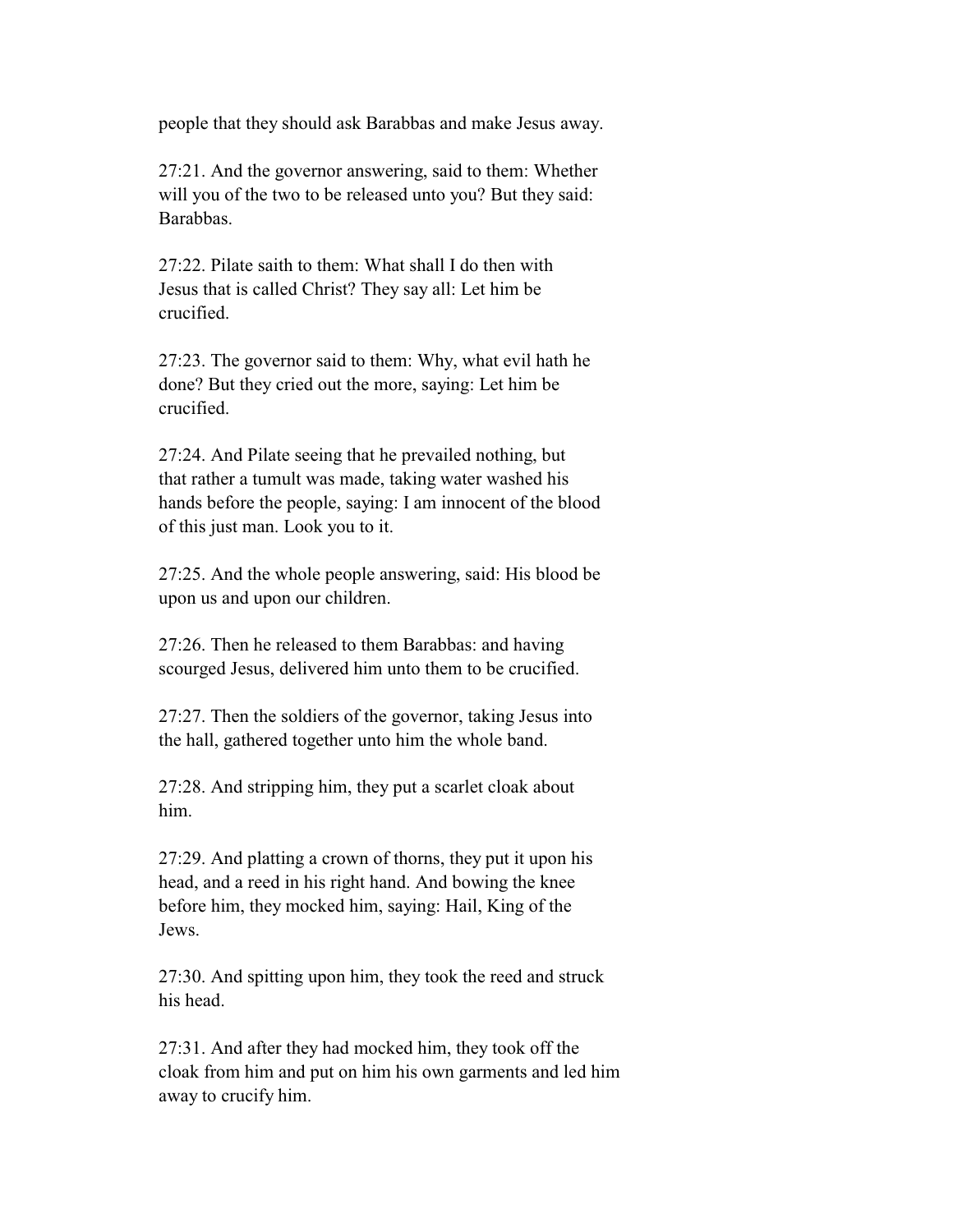27:32. And going out, they found a man of Cyrene, named Simon: him they forced to take up his cross.

 27:33. And they came to the place that is called Golgotha, which is the place of Calvary.

 27:34. And they gave him wine to drink mingled with gall. And when he had tasted, he would not drink.

 27:35. And after they had crucified him, they divided his garments, casting lots; that it might be fulfilled which was spoken by the prophet, saying: They divided my garments among them; and upon my vesture they cast lots.

27:36. And they sat and watched him.

 27:37. And they put over his head his cause written: THIS IS JESUS THE KING OF THE JEWS.

 27:38. Then were crucified with him two thieves: one on the right hand and one on the left.

 27:39. And they that passed by blasphemed him, wagging their heads,

 27:40. And saying: Vah, thou that destroyest the temple of God and in three days dost rebuild it: save thy own self. If thou be the Son of God, come down from the cross.

 27:41. In like manner also the chief priests, with the scribes and ancients, mocking said:

 27:42. He saved others: himself he cannot save. If he be the king of Israel, let him now come down from the cross: and we will believe him.

 27:43. He trusted in God: let him now deliver him if he will have him. For he said: I am the Son of God.

 27:44. And the selfsame thing the thieves also that were crucified with him reproached him with.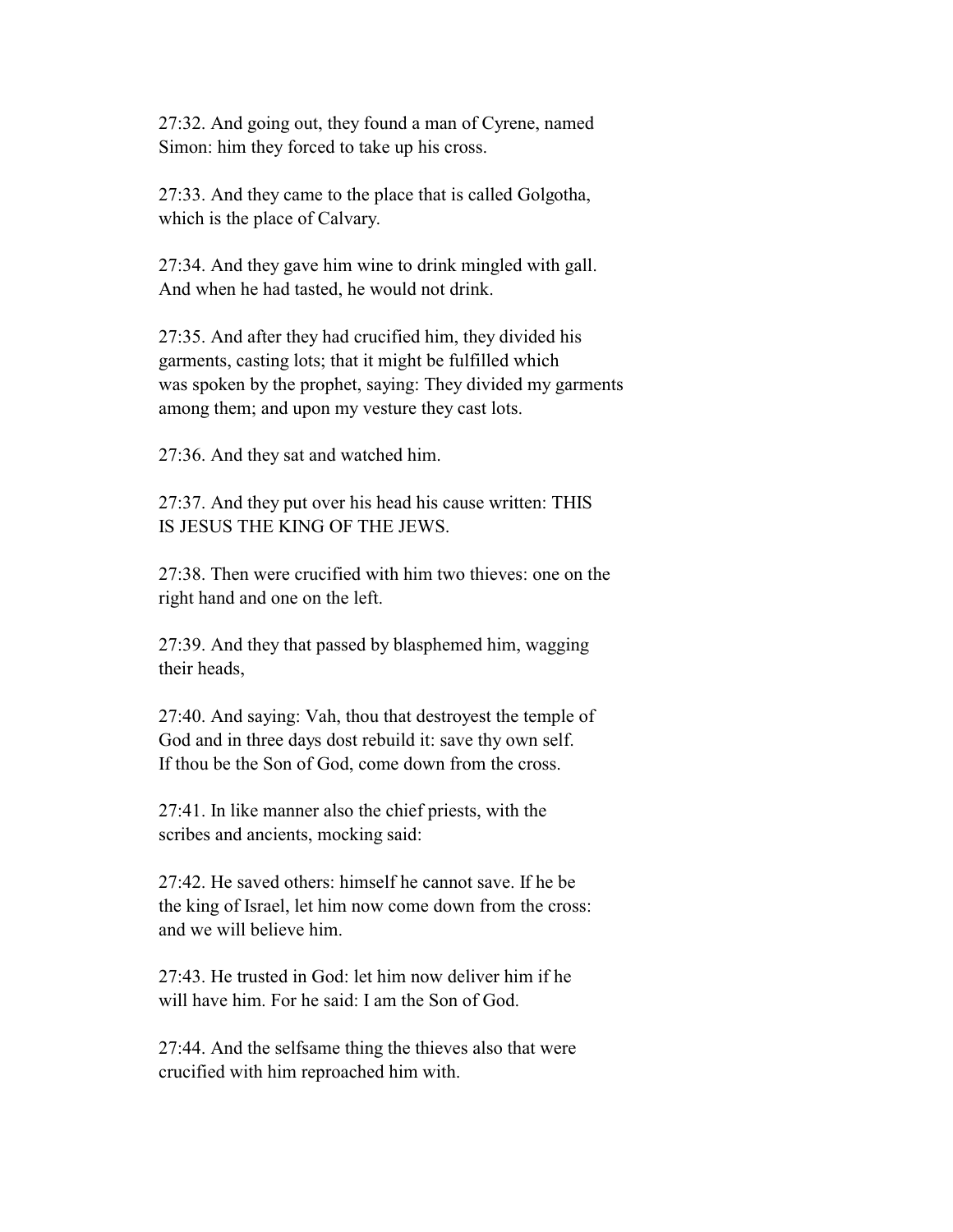27:45. Now from the sixth hour, there was darkness over the whole earth, until the ninth hour.

 27:46. And about the ninth hour, Jesus cried with a loud voice, saying: Eli, Eli, lamma sabacthani? That is, My God, My God, why hast thou forsaken me?

 27:47. And some that stood there and heard said: This man calleth Elias.

 27:48. And immediately one of them running took a sponge and filled it with vinegar and put it on a reed and gave him to drink.

 27:49. And the others said: Let be. Let us see whether Elias will come to deliver him.

 27:50. And Jesus again crying with a loud voice, yielded up the ghost.

 27:51. And behold the veil of the temple was rent in two from the top even to the bottom: and the earth quaked and the rocks were rent.

 27:52. And the graves were opened: and many bodies of the saints that had slept arose,

 27:53. And coming out of the tombs after his resurrection, came into the holy city and appeared to many.

 27:54. Now the centurion and they that were with him watching Jesus, having seen the earthquake and the things that were done, were sore afraid, saying: Indeed this was the Son of God.

 27:55. And there were there many women afar off, who had followed Jesus from Galilee, ministering unto him:

 27:56. Among whom was Mary Magdalen and Mary the mother of James and Joseph and the mother of the sons of Zebedee.

27:57. And when it was evening, there came a certain rich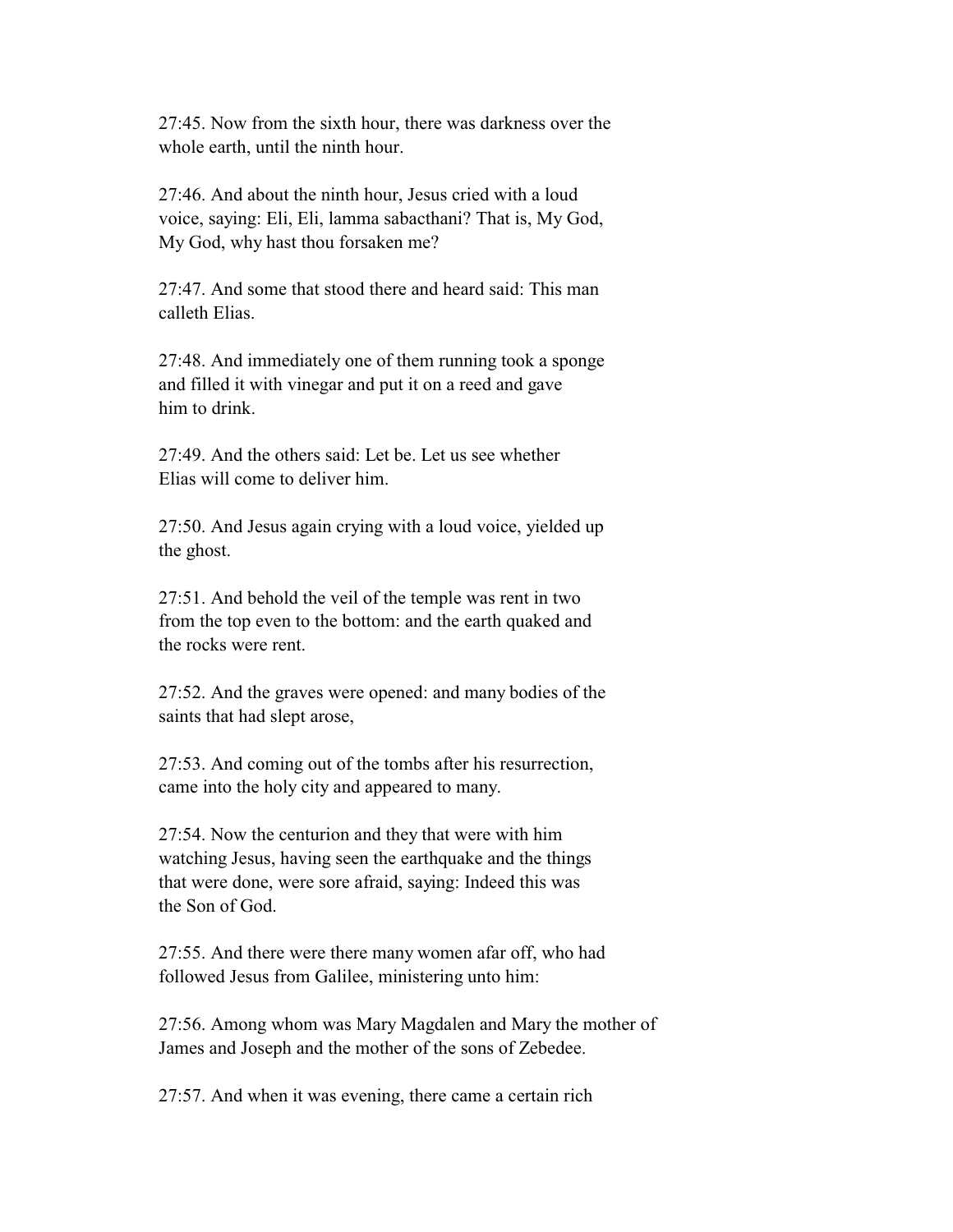man of Arimathea, named Joseph, who also himself was a disciple of Jesus.

 27:58. He went to Pilate and asked the body of Jesus. Then Pilate commanded that the body should be delivered.

 27:59. And Joseph taking the body wrapped it up in a clean linen cloth:

 27:60. And laid it in his own new monument, which he had hewed out in a rock. And he rolled a great stone to the door of the monument and went his way.

 27:61. And there was there Mary Magdalen and the other Mary, sitting over against the sepulchre.

 27:62. And the next day, which followed the day of preparation, the chief priests and the Pharisees came together to Pilate,

 The day of preparation... The eve of the sabbath; so called, because on that day they prepared all things necessary; not being allowed so much as to dress their meat on the sabbath day.

 27:63. Saying: Sir, we have remembered, that that seducer said, while he was yet alive: After three days I will rise again.

 27:64. Command therefore the sepulchre to be guarded until the third day: lest perhaps his disciples come and steal him away and say to the people: He is risen from the dead. And the last error shall be worse than the first.

 27:65. Pilate saith to them: You have a guard. Go, guard it as you know.

 27:66. And they departing, made the sepulchre sure, sealing the stone and setting guards.

### **Matthew Chapter 28**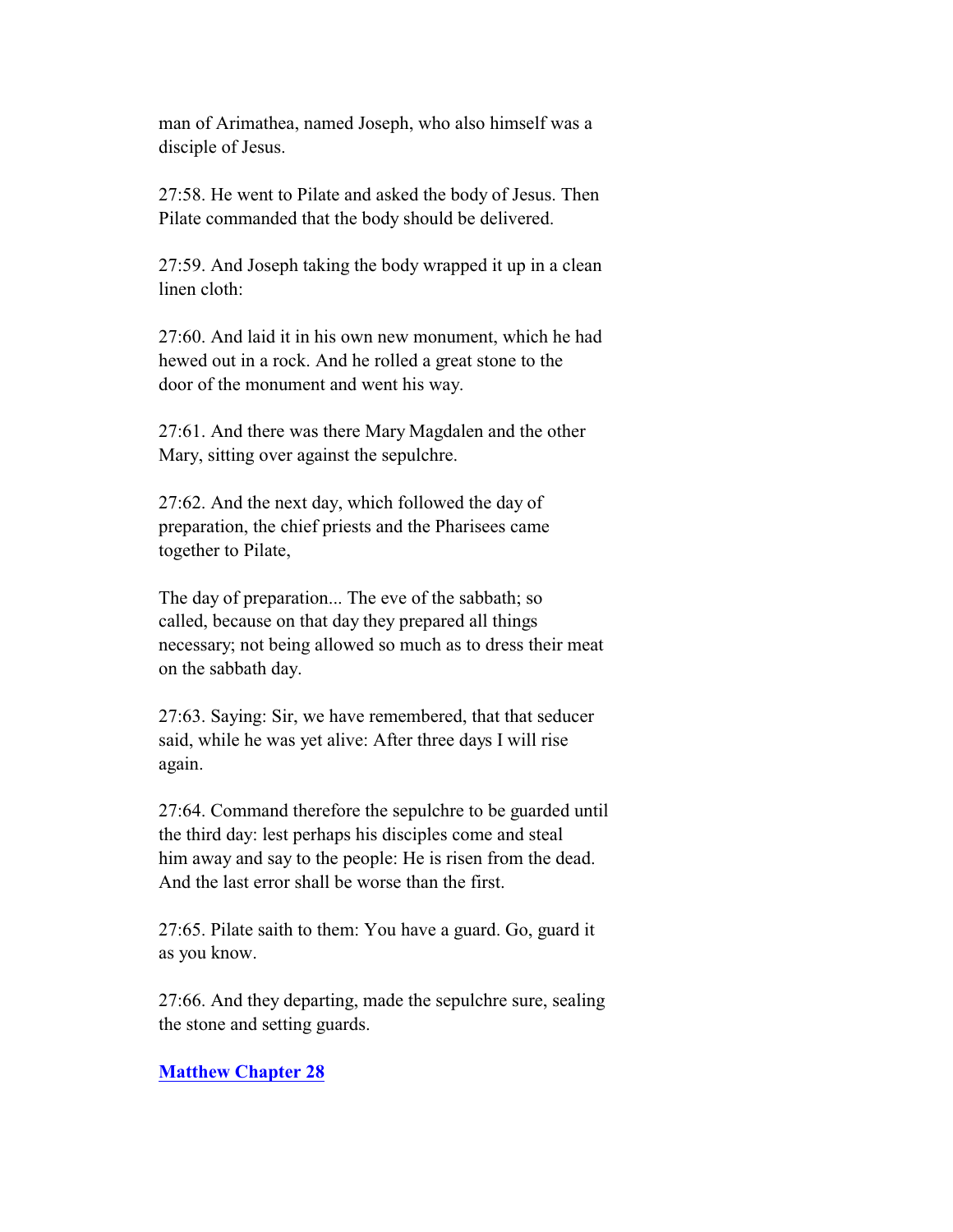The resurrection of Christ. His commission to his disciples.

 28:1. And in the end of the sabbath, when it began to dawn towards the first day of the week, came Mary Magdalen and the other Mary, to see the sepulchre.

 28:2. And behold there was a great earthquake. For an angel of the Lord descended from heaven and coming rolled back the stone and sat upon it.

 28:3. And his countenance was as lightning and his raiment as snow.

 28:4. And for fear of him, the guards were struck with terror and became as dead men.

 28:5. And the angel answering, said to the women: Fear not you: for I know that you seek Jesus who was crucified.

 28:6. He is not here. For he is risen, as he said. Come, and see the place where the Lord was laid.

 28:7. And going quickly, tell ye his disciples that he is risen. And behold he will go before you into Galilee. There you shall see him. Lo, I have foretold it to you.

 28:8. And they went out quickly from the sepulchre with fear and great joy, running to tell his disciples.

 28:9. And behold, Jesus met them, saying: All hail. But they came up and took hold of his feet and adored him.

 28:10. Then Jesus said to them: Fear not. Go, tell my brethren that they go into Galilee. There they shall see me.

 28:11. Who when they were departed, behold, some of the guards came into the city and told the chief priests all things that had been done.

28:12. And they being assembled together with the ancients,